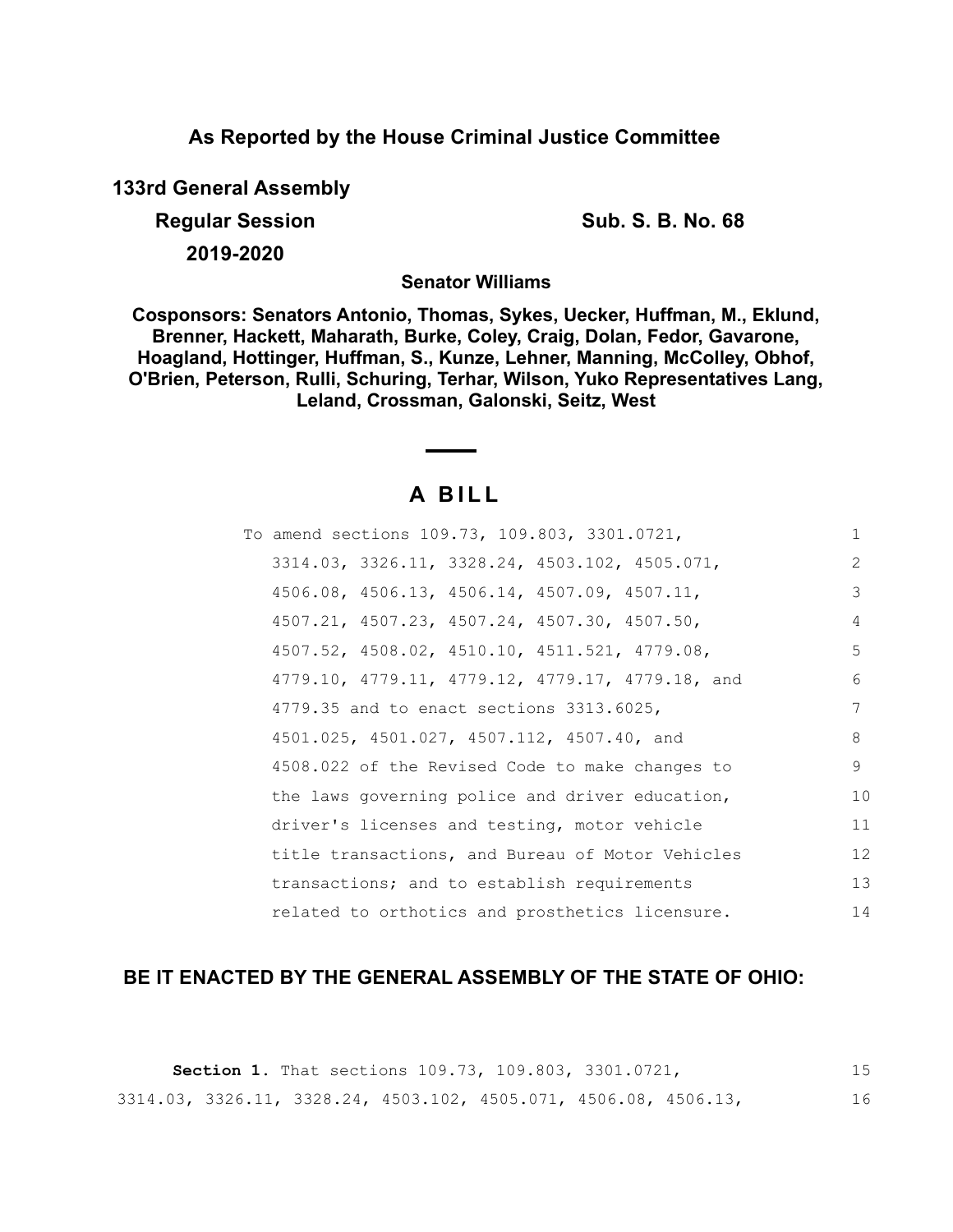#### **Sub. S. B. No. 68 Page 2 Page 2 Page 2 Page 2 Page 2 Page 2 Page 2 Page 2 As Reported by the House Criminal Justice Committee**

4506.14, 4507.09, 4507.11, 4507.21, 4507.23, 4507.24, 4507.30, 4507.50, 4507.52, 4508.02, 4510.10, 4511.521, 4779.08, 4779.10, 4779.11, 4779.12, 4779.17, 4779.18, and 4779.35 be amended and sections 3313.6025, 4501.025, 4501.027, 4507.112, 4507.40, and 4508.022 of the Revised Code be enacted to read as follows: 17 18 19 20 21

**Sec. 109.73.** (A) The Ohio peace officer training commission shall recommend rules to the attorney general with respect to all of the following:

(1) The approval, or revocation of approval, of peace officer training schools administered by the state, counties, municipal corporations, public school districts, technical college districts, and the department of natural resources; 25 26 27 28

(2) Minimum courses of study, attendance requirements, and equipment and facilities to be required at approved state, county, municipal, and department of natural resources peace officer training schools;

(3) Minimum qualifications for instructors at approved state, county, municipal, and department of natural resources peace officer training schools;

(4) The requirements of minimum basic training that peace officers appointed to probationary terms shall complete before being eligible for permanent appointment, which requirements shall include training in the handling of the offense of domestic violence, other types of domestic violence-related offenses and incidents, and protection orders and consent agreements issued or approved under section 2919.26 or 3113.31 of the Revised Code; crisis intervention training; and training in the handling of missing children and child abuse and neglect cases; and training in handling violations of section 2905.32 of 36 37 38 39 40 41 42 43 44 45

22 23 24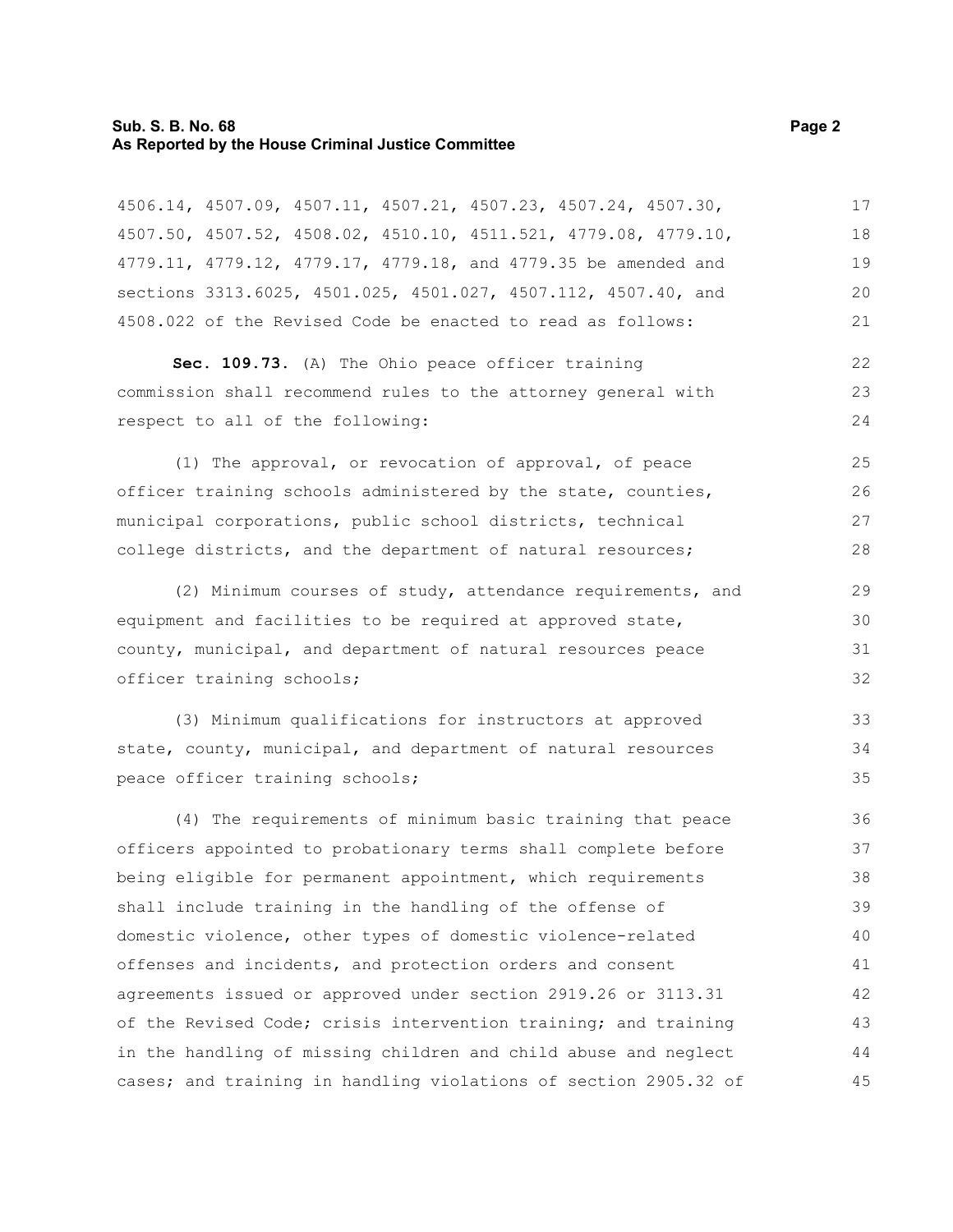#### **Sub. S. B. No. 68 Page 3 Page 3 Page 3 Page 3 Page 3 Page 3 As Reported by the House Criminal Justice Committee**

the Revised Code; and the time within which such basic training shall be completed following appointment to a probationary term; 46 47

(5) The requirements of minimum basic training that peace officers not appointed for probationary terms but appointed on other than a permanent basis shall complete in order to be eligible for continued employment or permanent appointment, which requirements shall include training in the handling of the offense of domestic violence, other types of domestic violencerelated offenses and incidents, and protection orders and consent agreements issued or approved under section 2919.26 or 3113.31 of the Revised Code, crisis intervention training, and training in the handling of missing children and child abuse and neglect cases, and training in handling violations of section 2905.32 of the Revised Code, and the time within which such basic training shall be completed following appointment on other than a permanent basis; 48 49 50 51 52 53 54 55 56 57 58 59 60 61

(6) Categories or classifications of advanced in-service training programs for peace officers, including programs in the handling of the offense of domestic violence, other types of domestic violence-related offenses and incidents, and protection orders and consent agreements issued or approved under section 2919.26 or 3113.31 of the Revised Code, in crisis intervention, and in the handling of missing children and child abuse and neglect cases, and in handling violations of section 2905.32 of the Revised Code, and minimum courses of study and attendance requirements with respect to such categories or classifications; 70 71

(7) Permitting persons, who are employed as members of a campus police department appointed under section 1713.50 of the Revised Code; who are employed as police officers by a qualified nonprofit corporation police department pursuant to section 72 73 74 75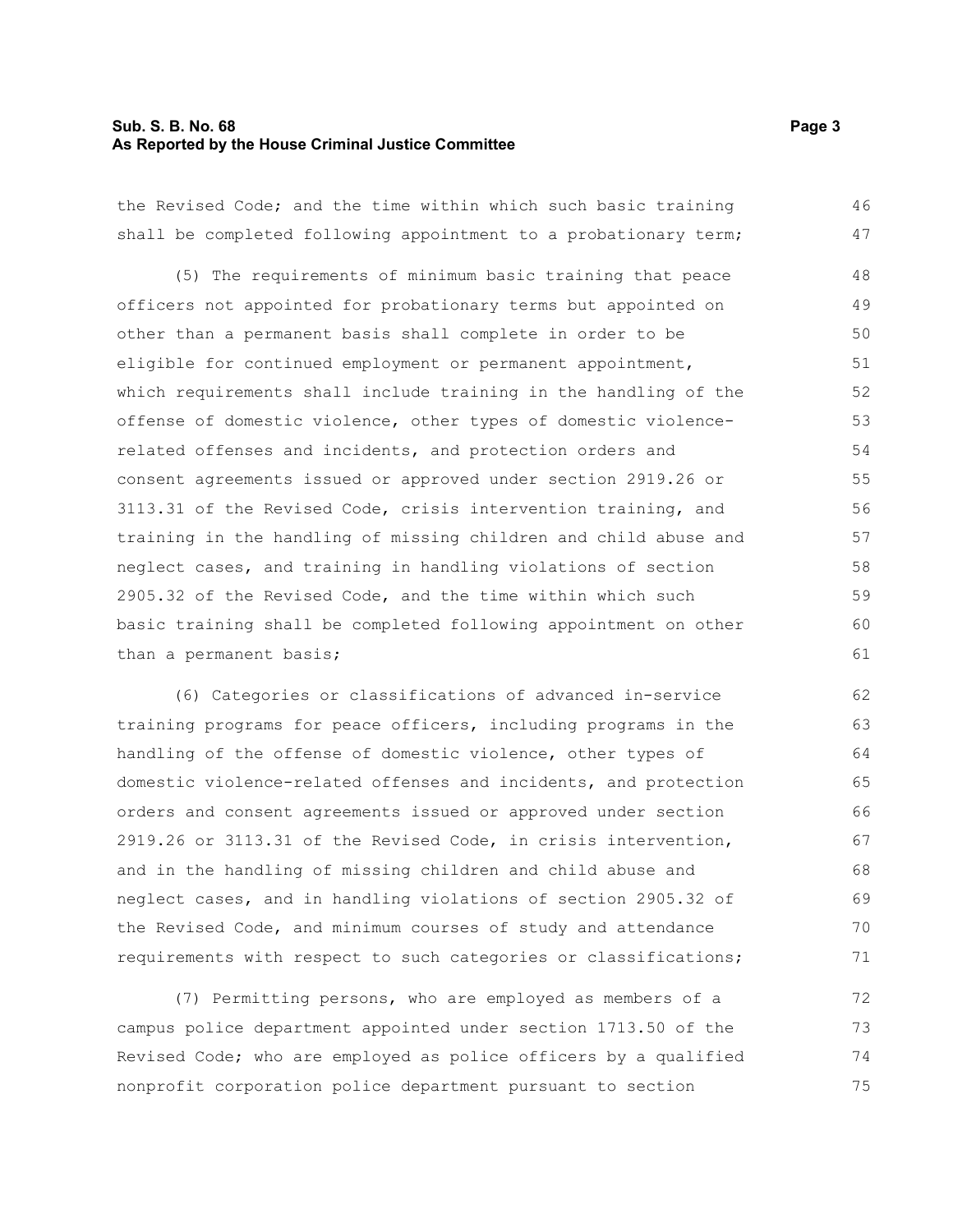#### **Sub. S. B. No. 68 Page 4 Page 4 Page 4 Page 4 Page 4 Page 4 Page 4 Page 4 As Reported by the House Criminal Justice Committee**

1702.80 of the Revised Code; who are appointed and commissioned as bank, savings and loan association, savings bank, credit union, or association of banks, savings and loan associations, savings banks, or credit unions police officers, as railroad police officers, or as hospital police officers pursuant to sections 4973.17 to 4973.22 of the Revised Code; or who are appointed and commissioned as amusement park police officers pursuant to section 4973.17 of the Revised Code, to attend approved peace officer training schools, including the Ohio peace officer training academy, and to receive certificates of satisfactory completion of basic training programs, if the private college or university that established the campus police department; qualified nonprofit corporation police department; bank, savings and loan association, savings bank, credit union, or association of banks, savings and loan associations, savings banks, or credit unions; railroad company; hospital; or amusement park sponsoring the police officers pays the entire cost of the training and certification and if trainee vacancies are available; 76 77 78 79 80 81 82 83 84 85 86 87 88 89  $90$ 91 92 93 94

(8) Permitting undercover drug agents to attend approved peace officer training schools, other than the Ohio peace officer training academy, and to receive certificates of satisfactory completion of basic training programs, if, for each undercover drug agent, the county, township, or municipal corporation that employs that undercover drug agent pays the entire cost of the training and certification; 95 96 97 98 99 100 101

(9)(a) The requirements for basic training programs for bailiffs and deputy bailiffs of courts of record of this state and for criminal investigators employed by the state public defender that those persons shall complete before they may carry a firearm while on duty; 102 103 104 105 106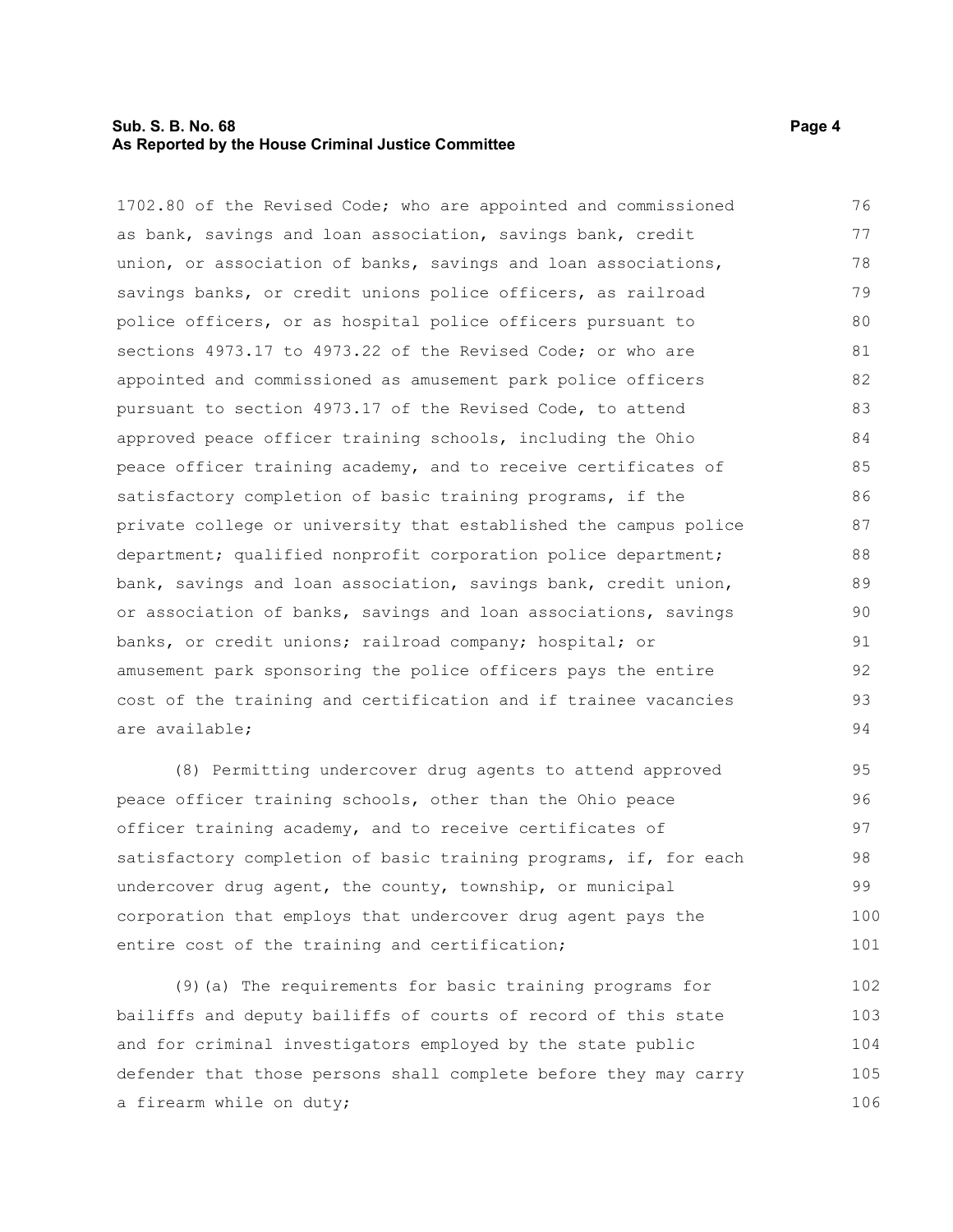#### **Sub. S. B. No. 68 Page 5 Page 5 Page 5 Page 5 Page 5 Page 5 Page 5 Page 5 Page 5 Page 5 As Reported by the House Criminal Justice Committee**

(b) The requirements for any training received by a bailiff or deputy bailiff of a court of record of this state or by a criminal investigator employed by the state public defender prior to June 6, 1986, that is to be considered equivalent to the training described in division (A)(9)(a) of this section. 107 108 109 110 111

(10) Establishing minimum qualifications and requirements for certification for dogs utilized by law enforcement agencies; 112 113

(11) Establishing minimum requirements for certification of persons who are employed as correction officers in a fullservice jail, five-day facility, or eight-hour holding facility or who provide correction services in such a jail or facility; 114 115 116 117

(12) Establishing requirements for the training of agents of a county humane society under section 1717.06 of the Revised Code, including, without limitation, a requirement that the agents receive instruction on traditional animal husbandry methods and training techniques, including customary ownerperformed practices; 118 119 120 121 122 123

(13) Permitting tactical medical professionals to attend approved peace officer training schools, including the Ohio peace officer training academy, to receive training of the type described in division (A)(14) of this section and to receive certificates of satisfactory completion of training programs described in that division; 124 125 126 127 128 129

(14) The requirements for training programs that tactical medical professionals shall complete to qualify them to carry firearms while on duty under section 109.771 of the Revised Code, which requirements shall include at least the firearms training specified in division (A) of section 109.748 of the Revised Code; 130 131 132 133 134 135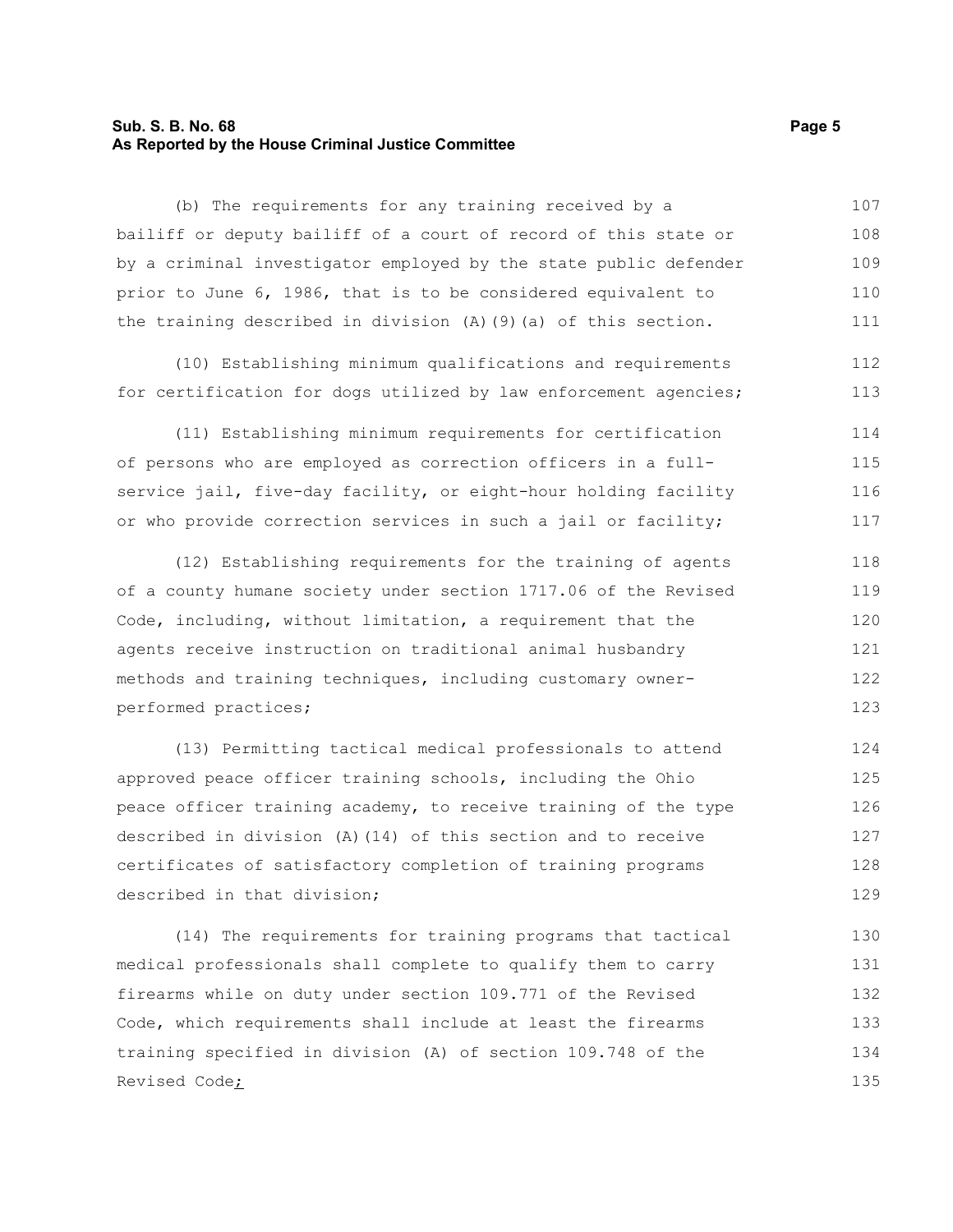#### **Sub. S. B. No. 68 Page 6 Page 6 Page 6 Page 6 Page 6 Page 6 Page 6 Page 6 Page 6 Page 6 Page 6 As Reported by the House Criminal Justice Committee**

(15) Procedures and requirements for a portion of basic training that peace officers complete in proper interactions with civilians during traffic stops and other in-person encounters as specified in division (B)(4) of section 109.803 of the Revised Code and including the topics of instruction listed for active duty peace officers under divisions (B)(4)(a) to (d) of that section. (B) The commission shall appoint an executive director, with the approval of the attorney general, who shall hold office during the pleasure of the commission. The executive director shall perform such duties assigned by the commission. The executive director shall receive a salary fixed pursuant to Chapter 124. of the Revised Code and reimbursement for expenses within the amounts available by appropriation. The executive director may appoint officers, employees, agents, and consultants as the executive director considers necessary, prescribe their duties, and provide for reimbursement of their expenses within the amounts available for reimbursement by 136 137 138 139 140 141 142 143 144 145 146 147 148 149 150 151 152 153

(C) The commission may do all of the following: 155

(1) Recommend studies, surveys, and reports to be made by the executive director regarding the carrying out of the objectives and purposes of sections 109.71 to 109.77 of the Revised Code; 156 157 158 159

appropriation and with the approval of the commission.

(2) Visit and inspect any peace officer training school that has been approved by the executive director or for which application for approval has been made; 160 161 162

(3) Make recommendations, from time to time, to the executive director, the attorney general, and the general 163 164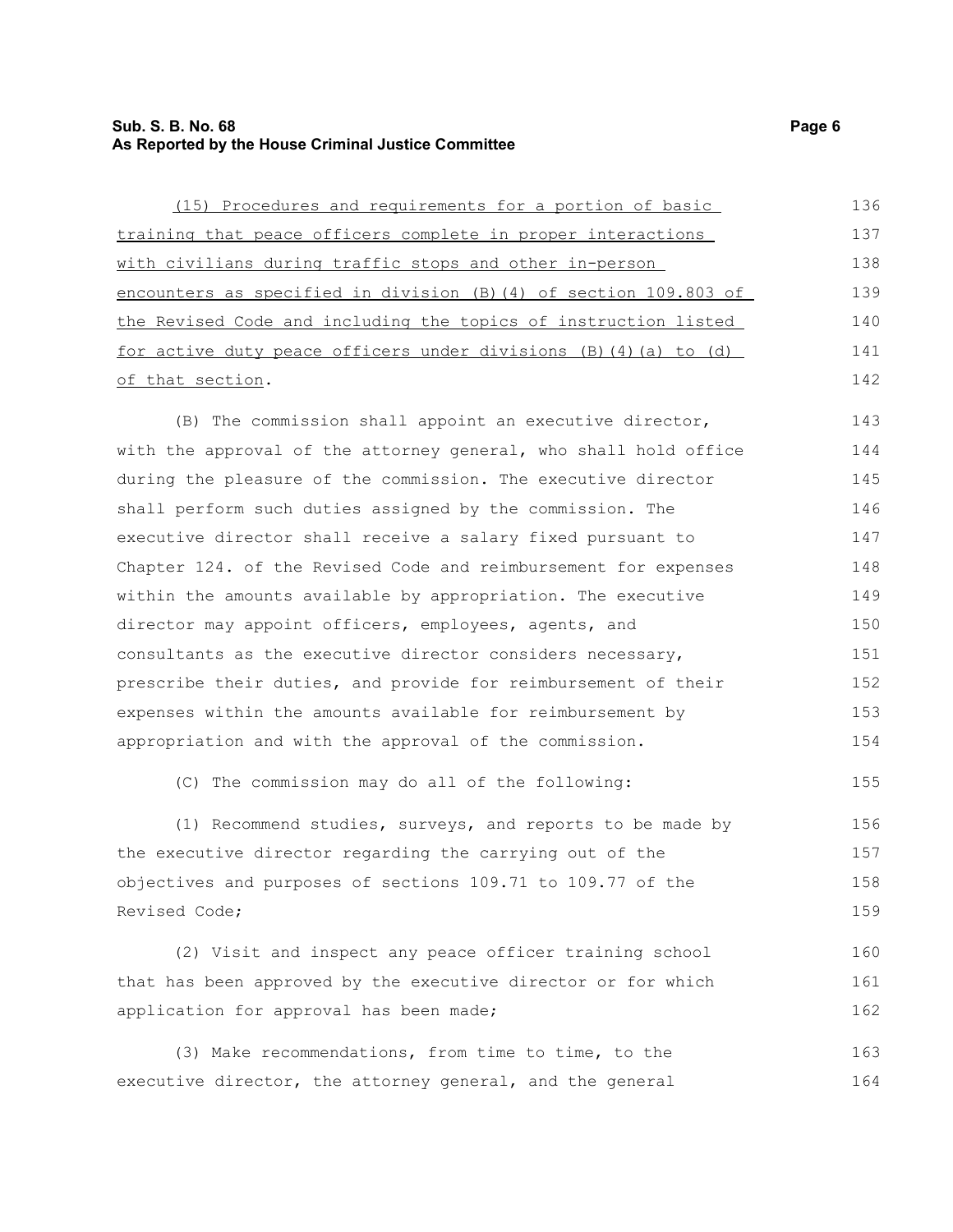#### **Sub. S. B. No. 68 Page 7 Page 7 Page 7 Page 7 Page 7 Page 7 Page 7 Page 7 Page 7 Page 7 As Reported by the House Criminal Justice Committee**

assembly regarding the carrying out of the purposes of sections 109.71 to 109.77 of the Revised Code; (4) Report to the attorney general from time to time, and to the governor and the general assembly at least annually, concerning the activities of the commission; (5) Establish fees for the services the commission offers under sections 109.71 to 109.79 of the Revised Code, including, but not limited to, fees for training, certification, and testing; (6) Perform such other acts as are necessary or appropriate to carry out the powers and duties of the commission as set forth in sections 109.71 to 109.77 of the Revised Code. (D) In establishing the requirements, under division (A) (12) of this section, the commission may consider any portions of the curriculum for instruction on the topic of animal husbandry practices, if any, of the Ohio state university college of veterinary medicine. No person or entity that fails to provide instruction on traditional animal husbandry methods and training techniques, including customary owner-performed practices, shall qualify to train a humane agent for appointment under section 1717.06 of the Revised Code. **Sec. 109.803.** (A)(1) Subject to divisions (A)(2) and (B) 165 166 167 168 169 170 171 172 173 174 175 176 177 178 179 180 181 182 183 184 185 186

of this section, every appointing authority shall require each of its appointed peace officers and troopers to complete up to twenty-four hours of continuing professional training each calendar year, as directed by the Ohio peace officer training commission. The number of hours directed by the commission, up to twenty-four hours, is intended to be a minimum requirement, and appointing authorities are encouraged to exceed the number 187 188 189 190 191 192 193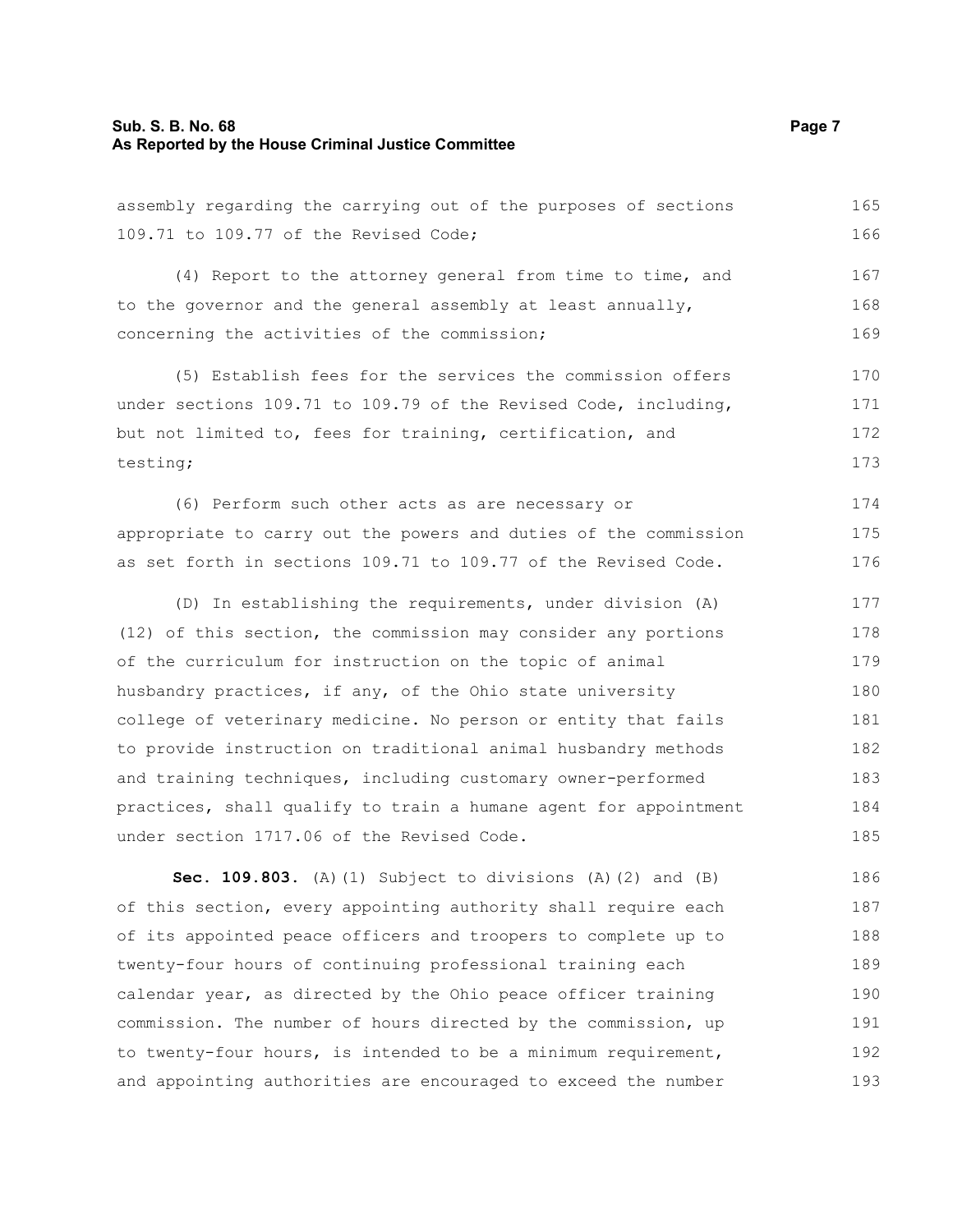#### **Sub. S. B. No. 68 Page 8 Page 8 Page 8 Page 8 Page 8 Page 8 Page 8 Page 8 As Reported by the House Criminal Justice Committee**

of hours the commission directs as the minimum. The commission shall set the required minimum number of hours based upon available funding for reimbursement as described in this division. If no funding for the reimbursement is available, no continuing professional training will be required. 194 195 196 197 198

(2) An appointing authority may submit a written request to the peace officer training commission that requests for a calendar year because of emergency circumstances an extension of the time within which one or more of its appointed peace officers or troopers must complete the required minimum number of hours of continuing professional training set by the commission, as described in division (A)(1) of this section. A request made under this division shall set forth the name of each of the appointing authority's peace officers or troopers for whom an extension is requested, identify the emergency circumstances related to that peace officer or trooper, include documentation of those emergency circumstances, and set forth the date on which the request is submitted to the commission. A request shall be made under this division not later than the fifteenth day of December in the calendar year for which the extension is requested. 199 200 201 202 203 204 205 206 207 208 209 210 211 212 213 214

Upon receipt of a written request made under this division, the executive director of the commission shall review the request and the submitted documentation. If the executive director of the commission is satisfied that emergency circumstances exist for any peace officer or trooper for whom a request was made under this division, the executive director may approve the request for that peace officer or trooper and grant an extension of the time within which that peace officer or trooper must complete the required minimum number of hours of continuing professional training set by the commission. An 215 216 217 218 219 220 221 222 223 224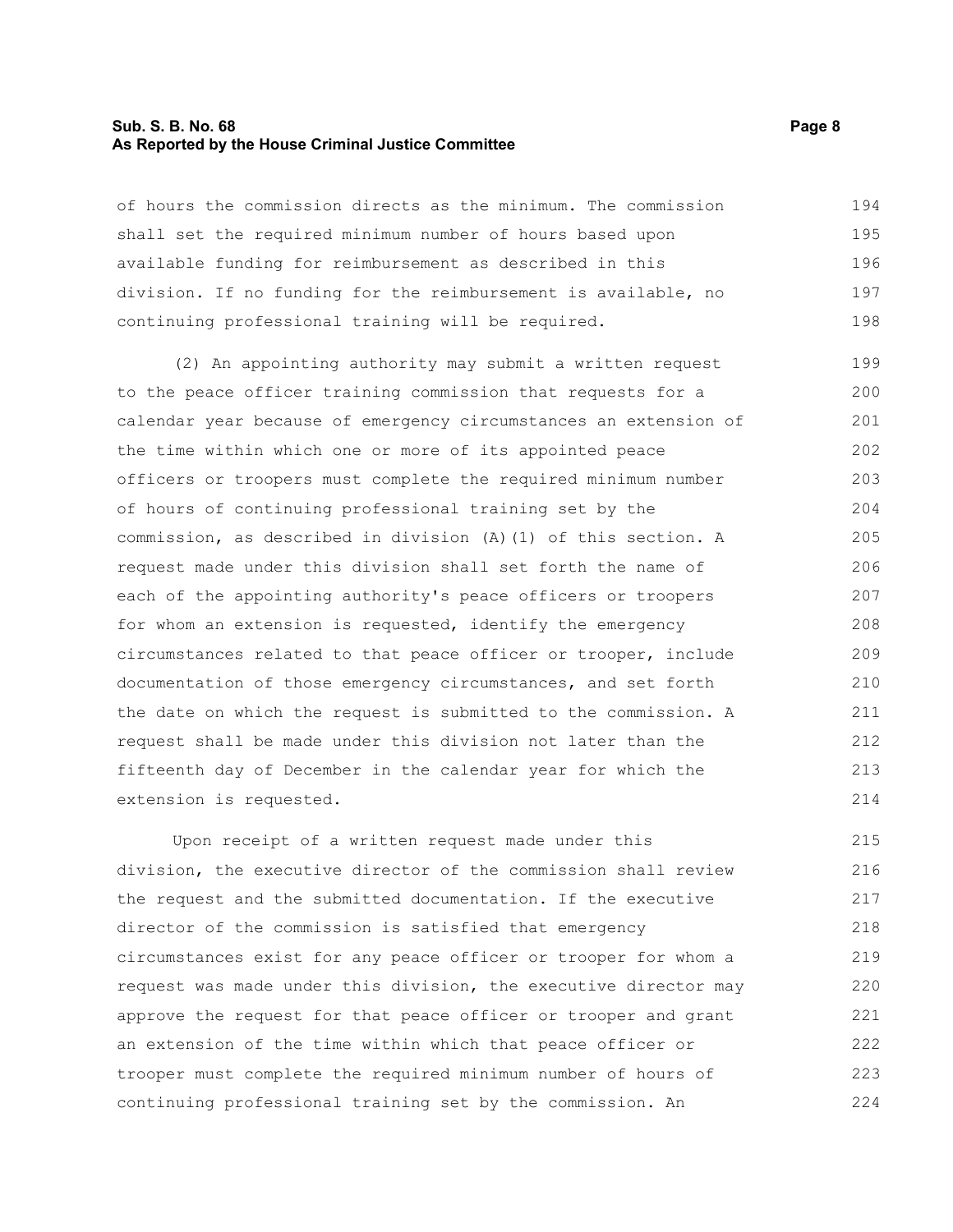#### **Sub. S. B. No. 68 Page 9 Page 9 Page 9 Page 9 Page 9 Page 9 Page 9 Page 9 Page 9 Page 9 Page 9 Page 9 Page 9 Page 9 Page 9 Page 9 Page 9 Page 9 Page 9 Page 9 Page 1 Page 1 Pag As Reported by the House Criminal Justice Committee**

extension granted under this division may be for any period of time the executive director believes to be appropriate, and the executive director shall specify in the notice granting the extension the date on which the extension ends. Not later than thirty days after the date on which a request is submitted to the commission, for each peace officer and trooper for whom an extension is requested, the executive director either shall approve the request and grant an extension or deny the request and deny an extension and shall send to the appointing authority that submitted the request written notice of the executive director's decision. 225 226 227 228 229 230 231 232 233 234 235

If the executive director grants an extension of the time within which a particular appointed peace officer or trooper of an appointing authority must complete the required minimum number of hours of continuing professional training set by the commission, the appointing authority shall require that peace officer or trooper to complete the required minimum number of hours of training not later than the date on which the extension ends.

(B) With the advice of the Ohio peace officer training commission, the attorney general shall adopt in accordance with Chapter 119. of the Revised Code rules setting forth minimum standards for continuing professional training for peace officers and troopers and governing the administration of continuing professional training programs for peace officers and troopers. The rules adopted by the attorney general under division (B) of this section shall do all of the following: 244 245 246 247 248 249 250 251

(1) Allow peace officers and troopers to earn credit for up to four hours of continuing professional training for time spent while on duty providing drug use prevention education 252 253 254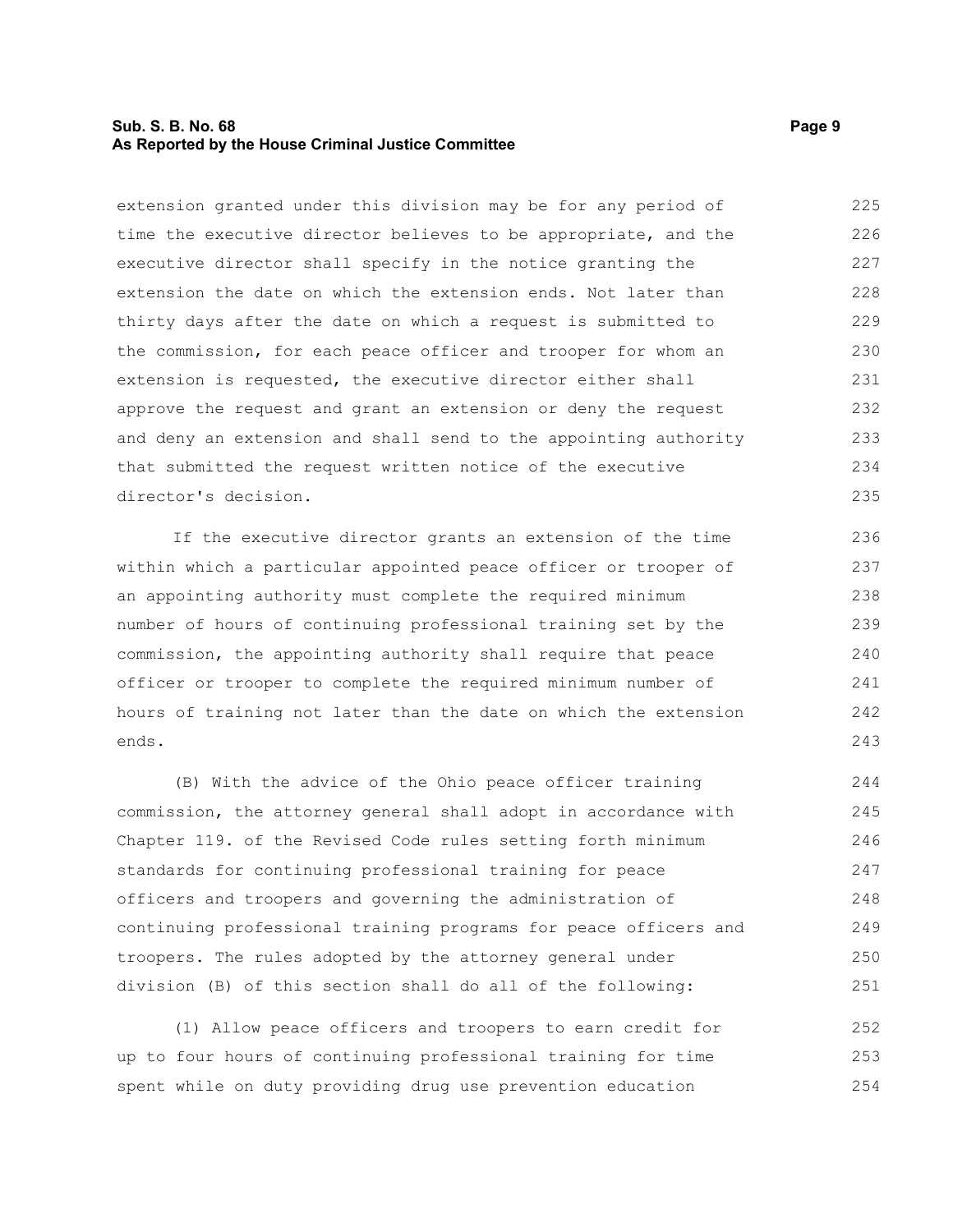#### **Sub. S. B. No. 68 Page 10 As Reported by the House Criminal Justice Committee**

training that utilizes evidence-based curricula to students in school districts, community schools established under Chapter 3314., STEM schools established under Chapter 3326., and college-preparatory boarding schools established under Chapter 3328. of the Revised Code. 255 256 257 258 259

(2) Allow a peace officer or trooper appointed by a law enforcement agency to earn hours of continuing professional training for other peace officers or troopers appointed by the law enforcement agency by providing drug use prevention education training under division (B)(1) of this section so that hours earned by the peace officer or trooper providing the training in excess of four hours may be applied to offset the number of continuing professional training hours required of another peace officer or trooper appointed by that law enforcement agency. 260 261 262 263 264 265 266 267 268 269

(3) Prohibit the use of continuing professional training hours earned under division (B)(1) or (2) of this section from being used to offset any mandatory hands-on training requirement.

(4) Require a peace officer to complete training on proper interactions with civilians during traffic stops and other inperson encounters, which training shall have an online offering and shall include all of the following topics: 274 275 276 277

(a) A person's rights during an interaction with a peace officer, including all of the following: 278 279

(i) When a peace officer may require a person to exit a vehicle; 280 281

(ii) Constitutional protections from illegal search and seizure; 282 283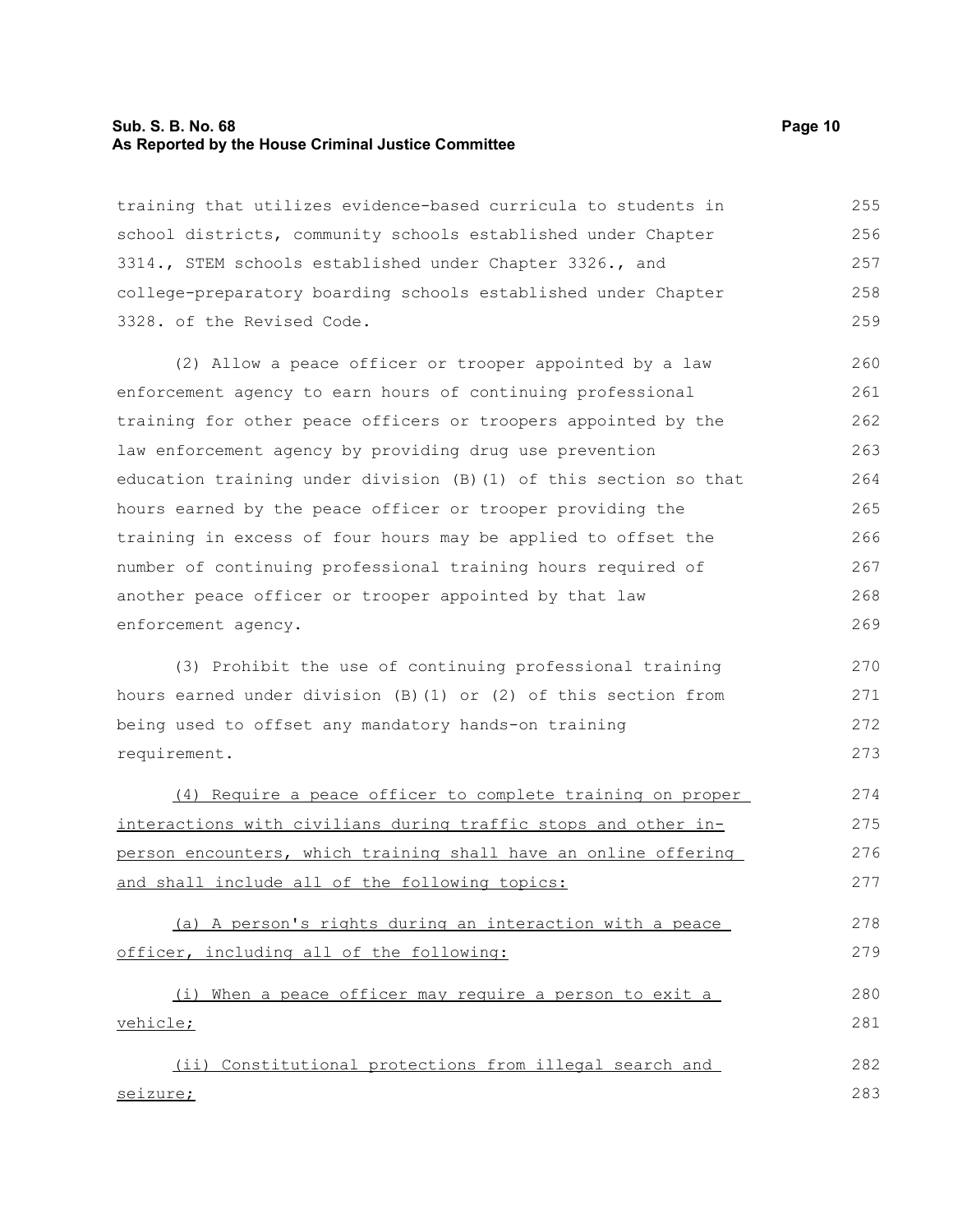| (iii) The rights of a passenger in a vehicle who has been        | 284 |
|------------------------------------------------------------------|-----|
| pulled over for a traffic stop;                                  | 285 |
| (iv) The right for a citizen to record an encounter with a       | 286 |
| peace officer.                                                   | 287 |
| (b) Proper actions for interacting with a civilian and           | 288 |
| methods for diffusing a stressful encounter with a civilian;     | 289 |
| (c) Laws regarding questioning and detention by peace            | 290 |
| officers, including any law requiring a person to present proof  | 291 |
| of identity to a peace officer, and the consequences for a       | 292 |
| person's or officer's failure to comply with those laws;         | 293 |
| (d) Any other requirements and procedures necessary for          | 294 |
| the proper implementation of this section.                       | 295 |
| (C) The attorney general shall transmit a certified copy         | 296 |
| of any rule adopted under this section to the secretary of       | 297 |
| state.                                                           | 298 |
| Sec. 3301.0721. (A) The superintendent of public                 | 299 |
| instruction shall develop a model curriculum for instruction in  | 300 |
| college and career readiness and financial literacy. The         | 301 |
| curriculum shall focus on grades seven through twelve, but the   | 302 |
| superintendent may include other grade levels. When the model    | 303 |
| curriculum has been developed, the department of education shall | 304 |
| notify all school districts, community schools established under | 305 |
| Chapter 3314. of the Revised Code, and STEM schools established  | 306 |
| under Chapter 3326. of the Revised Code of the content of the    | 307 |
| curriculum. Any district or school may utilize the model         | 308 |
| curriculum.                                                      | 309 |
| The state board of education, in collaboration with<br>(B)       | 310 |
| the director of public safety, shall develop a model curriculum  | 311 |
| for instruction in grades nine through twelve on proper          | 312 |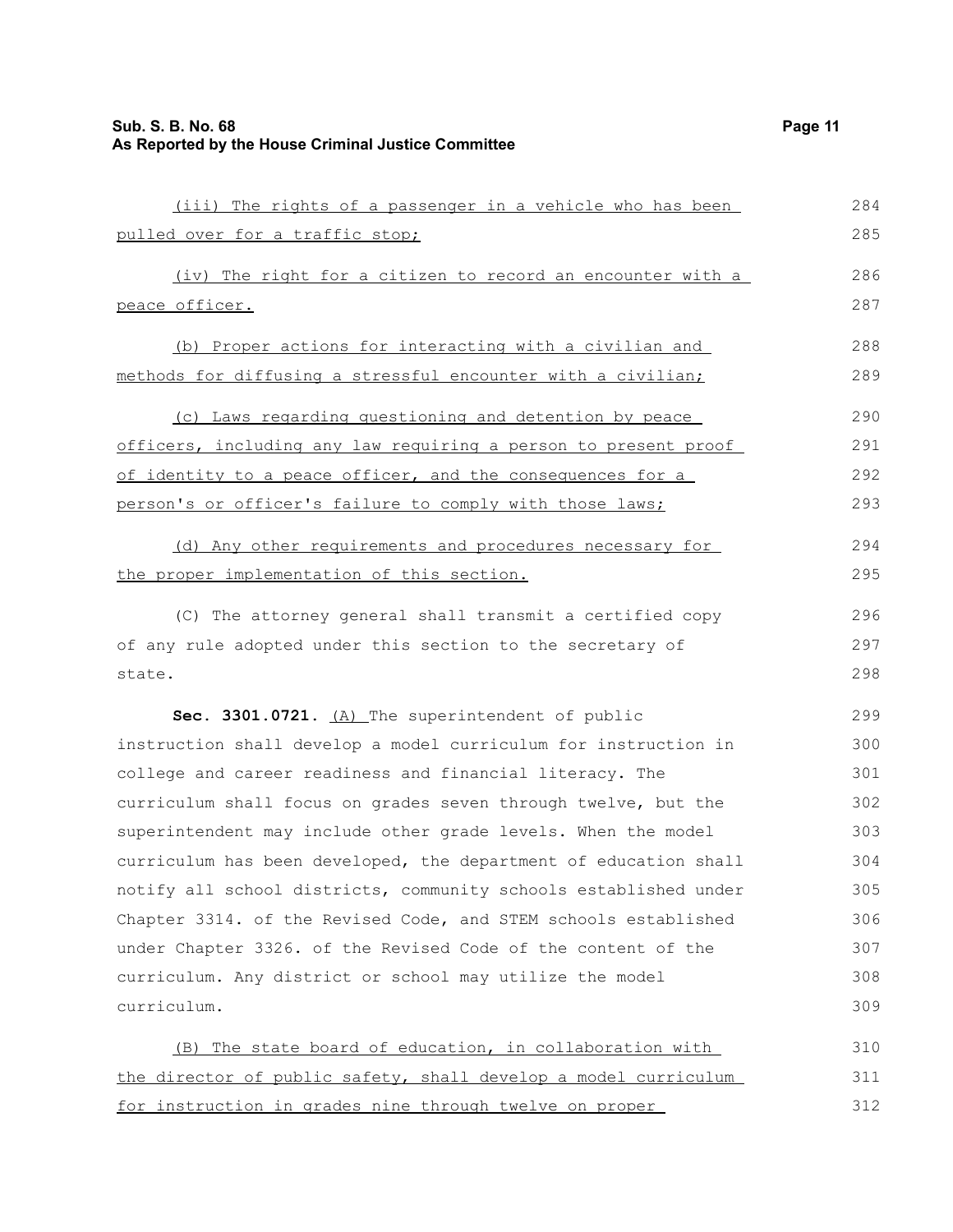# **Sub. S. B. No. 68** Page 12 **As Reported by the House Criminal Justice Committee**

| interactions with peace officers during traffic stops and other  | 313 |
|------------------------------------------------------------------|-----|
| in-person encounters with peace officers. In developing the      | 314 |
| curriculum under division (B) of this section, the state board   | 315 |
| and the director may consult with any interested party,          | 316 |
| including a volunteer work group convened for the purpose of     | 317 |
| making recommendations regarding the instruction. Before         | 318 |
| finalizing any curriculum under division (B) of this section,    | 319 |
| the state board and the director shall provide a reasonable      | 320 |
| period for public comment. The curriculum shall include both of  | 321 |
| the following:                                                   | 322 |
| (1) Information regarding all of the following:                  | 323 |
| (a) A person's rights during an interaction with a peace         | 324 |
| officer;                                                         | 325 |
| (b) Proper actions for interacting with a peace officer;         | 326 |
| (c) Which individuals are considered peace officers, and         | 327 |
| their duties and responsibilities;                               | 328 |
| (d) Laws regarding questioning and detention by peace            | 329 |
| officers, including any law requiring a person to present proof  | 330 |
| of identity to a peace officer, and the consequences for a       | 331 |
| person's or officer's failure to comply with those laws.         | 332 |
| (2) Demonstrations and role-play activities in a classroom       | 333 |
| setting that allow students to better understand how             | 334 |
| interactions between civilians and peace officers can and should | 335 |
| <u>unfold.</u>                                                   | 336 |
| As used in this section, "peace officer" has the same            | 337 |
| meaning as in section 109.71 of the Revised Code.                | 338 |
| Sec. 3313.6025. The board of education of each city,             | 339 |
| local, exempted village, and joint vocational school district    | 340 |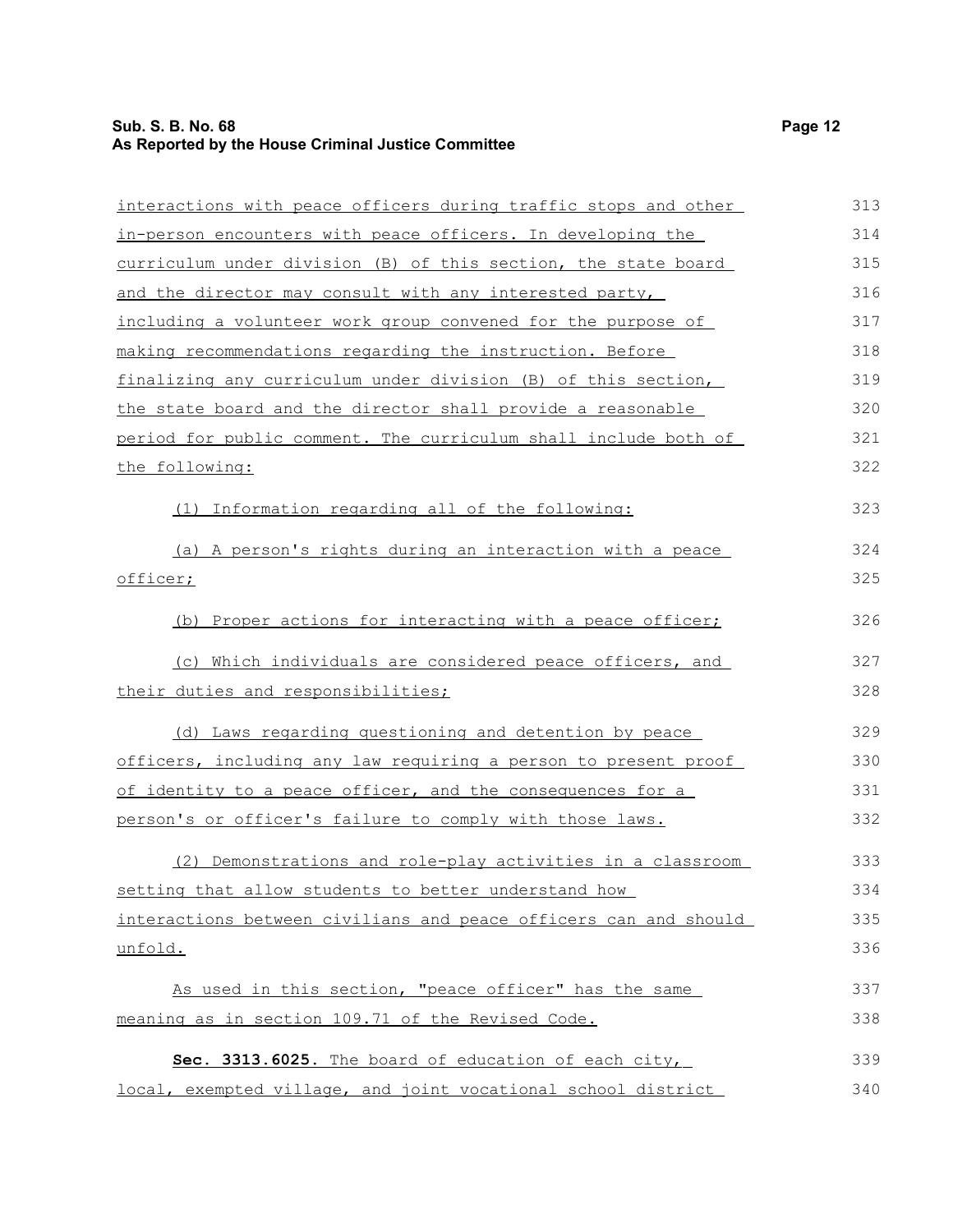# **Sub. S. B. No. 68** Page 13 **As Reported by the House Criminal Justice Committee**

| shall provide instruction on proper interactions with peace      | 341 |
|------------------------------------------------------------------|-----|
| officers during traffic stops and other in-person encounters     | 342 |
| using the model curriculum developed under division (B) of       | 343 |
| section 3301.0721 of the Revised Code. Each district shall       | 344 |
| include this instruction in one or more courses offered under    | 345 |
| division (C) of section 3313.603 of the Revised Code for         | 346 |
| students in grades nine through twelve. Each district may modify | 347 |
| the instruction in the model curriculum as appropriate for the   | 348 |
| district's community. In modifying the instruction, the district | 349 |
| shall solicit input from local law enforcement agencies, driver  | 350 |
| training schools, as that term is defined in section 4508.01 of  | 351 |
| the Revised Code, and the community.                             | 352 |
| Sec. 3314.03. A copy of every contract entered into under        | 353 |
| this section shall be filed with the superintendent of public    | 354 |
| instruction. The department of education shall make available on | 355 |
| its web site a copy of every approved, executed contract filed   | 356 |
| with the superintendent under this section.                      | 357 |
| (A) Each contract entered into between a sponsor and the         | 358 |
| governing authority of a community school shall specify the      | 359 |
| following:                                                       | 360 |
| (1) That the school shall be established as either of the        | 361 |
| following:                                                       | 362 |
| (a) A nonprofit corporation established under Chapter            | 363 |
| 1702. of the Revised Code, if established prior to April 8,      | 364 |
| 2003;                                                            | 365 |
| (b) A public benefit corporation established under Chapter       | 366 |
| 1702. of the Revised Code, if established after April 8, 2003.   | 367 |
| (2) The education program of the school, including the           | 368 |
| school's mission, the characteristics of the students the school | 369 |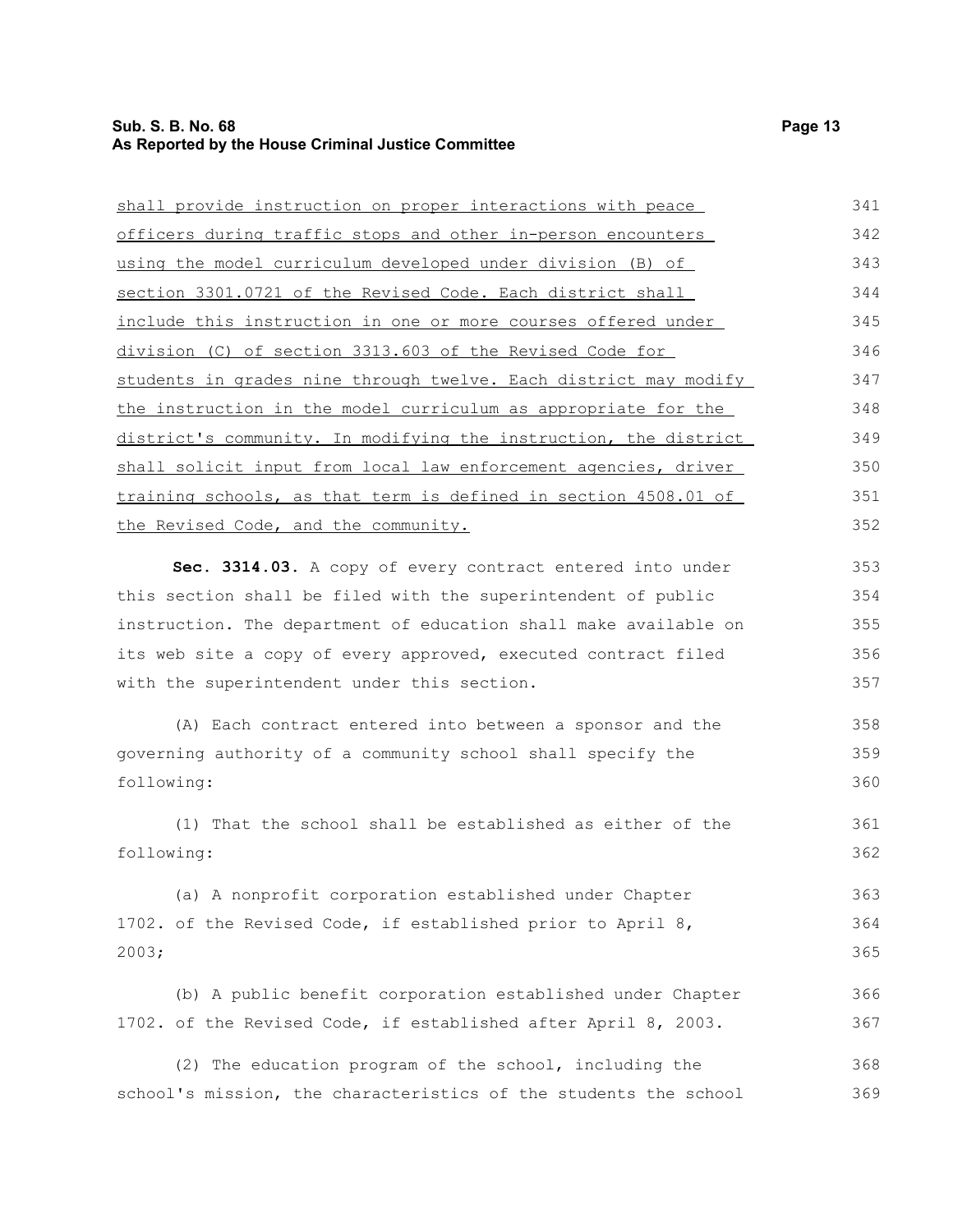#### **Sub. S. B. No. 68 Page 14 As Reported by the House Criminal Justice Committee**

is expected to attract, the ages and grades of students, and the focus of the curriculum; (3) The academic goals to be achieved and the method of measurement that will be used to determine progress toward those goals, which shall include the statewide achievement assessments; (4) Performance standards, including but not limited to all applicable report card measures set forth in section 3302.03 or 3314.017 of the Revised Code, by which the success of the school will be evaluated by the sponsor; (5) The admission standards of section 3314.06 of the Revised Code and, if applicable, section 3314.061 of the Revised Code; (6)(a) Dismissal procedures; (b) A requirement that the governing authority adopt an attendance policy that includes a procedure for automatically withdrawing a student from the school if the student without a legitimate excuse fails to participate in seventy-two consecutive hours of the learning opportunities offered to the student. (7) The ways by which the school will achieve racial and ethnic balance reflective of the community it serves; (8) Requirements for financial audits by the auditor of 370 371 372 373 374 375 376 377 378 379 380 381 382 383 384 385 386 387 388 389 390 391 392

state. The contract shall require financial records of the school to be maintained in the same manner as are financial records of school districts, pursuant to rules of the auditor of state. Audits shall be conducted in accordance with section 117.10 of the Revised Code. 393 394 395 396 397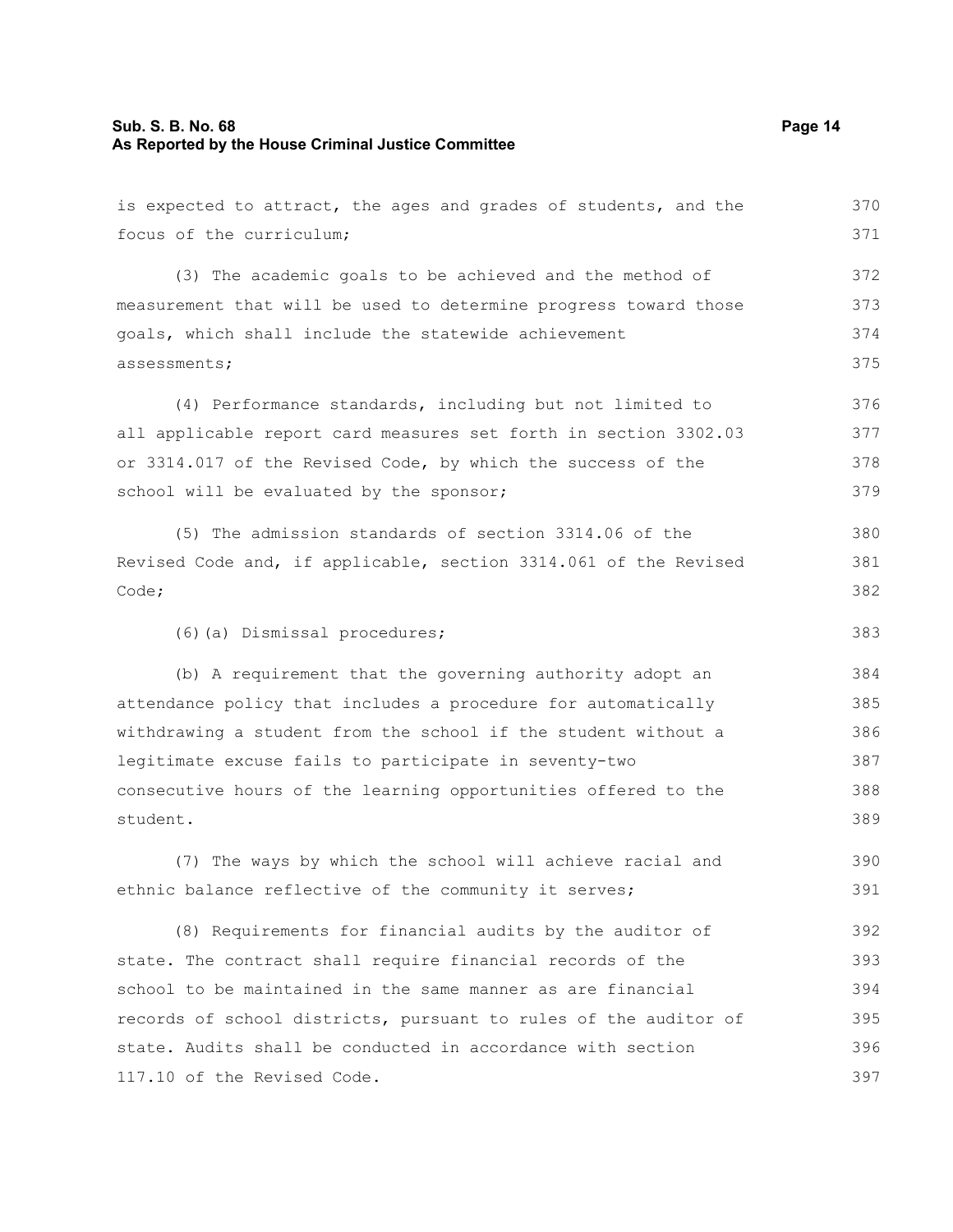# **Sub. S. B. No. 68** Page 15 **As Reported by the House Criminal Justice Committee**

| (9) An addendum to the contract outlining the facilities       | 398 |
|----------------------------------------------------------------|-----|
| to be used that contains at least the following information:   | 399 |
| (a) A detailed description of each facility used for           | 400 |
| instructional purposes;                                        | 401 |
| (b) The annual costs associated with leasing each facility     | 402 |
| that are paid by or on behalf of the school;                   | 403 |
| (c) The annual mortgage principal and interest payments        | 404 |
| that are paid by the school;                                   | 405 |
| (d) The name of the lender or landlord, identified as          | 406 |
| such, and the lender's or landlord's relationship to the       | 407 |
| operator, if any.                                              | 408 |
| (10) Qualifications of teachers, including a requirement       | 409 |
| that the school's classroom teachers be licensed in accordance | 410 |
| with sections 3319.22 to 3319.31 of the Revised Code, except   | 411 |
| that a community school may engage noncertificated persons to  | 412 |
| teach up to twelve hours per week pursuant to section 3319.301 | 413 |
| of the Revised Code.                                           | 414 |
| (11) That the school will comply with the following            | 415 |
| requirements:                                                  | 416 |
| (a) The school will provide learning opportunities to a        | 417 |
| minimum of twenty-five students for a minimum of nine hundred  | 418 |
| twenty hours per school year.                                  | 419 |
| (b) The governing authority will purchase liability            | 420 |
| insurance, or otherwise provide for the potential liability of | 421 |
| the school.                                                    | 422 |
| (c) The school will be nonsectarian in its programs,           | 423 |
| admission policies, employment practices, and all other        | 424 |
| operations, and will not be operated by a sectarian school or  | 425 |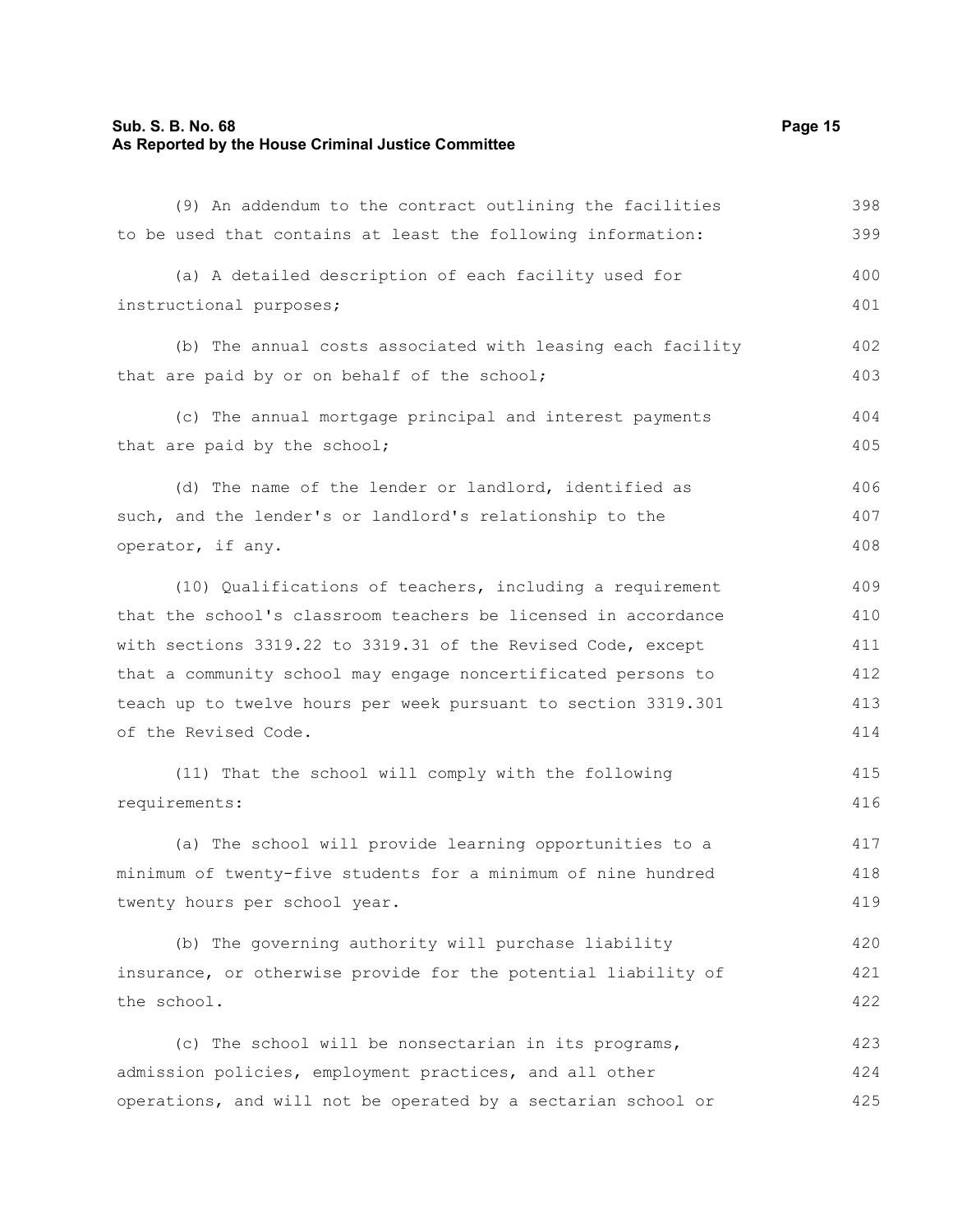religious institution.

426

| (d) The school will comply with sections 9.90, 9.91,             | 427 |
|------------------------------------------------------------------|-----|
| 109.65, 121.22, 149.43, 2151.357, 2151.421, 2313.19, 3301.0710,  | 428 |
| 3301.0711, 3301.0712, 3301.0715, 3301.0729, 3301.948, 3313.472,  | 429 |
| 3313.50, 3313.536, 3313.539, 3313.5310, 3313.608, 3313.609,      | 430 |
| 3313.6012, 3313.6013, 3313.6014, 3313.6015, 3313.6020,           | 431 |
| 3313.6024, 3313.6025, 3313.643, 3313.648, 3313.6411, 3313.66,    | 432 |
| 3313.661, 3313.662, 3313.666, 3313.667, 3313.668, 3313.67,       | 433 |
| 3313.671, 3313.672, 3313.673, 3313.69, 3313.71, 3313.716,        | 434 |
| 3313.718, 3313.719, 3313.7112, 3313.721, 3313.80, 3313.814,      | 435 |
| 3313.816, 3313.817, 3313.818, 3313.86, 3313.89, 3313.96,         | 436 |
| 3319.073, 3319.321, 3319.39, 3319.391, 3319.41, 3319.46,         | 437 |
| 3320.01, 3320.02, 3320.03, 3321.01, 3321.041, 3321.13, 3321.14,  | 438 |
| 3321.141, 3321.17, 3321.18, 3321.19, 3321.191, 3327.10, 4111.17, | 439 |
| 4113.52, and 5705.391 and Chapters 117., 1347., 2744., 3365.,    | 440 |
| 3742., 4112., 4123., 4141., and 4167. of the Revised Code as if  | 441 |
| it were a school district and will comply with section 3301.0714 | 442 |
| of the Revised Code in the manner specified in section 3314.17   | 443 |
| of the Revised Code.                                             | 444 |
| (e) The school shall comply with Chapter 102. and section        | 445 |
| 2921.42 of the Revised Code.                                     | 446 |
| (f) The school will comply with sections 3313.61,                | 447 |
| 3313.611, 3313.614, 3313.617, 3313.618, and 3313.6114 of the     | 448 |
| Revised Code, except that for students who enter ninth grade for | 449 |
|                                                                  |     |

the first time before July 1, 2010, the requirement in sections 3313.61 and 3313.611 of the Revised Code that a person must successfully complete the curriculum in any high school prior to receiving a high school diploma may be met by completing the curriculum adopted by the governing authority of the community school rather than the curriculum specified in Title XXXIII of 450 451 452 453 454 455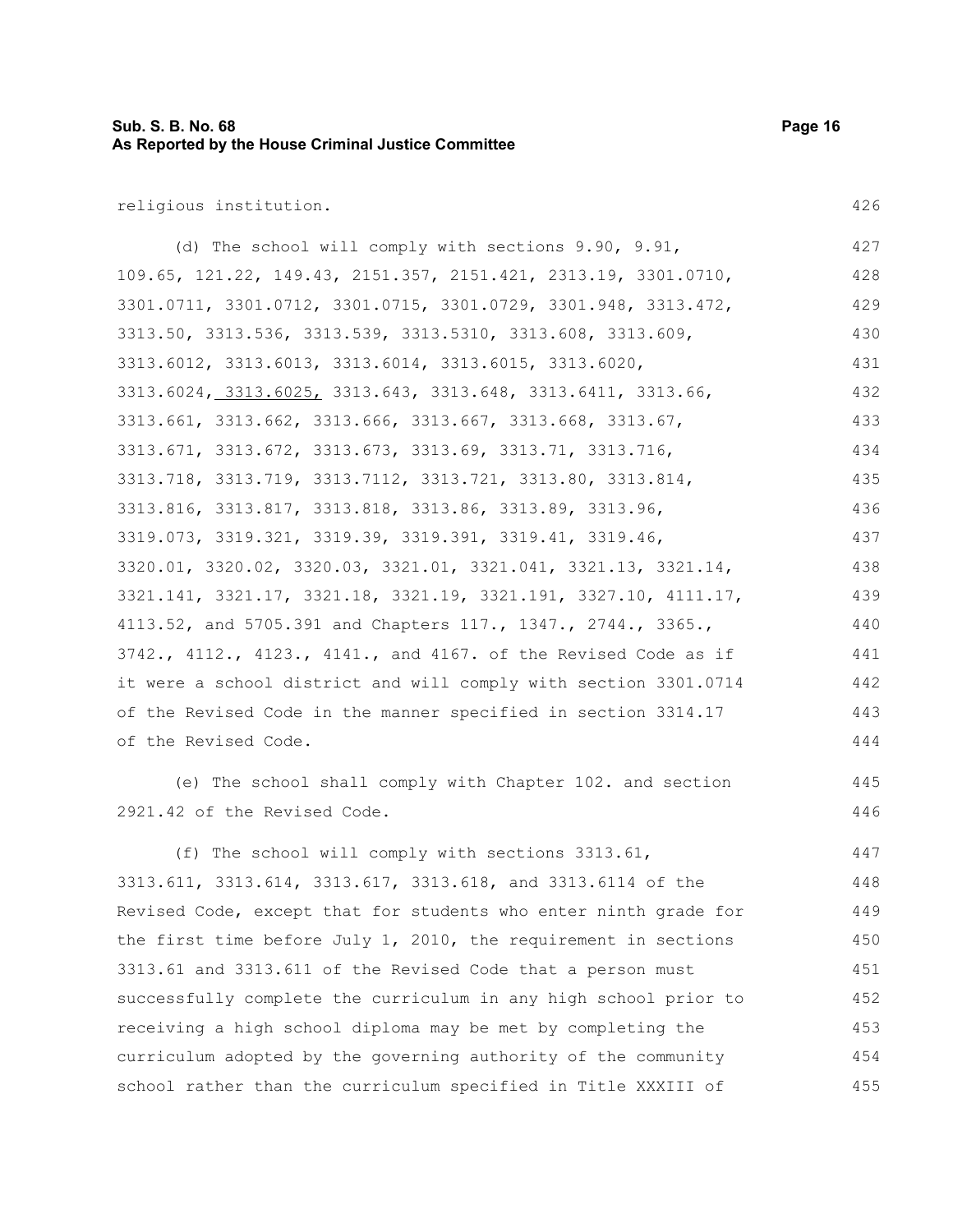#### **Sub. S. B. No. 68 Page 17 As Reported by the House Criminal Justice Committee**

the Revised Code or any rules of the state board of education. Beginning with students who enter ninth grade for the first time on or after July 1, 2010, the requirement in sections 3313.61 and 3313.611 of the Revised Code that a person must successfully complete the curriculum of a high school prior to receiving a high school diploma shall be met by completing the requirements prescribed in division (C) of section 3313.603 of the Revised Code, unless the person qualifies under division (D) or (F) of that section. Each school shall comply with the plan for awarding high school credit based on demonstration of subject area competency, and beginning with the 2017-2018 school year, with the updated plan that permits students enrolled in seventh and eighth grade to meet curriculum requirements based on subject area competency adopted by the state board of education under divisions  $(J)$  (1) and (2) of section 3313.603 of the Revised Code. Beginning with the 2018-2019 school year, the school shall comply with the framework for granting units of high school credit to students who demonstrate subject area competency through work-based learning experiences, internships, or cooperative education developed by the department under 456 457 458 459 460 461 462 463 464 465 466 467 468 469 470 471 472 473 474 475

(g) The school governing authority will submit within four months after the end of each school year a report of its activities and progress in meeting the goals and standards of divisions (A)(3) and (4) of this section and its financial status to the sponsor and the parents of all students enrolled in the school. 477 478 479 480 481 482

division (J)(3) of section 3313.603 of the Revised Code.

(h) The school, unless it is an internet- or computerbased community school, will comply with section 3313.801 of the Revised Code as if it were a school district. 483 484 485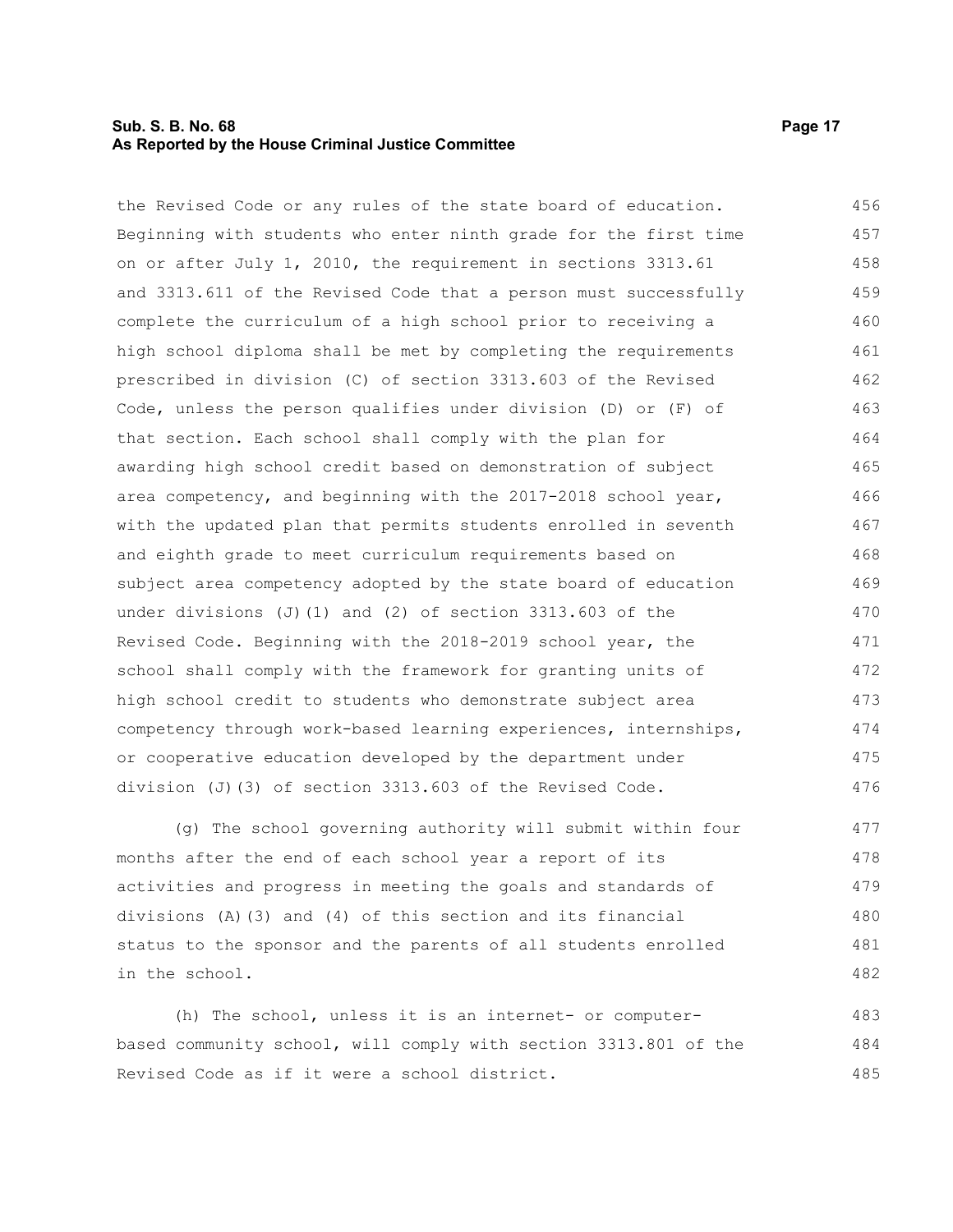#### **Sub. S. B. No. 68 Page 18 As Reported by the House Criminal Justice Committee**

(i) If the school is the recipient of moneys from a grant awarded under the federal race to the top program, Division (A), Title XIV, Sections 14005 and 14006 of the "American Recovery and Reinvestment Act of 2009," Pub. L. No. 111-5, 123 Stat. 115, the school will pay teachers based upon performance in accordance with section 3317.141 and will comply with section 3319.111 of the Revised Code as if it were a school district. 486 487 488 489 490 491 492

(j) If the school operates a preschool program that is licensed by the department of education under sections 3301.52 to 3301.59 of the Revised Code, the school shall comply with sections 3301.50 to 3301.59 of the Revised Code and the minimum standards for preschool programs prescribed in rules adopted by the state board under section 3301.53 of the Revised Code. 493 494 495 496 497 498

(k) The school will comply with sections 3313.6021 and 3313.6023 of the Revised Code as if it were a school district unless it is either of the following: 499 500 501

(i) An internet- or computer-based community school;

(ii) A community school in which a majority of the enrolled students are children with disabilities as described in division (A)(4)(b) of section 3314.35 of the Revised Code. 503 504 505

(12) Arrangements for providing health and other benefits to employees; 506 507

(13) The length of the contract, which shall begin at the beginning of an academic year. No contract shall exceed five years unless such contract has been renewed pursuant to division (E) of this section. 508 509 510 511

(14) The governing authority of the school, which shall be responsible for carrying out the provisions of the contract; 512 513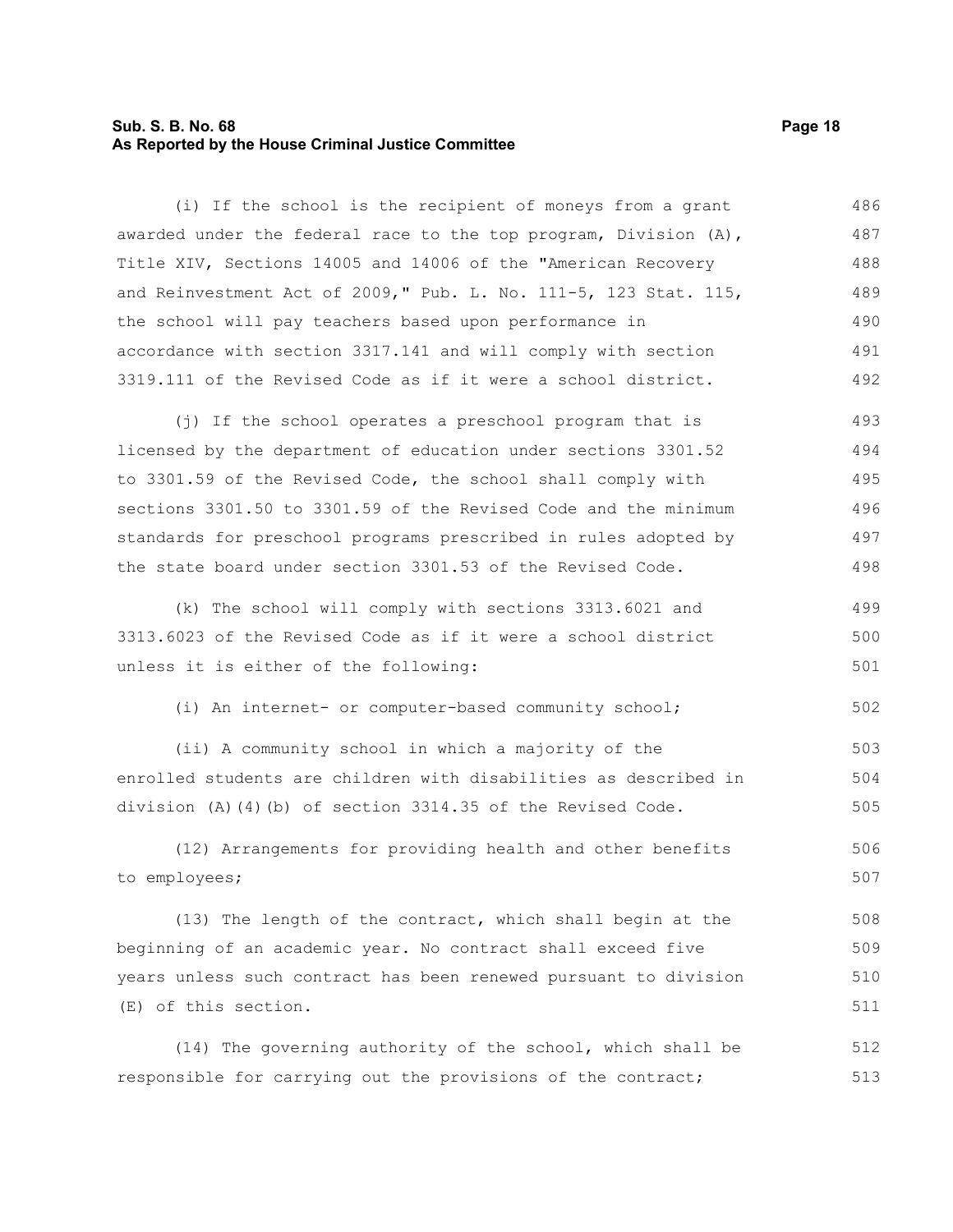#### **Sub. S. B. No. 68 Page 19 As Reported by the House Criminal Justice Committee**

(15) A financial plan detailing an estimated school budget for each year of the period of the contract and specifying the total estimated per pupil expenditure amount for each such year. 514 515 516

(16) Requirements and procedures regarding the disposition of employees of the school in the event the contract is terminated or not renewed pursuant to section 3314.07 of the Revised Code; 517 518 519 520

(17) Whether the school is to be created by converting all or part of an existing public school or educational service center building or is to be a new start-up school, and if it is a converted public school or service center building, specification of any duties or responsibilities of an employer that the board of education or service center governing board that operated the school or building before conversion is delegating to the governing authority of the community school with respect to all or any specified group of employees provided the delegation is not prohibited by a collective bargaining agreement applicable to such employees; 521 522 523 524 525 526 527 528 529 530 531

(18) Provisions establishing procedures for resolving disputes or differences of opinion between the sponsor and the governing authority of the community school; 532 533 534

(19) A provision requiring the governing authority to adopt a policy regarding the admission of students who reside outside the district in which the school is located. That policy shall comply with the admissions procedures specified in sections 3314.06 and 3314.061 of the Revised Code and, at the sole discretion of the authority, shall do one of the following: 535 536 537 538 539 540

(a) Prohibit the enrollment of students who reside outside the district in which the school is located; 541 542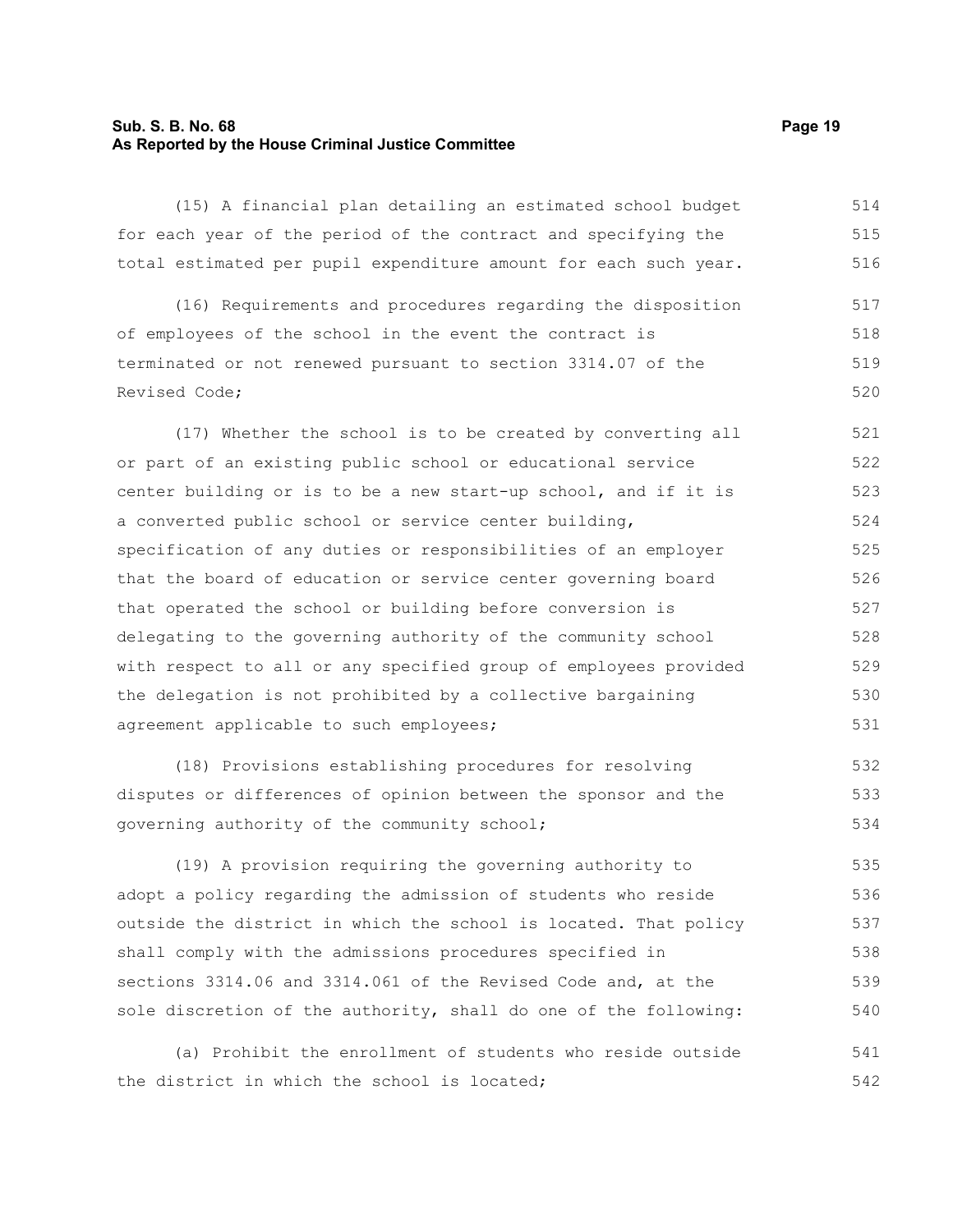#### **Sub. S. B. No. 68 Page 20 As Reported by the House Criminal Justice Committee**

(b) Permit the enrollment of students who reside in districts adjacent to the district in which the school is located; (c) Permit the enrollment of students who reside in any other district in the state. (20) A provision recognizing the authority of the department of education to take over the sponsorship of the school in accordance with the provisions of division (C) of section 3314.015 of the Revised Code; (21) A provision recognizing the sponsor's authority to assume the operation of a school under the conditions specified in division (B) of section 3314.073 of the Revised Code; (22) A provision recognizing both of the following: (a) The authority of public health and safety officials to inspect the facilities of the school and to order the facilities closed if those officials find that the facilities are not in compliance with health and safety laws and regulations; (b) The authority of the department of education as the community school oversight body to suspend the operation of the school under section 3314.072 of the Revised Code if the department has evidence of conditions or violations of law at the school that pose an imminent danger to the health and safety of the school's students and employees and the sponsor refuses to take such action. 543 544 545 546 547 548 549 550 551 552 553 554 555 556 557 558 559 560 561 562 563 564 565 566

(23) A description of the learning opportunities that will be offered to students including both classroom-based and nonclassroom-based learning opportunities that is in compliance with criteria for student participation established by the department under division (H)(2) of section 3314.08 of the 567 568 569 570 571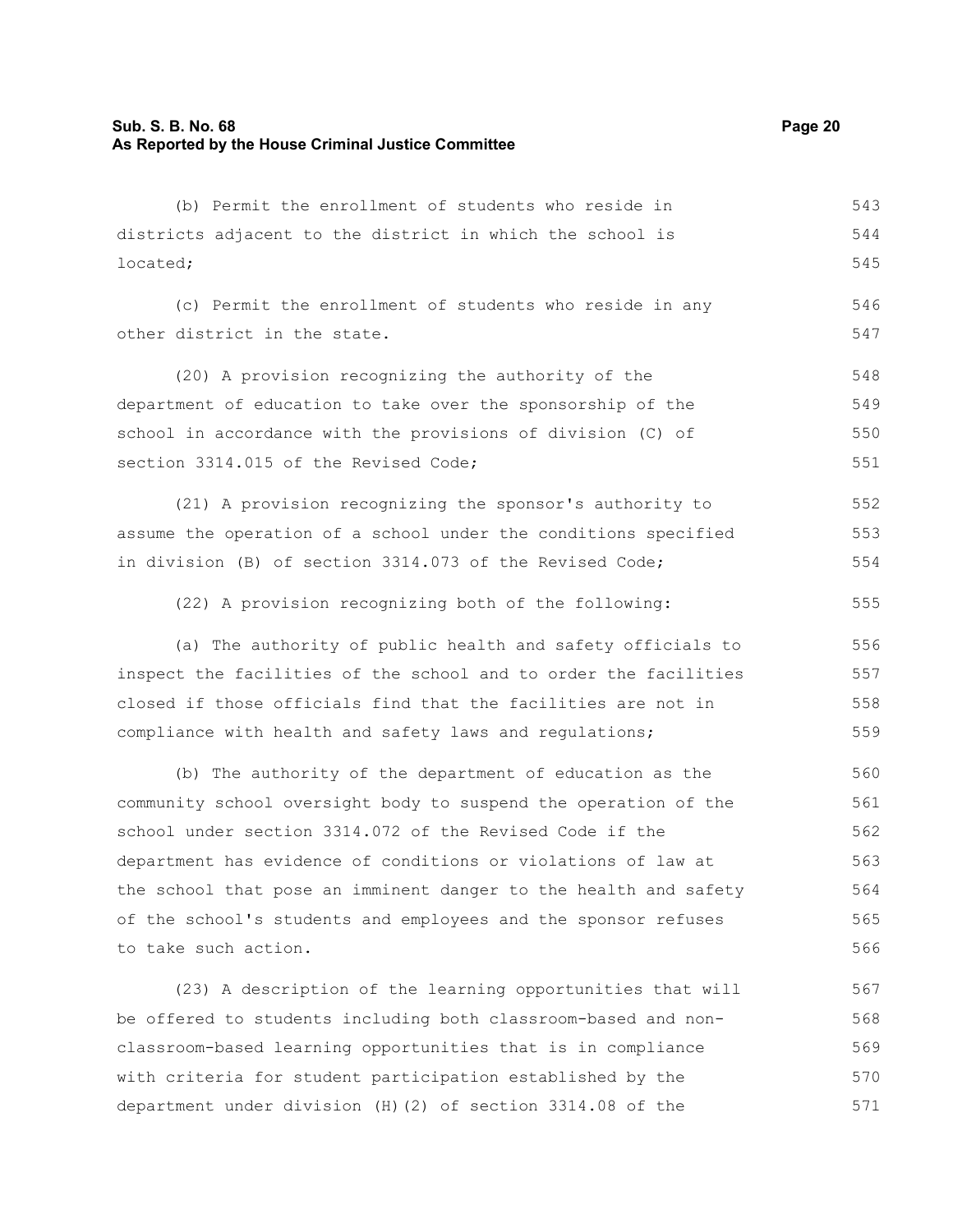### **Sub. S. B. No. 68 Page 21 As Reported by the House Criminal Justice Committee**

(24) The school will comply with sections 3302.04 and 3302.041 of the Revised Code, except that any action required to be taken by a school district pursuant to those sections shall be taken by the sponsor of the school. However, the sponsor shall not be required to take any action described in division (F) of section 3302.04 of the Revised Code. 573 574 575 576 577 578

(25) Beginning in the 2006-2007 school year, the school will open for operation not later than the thirtieth day of September each school year, unless the mission of the school as specified under division (A)(2) of this section is solely to serve dropouts. In its initial year of operation, if the school fails to open by the thirtieth day of September, or within one year after the adoption of the contract pursuant to division (D) of section 3314.02 of the Revised Code if the mission of the school is solely to serve dropouts, the contract shall be void. 579 580 581 582 583 584 585 586 587

(26) Whether the school's governing authority is planning to seek designation for the school as a STEM school equivalent under section 3326.032 of the Revised Code;

(27) That the school's attendance and participation policies will be available for public inspection; 591 592

(28) That the school's attendance and participation records shall be made available to the department of education, auditor of state, and school's sponsor to the extent permitted under and in accordance with the "Family Educational Rights and Privacy Act of 1974," 88 Stat. 571, 20 U.S.C. 1232g, as amended, and any regulations promulgated under that act, and section 3319.321 of the Revised Code; 593 594 595 596 597 598 599

(29) If a school operates using the blended learning 600

572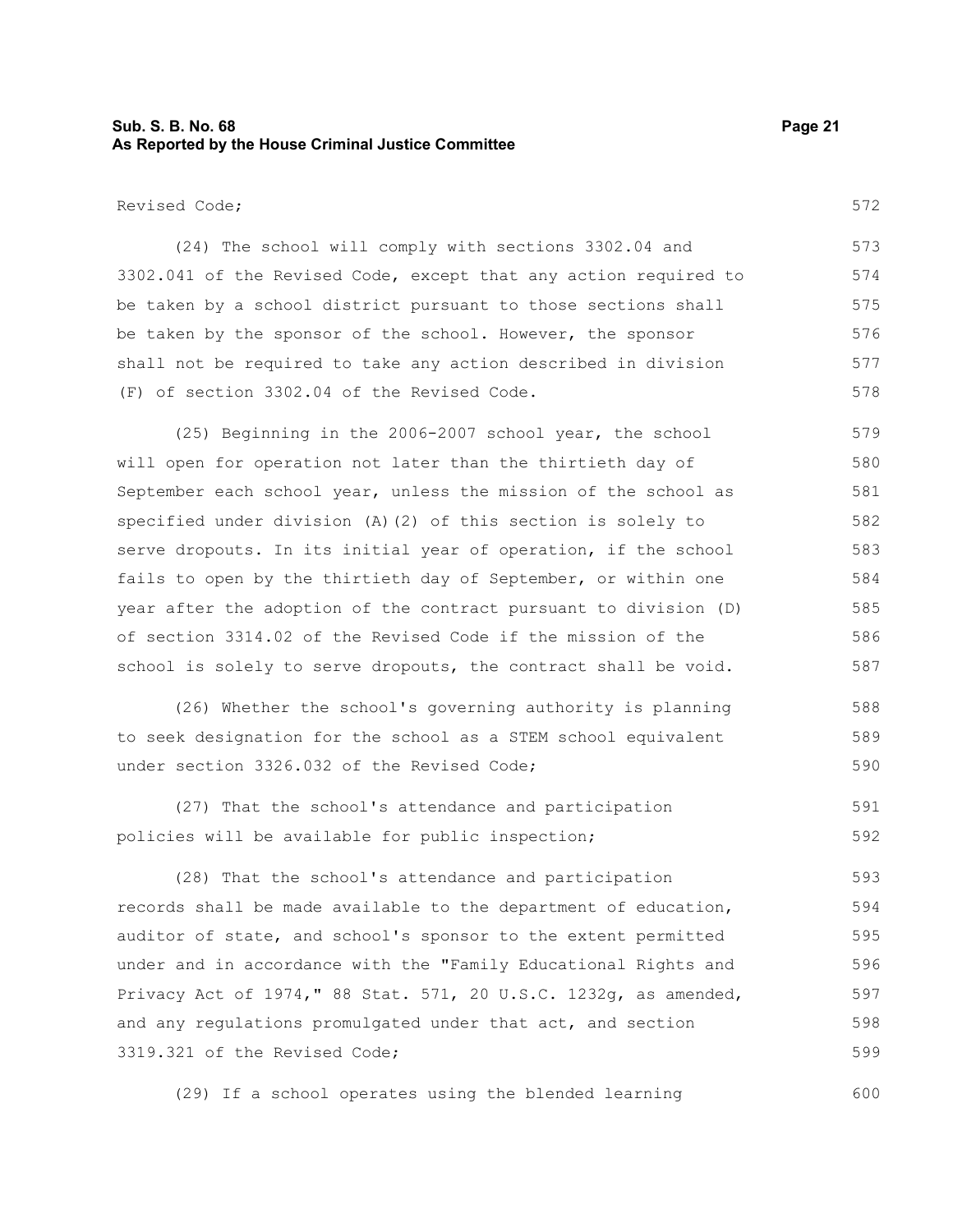# **Sub. S. B. No. 68 Page 22 As Reported by the House Criminal Justice Committee**

| model, as defined in section 3301.079 of the Revised Code, all   | 601 |
|------------------------------------------------------------------|-----|
| of the following information:                                    | 602 |
| (a) An indication of what blended learning model or models       | 603 |
| will be used;                                                    | 604 |
|                                                                  |     |
| (b) A description of how student instructional needs will        | 605 |
| be determined and documented;                                    | 606 |
| (c) The method to be used for determining competency,            | 607 |
| granting credit, and promoting students to a higher grade level; | 608 |
| (d) The school's attendance requirements, including how          | 609 |
| the school will document participation in learning               | 610 |
| opportunities;                                                   | 611 |
| (e) A statement describing how student progress will be          | 612 |
| monitored;                                                       | 613 |
| (f) A statement describing how private student data will         | 614 |
| be protected;                                                    | 615 |
| (g) A description of the professional development                | 616 |
| activities that will be offered to teachers.                     | 617 |
|                                                                  |     |
| (30) A provision requiring that all moneys the school's          | 618 |
| operator loans to the school, including facilities loans or cash | 619 |
| flow assistance, must be accounted for, documented, and bear     | 620 |
| interest at a fair market rate;                                  | 621 |
| (31) A provision requiring that, if the governing                | 622 |
| authority contracts with an attorney, accountant, or entity      | 623 |
| specializing in audits, the attorney, accountant, or entity      | 624 |
| shall be independent from the operator with which the school has | 625 |
| contracted.                                                      | 626 |
| (32) A provision requiring the governing authority to            | 627 |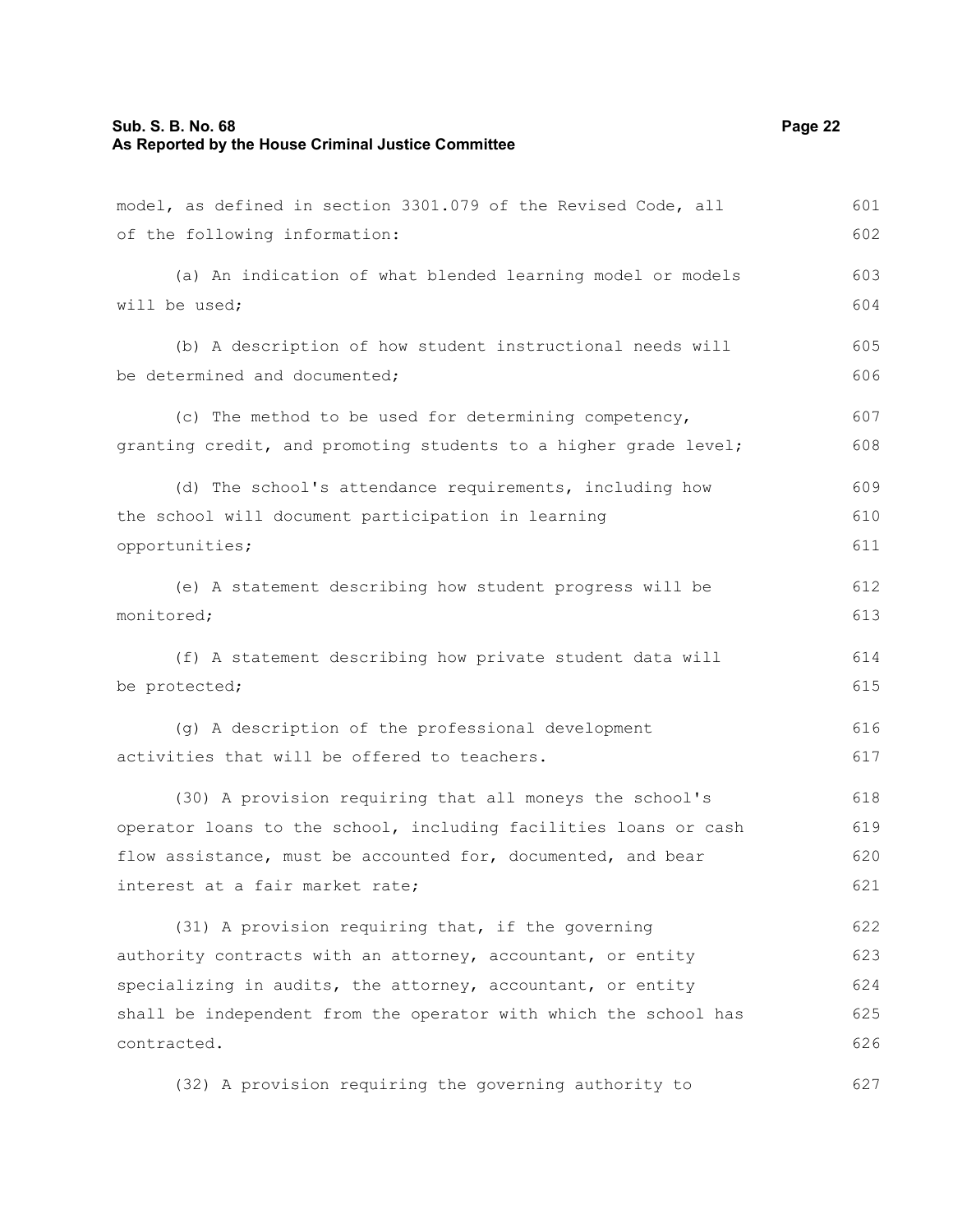#### **Sub. S. B. No. 68 Page 23 As Reported by the House Criminal Justice Committee**

adopt an enrollment and attendance policy that requires a student's parent to notify the community school in which the student is enrolled when there is a change in the location of the parent's or student's primary residence. (33) A provision requiring the governing authority to adopt a student residence and address verification policy for students enrolling in or attending the school. (B) The community school shall also submit to the sponsor a comprehensive plan for the school. The plan shall specify the following: (1) The process by which the governing authority of the school will be selected in the future; (2) The management and administration of the school; (3) If the community school is a currently existing public school or educational service center building, alternative arrangements for current public school students who choose not to attend the converted school and for teachers who choose not to teach in the school or building after conversion; (4) The instructional program and educational philosophy of the school; (5) Internal financial controls. When submitting the plan under this division, the school shall also submit copies of all policies and procedures regarding internal financial controls adopted by the governing authority of the school. (C) A contract entered into under section 3314.02 of the Revised Code between a sponsor and the governing authority of a 628 629 630 631 632 633 634 635 636 637 638 639 640 641 642 643 644 645 646 647 648 649 650 651 652 653 654

community school may provide for the community school governing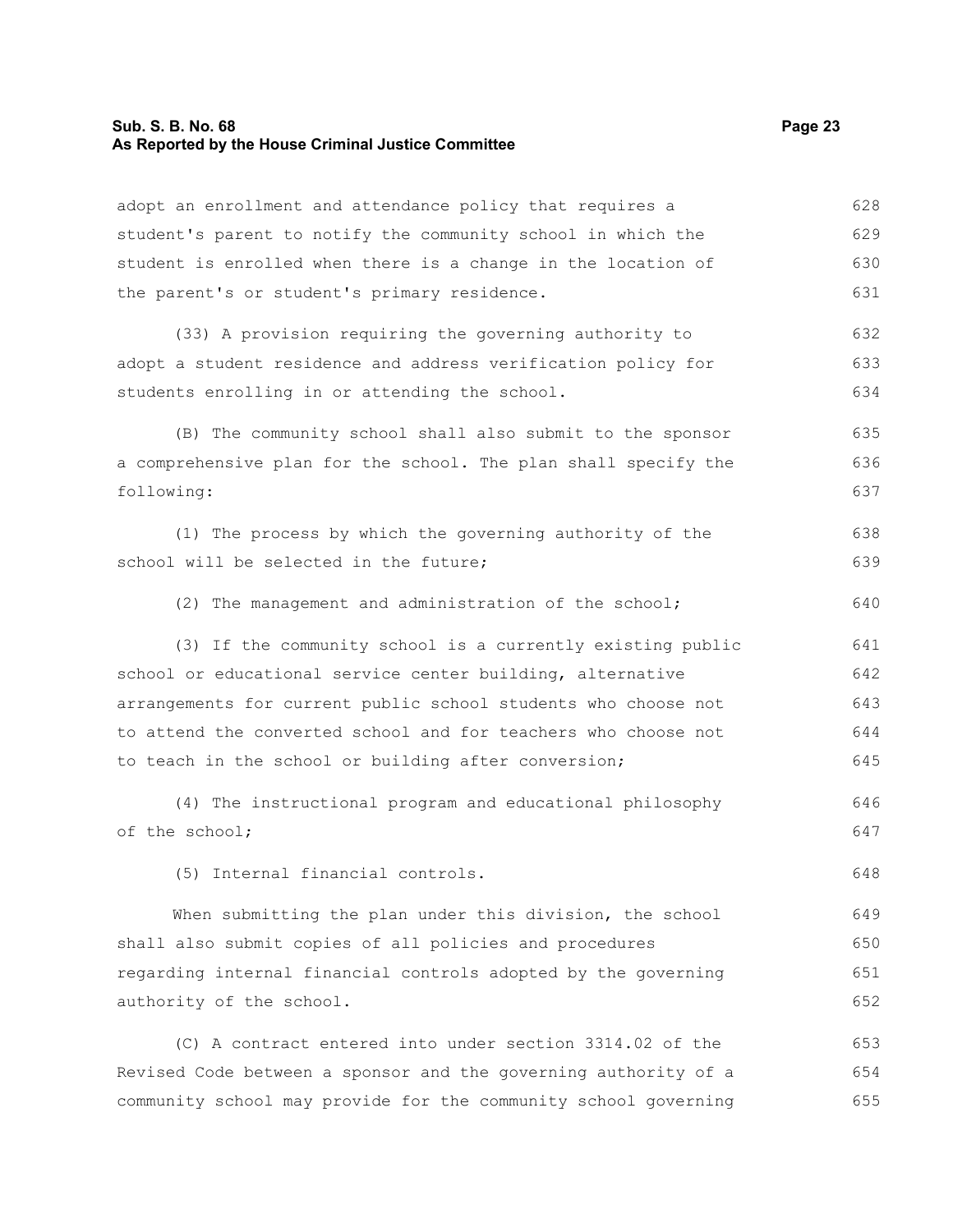#### **Sub. S. B. No. 68 Page 24 As Reported by the House Criminal Justice Committee**

authority to make payments to the sponsor, which is hereby authorized to receive such payments as set forth in the contract between the governing authority and the sponsor. The total amount of such payments for monitoring, oversight, and technical assistance of the school shall not exceed three per cent of the total amount of payments for operating expenses that the school receives from the state. 656 657 658 659 660 661 662

(D) The contract shall specify the duties of the sponsor which shall be in accordance with the written agreement entered into with the department of education under division (B) of section 3314.015 of the Revised Code and shall include the following: 663 664 665 666 667

(1) Monitor the community school's compliance with all laws applicable to the school and with the terms of the contract; 668 669 670

(2) Monitor and evaluate the academic and fiscal performance and the organization and operation of the community school on at least an annual basis; 671 672 673

(3) Report on an annual basis the results of the evaluation conducted under division (D)(2) of this section to the department of education and to the parents of students enrolled in the community school; 674 675 676 677

(4) Provide technical assistance to the community school in complying with laws applicable to the school and terms of the contract;

(5) Take steps to intervene in the school's operation to correct problems in the school's overall performance, declare the school to be on probationary status pursuant to section 3314.073 of the Revised Code, suspend the operation of the 681 682 683 684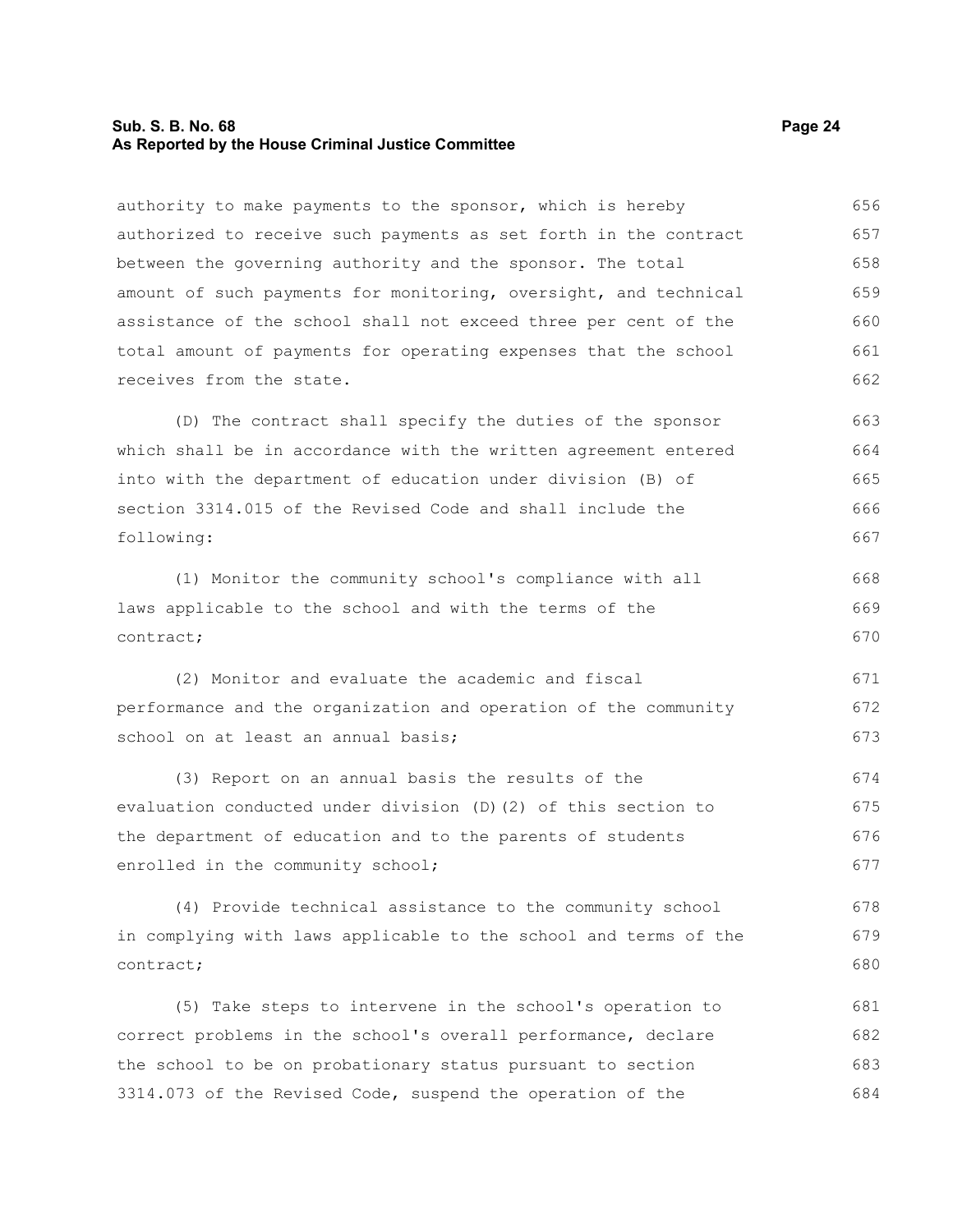#### **Sub. S. B. No. 68 Page 25 As Reported by the House Criminal Justice Committee**

school pursuant to section 3314.072 of the Revised Code, or terminate the contract of the school pursuant to section 3314.07 of the Revised Code as determined necessary by the sponsor; 685 686 687

(6) Have in place a plan of action to be undertaken in the event the community school experiences financial difficulties or closes prior to the end of a school year. 688 689 690

(E) Upon the expiration of a contract entered into under this section, the sponsor of a community school may, with the approval of the governing authority of the school, renew that contract for a period of time determined by the sponsor, but not ending earlier than the end of any school year, if the sponsor finds that the school's compliance with applicable laws and terms of the contract and the school's progress in meeting the academic goals prescribed in the contract have been satisfactory. Any contract that is renewed under this division remains subject to the provisions of sections 3314.07, 3314.072, and 3314.073 of the Revised Code. 691 692 693 694 695 696 697 698 699 700 701

(F) If a community school fails to open for operation within one year after the contract entered into under this section is adopted pursuant to division (D) of section 3314.02 of the Revised Code or permanently closes prior to the expiration of the contract, the contract shall be void and the school shall not enter into a contract with any other sponsor. A school shall not be considered permanently closed because the operations of the school have been suspended pursuant to section 3314.072 of the Revised Code. 702 703 704 705 706 707 708 709 710

**Sec. 3326.11.** Each science, technology, engineering, and mathematics school established under this chapter and its governing body shall comply with sections 9.90, 9.91, 109.65, 121.22, 149.43, 2151.357, 2151.421, 2313.19, 2921.42, 2921.43, 711 712 713 714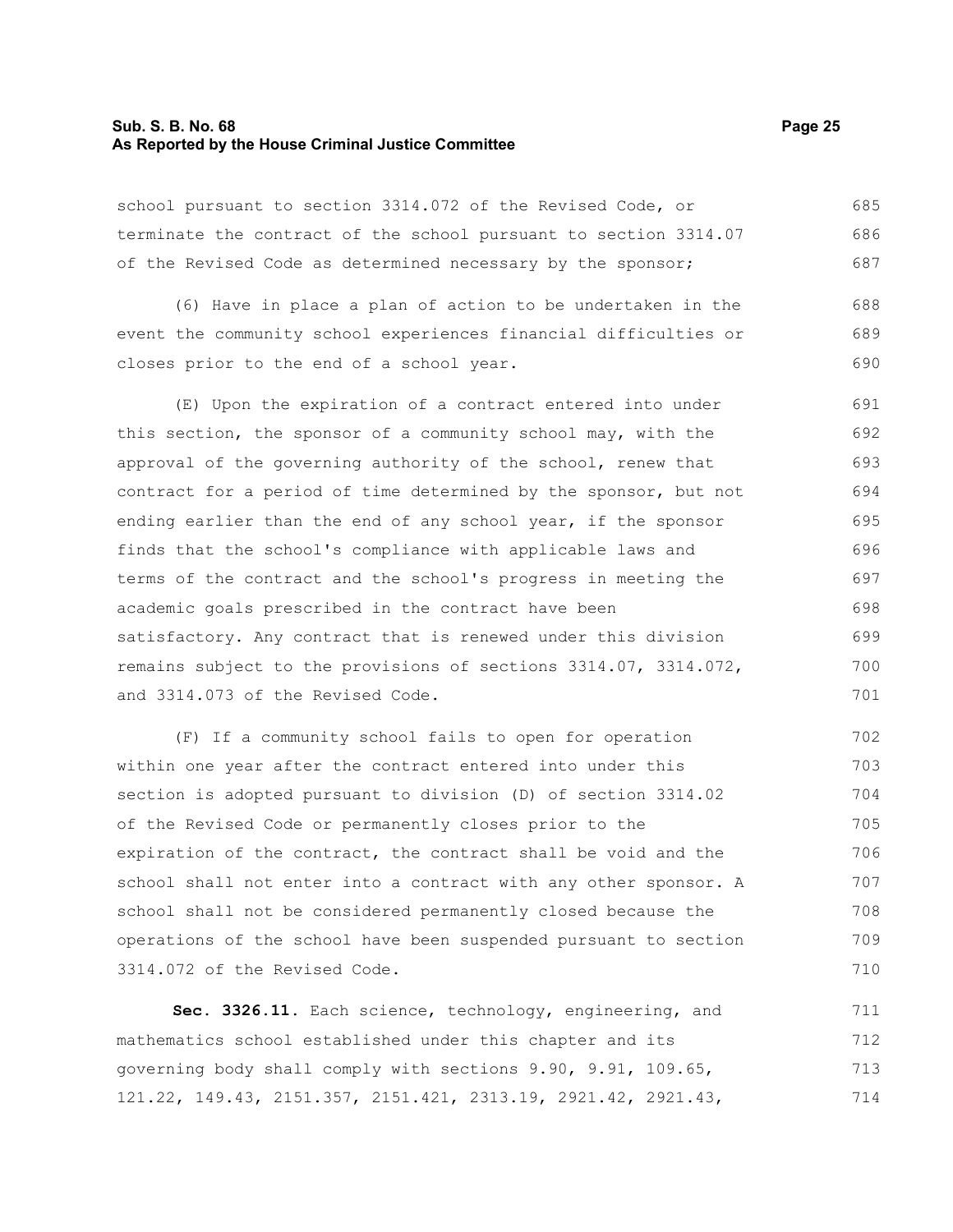| 3301.0714, 3301.0715, 3301.0729, 3301.948, 3313.14, 3313.15,     | 715 |
|------------------------------------------------------------------|-----|
| 3313.16, 3313.18, 3313.201, 3313.26, 3313.472, 3313.48,          | 716 |
| 3313.481, 3313.482, 3313.50, 3313.536, 3313.539, 3313.5310,      | 717 |
| 3313.608, 3313.6012, 3313.6013, 3313.6014, 3313.6015, 3313.6020, | 718 |
| 3313.6021, 3313.6024, 3313.6025, 3313.61, 3313.611, 3313.614,    | 719 |
| 3313.615, 3313.617, 3313.618, 3313.6114, 3313.643, 3313.648,     | 720 |
| 3313.6411, 3313.66, 3313.661, 3313.662, 3313.666, 3313.667,      | 721 |
| 3313.668, 3313.67, 3313.671, 3313.672, 3313.673, 3313.69,        | 722 |
| 3313.71, 3313.716, 3313.718, 3313.719, 3313.7112, 3313.721,      | 723 |
| 3313.80, 3313.801, 3313.814, 3313.816, 3313.817, 3313.818,       | 724 |
| 3313.86, 3313.89, 3313.96, 3319.073, 3319.21, 3319.32, 3319.321, | 725 |
| 3319.35, 3319.39, 3319.391, 3319.41, 3319.45, 3319.46, 3320.01,  | 726 |
| 3320.02, 3320.03, 3321.01, 3321.041, 3321.05, 3321.13, 3321.14,  | 727 |
| 3321.141, 3321.17, 3321.18, 3321.19, 3321.191, 3327.10, 4111.17, | 728 |
| 4113.52, and 5705.391 and Chapters 102., 117., 1347., 2744.,     | 729 |
| 3307., 3309., 3365., 3742., 4112., 4123., 4141., and 4167. of    | 730 |
| the Revised Code as if it were a school district.                | 731 |
| Sec. 3328.24. A college-preparatory boarding school              | 732 |
| established under this chapter and its board of trustees shall   | 733 |
| comply with sections 102.02, 3301.0710, 3301.0711, 3301.0712,    | 734 |
| 3301.0714, 3301.0729, 3301.948, 3313.536, 3313.6013, 3313.6021,  | 735 |
| 3313.6024, 3313.6025, 3313.617, 3313.618, 3313.6114, 3313.6411,  | 736 |
| 3313.668, 3313.7112, 3313.721, 3313.89, 3319.39, 3319.391,       | 737 |
| 3319.46, 3320.01, 3320.02, and 3320.03 and Chapter 3365. of the  | 738 |
|                                                                  |     |

school's board of trustees were a district board of education. **Sec. 4501.025.** (A) The registrar may develop and implement, or may permit a deputy registrar to implement, one or 740 741 742

Revised Code as if the school were a school district and the

more programs that enhance the convenience and availability of services using electronic or other means. The registrar shall establish the amount of any fee or fees to be paid by the user 743 744 745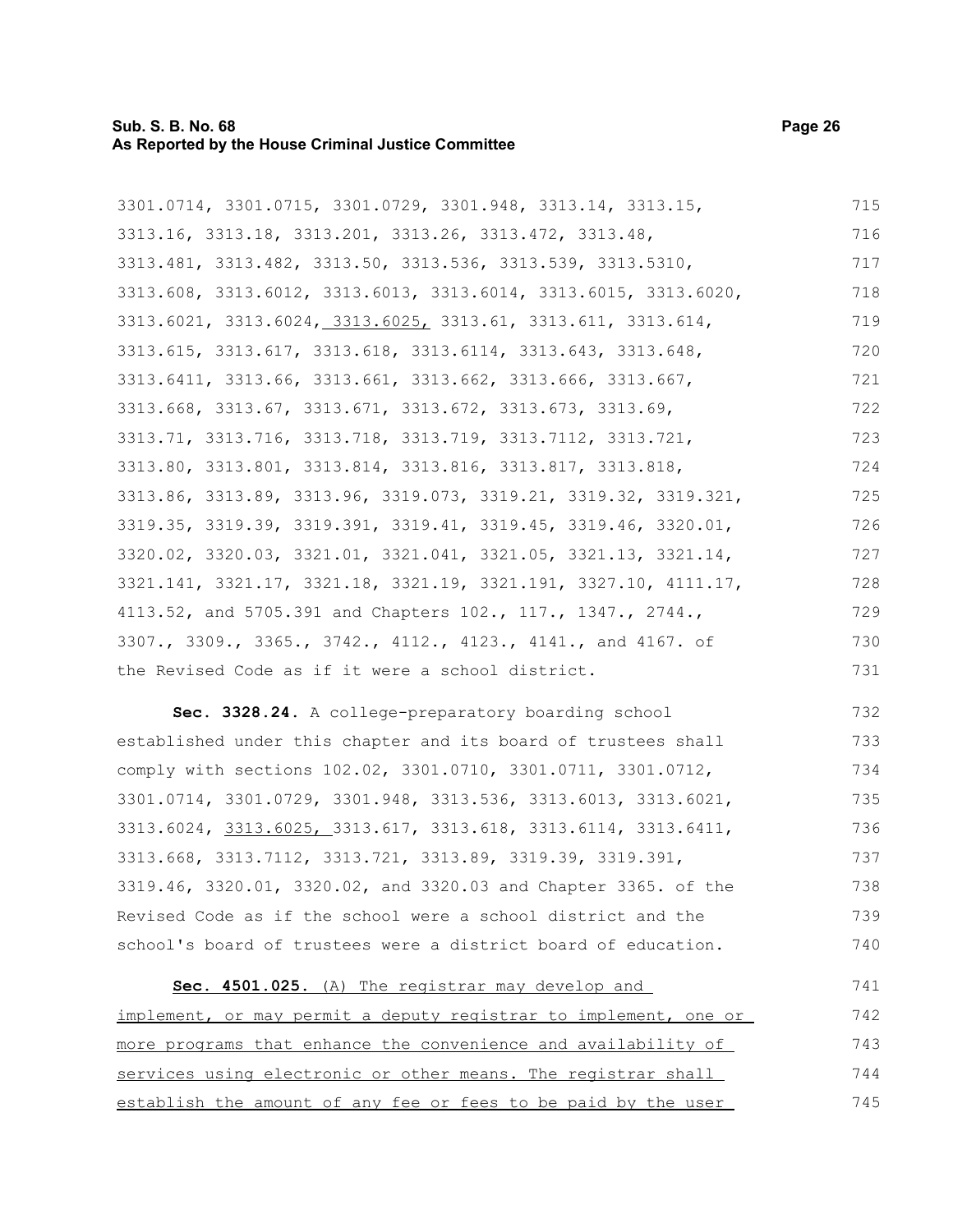# **Sub. S. B. No. 68** Page 27 **As Reported by the House Criminal Justice Committee**

| for the convenience or service provided.                               | 746 |
|------------------------------------------------------------------------|-----|
| (B) The registrar or deputy registrar may accept payment               | 747 |
| for the services offered under this section by a financial             | 748 |
| transaction device. The registrar or deputy registrar is not           | 749 |
| required to pay any costs that result from accepting payment by        | 750 |
| a financial transaction device. The registrar or deputy                | 751 |
| registrar may charge a person who tenders payment by a financial       | 752 |
| <u>transaction device any cost incurred from accepting payment by</u>  | 753 |
| the financial transaction device, but shall not charge any other       | 754 |
| fee for the person's use of the device.                                | 755 |
| (C) Any fee or fees established under this section are in              | 756 |
| addition to any other fee or tax required by law.                      | 757 |
| Sec. 4501.027. Notwithstanding any provision of law to the             | 758 |
| <u>contrary, the registrar of motor vehicles may conduct or </u>       | 759 |
| <u>authorize a deputy registrar to conduct any service or </u>         | 760 |
| transaction authorized or required by law in an electronic or          | 761 |
| online format rather than in person. The registrar or deputy           | 762 |
| registrar shall charge the same amount for the electronic or           | 763 |
| <u>online service or transaction as the registrar or deputy</u>        | 764 |
| <u>registrar charges for the associated in-person transaction. The</u> | 765 |
| registrar or deputy registrar may accept payment for any such          | 766 |
| <u>service or transaction by a financial transaction device. The</u>   | 767 |
| registrar or deputy registrar may charge a person who tenders          | 768 |
| payment for an online service or transaction by means of a             | 769 |
| financial transaction device any costs the registrar or deputy         | 770 |
| registrar incurs from accepting payment by the financial               | 771 |
| transaction device.                                                    | 772 |

**Sec. 4503.102.** (A) The registrar of motor vehicles shall adopt rules to establish a centralized system of motor vehicle registration renewal by mail or by electronic means. Any person 773 774 775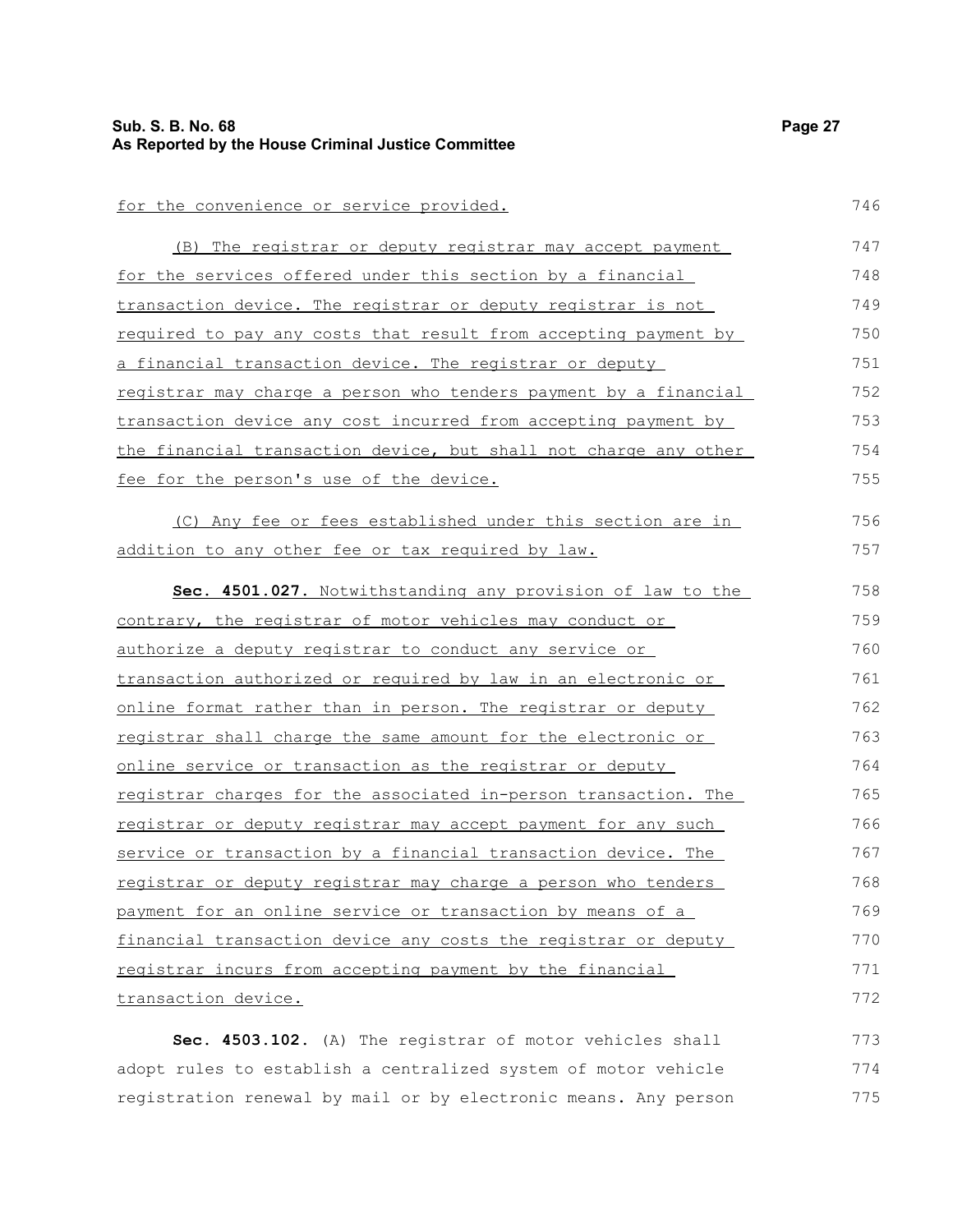#### **Sub. S. B. No. 68 Page 28 As Reported by the House Criminal Justice Committee**

owning a motor vehicle that was registered in the person's name during the preceding registration year shall renew the registration of the motor vehicle not more than ninety days prior to the expiration date of the registration either by mail or by electronic means through the centralized system of registration established under this section, or in person at any office of the registrar or at a deputy registrar's office. 776 777 778 779 780 781 782

(B)(1) Except as provided in division (B)(2) of this section, no less than forty-five days prior to the expiration date of any motor vehicle registration, the registrar shall mail a renewal notice to the person in whose name the motor vehicle is registered. The renewal notice shall clearly state that the registration of the motor vehicle may be renewed by mail or electronic means through the centralized system of registration or in person at any office of the registrar or at a deputy registrar's office and shall be preprinted with information including, but not limited to, the owner's name and residence address as shown in the records of the bureau of motor vehicles, a brief description of the motor vehicle to be registered, notice of the license taxes and fees due on the motor vehicle, the toll-free telephone number of the registrar as required under division (D)(1) of section 4503.031 of the Revised Code, a statement that payment for a renewal may be made by financial transaction device using the toll-free telephone number, and any additional information the registrar may require by rule. The renewal notice shall not include the social security number of either the owner of the motor vehicle or the person in whose name the motor vehicle is registered. The renewal notice shall be sent by regular mail to the owner's last known address as shown in the records of the bureau of motor vehicles. 783 784 785 786 787 788 789 790 791 792 793 794 795 796 797 798 799 800 801 802 803 804 805

(2) The registrar is not required to mail a renewal notice 806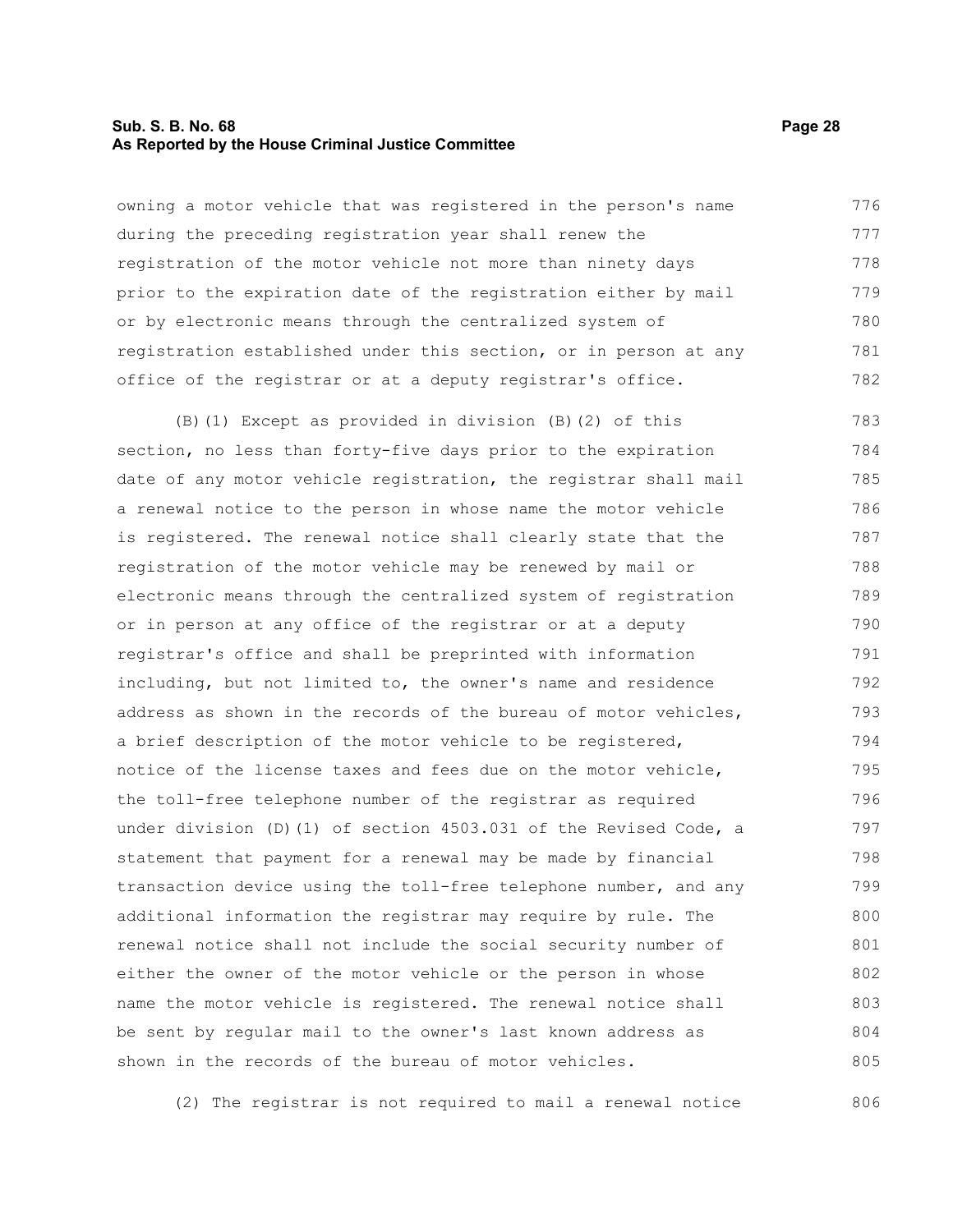#### **Sub. S. B. No. 68 Page 29 As Reported by the House Criminal Justice Committee**

if either of the following applies:

(a) The owner of the vehicle has consented to receiving the renewal notice by electronic means only. 808 809

(b) The application for renewal of the registration of a motor vehicle is prohibited from being accepted by the registrar or a deputy registrar by division (D) of section 2935.27, division (A) of section 2937.221, division (A) of section 4503.13, division (B) of section 4510.22, or division (B)(1) of section 4521.10 of the Revised Code. 810 811 812 813 814 815

(3) If the owner of a motor vehicle has consented to receiving a renewal notice by electronic means only, the registrar shall send an electronic renewal notice to the owner that contains the information specified in division (B)(1) of this section at the time specified under that division. 816 817 818 819 820

(C) The owner of the motor vehicle shall verify the information contained in the notice, sign it either manually or by electronic means, and return it, either by mail or electronic means, or the owner may take it in person to any office of the registrar or of a deputy registrar. The owner shall include with the notice a financial transaction device number when renewing in person or by electronic means but not by mail, check, or money order in the amount of the registration taxes and fees payable on the motor vehicle and a service fee equal to the amount established under section 4503.038 of the Revised Code, plus postage as indicated on the notice if the registration is renewed or fulfilled by mail, and an inspection certificate for the motor vehicle as provided in section 3704.14 of the Revised Code. For purposes of the centralized system of motor vehicle registration, the registrar shall accept payments via the tollfree telephone number established under division (D)(1) of 821 822 823 824 825 826 827 828 829 830 831 832 833 834 835 836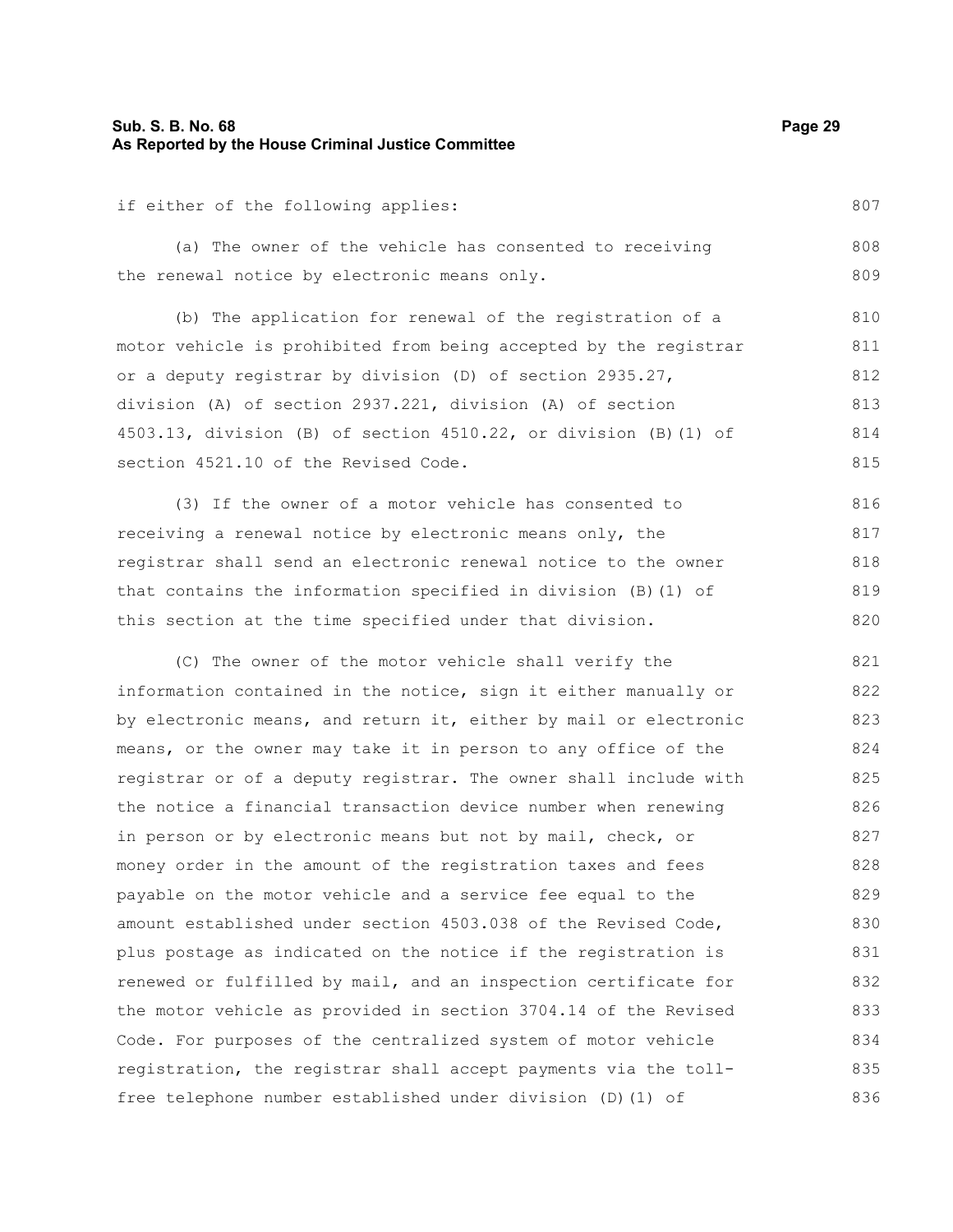#### **Sub. S. B. No. 68 Page 30 As Reported by the House Criminal Justice Committee**

section 4503.031 of the Revised Code for renewals made by mail. If the motor vehicle owner chooses to renew the motor vehicle registration by electronic means, the owner shall proceed in accordance with the rules the registrar adopts. 837 838 839 840

(D) If all registration and transfer fees for the motor vehicle for the preceding year or the preceding period of the current registration year have not been paid, if division (D) of section 2935.27, division (A) of section 2937.221, division (A) of section 4503.13, division (B) of section 4510.22, or division (B)(1) of section 4521.10 of the Revised Code prohibits acceptance of the renewal notice, or if the owner or lessee does not have an inspection certificate for the motor vehicle as provided in section 3704.14 of the Revised Code, if that section is applicable, the license shall be refused, and the registrar or deputy registrar shall so notify the owner. This section does not require the payment of license or registration taxes on a motor vehicle for any preceding year, or for any preceding period of a year, if the motor vehicle was not taxable for that preceding year or period under section 4503.02, 4503.04, 4503.11, 4503.12, or 4503.16 or Chapter 4504. of the Revised Code. 841 842 843 844 845 846 847 848 849 850 851 852 853 854 855 856 857

(E)(1) Failure to receive a renewal notice does not relieve a motor vehicle owner from the responsibility to renew the registration for the motor vehicle. Any person who has a motor vehicle registered in this state and who does not receive a renewal notice as provided in division (B) of this section prior to the expiration date of the registration shall request an application for registration from the registrar or a deputy registrar and sign the application manually or by electronic means and submit the application and pay any applicable license taxes and fees to the registrar or deputy registrar. 858 859 860 861 862 863 864 865 866 867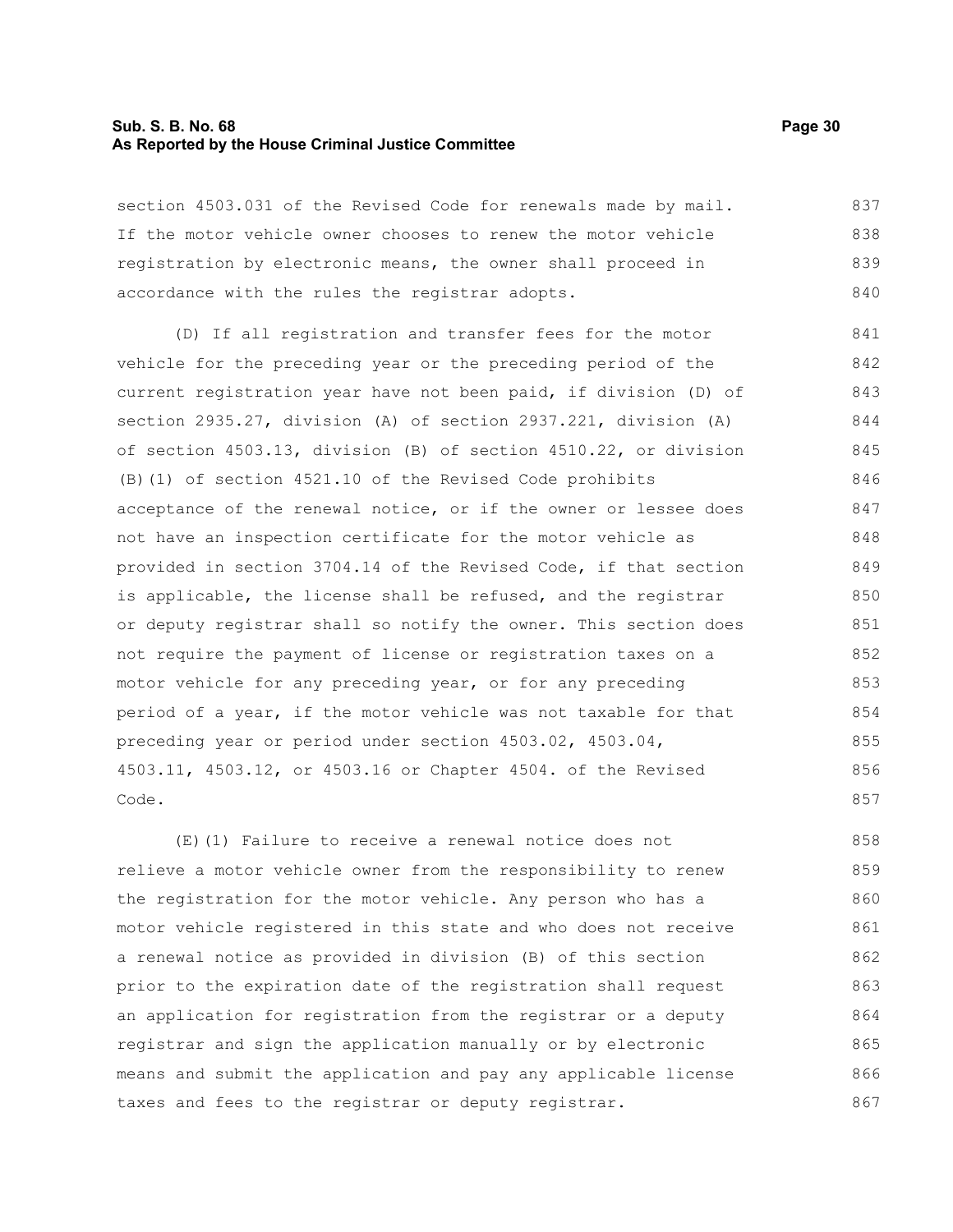#### **Sub. S. B. No. 68 Page 31 As Reported by the House Criminal Justice Committee**

(2) If the owner of a motor vehicle submits an application for registration and the registrar is prohibited by division (D) of section 2935.27, division (A) of section 2937.221, division (A) of section 4503.13, division (B) of section 4510.22, or division (B)(1) of section 4521.10 of the Revised Code from accepting the application, the registrar shall return the application and the payment to the owner. If the owner of a motor vehicle submits a registration renewal application to the registrar by electronic means and the registrar is prohibited from accepting the application as provided in this division, the registrar shall notify the owner of this fact and deny the application and return the payment or give a credit on the financial transaction device account of the owner in the manner the registrar prescribes by rule adopted pursuant to division (A) of this section. 868 869 870 871 872 873 874 875 876 877 878 879 880 881 882

(F) Every deputy registrar shall post in a prominent place at the deputy's office a notice informing the public of the mail registration system required by this section and also shall post a notice that every owner of a motor vehicle and every chauffeur holding a certificate of registration is required to notify the registrar in writing of any change of residence within ten days after the change occurs. The notice shall be in such form as the registrar prescribes by rule.

(G) The service fee equal to the amount established under section 4503.038 of the Revised Code that is collected from a person who renews a motor vehicle registration by electronic means or by mail, plus postage collected by the registrar and any financial transaction device surcharge collected by the registrar, shall be paid to the credit of the public safety highway purposes fund established by section 4501.06 of the Revised Code. 891 892 893 894 895 896 897 898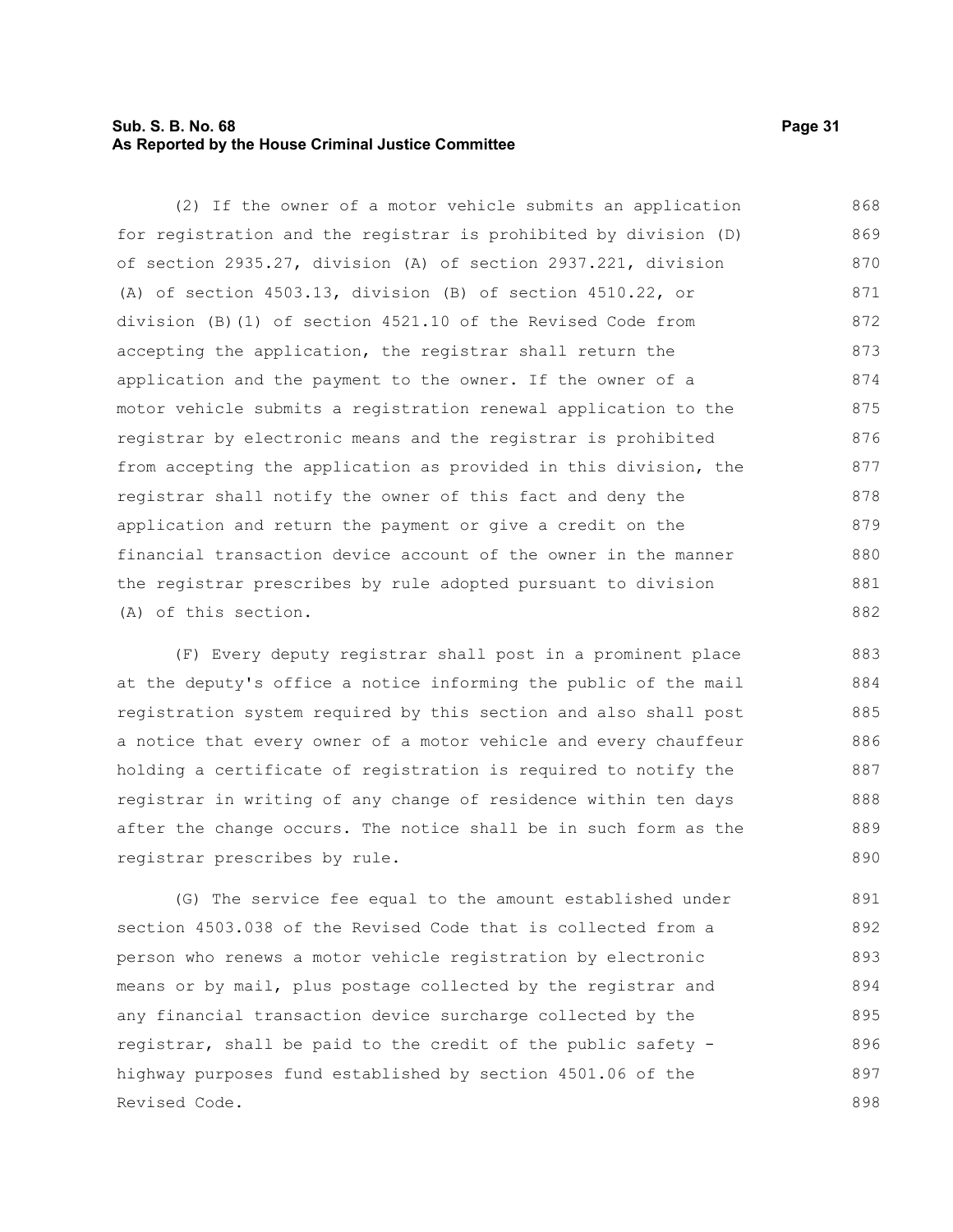#### **Sub. S. B. No. 68 Page 32 As Reported by the House Criminal Justice Committee**

(H)(1) Pursuant to section 113.40 of the Revised Code, the registrar shall implement a program permitting payment of motor vehicle registration taxes and fees, driver's license and commercial driver's license fees, and any other taxes, fees, penalties, or charges imposed or levied by the state by means of a financial transaction device for transactions occurring online, at any office of the registrar, and at all deputy registrar locations. The program shall take effect not later than July 1, 2016. The registrar shall adopt rules as necessary for this purpose, but all such rules are subject to any action, policy, or procedure of the board of deposit or treasurer of state taken or adopted under section 113.40 of the Revised Code. 899 900 901 902 903 904 905 906 907 908 909 910

(2) The rules adopted under division (H)(1) of this section shall require a deputy registrar to accept payments by means of a financial transaction device beginning on the effective date of the rules unless the deputy registrar contract entered into by the deputy registrar prohibits the acceptance of such payments by financial transaction device. However, commencing with deputy registrar contract awards that have a start date of July 1, 2016, and for all contract awards thereafter, the registrar shall require that the proposer accept payment by means of a financial transaction device, including credit cards and debit cards, for all department of public safety transactions conducted at that deputy registrar location. 911 912 913 914 915 916 917 918 919 920 921 922

The bureau and deputy registrars are not required to pay any costs that result from accepting payment by means of a financial transaction device. A deputy registrar may charge a person who tenders payment for a department transaction by means of a financial transaction device any cost the deputy registrar incurs from accepting payment by the financial transaction device, but the deputy registrar shall not require the person to 923 924 925 926 927 928 929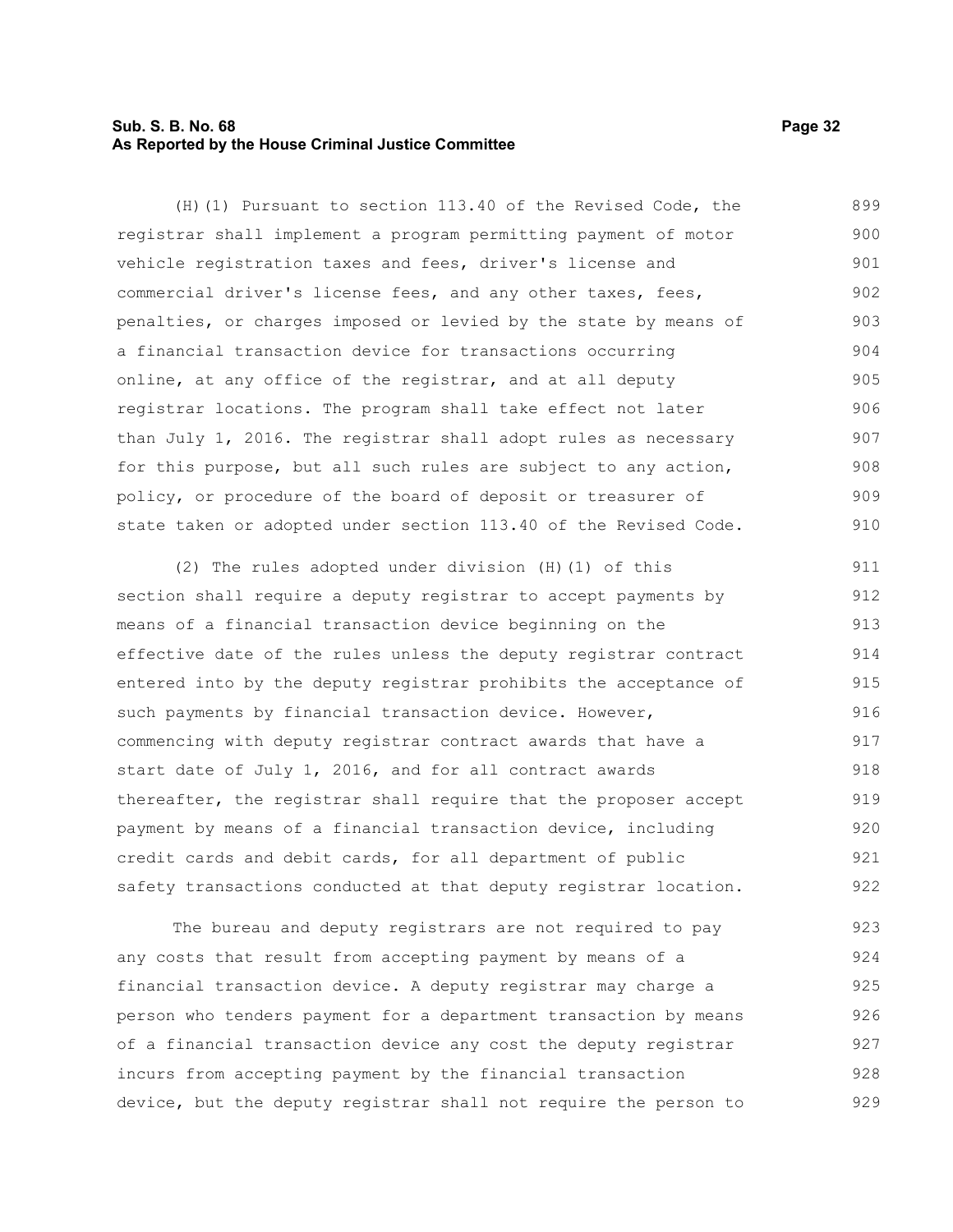#### **Sub. S. B. No. 68 Page 33 As Reported by the House Criminal Justice Committee**

pay any additional fee of any kind in connection with the use by the person of the financial transaction device. (3) In accordance with division (H)(1) of this section and rules adopted by the registrar under that division, a county

auditor or clerk of a court of common pleas that is designated a deputy registrar shall accept payment by means of a financial transaction device, including credit cards and debit cards, for all department transactions conducted at the office of the county auditor or clerk in the county auditor's or clerk's capacity as deputy registrar. The bureau is not required to pay any costs incurred by a county auditor or clerk that result from accepting payment by means of a financial transaction device for any department transaction. 934 935 936 937 938 939 940 941 942

(I) The registrar may develop and implement, or may permit a deputy registrar to implement, one or more programs that enhance the convenience and availability of motor vehicleregistration services using electronic or other means. The registrar shall adopt rules in accordance with Chapter 119. of the Revised Code establishing the amount of any fee or fees to be paid by the user for the convenience or service provided. Anyfee or fees established under this division are in addition to any other vehicle registration fee or tax required by law. 943 944 945 946 947 948 949 950 951

 $\overline{J}$  For persons who reside in counties where tailpipe emissions inspections are required under the motor vehicle inspection and maintenance program, the notice required by division (B) of this section shall also include the toll-free telephone number maintained by the Ohio environmental protection agency to provide information concerning the locations of emissions testing centers. 952 953 954 955 956 957 958

**Sec. 4505.071.** Notwithstanding section 1337.06 of the

930 931

932 933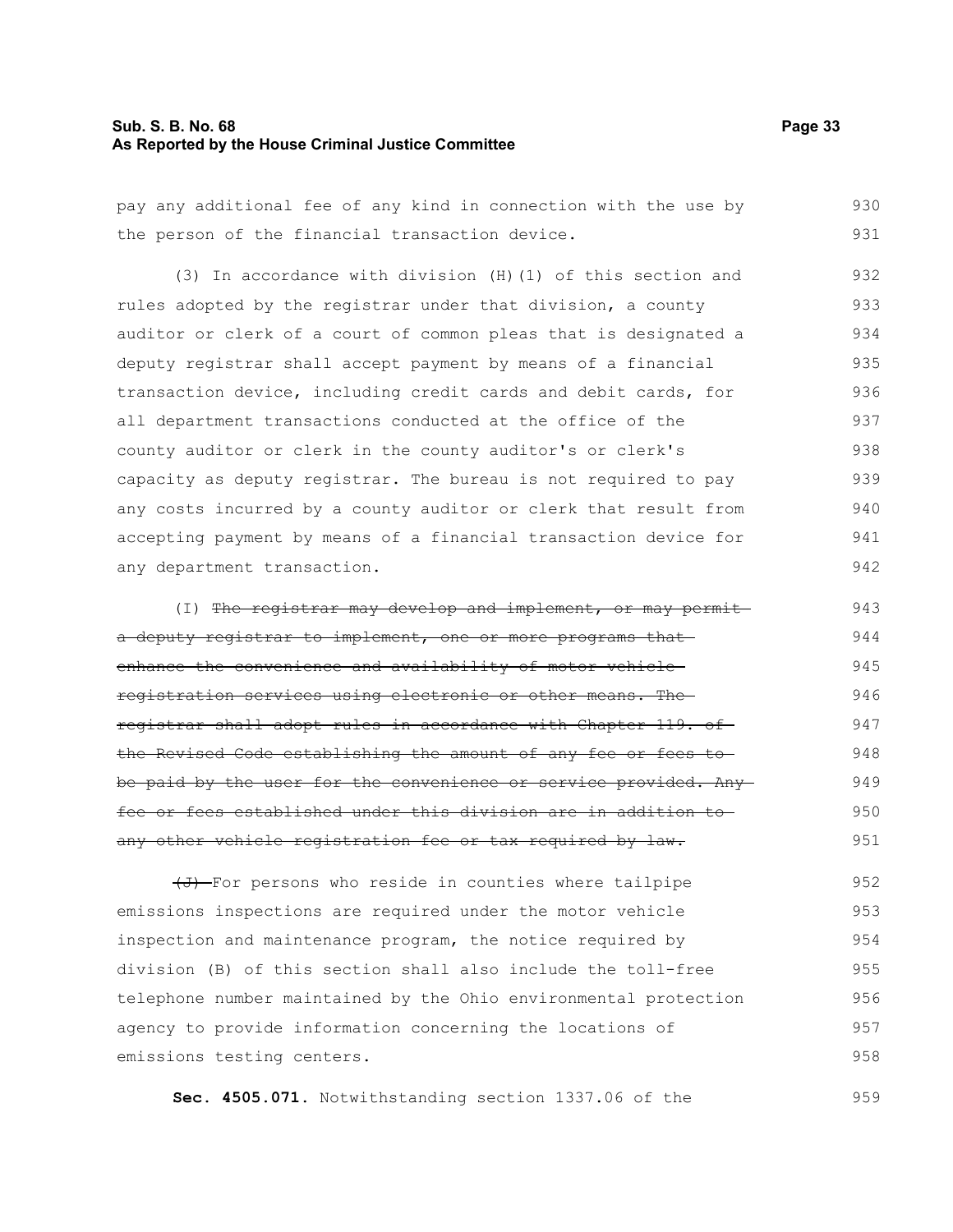#### **Sub. S. B. No. 68 Page 34 As Reported by the House Criminal Justice Committee**

Revised Code, a licensed motor vehicle dealer involved in a title transfer, or  $a$ -the employee or agent of the licensed motor vehicle salesman employed by such a dealer, may act as a witness to the signature of a principal designating another as the

principal's attorney in fact, and after the principal signs in the dealer's or salesman's, employee's, or agent's presence shall swear before a notary public that the principal signed in the dealer's, employee's, or-salesman's-agent's presence. As witness, the dealer, employee, or salesman agent shall sign in the place provided, inserting the dealer's or salesman's license number. The notary public, in such cases, shall administer an $o$ ath of the witness. This manner of signing, and witnessing, and acknowledging a power of attorney may be used only when the granting instrument limits the power of the attorney in fact to act on the principal's behalf in making an assignment of a certificate of title, excluding the odometer statement that the motor vehicle owner must provide as required by federal law, or completing an application for a certificate of title, excluding the odometer acknowledgement statement that the applicant must acknowledge as required by federal law, and such instrument shall state the make, body type, model, and manufacturer's vehicle identification number of the motor vehicle to which the grant of power applies. This power of attorney shall be presented to the clerk of the court of common pleas when used to transfer title to a motor vehicle and shall be retained by the clerk in the same manner that a certificate of title is retained. 963 964 965 966 967 968 969 970 971 972 973 974 975 976 977 978 979 980 981 982 983 984 985 986

#### As used in this section, "presence" includes witnessing a signature via audio-visual conference technology. 987 988

**Sec. 4506.08.** (A)(1) Each application for a commercial driver's license temporary instruction permit shall be 989 990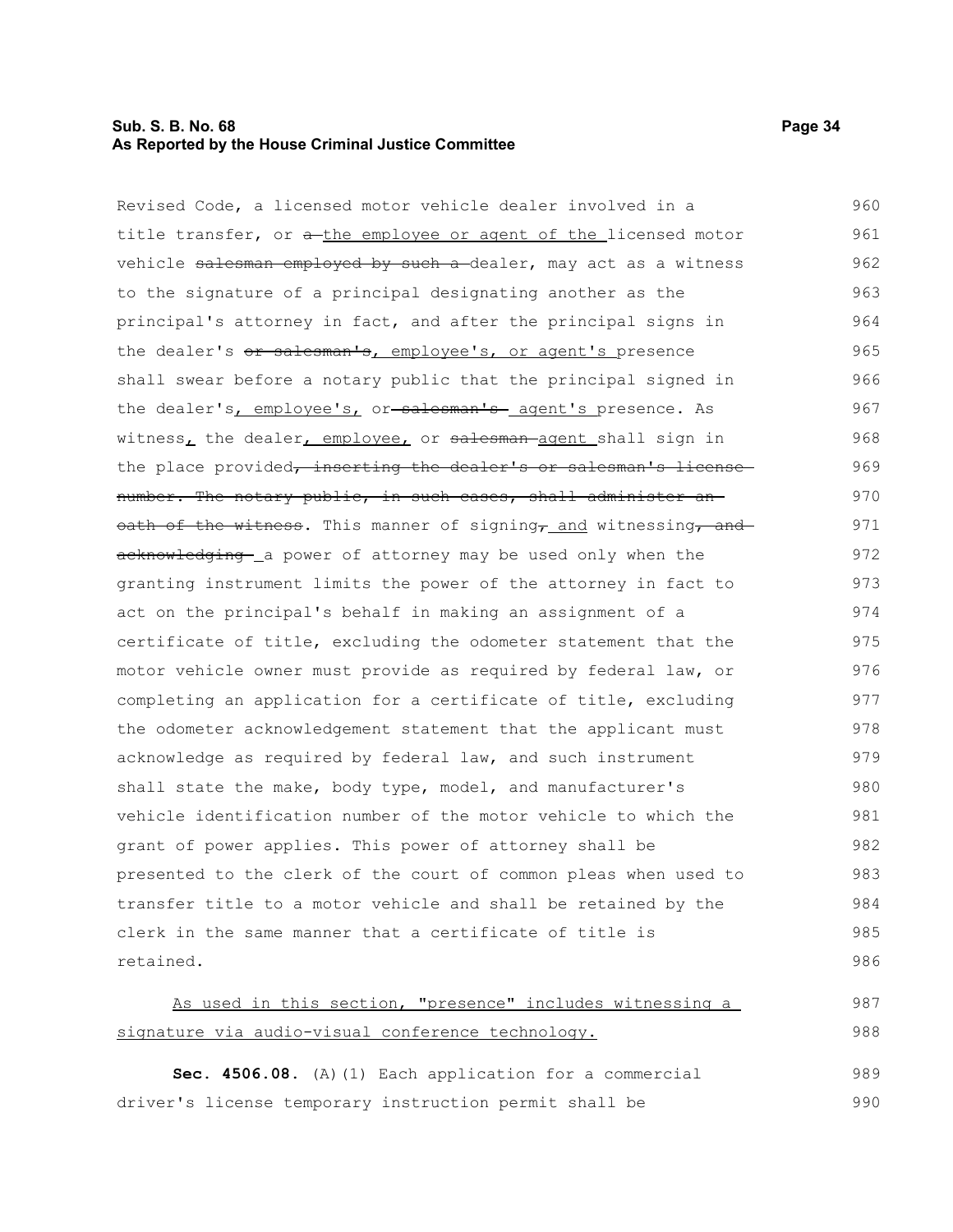#### **Sub. S. B. No. 68 Page 35 As Reported by the House Criminal Justice Committee**

accompanied by a fee of ten dollars. Each-(2) Each application for a waiver for farm-related service industries shall be accompanied by a fee of twenty-five dollars. (3) Except as provided in division (A)(4) of this section, each application for a commercial driver's license, restricted commercial driver's license, or renewal of such a license, or waiver for farm-related service industries shall be accompanied by a fee of twenty-five dollars, except that an-the following fee, as applicable: (a) A fee of twenty-five dollars if the license will expire on the licensee's twenty-first birthday; (b) A fee of twenty-five dollars if the license will

expire on the licensee's birthday four years after the date of issuance; (c) A fee of forty-nine dollars and fifty cents if the 1003 1004 1005

license will expire on the licensee's birthday eight years after the date of issuance.

(4) Each application for a commercial driver's license or restricted commercial driver's license received pursuant to division (A)(3) of section 4506.14 of the Revised Code shall be accompanied by-a- the following fee, as applicable: 1008 1009 1010 1011

(a) A fee of eighteen dollars and seventy-five cents if the license will expire on the licensee's birthday three years after the date of issuance $\frac{1}{2}$ ; 1012 1013 1014

(b) A fee of twelve dollars and fifty cents if the license will expire on the licensee's birthday two years after the date of issuance, and a; 1015 1016 1017

(c) A fee of six dollars and twenty-five cents if the

991

992 993

1000 1001

1002

- 
- 1018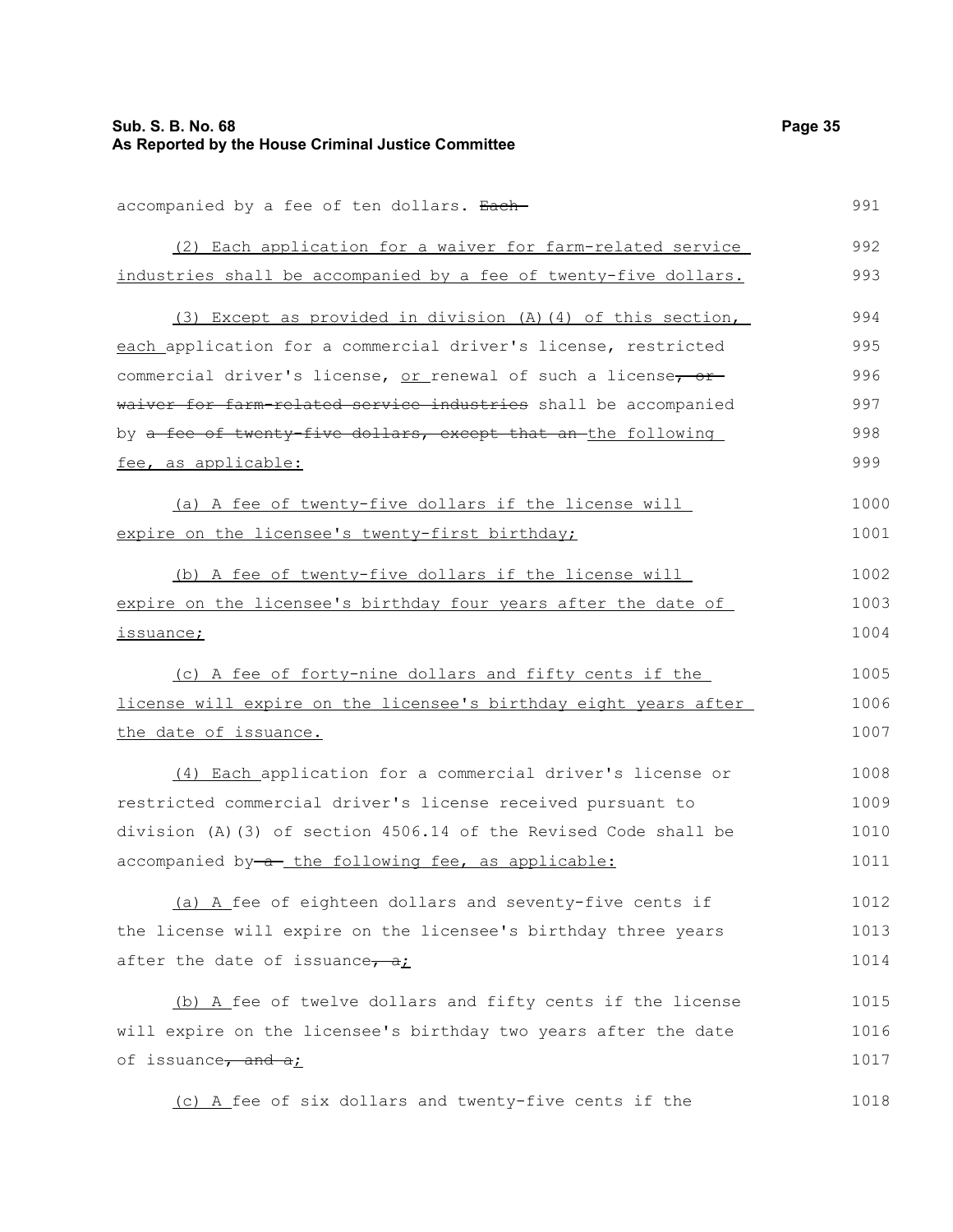```
license will expire on the licensee's birthday one year after
the date of issuance. 
     (5) Each application for a duplicate or reprint commercial
driver's license shall be accompanied by a fee of ten dollars.
     (2) In addition, the (B)(1) The registrar of motor
vehicles or deputy registrar may collect and retain an
additional fee of no more than equal to the amount established
under section 4503.038 of the Revised Code for each application
received by the registrar or deputy registrar for a any of the
following:
     (a) A commercial driver's license temporary instruction
permit\tau_L(b) A commercial driver's license, renewal of or a
restricted commercial driver's license, or that will expire on
the licensee's twenty-first birthday;
     (c) A commercial driver's license, a restricted commercial
driver's license, or a renewal of such a license that will
expire on the licensee's birthday four years after the date of
issuance;
     (d) A commercial driver's license or restricted commercial
driver's license issued pursuant to division (A)(3) of section
4506.14 of the Revised Code;
     (e) A duplicate or reprint commercial driver's license
received by the registrar or deputy.
     (B)(2) The registrar or deputy registrar may collect and
retain an additional fee equal to twice the amount established
under section 4503.038 of the Revised Code for each application
received by the registrar or deputy registrar for a commercial
                                                                           1019
                                                                           1020
                                                                          1021
                                                                          1022
                                                                          1023
                                                                          1024
                                                                          1025
                                                                          1026
                                                                          1027
                                                                           1028
                                                                          1029
                                                                           1030
                                                                          1031
                                                                          1032
                                                                          1033
                                                                          1034
                                                                          1035
                                                                          1036
                                                                          1037
                                                                          1038
                                                                          1039
                                                                           1040
                                                                          1041
                                                                           1042
                                                                          1043
                                                                          1044
                                                                          1045
                                                                          1046
```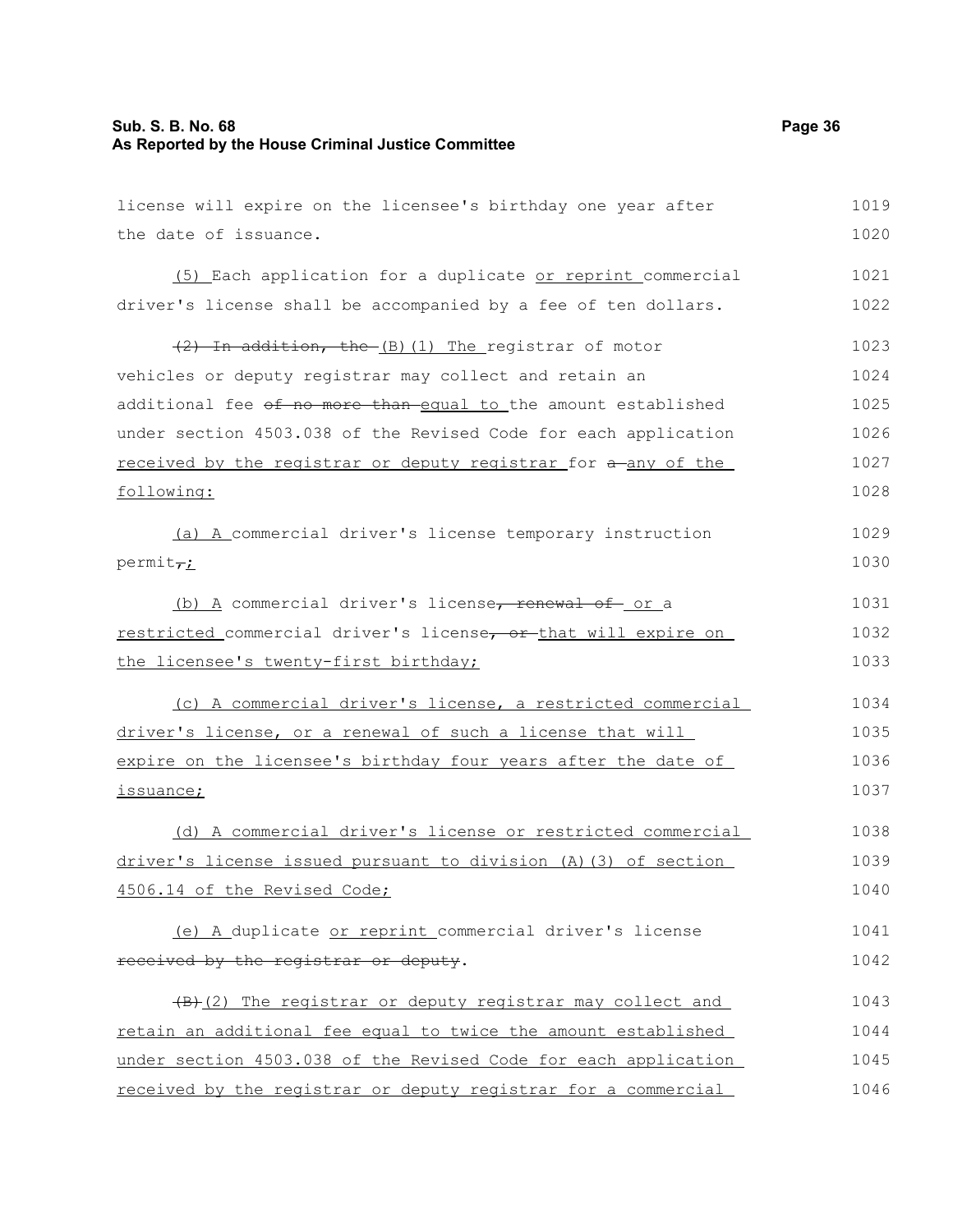| driver's license, restricted commercial driver's license, or          | 1047 |
|-----------------------------------------------------------------------|------|
| renewal of such a license that will expire on the licensee's          | 1048 |
| birthday eight years after the date of issuance.                      | 1049 |
| (C)(1) In addition to the fees imposed under division                 | 1050 |
| divisions (A) and (B) of this section, the registrar of motor         | 1051 |
| vehicles or deputy registrar shall collect a fee of twelve            | 1052 |
| dollars-the following fee for each application, as applicable:        | 1053 |
| (a) Twelve dollars for a commercial driver's license                  | 1054 |
| temporary instruction permitri                                        | 1055 |
| (b) Twelve dollars for a commercial driver's license <sub>r</sub> or  | 1056 |
| <u>restricted commercial driver's license that will expire on the</u> | 1057 |
| licensee's twenty-first birthday;                                     | 1058 |
| (c) Twelve dollars for a commercial driver's license,                 | 1059 |
| restricted commercial driver's license, or renewal of such a          | 1060 |
| license that will expire on the licensee's birthday four years        | 1061 |
| after the date of issuance;                                           | 1062 |
| (d) Twelve dollars for a commercial driver's license or               | 1063 |
| restricted commercial driver's license issued pursuant to             | 1064 |
| division (A) (3) of section 4506.14 of the Revised Code;              | 1065 |
| (e) Twelve dollars for a duplicate or reprint commercial              | 1066 |
| driver's license-and for each application for renewal of;             | 1067 |
| (f) Twenty-three dollars and fifty cents for a commercial             | 1068 |
| driver's license, restricted commercial driver's license, or          | 1069 |
| renewal of such a license that will expire on the licensee's          | 1070 |
| birthday eight years after the date of issuance.                      | 1071 |
| (2) The additional fee is for the purpose of defraying the            | 1072 |
| department of public safety's costs associated with the               | 1073 |
| administration and enforcement of the motor vehicle and traffic       | 1074 |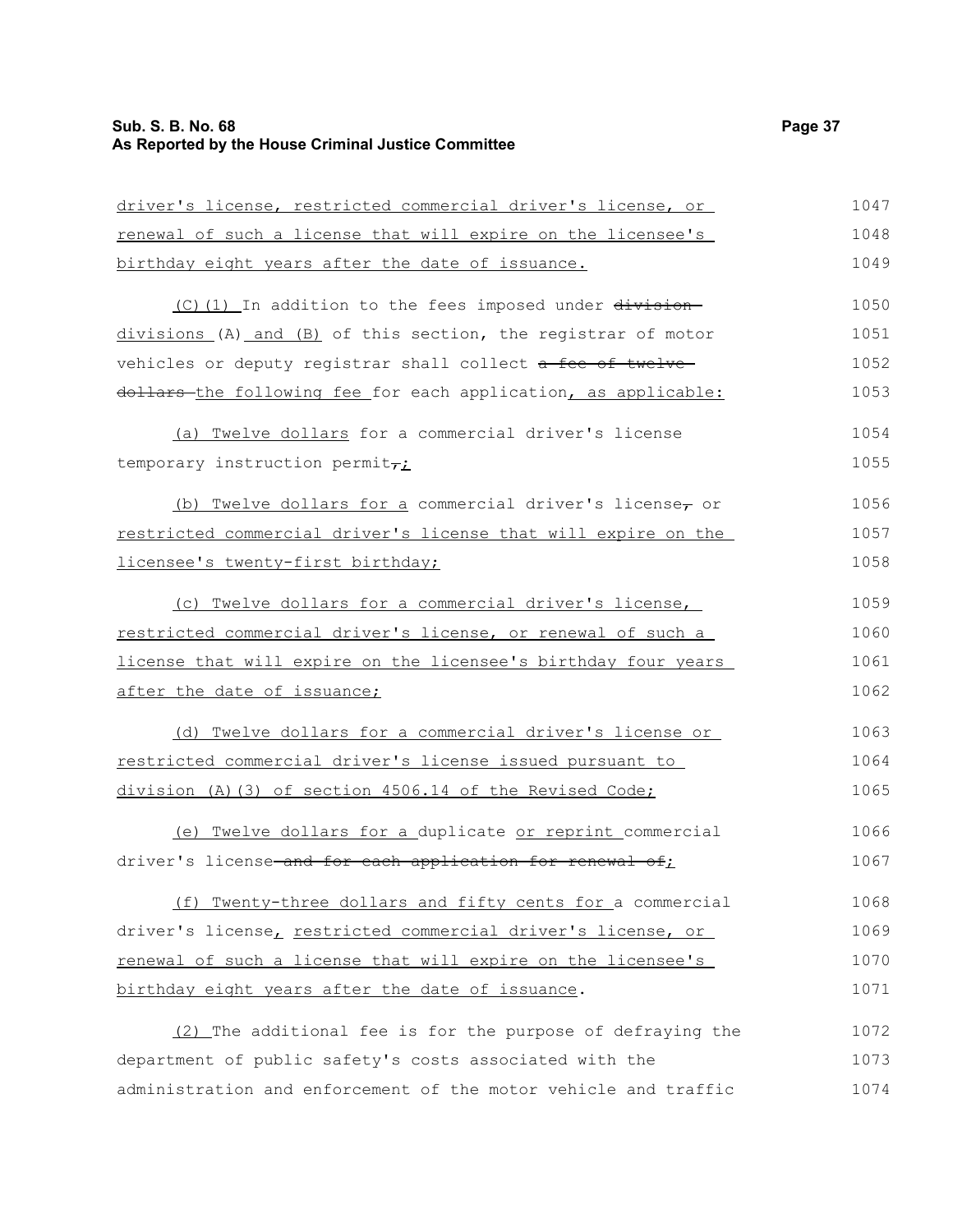## **Sub. S. B. No. 68 Page 38 As Reported by the House Criminal Justice Committee**

laws of Ohio.

1075

(C) (D) Each deputy registrar shall transmit the fees collected under divisions  $(A)$   $(1)$   $(A)$  and  $(B)$  (C) of this section in the time and manner prescribed by the registrar. The registrar shall deposit all moneys collected under divisions  $\{A\}$  $(1)$  (A) and  $(B)$  (C) of this section into the public safety highway purposes fund established in section 4501.06 of the Revised Code. 1076 1077 1078 1079 1080 1081 1082

 $(D)$  (E) Upon request and payment of a fee of five dollars, the registrar shall furnish information regarding the driving record of any person holding a commercial driver's license issued by this state to the employer or prospective employer of such a person and to any insurer. 1083 1084 1085 1086 1087

The registrar shall pay each five-dollar fee the registrar collects under this division into the state treasury to the credit of the public safety - highway purposes fund established in section 4501.06 of the Revised Code. 1088 1089 1090 1091

**Sec. 4506.13.** (A) The registrar of motor vehicles may authorize the highway patrol or any other employee of the department of public safety to issue an examiner's commercial examinations passed form to an applicant who has passed the required examinations. The examiner's commercial examinations passed form shall be used to indicate the examinations taken and passed by the commercial driver's license applicant. 1092 1093 1094 1095 1096 1097 1098

(B)(1) Before issuing, renewing, transferring, or upgrading a commercial driver's license, the registrar of motor vehicles shall obtain information about the applicant's driving record through the commercial driver's license information system, the applicant's state of licensure, and when available, 1099 1100 1101 1102 1103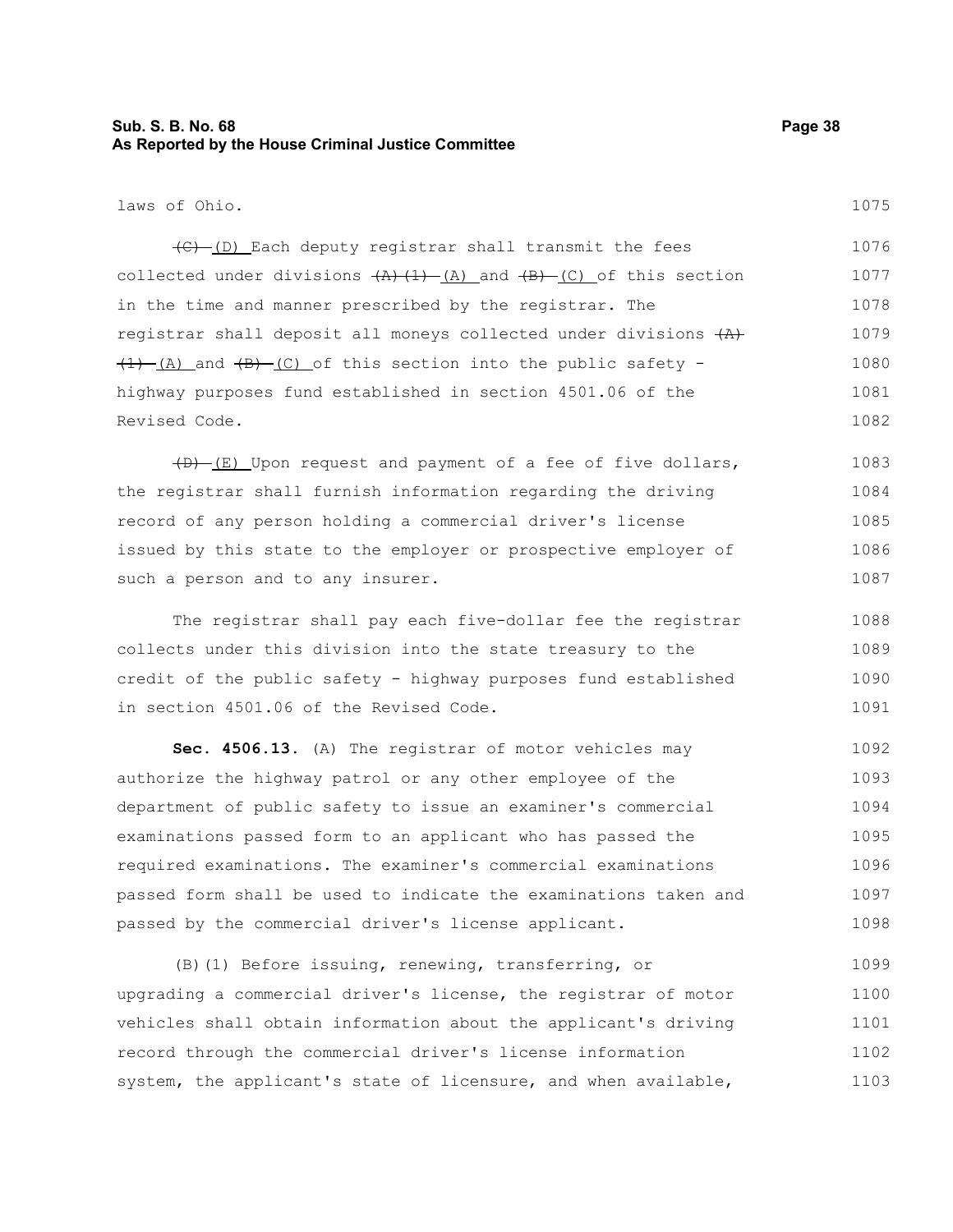#### **Sub. S. B. No. 68 Page 39 As Reported by the House Criminal Justice Committee**

the national driver register. In addition, the registrar shall check the applicant's driver record to ensure that an applicant who self-certified under division  $(A)$   $(1)$   $(a)$   $(i)$  of section 4506.10 of the Revised Code that the applicant's operation of a commercial motor vehicle is non-excepted interstate, is medically certified. (2) The registrar shall not issue, renew, upgrade, or transfer the applicant's commercial driver's license if any of the following apply: (a) The registrar obtains adverse information regarding the applicant's driving record. (b) There is no information regarding the driver's selfcertification type as required by division (A)(1) of section 4506.10 of the Revised Code. (c) The applicant's medical status is not certified, when required to be certified under division  $(A)$   $(1)$   $(a)$   $(i)$  of section 4506.10 of the Revised Code. (3) If the record check reveals information that the applicant claims is outdated, contested, or invalid, the registrar shall deny the application until the applicant can resolve the conflict. (C) The registrar shall do all of the following: (1) Within ten days after issuing a commercial driver's license, notify the commercial driver's license information system, when available, of that fact and provide all information required to ensure identification of the licensee. If the 1104 1105 1106 1107 1108 1109 1110 1111 1112 1113 1114 1115 1116 1117 1118 1119 1120 1121 1122 1123 1124 1125 1126 1127 1128 1129

registrar is notified that driver has been issued a medical variance, the registrar shall indicate the existence of the medical variance on the commercial driver's license holder's 1130 1131 1132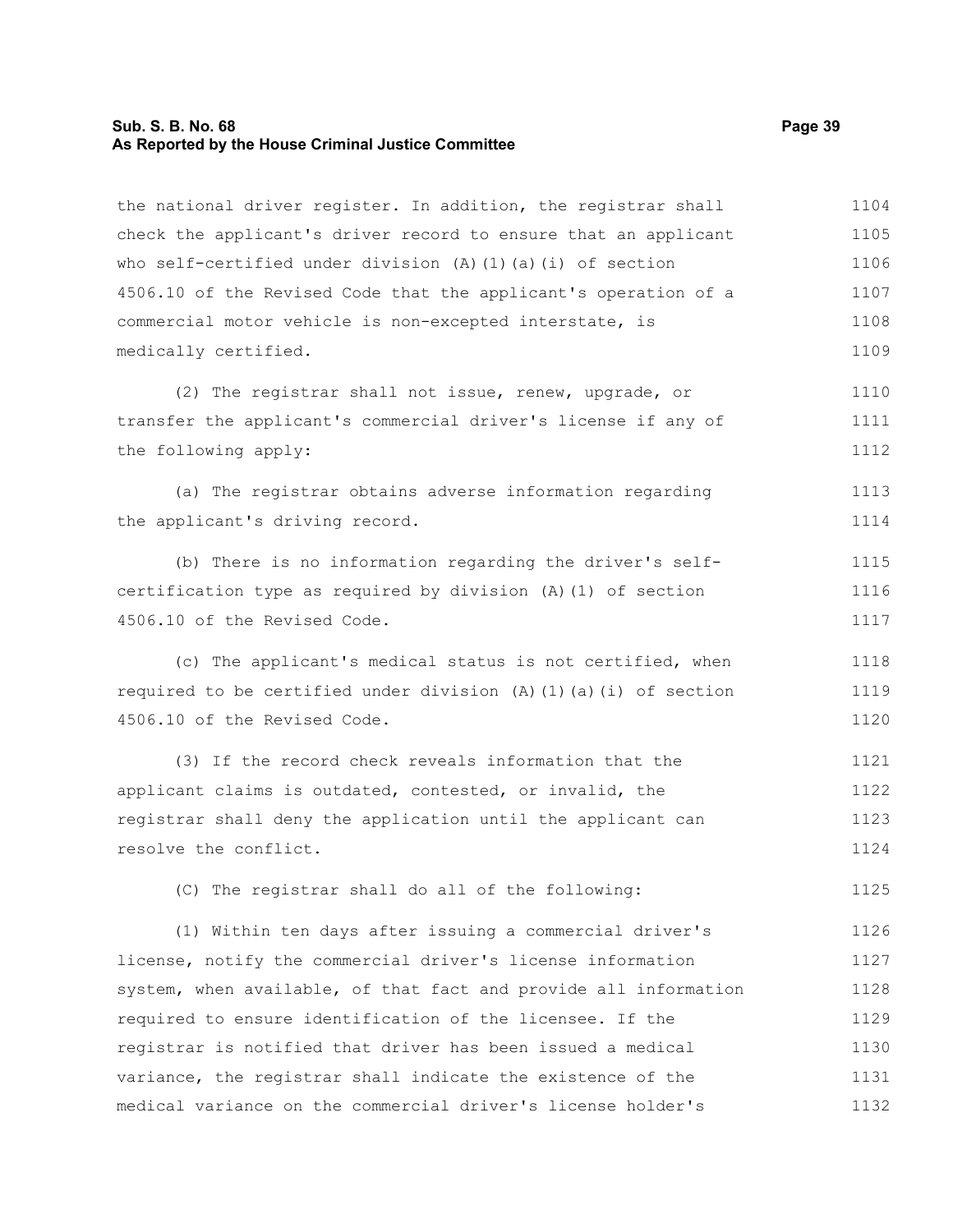# **Sub. S. B. No. 68** Page 40 **As Reported by the House Criminal Justice Committee**

| commercial driver's license information system driver record.        | 1133 |
|----------------------------------------------------------------------|------|
| (2) For those drivers self-certifying under division (A)             | 1134 |
| $(1)$ (a) (i) of section 4506.10 of the Revised Code as non-excepted | 1135 |
| interstate, post the applicant's medical status as certified or      | 1136 |
| non-certified on the applicant's commercial driver's license         | 1137 |
| information system driver record upon receiving a valid original     | 1138 |
| or copy of the medical examiner's certificate;                       | 1139 |
| (3) Post the driver's self-certification type as set forth           | 1140 |
| in division (A)(1) of section 4506.10 of the Revised Code;           | 1141 |
| (4) Post information from the medical examiner's                     | 1142 |
| certificate, if applicable, on the commercial driver's license       | 1143 |
| holder's commercial driver's license information system driver       | 1144 |
| record within ten business-calendar days of issuing-receipt of       | 1145 |
| the commercial driver's licensemedical examiner's certificate;       | 1146 |
| (5) Retain the original or a copy of the commercial                  | 1147 |
| driver's license holder's medical certificate for a minimum of       | 1148 |
| three years after the date the certificate was issued;               | 1149 |
| (6) Post and maintain as part of the commercial driver's             | 1150 |
| license information system driver record all convictions,            | 1151 |
| disqualifications, and other licensing actions for violations of     | 1152 |
| any state or municipal ordinances related to motor vehicle           | 1153 |
| traffic control, other than parking violations for all persons       | 1154 |
| who hold a commercial driver's license or operate a motor            | 1155 |
| vehicle for which a commercial driver's license is required;         | 1156 |
| (7) Post an applicant's status of medically non-certified            | 1157 |
| on the applicant's commercial driver's license information           | 1158 |
| system driver record and downgrade the applicant's commercial        | 1159 |
| driver's license in accordance with division (D) of this section     | 1160 |
| if either of the following applies:                                  | 1161 |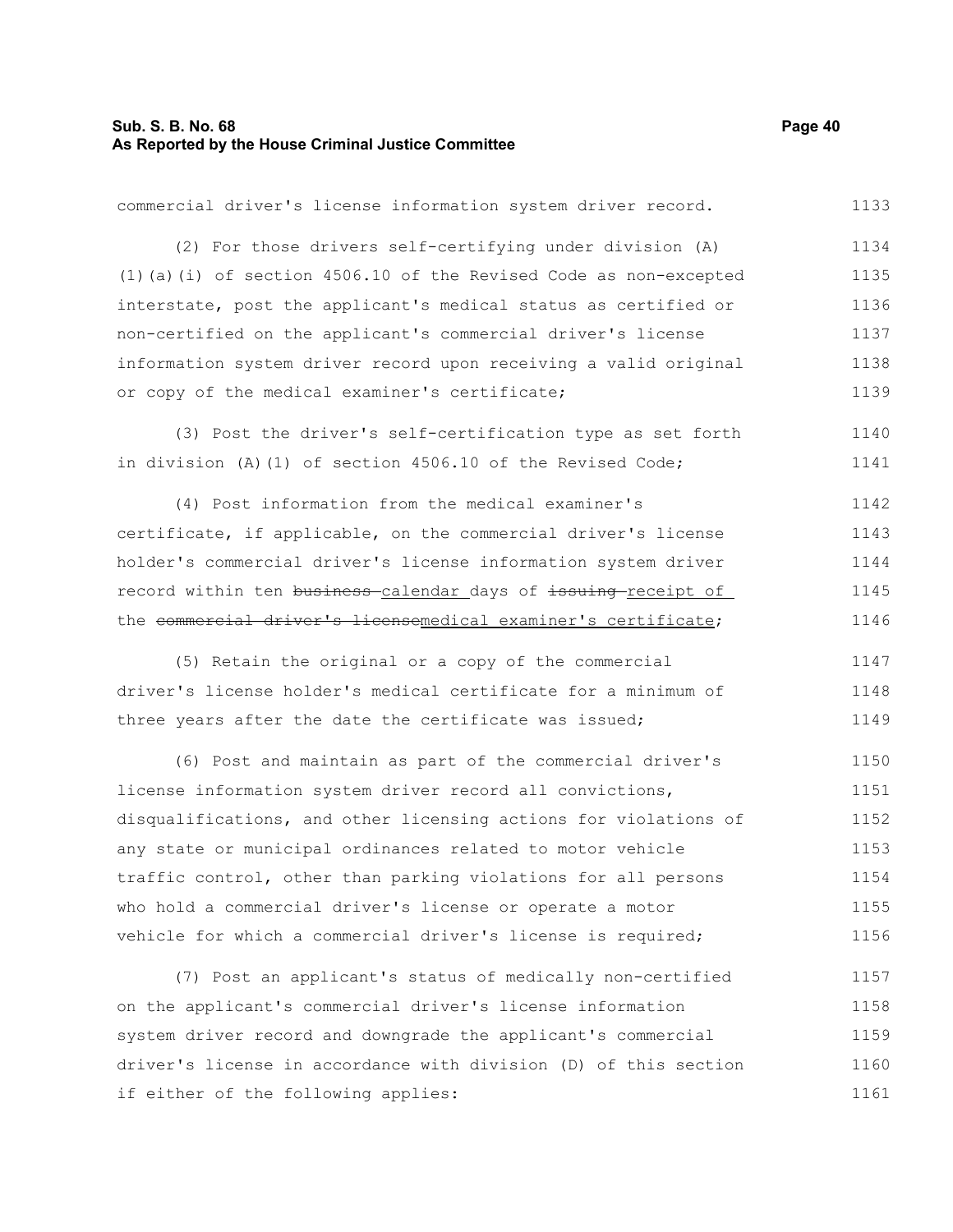#### **Sub. S. B. No. 68 Page 41 As Reported by the House Criminal Justice Committee**

(a) The commercial driver's license holder fails to provide the driver's self-certification type as required by division (A)(1) of section 4506.10 of the Revised Code. 1162 1163 1164

(b) The commercial driver's license holder self-certifying under division (A)(1)(a)(i) of section  $4506.10$  of the Revised Code as non-excepted interstate fails to provide the registrar with a current medical examiner's certificate. 1165 1166 1167 1168

(8) Mark the commercial driver's license information system driver record as non-certified for any commercial driver's license holder who has not self-certified under division (A)(1) of section 4506.10 of the Revised Code by January 30, 2014 and initiate the commercial driver's license commercial driver's license downgrade procedures described in division (D) of this section; 1169 1170 1171 1172 1173 1174 1175

(9) Within ten days after a commercial driver's license holder's medical certification status expires or a medical variance expires or is rescinded, update the person's medical certification status to non-certified; 1176 1177 1178 1179

(10) Within ten calendar days after receiving information from the federal motor carrier safety administration regarding issuance or renewal of a medical variance for a driver, update the driver's commercial driver's license information system driver record to include the medical variance information provided by the federal motor carrier safety administration. 1180 1181 1182 1183 1184 1185

(D) If a driver's medical certification or medical variance expires or the federal motor carrier safety administration notifies the registrar that a medical variance was removed or rescinded, the registrar shall do the following: 1186 1187 1188 1189

(1) Send notice to the commercial driver's license holder 1190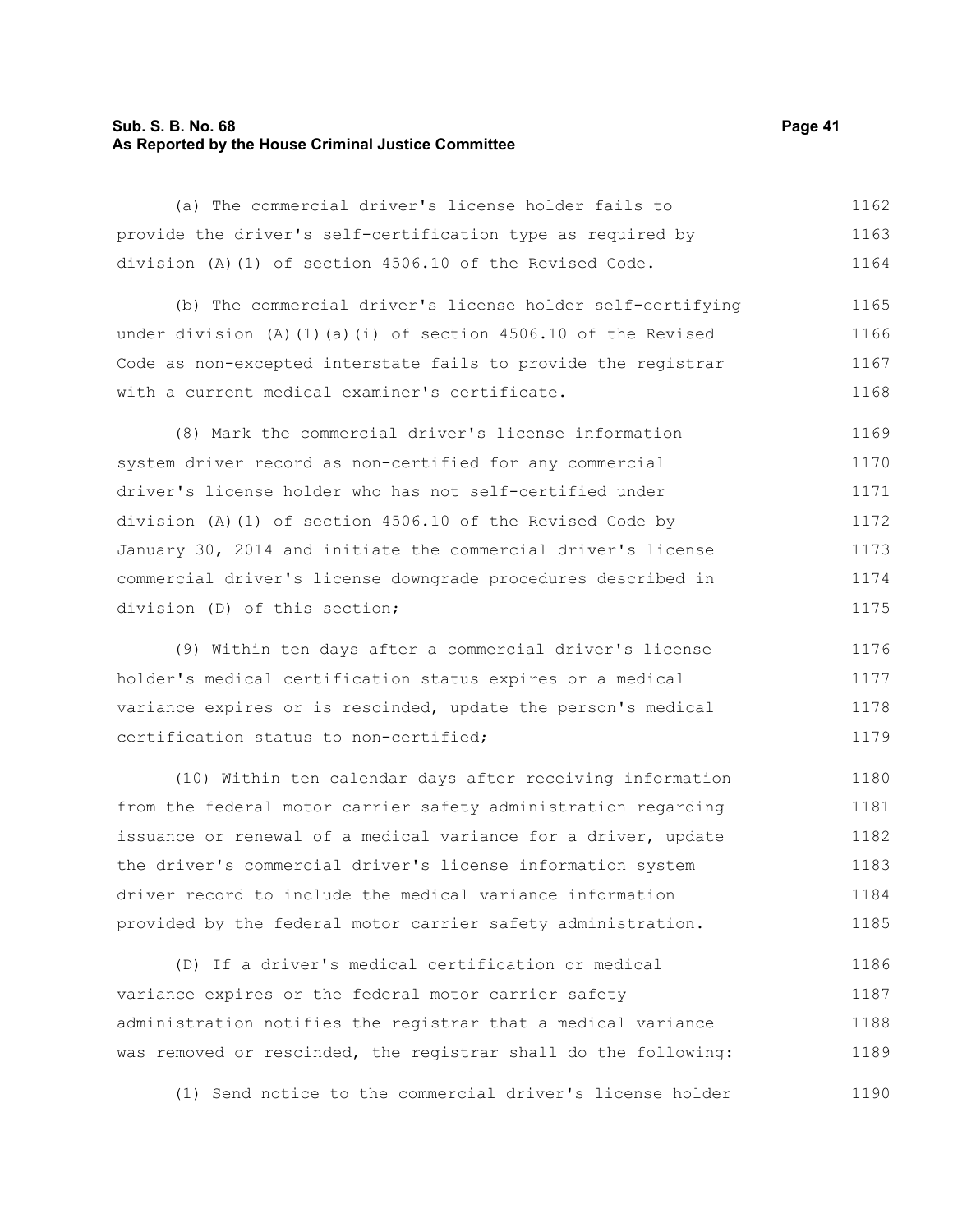#### **Sub. S. B. No. 68 Page 42 As Reported by the House Criminal Justice Committee**

of the holder's medically not certified status. The notice shall inform the driver that the driver's commercial driver's license privileges will be removed unless the driver resolves the medical certification or medical variance defect by submitting a current medical certificate or medical variance, as applicable, or changing the driver's self-certification under division (A) (1) of section 4506.10 of the Revised Code to driving only in excepted interstate or excepted intrastate commerce within sixty days. 1191 1192 1193 1194 1195 1196 1197 1198 1199

(2) Sixty days after the change to a medically not certified status, if the commercial driver's license holder has not resolved the medical certification or medical variance defect as described in division (D)(1) of this section, the registrar shall change the person's commercial driver's license status to reflect no commercial driver's license privileges and shall send the person a second notice informing the person that the commercial driver's license privilege has been removed from the driver's license. 1200 1201 1202 1203 1204 1205 1206 1207 1208

(E) To the extent permitted by federal and state law, the registrar shall provide records from the commercial driver's license information system regarding a commercial driver's license holder or commercial motor vehicle operator to the following individuals and entities or their authorized agents within ten days of the receipt of conviction or disqualification information concerning the holder or operator from another state or within ten days of the date of conviction or disqualification of the holder or operator if it occurred in this state, as applicable: 1209 1210 1211 1212 1213 1214 1215 1216 1217 1218

(1) Other states; 1219

(2) The secretary of the United States department of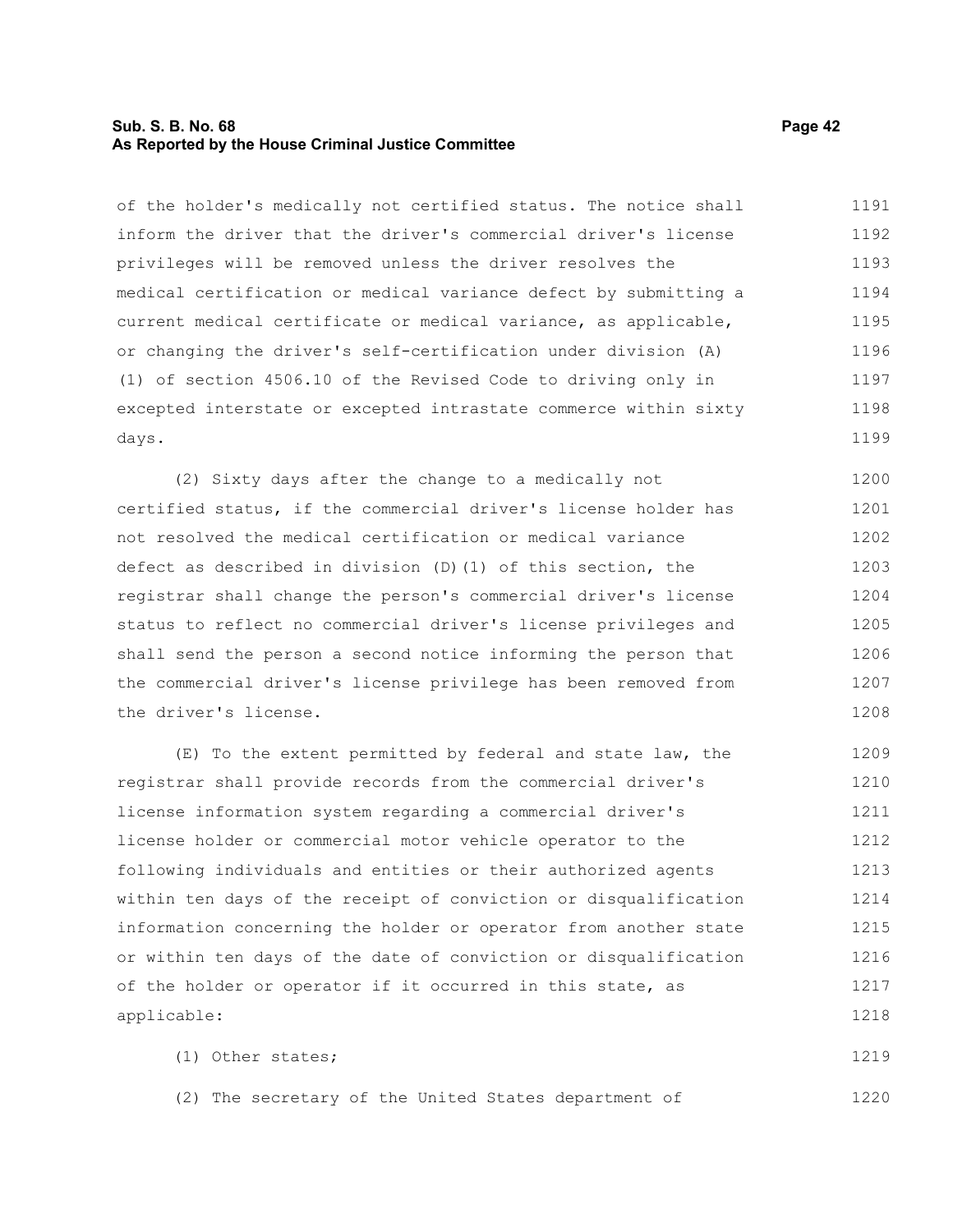#### **Sub. S. B. No. 68 Page 43 As Reported by the House Criminal Justice Committee**

| transportation;                                                  | 1221 |
|------------------------------------------------------------------|------|
| (3) The commercial driver's license holder or commercial         | 1222 |
| motor vehicle operator referenced in the records;                | 1223 |
| (4) A motor carrier that is a current or prospective             | 1224 |
| employer of the commercial driver's license holder or commercial | 1225 |
| motor vehicle operator referenced in the records.                | 1226 |
| Sec. 4506.14. (A) Commercial driver's licenses shall             | 1227 |
| expire as follows:                                               | 1228 |
| (1) Except as provided in division (A) $(3)$ or $(4)$ of this    | 1229 |
| section, each such license issued to replace an operator's or    | 1230 |
| chauffeur's license shall expire on the original expiration date | 1231 |
| of the operator's or chauffeur's license and, upon renewal,      | 1232 |
| shall expire on the licensee's birthday in the fourth or eighth  | 1233 |
| year after the date of issuance, based on the period of renewal  | 1234 |
| requested by the applicant. A person who is sixty-five years of  | 1235 |

requested by the applicant. A person who is sixty-five years of age or older may only apply for a commercial driver's license that expires on the birthday of the applicant in the fourth year after the date it is issued. 1236 1237 1238

(2) $(a)$  Except as provided in division (A)(3) or (4) of this section, each such license issued as an original license to a person whose residence is in this state shall expire on the licensee's birthday in the fourth or eighth year after the date of issuance, and each based on the period of renewal requested by the applicant. A person who is sixty-five years of age or older may only apply for a commercial driver's license that expires on the birthday of the applicant in the fourth year after the date it is issued. 1239 1240 1241 1242 1243 1244 1245 1246 1247

(b) Each such license issued to a person whose temporary residence is in this state shall expire in accordance with rules 1248 1249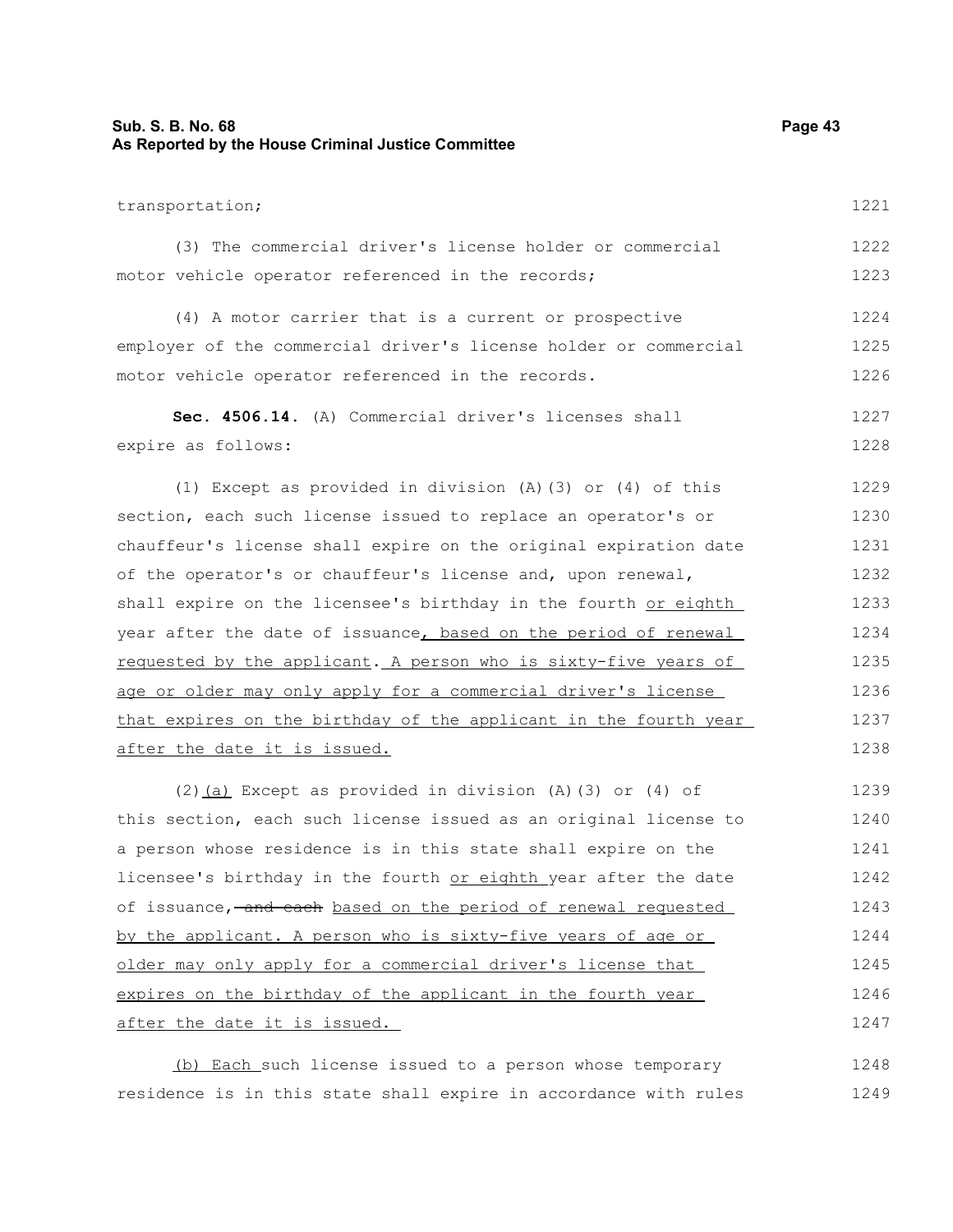#### **Sub. S. B. No. 68 Page 44 As Reported by the House Criminal Justice Committee**

adopted by the registrar of motor vehicles. A license issued to a person with a temporary residence in this state is nonrenewable, but may be replaced with a new license within ninety days prior to its expiration upon the applicant's compliance with all applicable requirements. 1250 1251 1252 1253 1254

(3) The registrar or a deputy registrar may issue a license that expires on a date earlier than the licensee's birthday in the fourth year after the date of issuance if the licensee has undergone a security threat assessment required by federal law to obtain a hazardous materials endorsement and the assessment will expire before that date. No commercial driver's license shall be issued under division (A)(3) of this section for a period longer than four years and one hundred eighty days. 1255 1256 1257 1258 1259 1260 1261 1262

(4) Each such license issued to replace the operator's or chauffeur's license of a person who is less than twenty-one years of age, and each such license issued as an original license to a person who is less than twenty-one years of age, shall expire on the licensee's twenty-first birthday. 1263 1264 1265 1266 1267

(B) No commercial driver's license shall be issued for a period longer than four eight years and one hundred eighty days. Except as provided in section 4507.12 of the Revised Code, the registrar may waive the examination of any person applying for the renewal of a commercial driver's license issued under this chapter, provided that the applicant presents either an unexpired commercial driver's license or a commercial driver's license that has expired not more than six months prior to the date of application. 1268 1269 1270 1271 1272 1273 1274 1275 1276

(C) Subject to the requirements of this chapter and except as provided in division (A)(2) of this section in regard to a person whose temporary residence is in this state, every 1277 1278 1279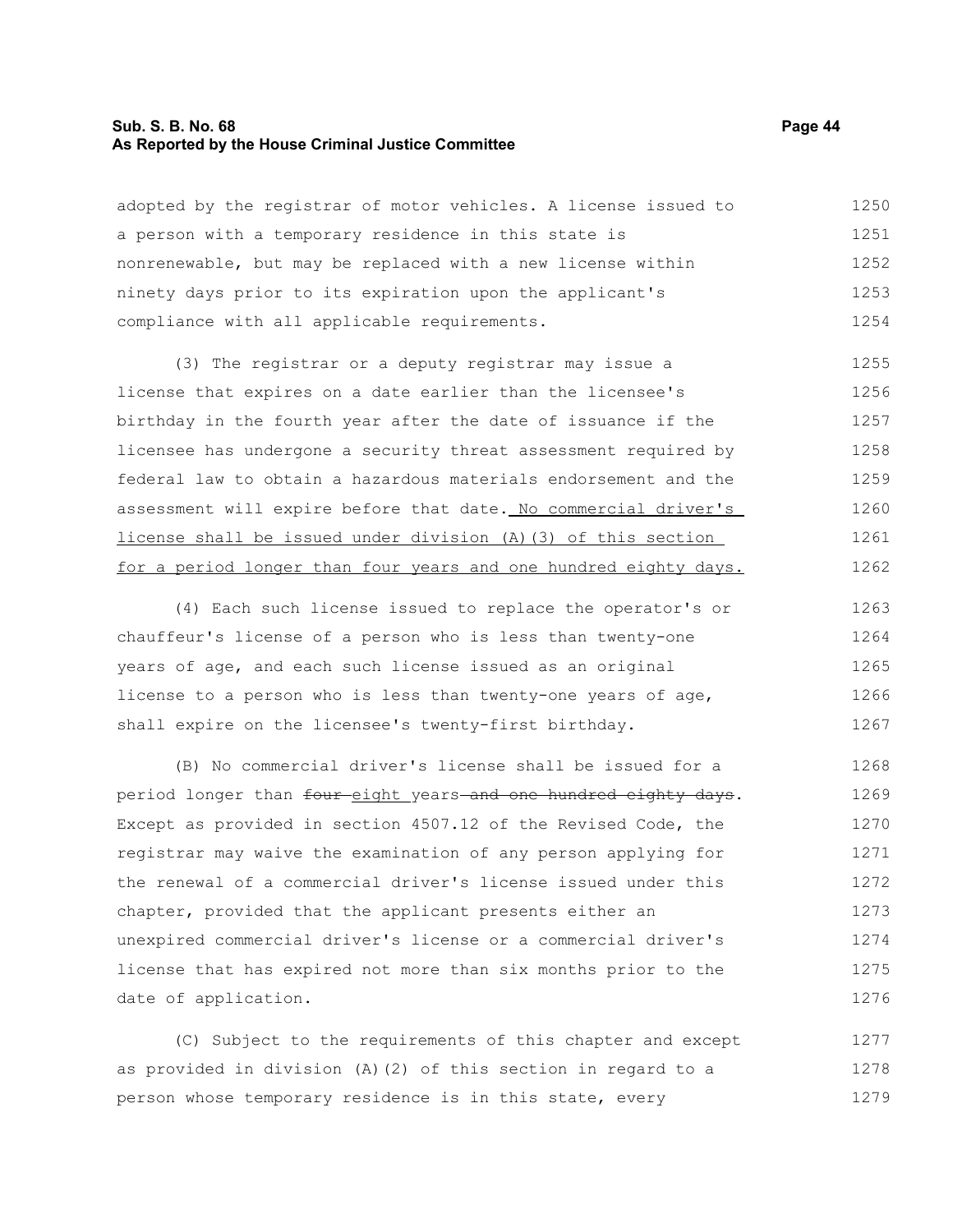#### **Sub. S. B. No. 68 Page 45 As Reported by the House Criminal Justice Committee**

commercial driver's license shall be renewable one hundred eighty days before its expiration upon payment of the fees required by section 4506.08 of the Revised Code. Each person applying for renewal or transfer of a commercial driver's license shall complete the application form prescribed by section 4506.07 of the Revised Code and shall provide all certifications required. 1280 1281 1282 1283 1284 1285 1286

Beginning on January 30, 2012, prior Prior to applying for renewal of a commercial driver's license, each applicant shall submit a new copy or original medical examiner's certificate required by section 4506.10 of the Revised Code; if the person's medical status has changed, the registrar shall take the appropriate action to address the change in medical status. If the person wishes to retain an endorsement authorizing the person to transport hazardous materials, the person shall take and successfully complete the written test for the endorsement and shall submit to any background check required by federal law. 1287 1288 1289 1290 1291 1292 1293 1294 1295 1296 1297

(D) Each person licensed as a driver under this chapter shall notify the registrar of any change in the person's address within ten days following that change. The notification shall be in writing on a form provided by the registrar and shall include the full name, date of birth, license number, county of residence, social security number, and new address of the person. 1298 1299 1300 1301 1302 1303 1304

(E) Whoever violates division (D) of this section is guilty of a minor misdemeanor. 1305 1306

**Sec. 4507.09.** (A) Except as provided in division (B) of this section, every driver's license issued to a resident of this state expires on the birthday of the applicant in the 1307 1308 1309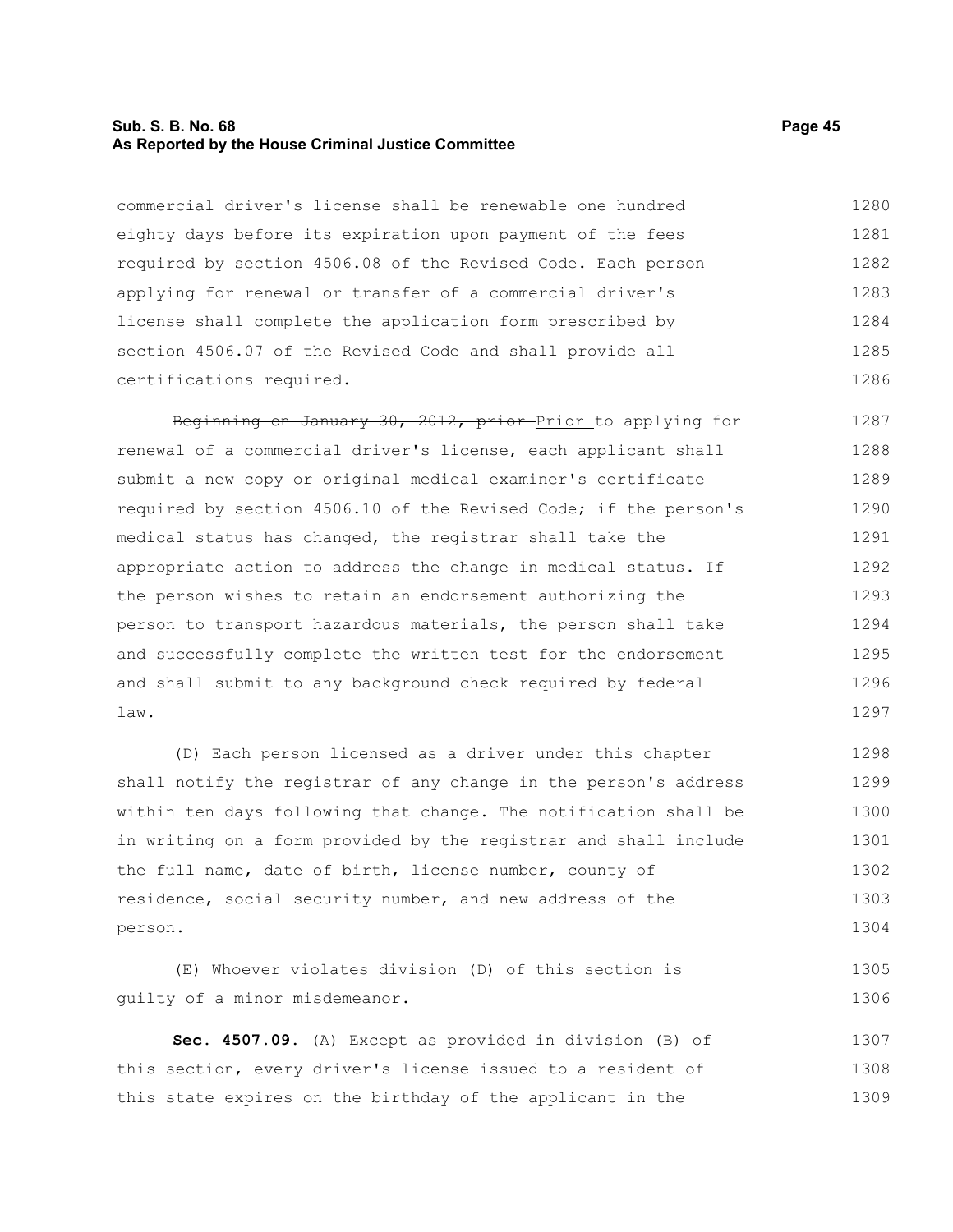fourth or eighth year after the date it is issued-and every, based on the period of renewal requested by the applicant. A person who is sixty-five years of age or older may only apply for a driver's license that expires on the birthday of the applicant in the fourth year after the date it is issued. Every driver's license issued to a temporary resident expires in accordance with rules adopted by the registrar of motor vehicles. In no event shall any license be issued for a period longer than four-eight years and ninety days. Subject to the requirements of section 4507.12 of the Revised Code, every driver's license issued to a resident is renewable at any time prior to its expiration and any license of a temporary resident is nonrenewable. A nonrenewable license may be replaced with a new license within ninety days prior to its expiration in accordance with division (E) of this section. No refund shall be made or credit given for the unexpired portion of the driver's license that is renewed. The registrar of motor vehicles shall notify each person whose driver's license has expired within forty-five days after the date of expiration. Notification shall be made by regular mail sent to the person's last known address as shown in the records of the bureau of motor vehicles. Failure to provide such notification shall not be construed as a renewal or extension of any license. For the purposes of this section, the date of birth of any applicant born on the twenty-ninth day of February shall be deemed to be the first day of March in any year in which there is no twentyninth day of February. 1310 1311 1312 1313 1314 1315 1316 1317 1318 1319 1320 1321 1322 1323 1324 1325 1326 1327 1328 1329 1330 1331 1332 1333 1334 1335 1336

(B) Every driver's license or renewal of a driver's license issued to an applicant who is sixteen years of age or older, but less than twenty-one years of age, expires on the twenty-first birthday of the applicant, except that an applicant 1337 1338 1339 1340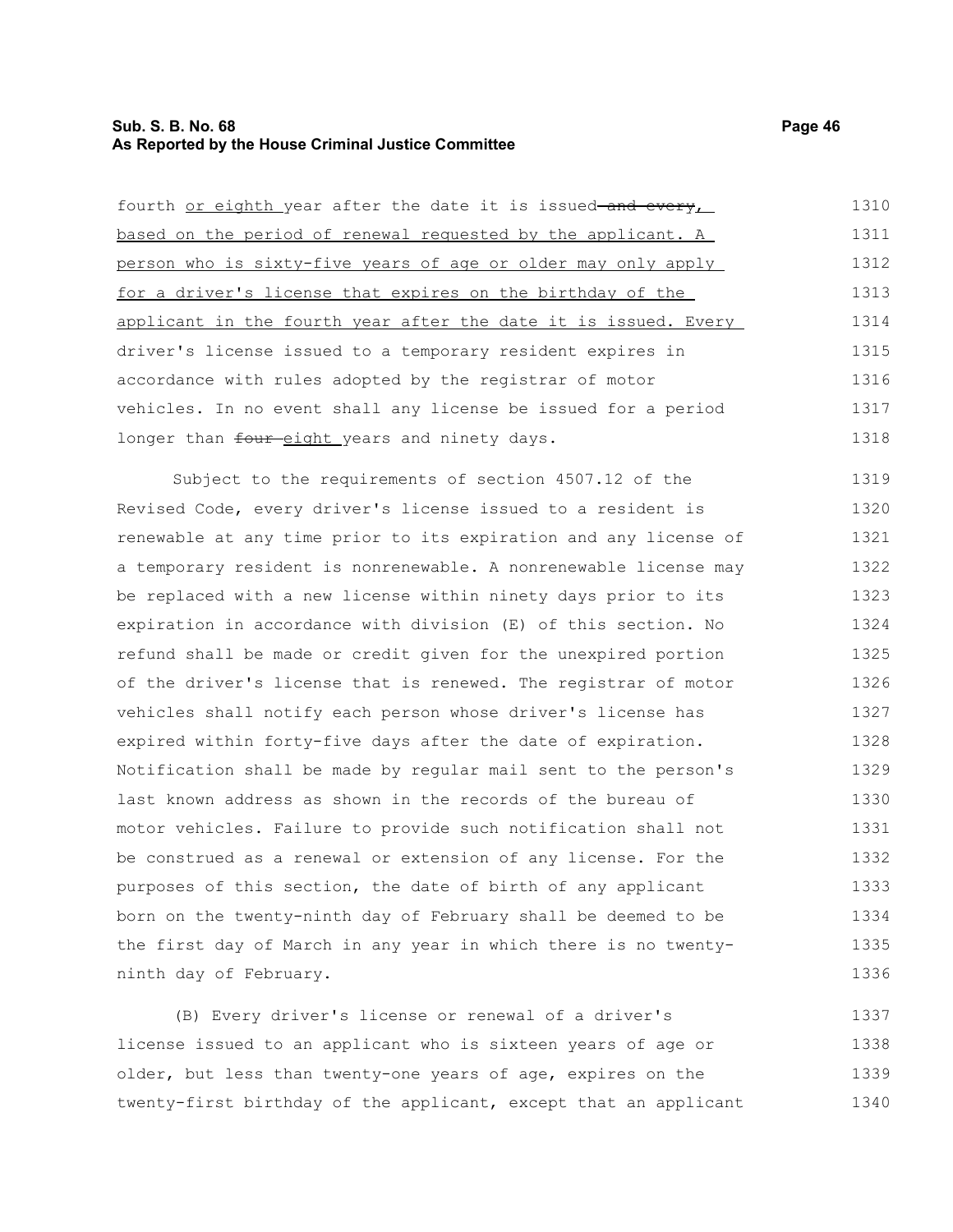#### **Sub. S. B. No. 68 Page 47 As Reported by the House Criminal Justice Committee**

who applies no more than thirty days before the applicant's twenty-first birthday shall be issued a license in accordance with division (A) of this section. 1341 1342 1343

(C) Each person licensed as a driver under this chapter shall notify the registrar of any change in the person's address within ten days following that change. The notification shall be in writing on a form provided by the registrar and shall include the full name, date of birth, license number, county of residence, social security number, and new address of the person. 1344 1345 1346 1347 1348 1349 1350

(D) No driver's license shall be renewed when renewal is prohibited by division (A) of section 4507.091 of the Revised Code. 1351 1352 1353

(E) A nonrenewable license may be replaced with a new license within ninety days prior to its expiration upon the applicant's presentation of documentation verifying the applicant's legal presence in the United States. A nonrenewable license expires on the same date listed on the legal presence documentation, or on the same date in the fourth year after the date the nonrenewable license is issued, whichever comes first. A nonrenewable license is not transferable, and the applicant may not rely on it to obtain a driver's license in another state. 1354 1355 1356 1357 1358 1359 1360 1361 1362 1363

In accordance with Chapter 119. of the Revised Code, the registrar of motor vehicles shall adopt rules governing nonrenewable licenses for temporary residents. At a minimum, the rules shall include provisions specifying all of the following: 1364 1365 1366 1367

(1) That no nonrenewable license may extend beyond the duration of the applicant's temporary residence in this state; 1368 1369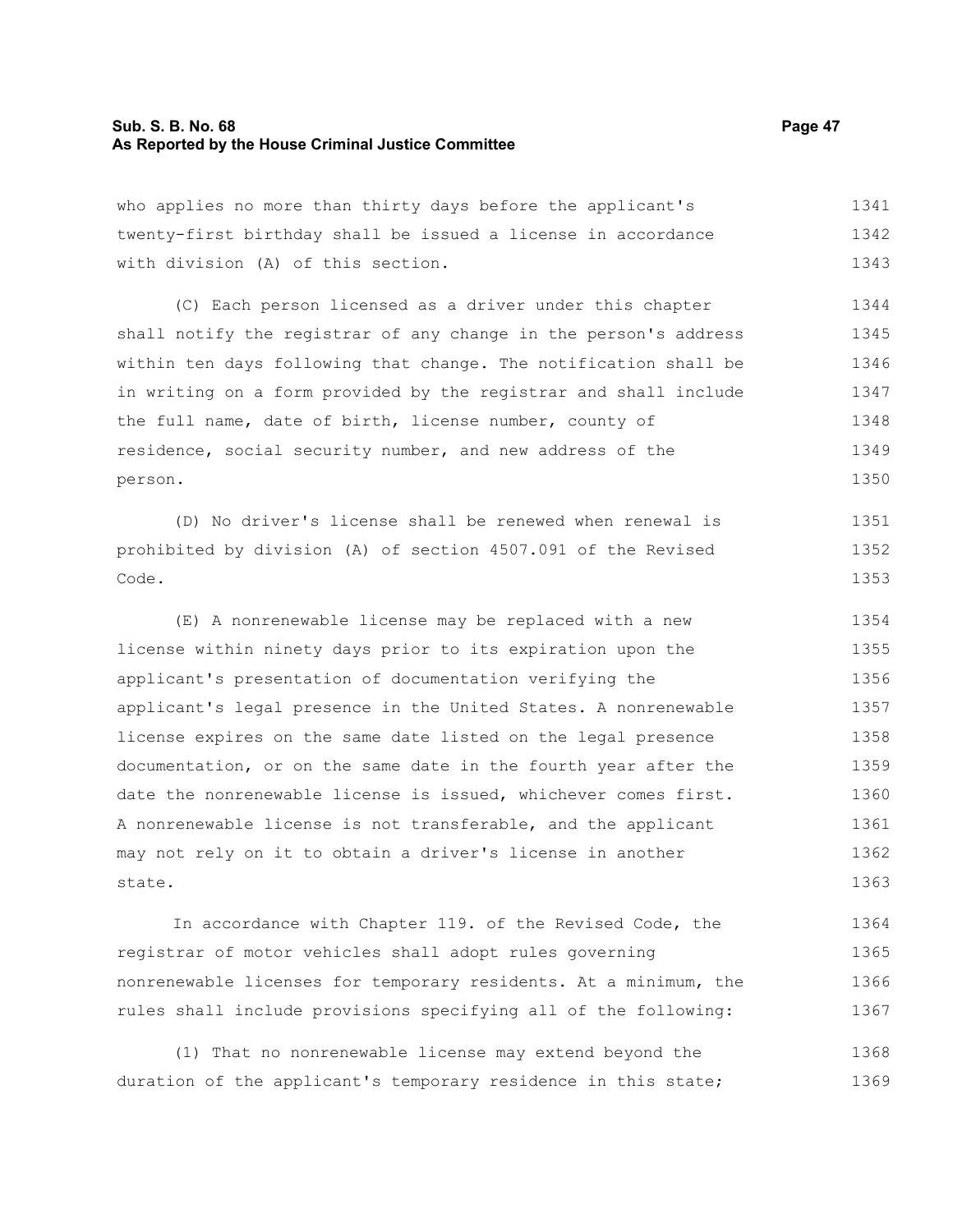#### **Sub. S. B. No. 68 Page 48 As Reported by the House Criminal Justice Committee**

(2) That no nonrenewable license may be replaced by a new license unless the applicant provides acceptable documentation of the person's identity and of the applicant's continued temporary residence in this state; (3) That no nonrenewable license is valid to apply for a driver's license in any other state; (4) That every nonrenewable license may contain any security features that the registrar prescribes. Sec. 4507.11. (A)(1) The Except as provided in section 4507.112 of the Revised Code, the registrar of motor vehicles shall conduct all necessary examinations of applicants for temporary instruction permits, drivers' licenses, motorcycle operators' endorsements, or motor-driven cycle or motor scooter endorsements. The examination shall include a test of the applicant's knowledge of motor vehicle laws, including the laws governing stopping for school buses, a test of the applicant's physical fitness to drive, and a test of the applicant's ability to understand highway traffic control devices. The registrar may conduct the examination in such a manner that applicants who are illiterate or limited in their knowledge of the English language are tested by methods that would indicate to the examining officer that the applicant has a reasonable knowledge of motor vehicle laws and understands highway traffic control devices. 1370 1371 1372 1373 1374 1375 1376 1377 1378 1379 1380 1381 1382 1383 1384 1385 1386 1387 1388 1389 1390 1391 1392

(2) An applicant for a driver's license shall give an actual demonstration of the ability to exercise ordinary and reasonable control in the operation of a motor vehicle by driving a motor vehicle under the supervision of an examining officer; however, no applicant for a driver's license shall use a low-speed or under-speed vehicle or a mini-truck for the purpose of demonstrating ability to exercise ordinary and 1393 1394 1395 1396 1397 1398 1399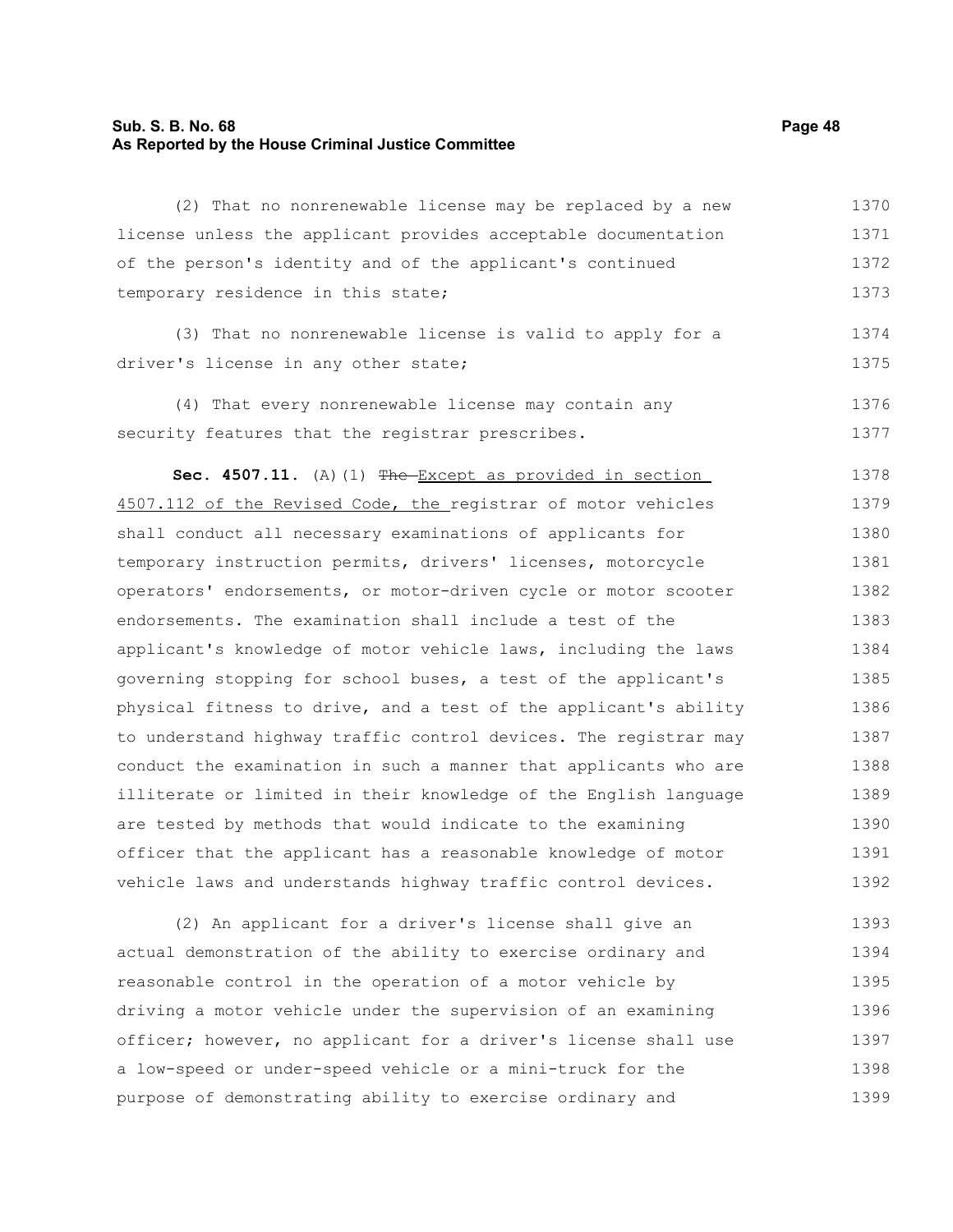#### **Sub. S. B. No. 68 Page 49 As Reported by the House Criminal Justice Committee**

reasonable control over a vehicle. The demonstration shall consist of a maneuverability test and a road test. The director of public safety shall determine the formats of the tests. 1400 1401 1402

(3) Except as provided in division (B) of this section, an applicant for a motorcycle operator's endorsement or a restricted license that permits only the operation of a motorcycle shall give an actual demonstration of the ability to exercise ordinary and reasonable control in the operation of a motorcycle by driving a motorcycle under the supervision of an examining officer. However, no applicant for such an endorsement or restricted license shall use a motor-driven cycle or motor scooter for the purpose of demonstrating ability to exercise ordinary and reasonable control in the operation of a motorcycle. 1403 1404 1405 1406 1407 1408 1409 1410 1411 1412 1413

(4) Except as provided in division (B) of this section, an applicant for a motor-driven cycle or motor scooter operator's endorsement or a restricted license that permits only the operation of a motor-driven cycle or motor scooter shall give an actual demonstration of the ability to exercise ordinary and reasonable control in the operation of a motor-driven cycle or motor scooter by driving a motor-driven cycle or motor scooter under the supervision of an examining officer. 1414 1415 1416 1417 1418 1419 1420 1421

(5) Except as provided in section-sections 4507.112 and 4507.12 of the Revised Code, the registrar shall designate the highway patrol, any law enforcement body, or any other employee of the department of public safety to supervise and conduct examinations for temporary instruction permits, drivers' licenses, and motorcycle operators' endorsements and shall provide the necessary rules and forms to properly conduct the examinations. A deputy registrar shall forward to the registrar 1422 1423 1424 1425 1426 1427 1428 1429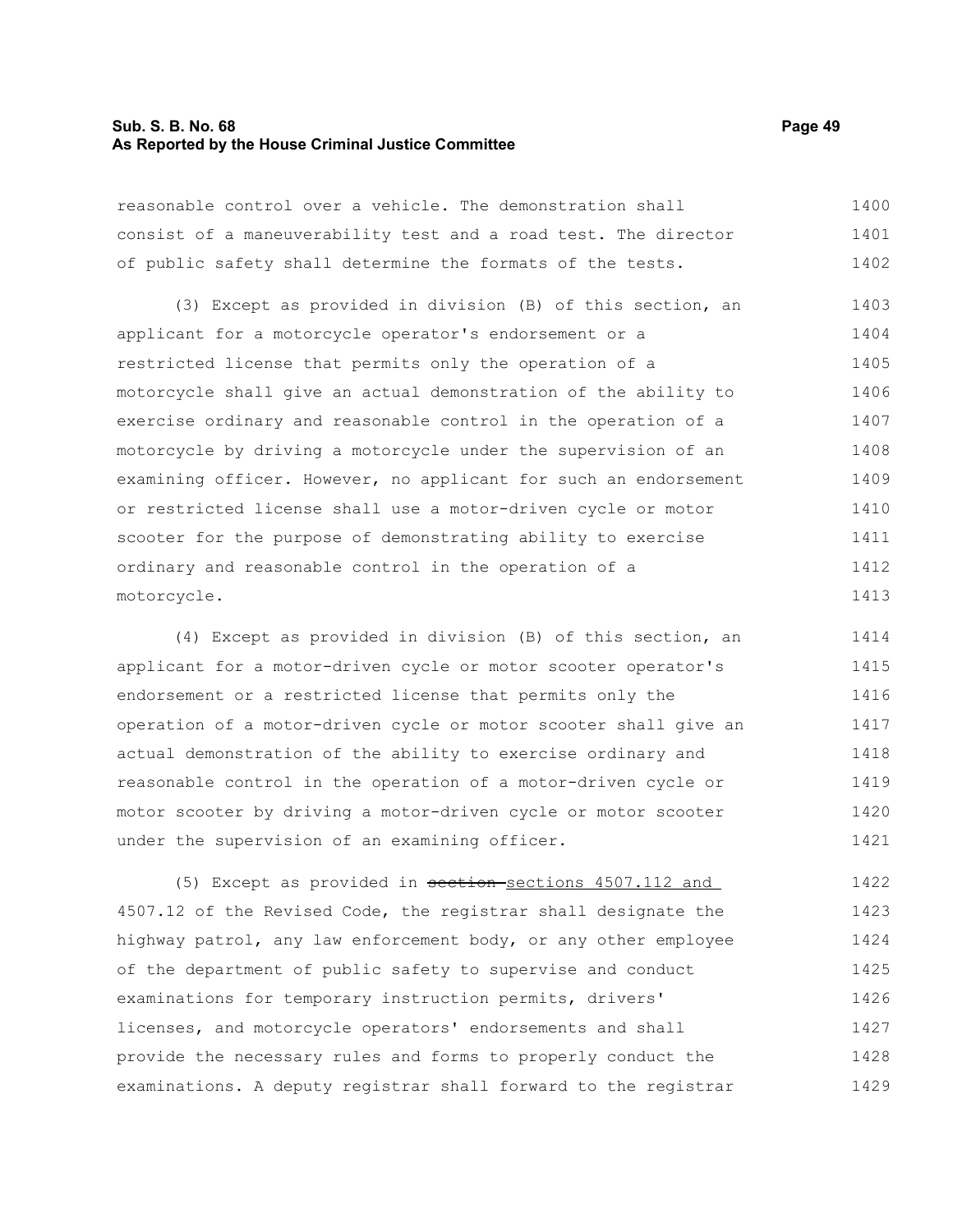#### **Sub. S. B. No. 68 Page 50 As Reported by the House Criminal Justice Committee**

the records of the examinations, together with the application for a temporary instruction permit, driver's license, or motorcycle operator's endorsement. If in the opinion of the registrar the applicant is qualified to operate a motor vehicle, the registrar shall issue the permit, license, or endorsement. 1430 1431 1432 1433 1434

(6) The registrar may authorize the highway patrol, other designated law enforcement body, or other designated employee of the department of public safety to issue an examiner's driving permit to an applicant who has passed the required examination, authorizing that applicant to operate a motor vehicle while the registrar is completing an investigation relative to that applicant's qualifications to receive a temporary instruction permit, driver's license, or motorcycle operator's endorsement. The applicant shall keep the examiner's driving permit in the applicant's immediate possession while operating a motor vehicle. The examiner's driving permit is effective until final action and notification has been given by the registrar, but in no event longer than sixty days from its date of issuance. 1435 1436 1437 1438 1439 1440 1441 1442 1443 1444 1445 1446 1447

(B)(1) An applicant for a motorcycle operator's endorsement or a restricted license that permits only the operation of a motorcycle who presents to the registrar of motor vehicles or a deputy registrar a form approved by the director of public safety attesting to the applicant's successful completion within the preceding sixty days of a course of basic instruction provided by the motorcycle safety and education program approved by the director pursuant to section 4508.08 of the Revised Code shall not be required to give an actual demonstration of the ability to operate a motorcycle by driving a motorcycle under the supervision of an examining officer, as described in division (A) of this section. An applicant for a motor-driven cycle or motor scooter operator's endorsement or a 1448 1449 1450 1451 1452 1453 1454 1455 1456 1457 1458 1459 1460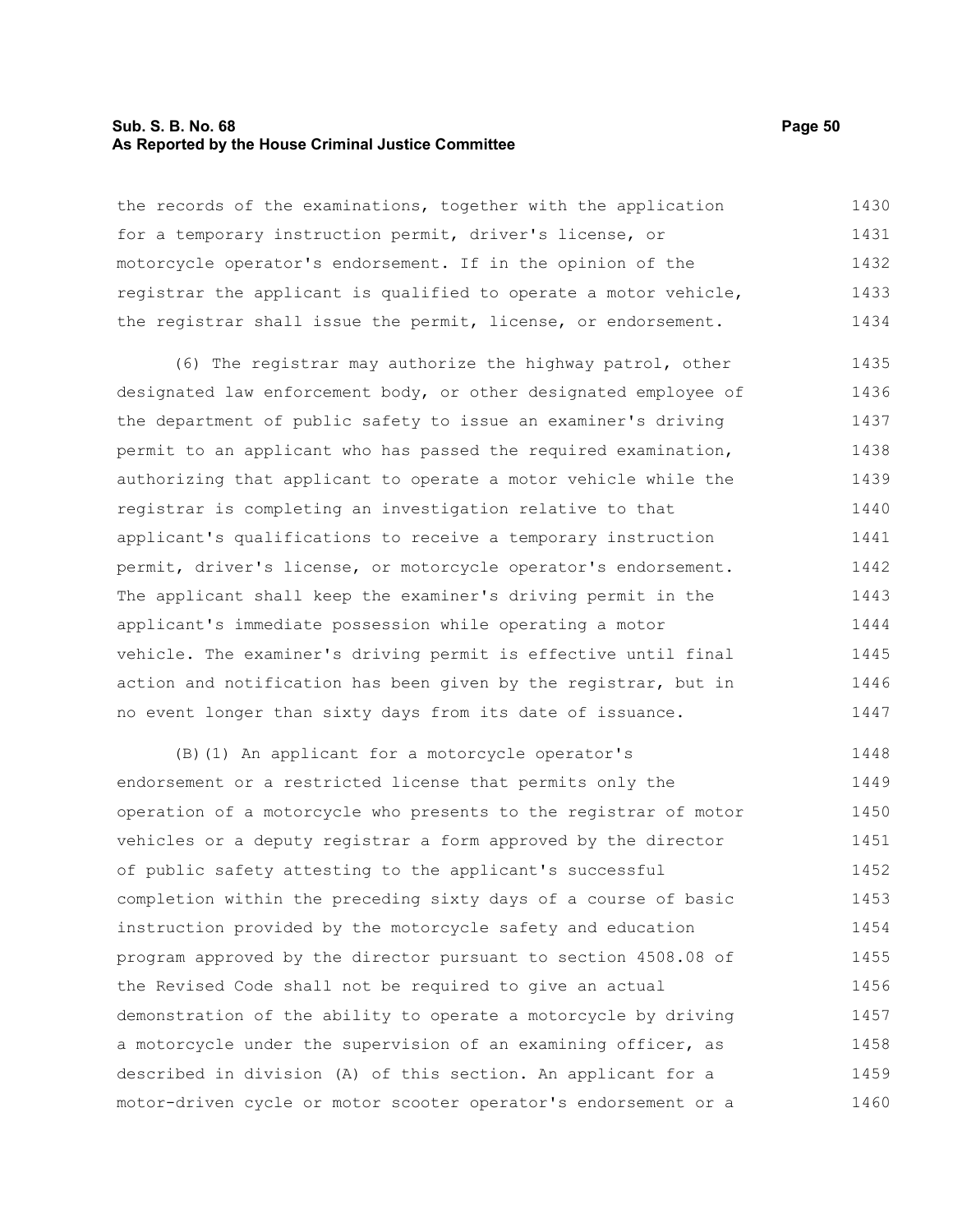#### **Sub. S. B. No. 68 Page 51 As Reported by the House Criminal Justice Committee**

restricted license that permits only the operation of a motordriven cycle or motor scooter who presents to the registrar of motor vehicles or a deputy registrar a form approved by the director of public safety attesting to the applicant's successful completion within the preceding sixty days of a course of basic instruction provided by the motorcycle safety and education program approved by the director pursuant to section 4508.08 of the Revised Code shall not be required to give an actual demonstration of the ability to operate a motordriven cycle or motor scooter by driving a motor-driven cycle or motor scooter under the supervision of an examining officer, as described in division (A) of this section. Upon presentation of the form described in division (B)(1) of this section and compliance with all other requirements relating to the issuance of a motorcycle operator's endorsement or a restricted license that permits only the operation of a motorcycle, the registrar or deputy registrar shall issue to the applicant the endorsement or restricted license, as the case may be. 1461 1462 1463 1464 1465 1466 1467 1468 1469 1470 1471 1472 1473 1474 1475 1476 1477 1478

(2) A person who has not attained eighteen years of age and presents an application for a motorcycle operator's endorsement or a restricted license under division (B)(1) of this section also shall comply with the requirements of section 4507.21 of the Revised Code. 1479 1480 1481 1482 1483

(C) A person who holds a valid motorcycle endorsement or restricted license that permits only the operation of a motorcycle may operate a motor-driven cycle or motor scooter with that endorsement or restricted license. 1484 1485 1486 1487

Sec. 4507.112. (A) The director of public safety may authorize a third party to administer the motor vehicle skills test specified in division (A)(2) of section 4507.11 of the 1488 1489 1490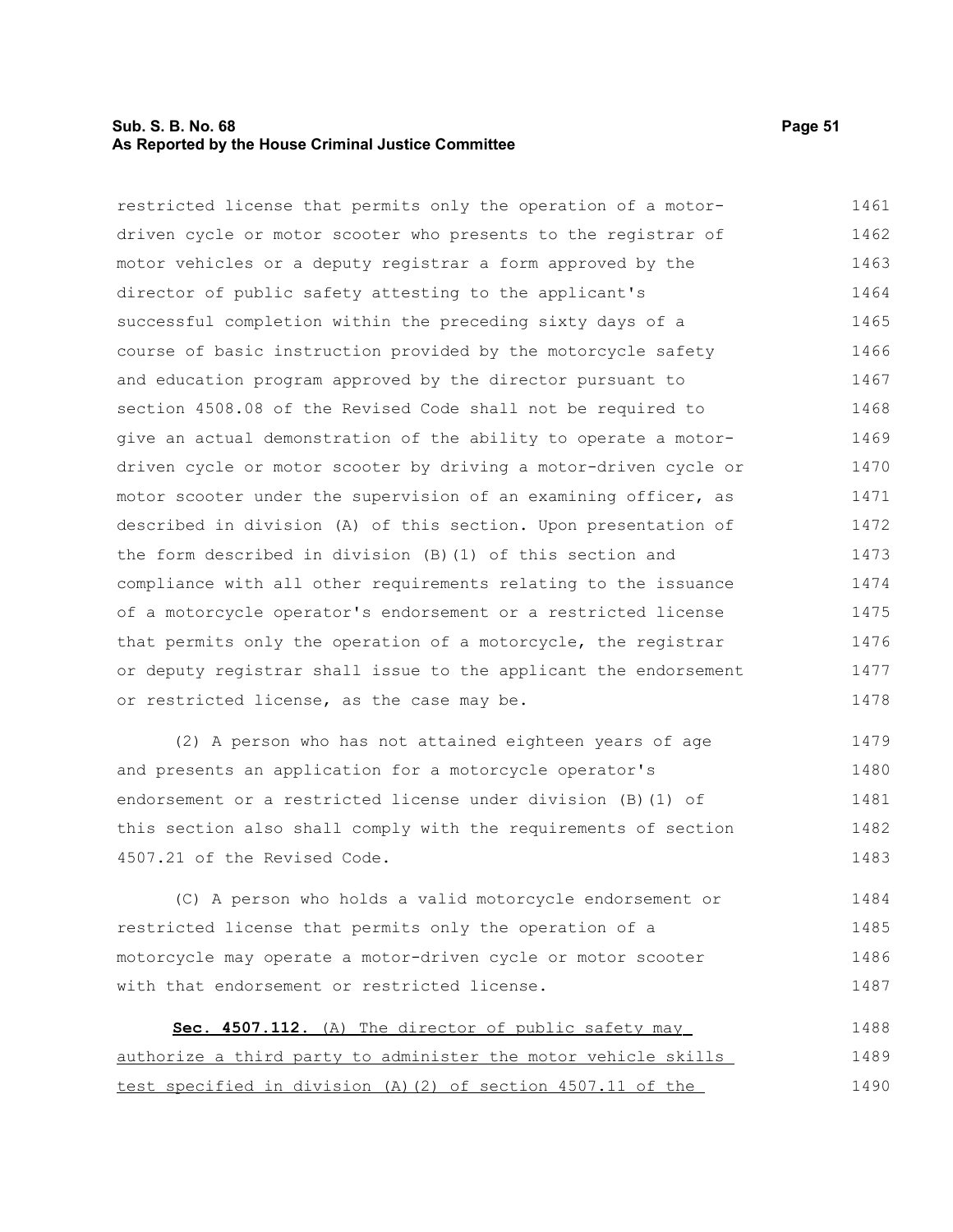| Revised Code. The third party shall administer the same skills  | 1491 |
|-----------------------------------------------------------------|------|
| test as otherwise would be administered by the bureau of motor  | 1492 |
| vehicles.                                                       | 1493 |
| (B) For purposes of authorizing a third party to                | 1494 |
| administer the motor vehicle skills test, the director and the  | 1495 |
| third party shall enter into an agreement that does all of the  | 1496 |
| following:                                                      | 1497 |
| (1) Allows the director or the director's representative        | 1498 |
| to conduct random examinations, inspections, and audits of the  | 1499 |
| third party, whether covert or overt, without prior notice;     | 1500 |
| (2) Requires all examiners of the third party to meet the       | 1501 |
| same qualification and training standards as examiners of the   | 1502 |
| department of public safety;                                    | 1503 |
| (3) Requires the third party to use designated road test        | 1504 |
| routes that have been approved by the director;                 | 1505 |
| (4) If the third party also is a driver training school,        | 1506 |
| prohibits a skills test examiner employed by the school from    | 1507 |
| administering a skills test to an applicant that the examiner   | 1508 |
| personally trained;                                             | 1509 |
| (5) Establishes appropriate documentation and                   | 1510 |
| communication between the third party and the department        | 1511 |
| indicating who has attempted the skills test with the third     | 1512 |
| party and whether the person completed the test successfully;   | 1513 |
| (6) Reserves to the department the right to take prompt         | 1514 |
| and appropriate remedial action against the third party and its | 1515 |
| skills test examiners if the third party or its skills test     | 1516 |
| examiners fail to comply with state standards for the testing   | 1517 |
| program or with any other terms of the agreement.               | 1518 |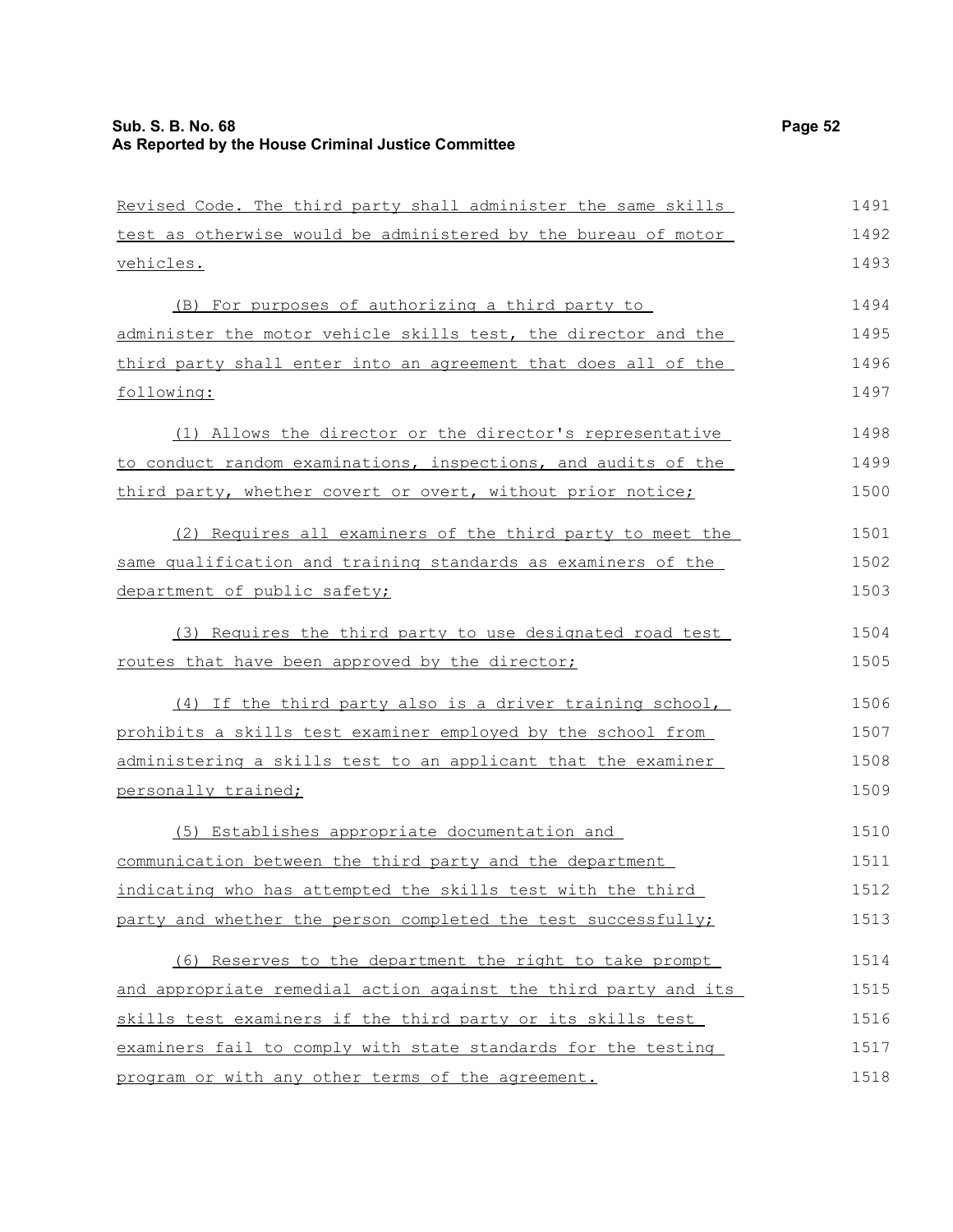## **Sub. S. B. No. 68 Page 53 As Reported by the House Criminal Justice Committee**

| shall file an application in the office of the registrar of       | 1520 |
|-------------------------------------------------------------------|------|
| motor vehicles or of a deputy registrar.                          | 1521 |
| (B) (1) Each person under eighteen years of age applying          | 1522 |
| for a driver's license issued in this state shall present         | 1523 |
|                                                                   |      |
| satisfactory evidence of having successfully completed any one    | 1524 |
| of the following:                                                 | 1525 |
| (a) A driver education course approved by the state               | 1526 |
| department of education prior to December 31, 2003.               | 1527 |
| (b) A driver training course approved by the director of          | 1528 |
| public safety.                                                    | 1529 |
| (c) A driver training course comparable to a driver               | 1530 |
| education or driver training course described in division (B) (1) | 1531 |
| (a) or (b) of this section and administered by a branch of the    | 1532 |
| armed forces of the United States and completed by the applicant  | 1533 |
| while residing outside this state for the purpose of being with   | 1534 |
| or near any person serving in the armed forces of the United      | 1535 |
| States.                                                           | 1536 |
| (2) Each person under eighteen years of age applying for a        | 1537 |
| driver's license also shall present, on a form prescribed by the  | 1538 |
| registrar, an affidavit signed by an eligible adult attesting     | 1539 |
| that the person has acquired at least fifty hours of actual       | 1540 |
| driving experience, with at least ten of those hours being at     | 1541 |
| night.                                                            | 1542 |
|                                                                   |      |

**Sec. 4507.21.** (A) Each applicant for a driver's license

(C)-Commencing one year after the effective date of therules adopted pursuant to division (F) of section 4508.02 of the Revised Code that govern the abbreviated driver training course, each (1) An applicant for an initial driver's license who shall present satisfactory evidence of successful completion of the 1543 1544 1545 1546 1547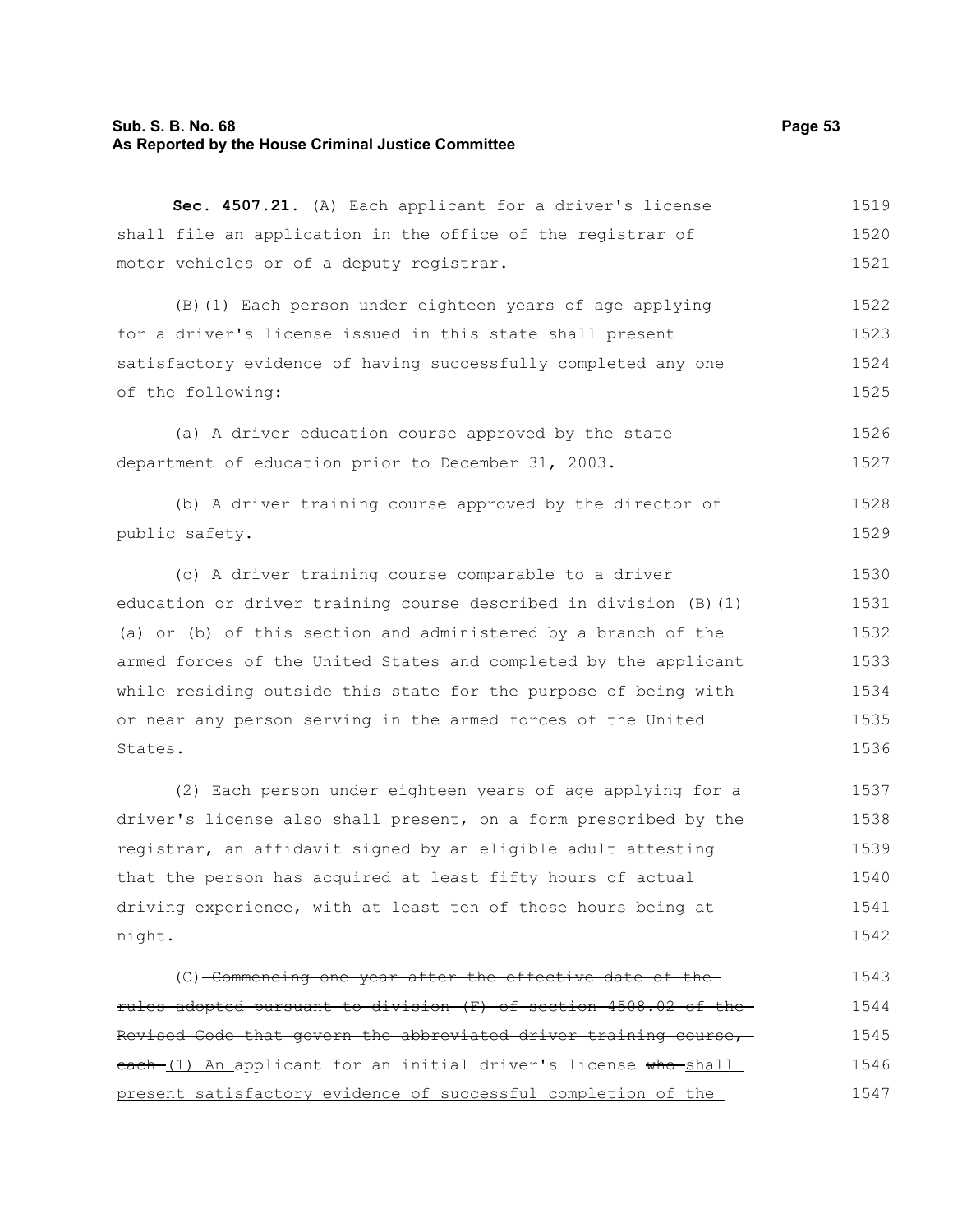abbreviated driver training course for adults, approved by the

| director of public safety under section 4508.02 of the Revised               | 1549 |
|------------------------------------------------------------------------------|------|
| Code, if all of the following apply:                                         | 1550 |
| (a) The applicant is eighteen years of age or older-and                      | 1551 |
| <del>who .</del>                                                             | 1552 |
| (b) The applicant failed the road or maneuverability test                    | 1553 |
| required under division (A) (2) of section 4507.11 of the Revised            | 1554 |
| Code <del>-shall present satisfactory evidence of having successfully-</del> | 1555 |
| completed the abbreviated driver training course for adults,                 | 1556 |
| approved by the director of public safety,.                                  | 1557 |
| (c) In the twelve months immediately preceding the date of                   | 1558 |
| application, the applicant has not successfully completed a                  | 1559 |
| driver training course.                                                      | 1560 |
| (2) An applicant shall present satisfactory evidence as                      | 1561 |
| required under division (C) (1) of this section prior to                     | 1562 |
| attempting the test a second or subsequent time.                             | 1563 |
| (D) If the registrar or deputy registrar determines that                     | 1564 |
| the applicant is entitled to the driver's license, it shall be               | 1565 |
| issued. If the application shows that the applicant's license                | 1566 |
| has been previously canceled or suspended, the deputy registrar              | 1567 |
| shall forward the application to the registrar, who shall                    | 1568 |
| determine whether the license shall be granted.                              | 1569 |
| (E) An applicant shall file an application in duplicate,                     | 1570 |
| and the deputy registrar issuing the license shall immediately               | 1571 |
| forward to the office of the registrar the original copy of the              | 1572 |
| application, together with the duplicate copy of any certificate             | 1573 |

section. The registrar shall prescribe rules as to the manner in which the deputy registrar files and maintains the applications 1575 1576

of completion if issued for purposes of division (B) of this

1548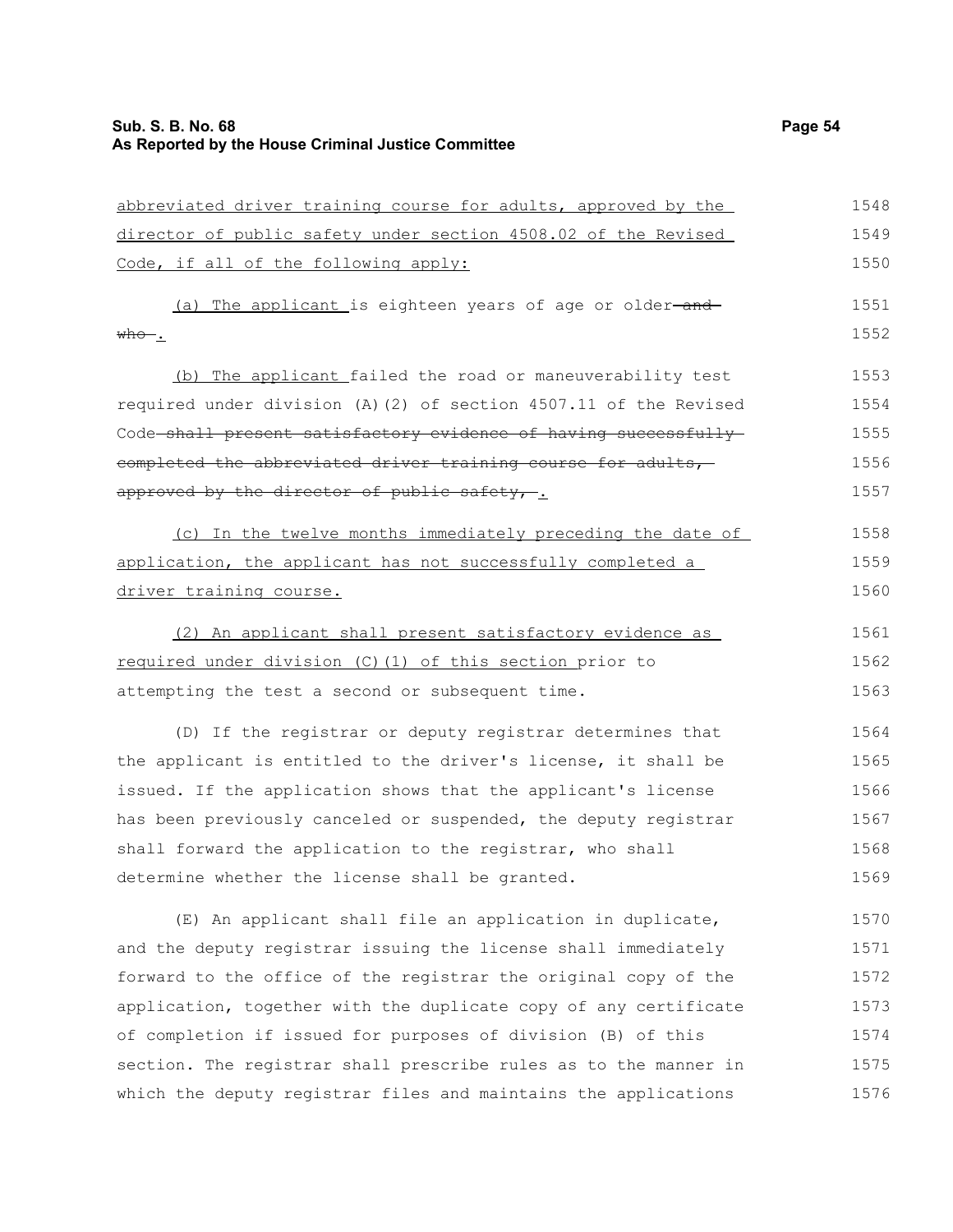#### **Sub. S. B. No. 68 Page 55 As Reported by the House Criminal Justice Committee**

and other records. The registrar shall file every application for a driver's or commercial driver's license and index them by name and number, and shall maintain a suitable record of all licenses issued, all convictions and bond forfeitures, all applications for licenses denied, and all licenses that have been suspended or canceled. 1577 1578 1579 1580 1581 1582

(F) For purposes of section 2313.06 of the Revised Code, the registrar shall maintain accurate and current lists of the residents of each county who are eighteen years of age or older, have been issued, on and after January 1, 1984, driver's or commercial driver's licenses that are valid and current, and would be electors if they were registered to vote, regardless of whether they actually are registered to vote. The lists shall contain the names, addresses, dates of birth, duration of residence in this state, citizenship status, and social security numbers, if the numbers are available, of the licensees, and may contain any other information that the registrar considers suitable. 1583 1584 1585 1586 1587 1588 1589 1590 1591 1592 1593 1594

(G) Each person under eighteen years of age applying for a motorcycle operator's endorsement or a restricted license enabling the applicant to operate a motorcycle shall present satisfactory evidence of having completed the courses of instruction in the motorcycle safety and education program described in section 4508.08 of the Revised Code or a comparable course of instruction administered by a branch of the armed forces of the United States and completed by the applicant while residing outside this state for the purpose of being with or near any person serving in the armed forces of the United States. If the registrar or deputy registrar then determines that the applicant is entitled to the endorsement or restricted license, it shall be issued. 1595 1596 1597 1598 1599 1600 1601 1602 1603 1604 1605 1606 1607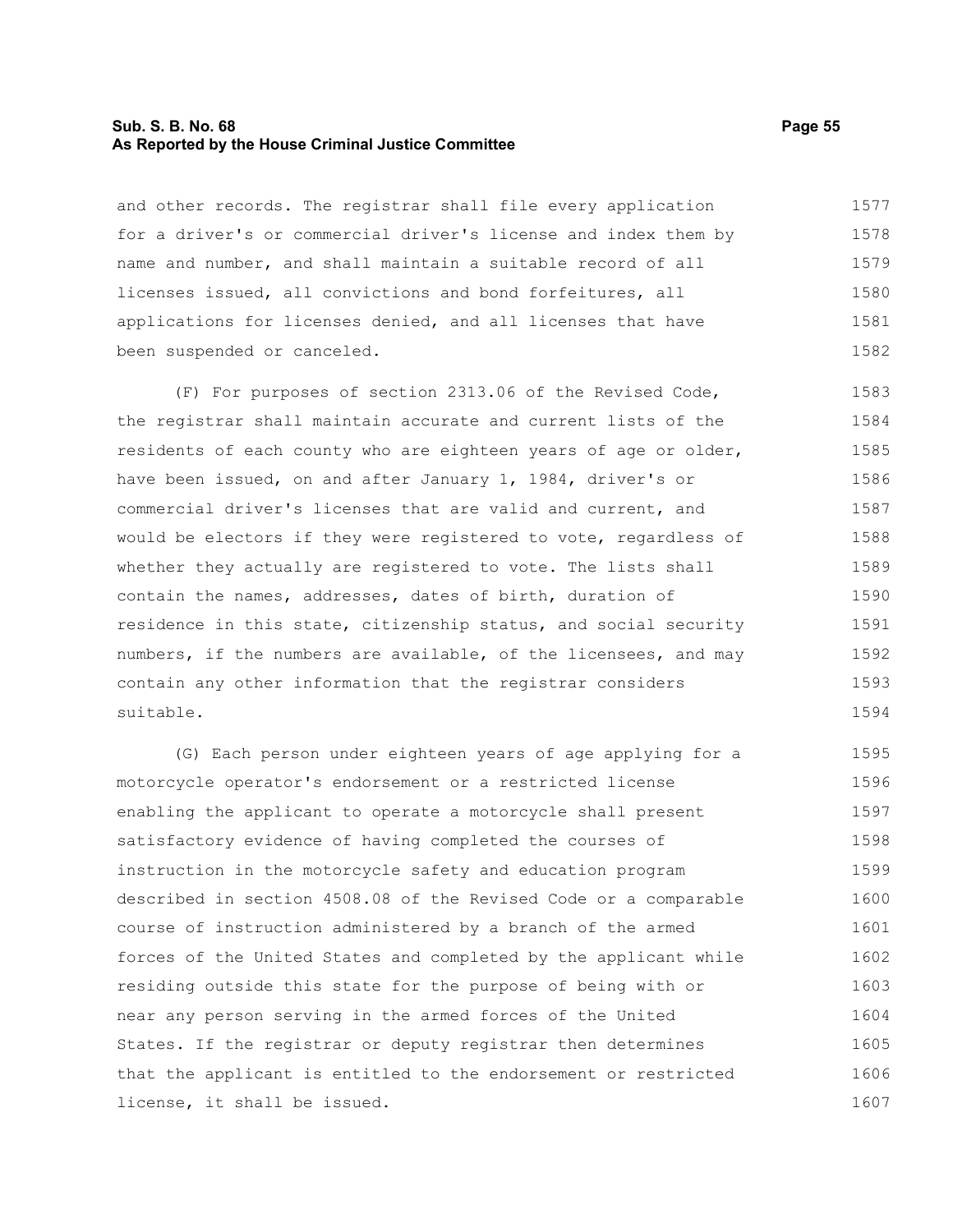#### **Sub. S. B. No. 68 Page 56 As Reported by the House Criminal Justice Committee**

(H) No person shall knowingly make a false statement in an affidavit presented in accordance with division (B)(2) of this section. 1608 1609 1610

(I) As used in this section, "eligible adult" means any of the following persons: 1611 1612

(1) A parent, guardian, or custodian of the applicant; 1613

(2) A person over the age of twenty-one who acts in loco parentis of the applicant and who maintains proof of financial responsibility with respect to the operation of a motor vehicle owned by the applicant or with respect to the applicant's operation of any motor vehicle. 1614 1615 1616 1617 1618

(J) Whoever violates division (H) of this section is guilty of a minor misdemeanor and shall be fined one hundred dollars. 1619 1620 1621

**Sec. 4507.23.** (A) Except as provided in division (I) of this section, each application for a temporary instruction permit and examination or a reprint shall be accompanied by a fee of five dollars. 1622 1623 1624 1625

(B) Except as provided in division (I) of this section, each application for a driver's license made by a person who previously held such a license and whose license has expired not more than two years prior to the date of application, and who is required under this chapter to give an actual demonstration of the person's ability to drive, shall be accompanied by a fee of three dollars in addition to any other fees. 1626 1627 1628 1629 1630 1631 1632

(C)(1) Except as provided in divisions (E) and (I) of this section, each application for a driver's license, or motorcycle operator's endorsement, or renewal of a driver's license shall be accompanied by a fee of six dollars if the license or 1633 1634 1635 1636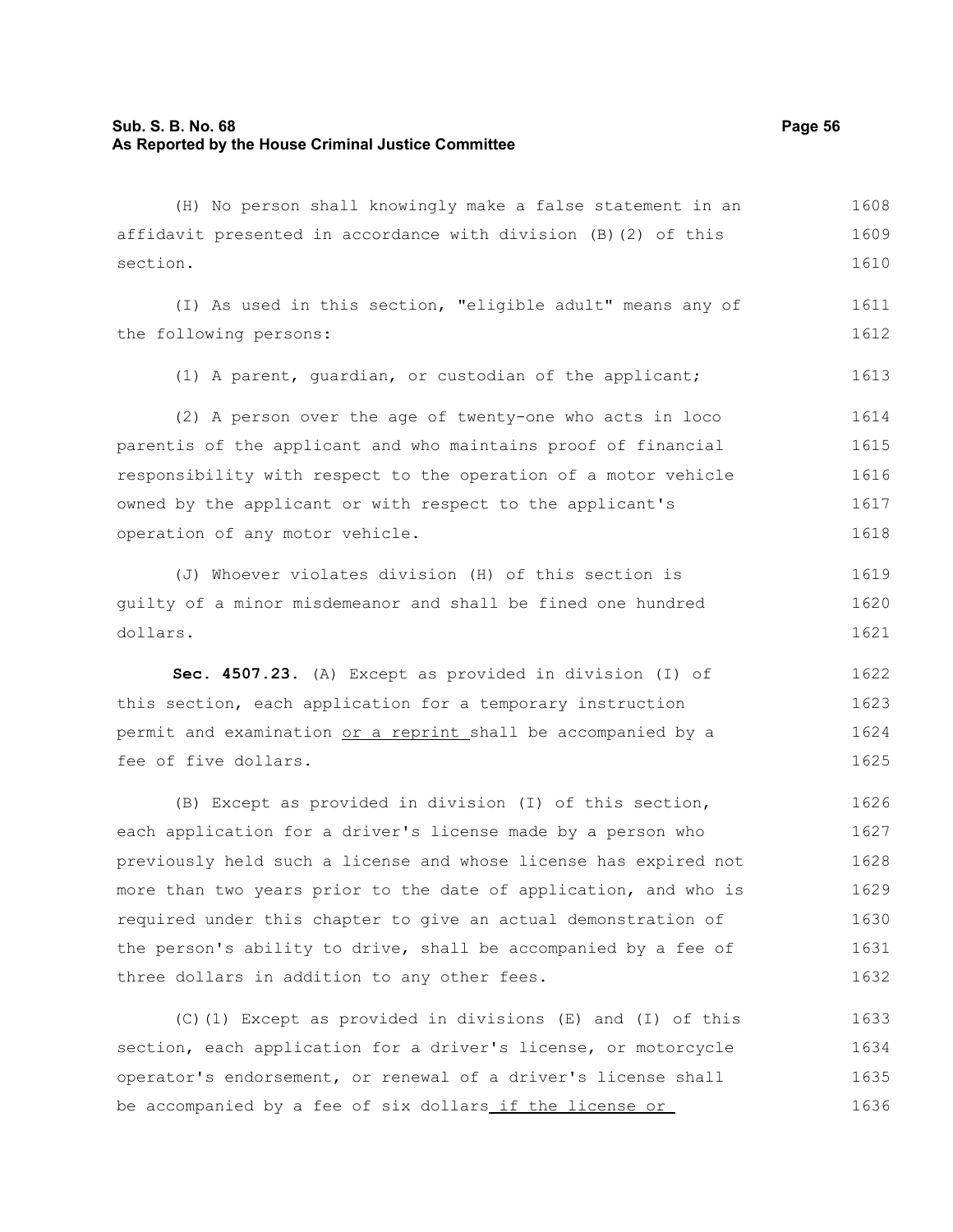# **Sub. S. B. No. 68** Page 57 **As Reported by the House Criminal Justice Committee**

| endorsement will expire on the applicant's birthday four years   | 1637 |
|------------------------------------------------------------------|------|
| after the date of issuance or a fee of eleven dollars and fifty  | 1638 |
| cents if the license or endorsement will expire on the           | 1639 |
| applicant's birthday eight years after the date of issuance.     | 1640 |
| (2) Except as provided in division-divisions (I) and (J)         | 1641 |
| of this section, each application for a duplicate driver's       | 1642 |
| license shall be accompanied by a fee of seven dollars and fifty | 1643 |
| cents. The duplicate driver's licenses issued under this section | 1644 |
| shall be distributed by the deputy registrar in accordance with  | 1645 |
| rules adopted by the registrar of motor vehicles.                | 1646 |
| (3) Except as provided in division (I) of this section,          | 1647 |
| each application for a reprint of a driver's license shall be    | 1648 |
| accompanied by a fee equivalent to the fee required for a        | 1649 |
| duplicate driver's license.                                      | 1650 |
| (D) Except as provided in division (I) of this section,          | 1651 |
| each application for a motorized bicycle license or a reprint or | 1652 |
| duplicate thereof shall be accompanied by a fee of two dollars   | 1653 |
| and fifty cents_if_the_license_will_expire_on_the_applicant's_   | 1654 |
| birthday four years after the date of issuance or a fee of four  | 1655 |
| dollars and fifty cents if the license will expire on the        | 1656 |
| applicant's birthday eight years after the date of issuance.     | 1657 |
| (E) Except as provided in division (I) of this section,          | 1658 |
| each application for a driver's license or renewal of a driver's | 1659 |
| license that will be issued to a person who is less than twenty- | 1660 |
| one years of age shall be accompanied by whichever of the        | 1661 |
| following fees is applicable:                                    | 1662 |
| (1) If the person is sixteen years of age or older, but          | 1663 |
| less than seventeen years of age, a fee of seven dollars and     | 1664 |
| twenty-five cents;                                               | 1665 |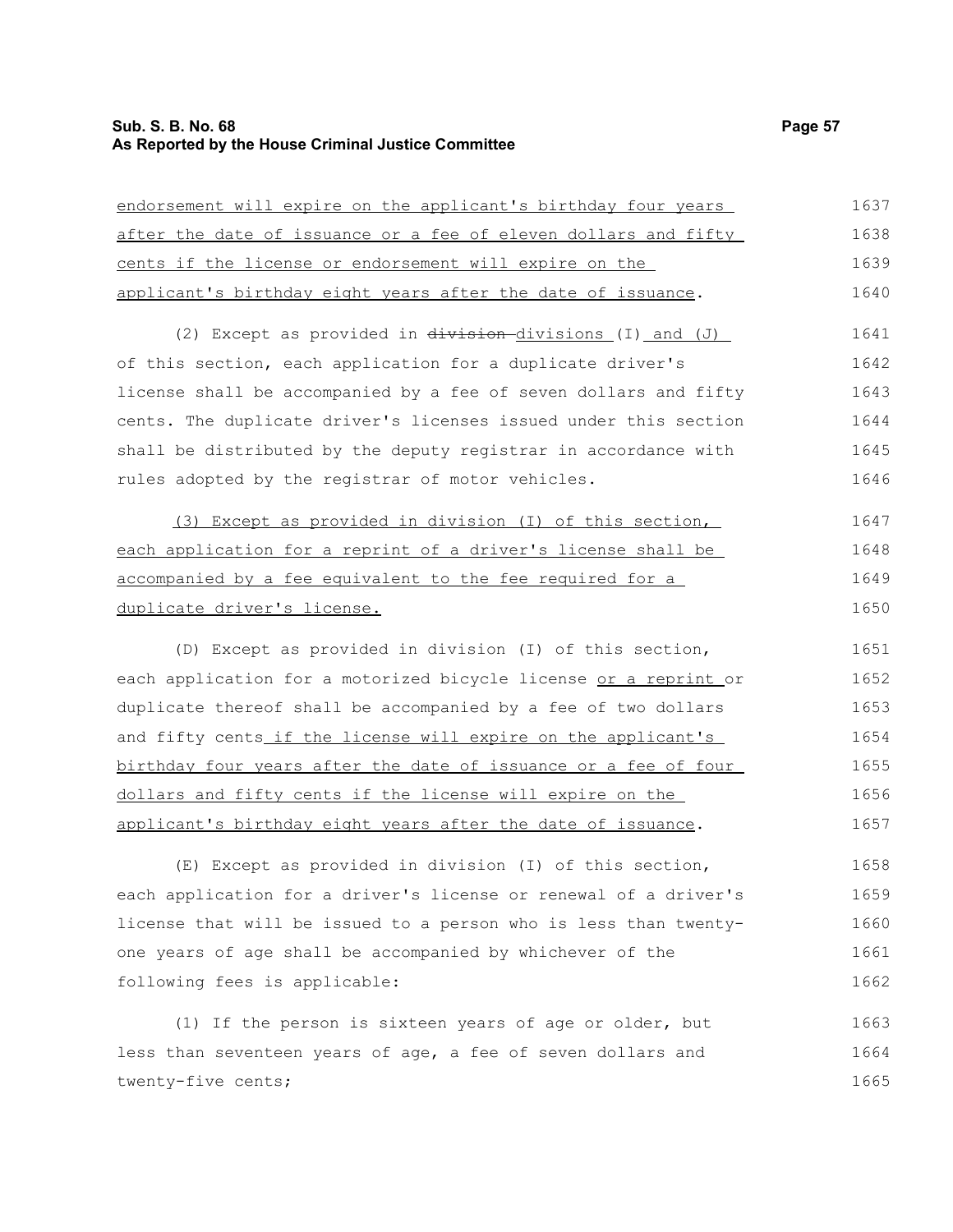#### **Sub. S. B. No. 68 Page 58 As Reported by the House Criminal Justice Committee**

(2) If the person is seventeen years of age or older, but less than eighteen years of age, a fee of six dollars; (3) If the person is eighteen years of age or older, but less than nineteen years of age, a fee of four dollars and seventy-five cents; (4) If the person is nineteen years of age or older, but less than twenty years of age, a fee of three dollars and fifty cents; (5) If the person is twenty years of age or older, but less than twenty-one years of age, a fee of two dollars and twenty-five cents. (F) Neither the The registrar nor and any deputy registrar shall may charge a fee in excess of one dollar and fifty cents for the authentication of the documents required for processing a driver's license, motorized bicycle license, or temporary instruction permit identification cards as required by sections 4507.13 and 4511.521 of the Revised Code as follows: (1) One dollar and fifty cents for a temporary instruction permit; (2) One dollar and fifty cents for a license issued to a person who is less than twenty-one years of age; (3) One dollar and fifty cents for a license that will expire on the applicant's birthday four years after the date of issuance; (4) Three dollars for a license that will expire on the applicant's birthday eight years after the date of issuance. A deputy registrar that authenticates the required documents for a driver's license, motorized bicycle license, or 1666 1667 1668 1669 1670 1671 1672 1673 1674 1675 1676 1677 1678 1679 1680 1681 1682 1683 1684 1685 1686 1687 1688 1689 1690 1691 1692 1693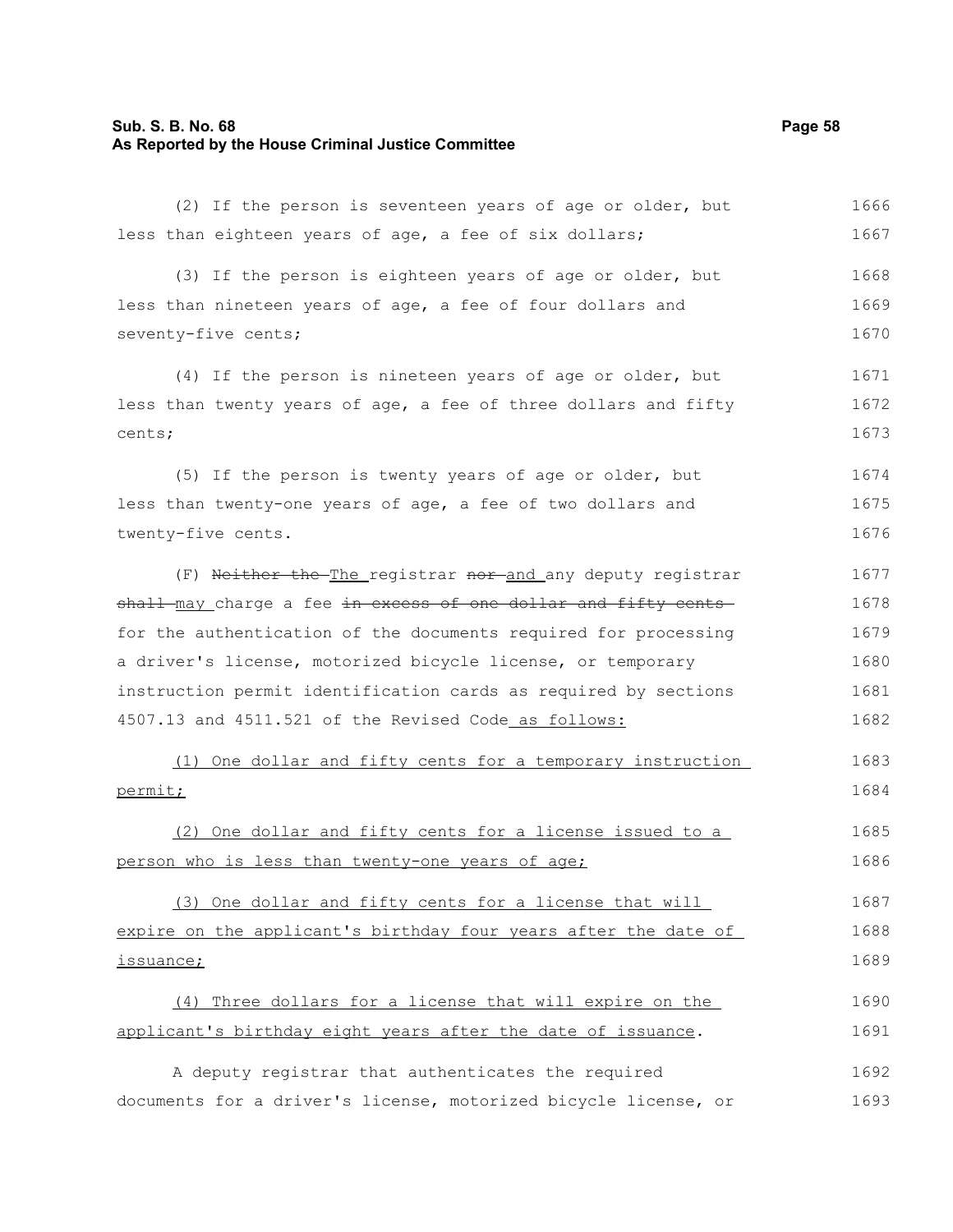# **Sub. S. B. No. 68** Page 59 **As Reported by the House Criminal Justice Committee**

| temporary instruction permit identification cards shall retain                 | 1694 |
|--------------------------------------------------------------------------------|------|
| the entire amount of the fee.                                                  | 1695 |
| (G) Except as provided in division (I) of this section,                        | 1696 |
| each transaction described in divisions $(A)$ , $(B)$ , $(C)$ , $(D)$ , and    | 1697 |
| (E) of this section shall be accompanied by an additional fee-of-              | 1698 |
| twelve-as follows:                                                             | 1699 |
| (1) Twelve dollars for a temporary instruction permit;                         | 1700 |
| (2) Twelve dollars for a license issued to a person who is                     | 1701 |
| less than twenty-one years of age;                                             | 1702 |
| (3) Twelve dollars for a license or endorsement that will                      | 1703 |
| expire on the applicant's birthday four years after the date of                | 1704 |
| issuance;                                                                      | 1705 |
| (4) Twenty-three dollars and fifty cents for a license or                      | 1706 |
| endorsement that will expire on the applicant's birthday eight                 | 1707 |
| years after the date of issuance.                                              | 1708 |
| The additional fee is for the purpose of defraying the                         | 1709 |
| department of public safety's costs associated with the                        | 1710 |
| administration and enforcement of the motor vehicle and traffic                | 1711 |
| laws of Ohio.                                                                  | 1712 |
| (H) At the time and in the manner provided by section                          | 1713 |
| 4503.10 of the Revised Code, the deputy registrar shall transmit               | 1714 |
| the fees collected under divisions $(A)$ , $(B)$ , $(C)$ , $(D)$ , and $(E)$ , | 1715 |
| those portions of the fees specified in and collected under                    | 1716 |
| division $(F)$ , and the additional fee under division $(G)$ of this           | 1717 |
| section to the registrar. The registrar shall deposit the fees                 | 1718 |
| into the public safety - highway purposes fund established in                  | 1719 |
| section 4501.06 of the Revised Code.                                           | 1720 |
|                                                                                |      |

(I) A disabled veteran who has a service-connected 1721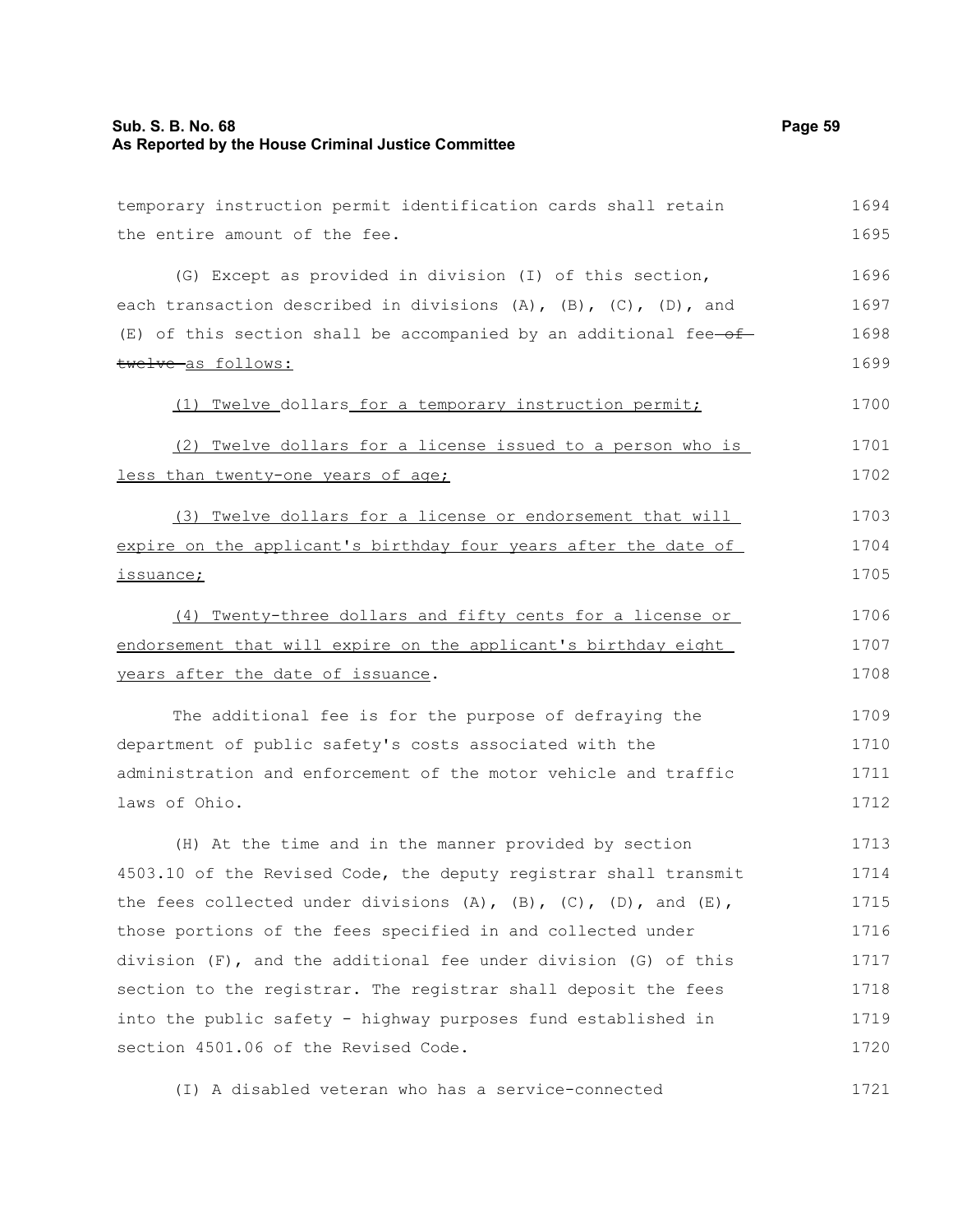#### **Sub. S. B. No. 68 Page 60 As Reported by the House Criminal Justice Committee**

proportion as the allocation of the base fee.

disability rated at one hundred per cent by the veterans' administration may apply to the registrar or a deputy registrar for the issuance to that veteran, without the payment of any fee prescribed in this section, of any of the following items: (1) A temporary instruction permit and examination; (2) A new, renewal, reprint, or duplicate driver's or commercial driver's license; (3) A motorcycle operator's endorsement; (4) A motorized bicycle license or reprint or duplicate thereof; (5) A document authentication fee as provided in division (F) of this section. An application made under division (I) of this section shall be accompanied by such documentary evidence of disability as the registrar may require by rule. (J)(1) The registrar of motor vehicles shall adopt rules that establish a prorated fee schedule that specifies the fee to be charged by the registrar or a deputy registrar for the issuance of a duplicate driver's license. The rules shall require the base fee to be equal to the fee for a duplicate driver's license that existed immediately prior to July 1, 2015. In order to determine the prorated amount for a duplicate license under the rules, the registrar shall reduce the base fee by an amount determined by the registrar that is correlated with the number of months between the date a person applies for the duplicate and the date of expiration of the license. The registrar shall allocate the money received from a prorated duplicate driver's license fee to the same funds and in the same 1722 1723 1724 1725 1726 1727 1728 1729 1730 1731 1732 1733 1734 1735 1736 1737 1738 1739 1740 1741 1742 1743 1744 1745 1746 1747 1748 1749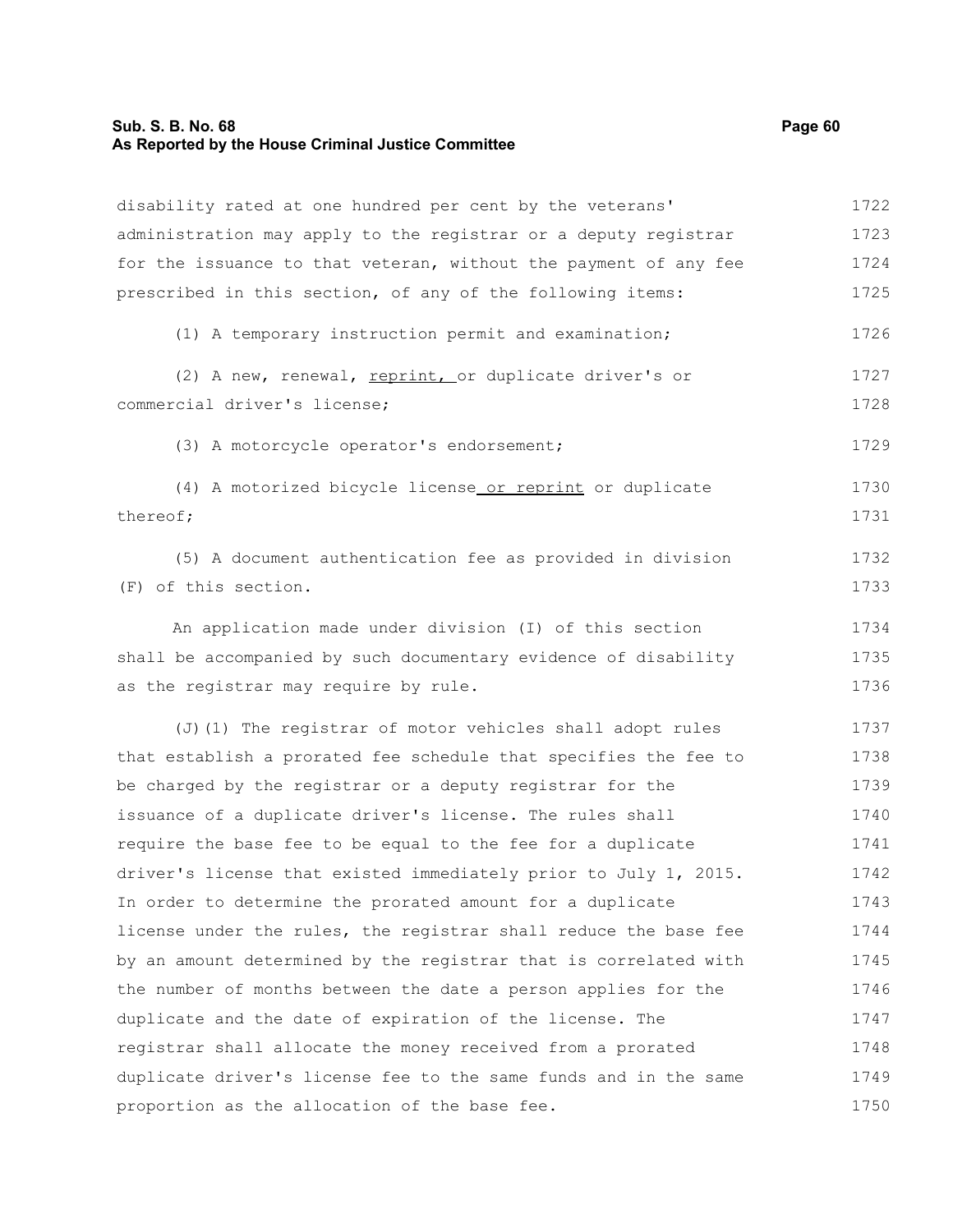#### **Sub. S. B. No. 68 Page 61 As Reported by the House Criminal Justice Committee**

(2) Notwithstanding any other provision of law, after the registrar has adopted rules under division (J)(1) of this section, an applicant for a duplicate driver's license shall be required to pay only the appropriate prorated fee established under those rules. 1751 1752 1753 1754 1755

**Sec. 4507.24.** (A) Except as provided in division (C) of this section, the registrar of motor vehicles or a deputy registrar may collect a fee not to exceed the following: 1756 1757 1758

(1) Six dollars and twenty-five cents for each application for renewal of a driver's license received by the deputy registrar, when the if the license will expire on the applicant's birthday four years after the date of issuance and the applicant is required to submit to a screening of the applicant's vision under section 4507.12 of the Revised Code; 1759 1760 1761 1762 1763 1764

(2) Twelve dollars and fifty cents for each application for renewal of a driver's license received by the deputy registrar if the license will expire on the applicant's birthday eight years after the date of issuance and the applicant is required to submit to a screening of the applicant's vision under section 4507.12 of the Revised Code; 1765 1766 1767 1768 1769 1770

(3) The amount established under section 4503.038 of the Revised Code for each application for a driver's license $\tau$  or  $\underline{a}$ motorized bicycle license, or for renewal of such a license, received by the deputy registrar, when the license will expire on the applicant's birthday four years after the date of issuance and the applicant is not required to submit to a screening of the applicant's vision under section 4507.12 of the Revised Code; 1771 1772 1773 1774 1775 1776 1777 1778

(4) Twice the amount established under section 4503.038 of 1779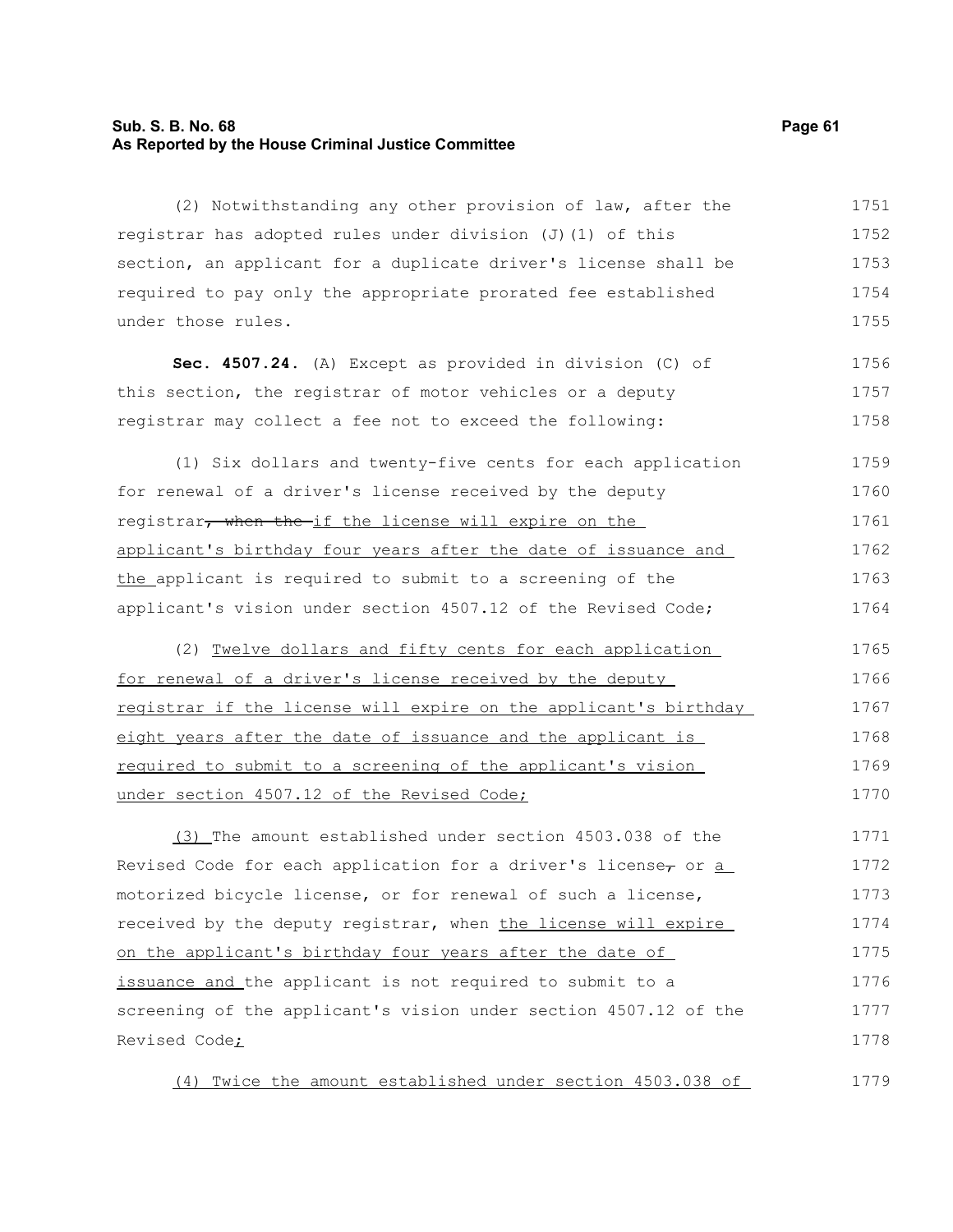## **Sub. S. B. No. 68 Page 62 As Reported by the House Criminal Justice Committee**

| the Revised Code for each application for a driver's license or  | 1780 |
|------------------------------------------------------------------|------|
| motorized bicycle license, or for renewal of such a license,     | 1781 |
| received by the deputy registrar, when the license will expire   | 1782 |
| on the applicant's birthday eight years after the date of        | 1783 |
| issuance and the applicant is not required to submit to a        | 1784 |
| screening of the applicant's vision under section 4507.12 of the | 1785 |
|                                                                  | 1786 |
| Revised Code;                                                    |      |
| (5) The amount established under section 4503.038 of the         | 1787 |
| Revised Code for each application for a duplicate or replacement | 1788 |
| driver's license received by the deputy registrar.               | 1789 |
| (B) The fees prescribed by division (A) of this section          | 1790 |
| shall be in addition to the fee for a temporary instruction      | 1791 |
| permit and examination, a driver's license, a motorized bicycle  | 1792 |
| license, or duplicates thereof. The fees retained by a deputy    | 1793 |
| registrar shall compensate the deputy registrar for the deputy   | 1794 |
| registrar's services, for office and rental expense, and for     | 1795 |
| costs as provided in division (D) of this section, as are        | 1796 |
| necessary for the proper discharge of the deputy registrar's     | 1797 |
| duties under sections 4507.01 to 4507.39 of the Revised Code.    | 1798 |
| (C) A disabled veteran who has a service-connected-              | 1799 |
| disability rated at one hundred per cent by the veterans'-       | 1800 |
| administration is required to pay the applicable fee prescribed  | 1801 |
| in division (A) of this section if the disabled veteran submits  | 1802 |
| an application for a driver's license or motorized bicycle-      | 1803 |
| license or a renewal of either of these licenses to a deputy-    | 1804 |
| registrar who is acting as a deputy registrar pursuant to a      | 1805 |
| contract with the registrar that is in effect on the effective-  | 1806 |
| date of this amendment. The disabled veteran also is required to | 1807 |
| submit with the disabled veteran's application such documentary- | 1808 |
| evidence of disability as the registrar may require by rule.     | 1809 |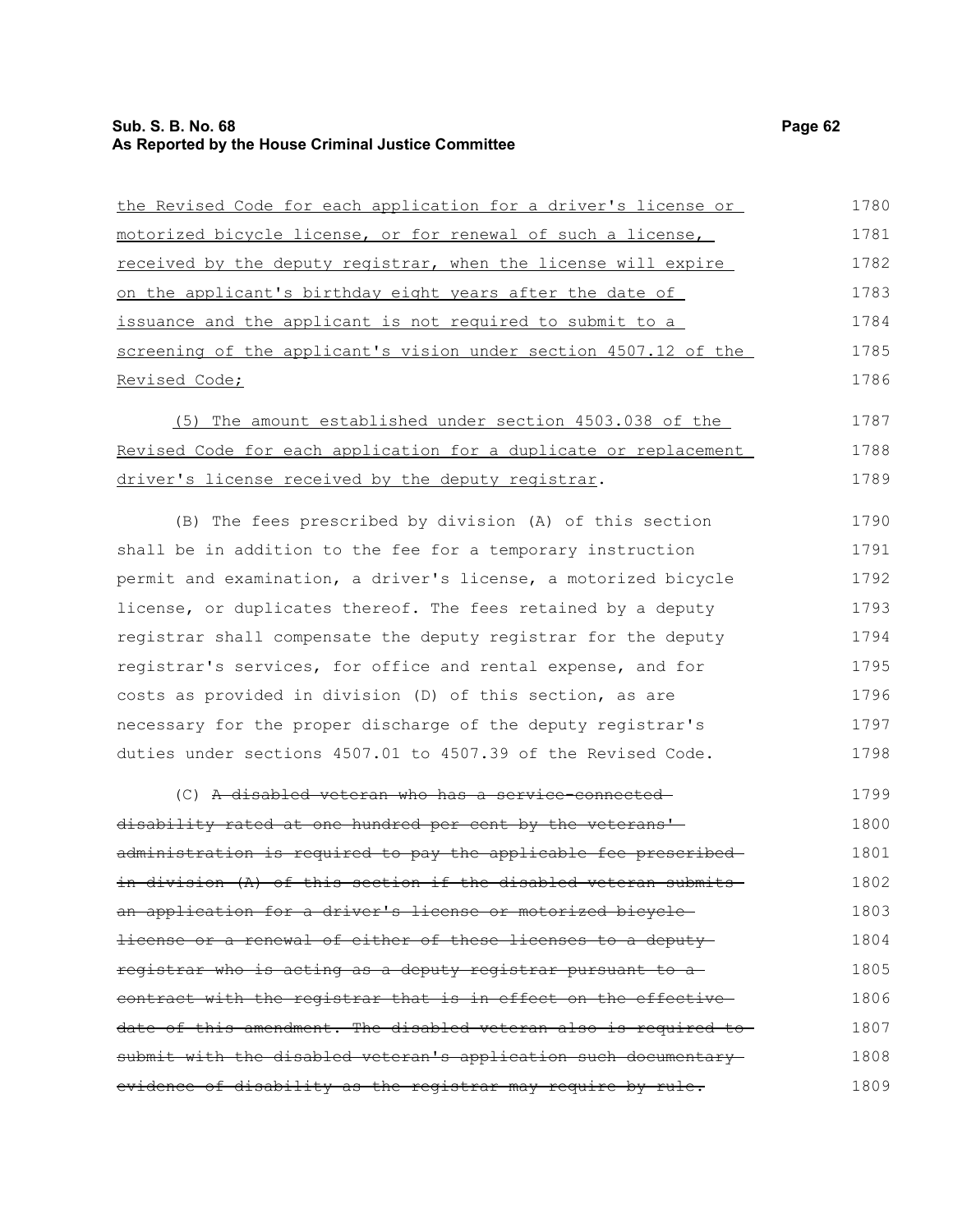#### **Sub. S. B. No. 68 Page 63 As Reported by the House Criminal Justice Committee**

A disabled veteran who submits an application described in this division is not required to pay either any of the fees prescribed in division (A) of this section-if the disabledveteran submits the application to a deputy registrar who is acting as a deputy registrar pursuant to a contract with the registrar that is executed after the effective date of this amendment. The disabled veteran still is required to submit with the disabled veteran's application such documentary evidence of disability as the registrar may require by rule. 1810 1811 1812 1813 1814 1815 1816 1817 1818

A disabled veteran who submits an application described in this division directly to the registrar is not required to pay either of the fees prescribed in division (A) of this section if the disabled veteran submits with the disabled veteran's application such documentary evidence of disability as the registrar may require by rule. 1819 1820 1821 1822 1823 1824

(D)(1) Out of each fee collected under division (A)(1) of this section, each deputy registrar shall transmit to the registrar -of motor vehicles, at such time and in such manner as the registrar shall require by rule, one dollar and seventy-five cents plus an amount determined by the registrar. 1825 1826 1827 1828 1829

(2) Out of each fee collected under division (A)(2) of this section, each deputy registrar shall transmit to the registrar, at such time and in such manner as the registrar shall require by rule, three dollars and fifty-cents plus an amount determined by the registrar. 1830 1831 1832 1833 1834

(3) The registrar shall pay all moneys received into the public safety - highway purposes fund created in section 4501.06 of the Revised Code. 1835 1836 1837

**Sec. 4507.30.** No person shall do any of the following: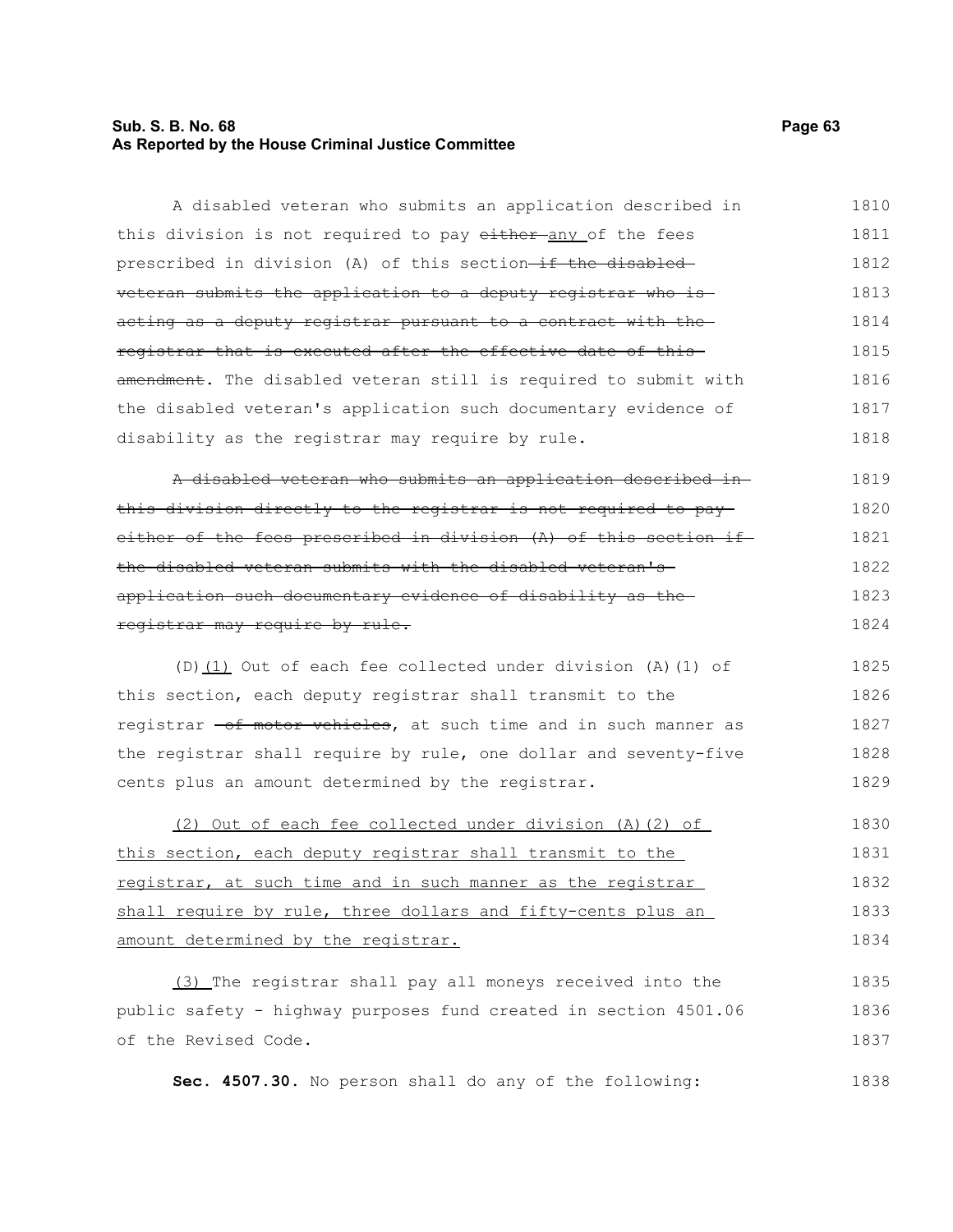#### **Sub. S. B. No. 68 Page 64 As Reported by the House Criminal Justice Committee**

(A) Display, or cause or permit to be displayed, or possess any identification card, driver's or commercial driver's license, temporary instruction permit, or commercial driver's license temporary instruction permit knowing the same to be fictitious, or to have been canceled, suspended, or altered; 1839 1840 1841 1842 1843

(B) Lend to a person not entitled thereto, or knowingly permit a person not entitled thereto to use any identification card, driver's or commercial driver's license, temporary instruction permit, or commercial driver's license temporary instruction permit issued to the person so lending or permitting the use thereof; 1844 1845 1846 1847 1848 1849

(C) Display, or represent as one's own, any identification card, driver's or commercial driver's license, temporary instruction permit, or commercial driver's license temporary instruction permit not issued to the person so displaying the same; 1850 1851 1852 1853 1854

(D) Fail to surrender to the registrar of motor vehicles, upon the registrar's demand, any identification card, driver's or commercial driver's license, temporary instruction permit, or commercial driver's license temporary instruction permit that has been suspended or canceled; 1855 1856 1857 1858 1859

(E) In any application for an identification card, driver's or commercial driver's license, temporary instruction permit, or commercial driver's license temporary instruction permit, or any renewal, reprint, or duplicate thereof, knowingly conceal a material fact, or present any physician's statement required under section 4507.08 or 4507.081 of the Revised Code when knowing the same to be false or fictitious. 1860 1861 1862 1863 1864 1865 1866

(F) Whoever violates any division of this section is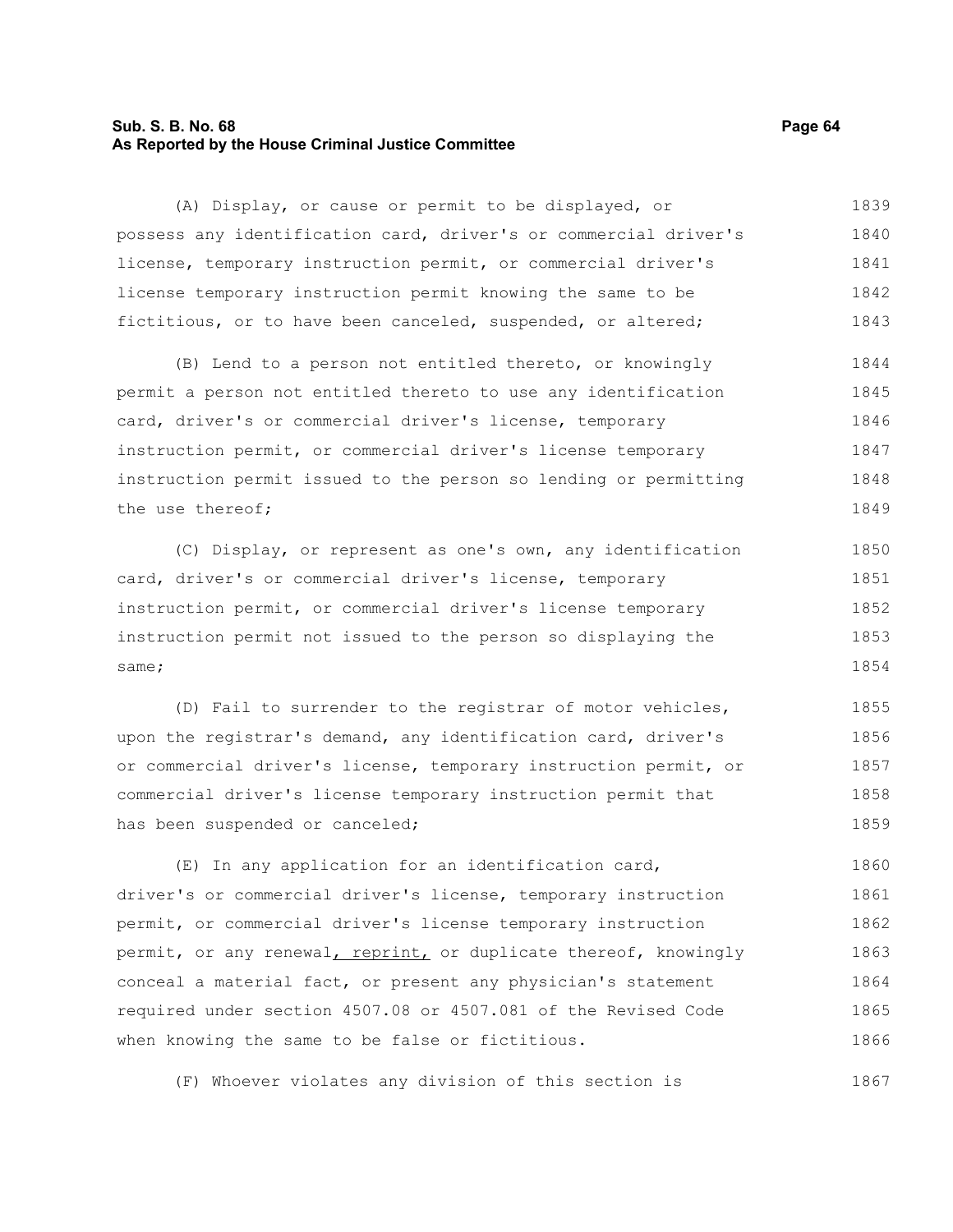# **As Reported by the House Criminal Justice Committee**

| quilty of a misdemeanor of the first degree.                     | 1868 |
|------------------------------------------------------------------|------|
| Sec. 4507.40. (A) As used in this section, "Ohio                 | 1869 |
| credential" means a temporary instruction permit identification  | 1870 |
| card, driver's license, commercial driver's license, motorcycle  | 1871 |
| operator's license, motorized bicycle license, or identification | 1872 |
| card issued by the Ohio bureau of motor vehicles.                | 1873 |
| (B) Any valid holder of an Ohio credential issued after          | 1874 |
| July 2, 2018, may apply online to obtain an exact reprint of     | 1875 |
| that Ohio credential. Not more than one hundred eighty days      | 1876 |
| after the effective date of this section, the registrar of motor | 1877 |
| vehicles shall make the reprint application process available    | 1878 |
| through electronic means on the bureau of motor vehicle's web    | 1879 |
| site. A reprint of an Ohio credential shall be available only    | 1880 |
| through the online process.                                      | 1881 |
| (C) An applicant may obtain not more than one reprint            | 1882 |
| between the initial issuance and renewal of an Ohio credential   | 1883 |
| or between renewals of an Ohio credential. A reprint shall be an | 1884 |
| exact copy of the last-issued Ohio credential that it replaces.  | 1885 |
| A reprint expires on the same date as the Ohio credential it     | 1886 |
| replaces.                                                        | 1887 |
| (D) The applicant shall do all of the following in the           | 1888 |
| application:                                                     | 1889 |
| (1) Certify that the current Ohio credential is lost,            | 1890 |
| destroyed, or mutilated;                                         | 1891 |
| (2) Provide identifying information, as required by the          | 1892 |
| registrar, in order to confirm the applicant's identity;         | 1893 |
| (3) Include with the application a financial transaction         | 1894 |
| device number to pay the applicable fees for the reprint of the  | 1895 |
| Ohio credential, and a service fee equal to the amount           | 1896 |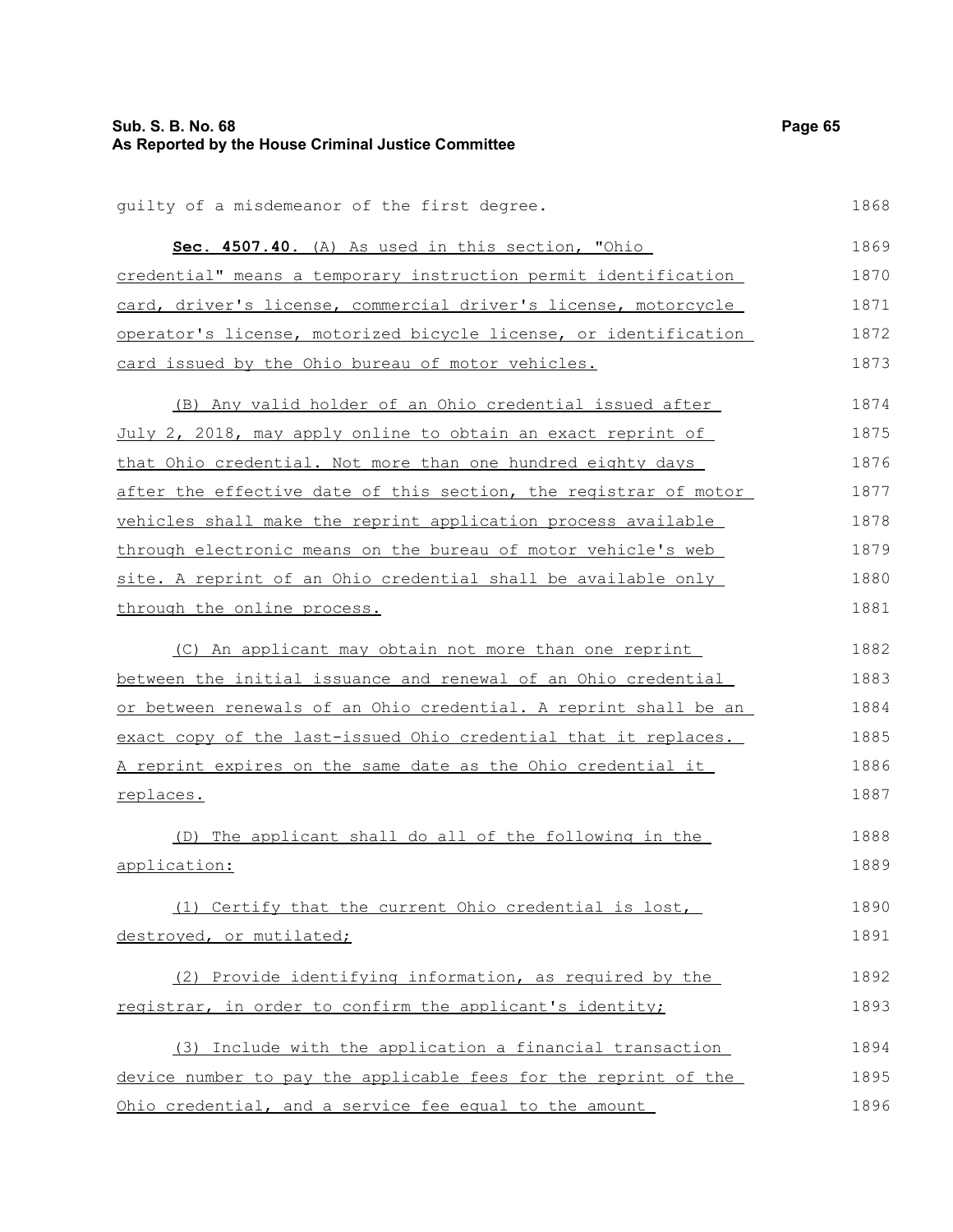| established under section 4503.038 of the Revised Code.                | 1897 |
|------------------------------------------------------------------------|------|
| (E) Upon receipt of a completed application, the registrar             | 1898 |
| shall issue a reprint Ohio credential to the applicant, if the         | 1899 |
| applicant is eligible for the reprint. If the applicant does not       | 1900 |
| qualify for a reprint, the registrar shall notify the applicant        | 1901 |
| why the application was denied.                                        | 1902 |
| (F) The fees that are collected from a person who applies              | 1903 |
| for a reprint of an Ohio credential shall be paid to the credit        | 1904 |
| of the public safety - highway purposes fund established by            | 1905 |
| section 4501.06 of the Revised Code.                                   | 1906 |
| Sec. 4507.50. (A) $(1)$ The registrar of motor vehicles or a           | 1907 |
| deputy registrar <sub>r</sub> shall issue an identification card, upon | 1908 |
| receipt of an application filed completed in compliance                | 1909 |
| accordance with section 4507.51 of the Revised Code by any-and         | 1910 |
| payment of the applicable fees, to a person who is a resident or       | 1911 |
| a temporary resident of this state and, except as otherwise-           | 1912 |
| provided in this section, who is not licensed as an operator of        | 1913 |
| a motor vehicle in this state or another licensing jurisdiction-       | 1914 |
| and, except as provided in division (B) or (C) of this section,        | 1915 |
| upon receipt of a fee of three dollars and fifty cents, shall-         | 1916 |
| issue an identification card to that person.                           | 1917 |
| Any (2) (a) The registrar of motor vehicles or a deputy                | 1918 |
| registrar may issue a temporary identification card, upon              | 1919 |
| receipt of an application completed in accordance with section         | 1920 |
| 4507.51 of the Revised Code and payment of the applicable fees,        | 1921 |
| to a person who is a resident or temporary resident of this            | 1922 |
| state whose Ohio driver's or commercial driver's license has           | 1923 |
| been suspended or canceled, upon application in compliance with        | 1924 |
| section 4507.51 of the Revised Code and, except as provided in-        | 1925 |
| division (B) or (C) of this section, payment of a fee of three-        | 1926 |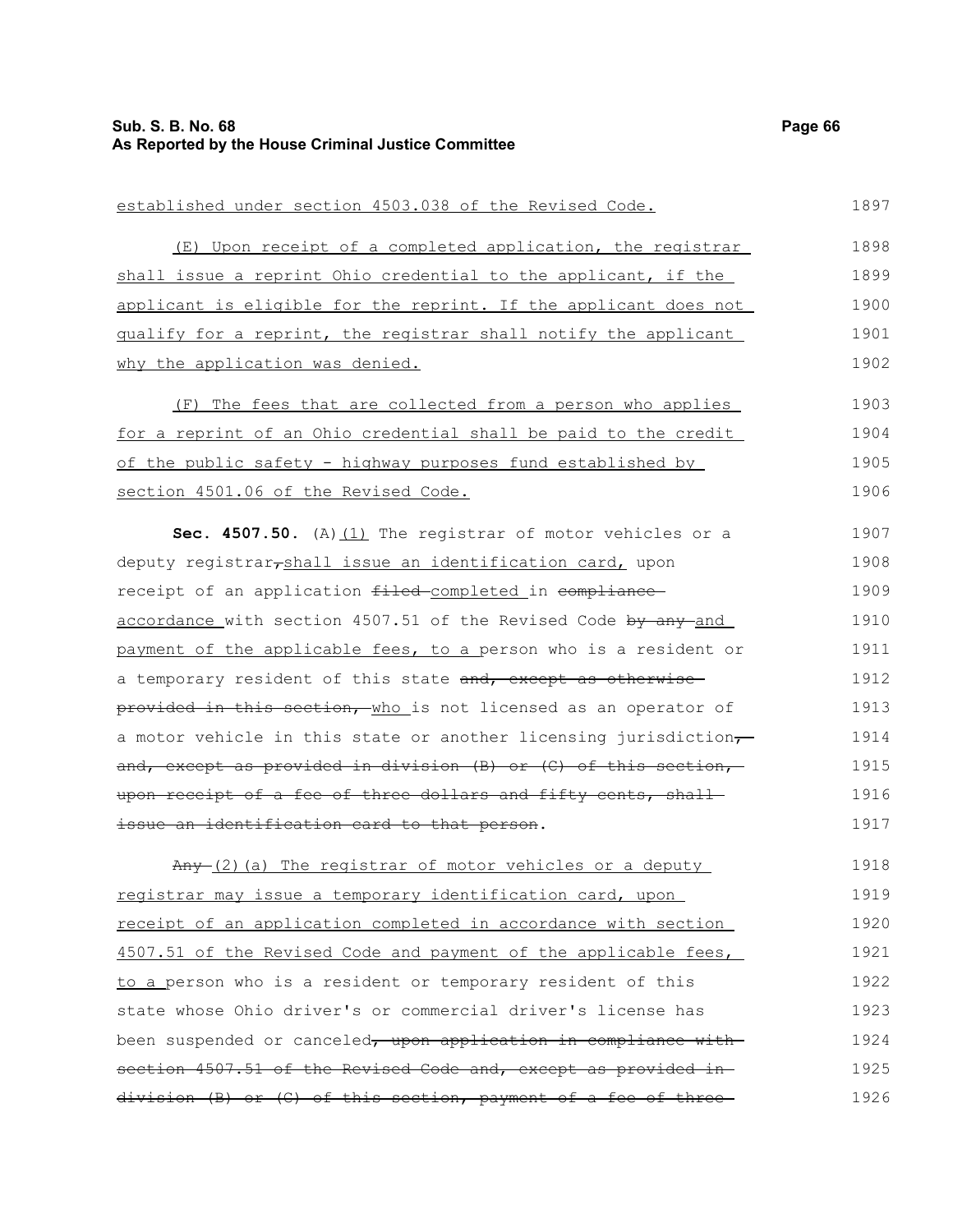# **Sub. S. B. No. 68** Page 67 **As Reported by the House Criminal Justice Committee**

| dollars and fifty cents, may be issued a temporary-              | 1927 |
|------------------------------------------------------------------|------|
| identification card.                                             | 1928 |
| (b) The temporary identification card shall be identical         | 1929 |
| to an identification card, except that it shall be printed on    | 1930 |
| its face with a statement that the card is valid during the      | 1931 |
| effective dates of the suspension or cancellation of the         | 1932 |
| cardholder's license, or until the birthday of the cardholder in | 1933 |
| the fourth year after the date on which it is issued, whichever  | 1934 |
| is shorter.                                                      | 1935 |
| (c) The cardholder shall surrender the temporary                 | 1936 |
| identification card to the registrar or any deputy registrar     | 1937 |
| before the cardholder's driver's or commercial driver's license  | 1938 |
| is restored or reissued.                                         | 1939 |
| $(B)$ (1) Except as provided in division $(B)$ or (C) or (D) of  | 1940 |
| this section, the deputy registrar shall be allowed a an         | 1941 |
| applicant shall pay the following fees prior to issuance of an   | 1942 |
| identification card or a temporary identification card:          | 1943 |
| (a) A fee of three dollars and fifty cents if the card           | 1944 |
| will expire on the applicant's birthday four years after the     | 1945 |
| date of issuance or a fee of six dollars if the card will expire | 1946 |
| on the applicant's birthday eight years after the date of        | 1947 |
| issuance;                                                        | 1948 |
| (b) A fee equal to the amount established under section          | 1949 |
| 4503.038 of the Revised Code for each identification if the card | 1950 |
| issued under this section. The fee allowed to the deputy-        | 1951 |
| registrar shall be in addition to the fee for issuing an-        | 1952 |
| identification will expire on the applicant's birthday four      | 1953 |
| years after the date of issuance or twice that amount if the     | 1954 |
| card <del>.</del>                                                | 1955 |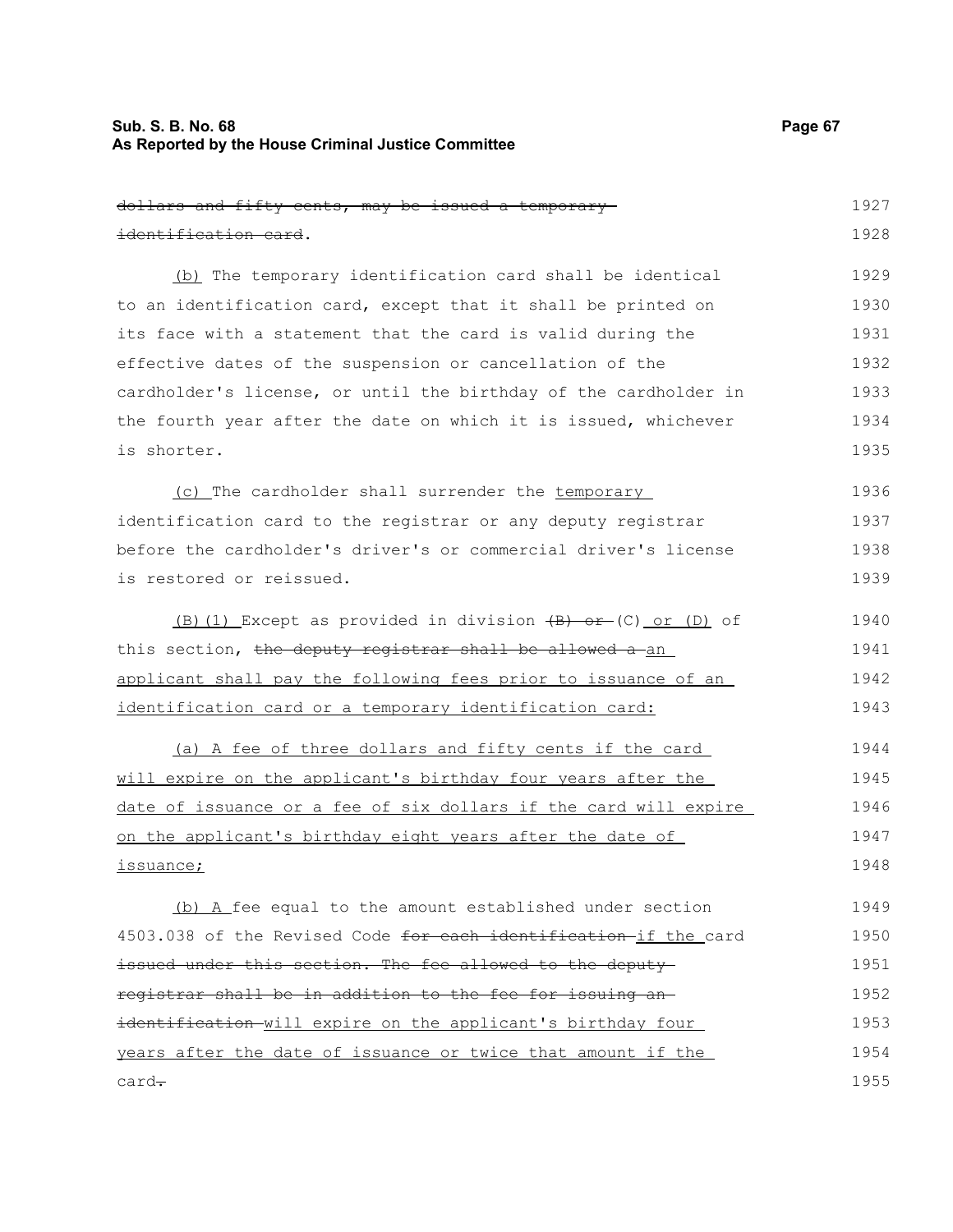## **Sub. S. B. No. 68 Page 68 As Reported by the House Criminal Justice Committee**

| Neither the registrar nor any deputy registrar shall-                       | 1956 |
|-----------------------------------------------------------------------------|------|
| charge a will expire on the applicant's birthday eight years                | 1957 |
| after the date of issuance;                                                 | 1958 |
| (c) A fee in excess of one dollar and fifty cents if the                    | 1959 |
| card will expire on the applicant's birthday four years after               | 1960 |
| the date of issuance or three dollars if the card will expire on            | 1961 |
|                                                                             |      |
| the applicant's birthday eight years after the date of issuance,            | 1962 |
| for the authentication of the documents required for processing             | 1963 |
| an identification card or temporary identification card. A                  | 1964 |
| deputy registrar that authenticates the required documents shall            | 1965 |
| retain the entire amount of the fee.                                        | 1966 |
| (2) The fee-fees collected for issuing an identification                    | 1967 |
| card under this section, except <del>the fee</del> -for any fees allowed to | 1968 |
| the deputy registrar, shall be paid into the state treasury to              | 1969 |
| the credit of the public safety - highway purposes fund created             | 1970 |
| in section 4501.06 of the Revised Code.                                     | 1971 |
| $(B)$ (C) A disabled veteran who has a service-connected                    | 1972 |
| disability rated at one hundred per cent by the veterans'                   | 1973 |
| administration may apply to the registrar or a deputy registrar             | 1974 |
| for the issuance to that veteran of an identification card or a             | 1975 |
| temporary identification card under this section without payment            | 1976 |
| of any fee prescribed in division $(A)$ (B) of this section.                | 1977 |
|                                                                             |      |

An application made under this division (B) of thissection-shall be accompanied by such documentary evidence of disability as the registrar may require by rule. 1978 1979 1980

 $\left(\frac{C}{D}\right)$  A resident who is eligible for an identification card with an expiration date that is in accordance with division (A)(8)(b) of section 4507.52 of the Revised Code and who is currently unemployed may apply to the registrar or a deputy 1981 1982 1983 1984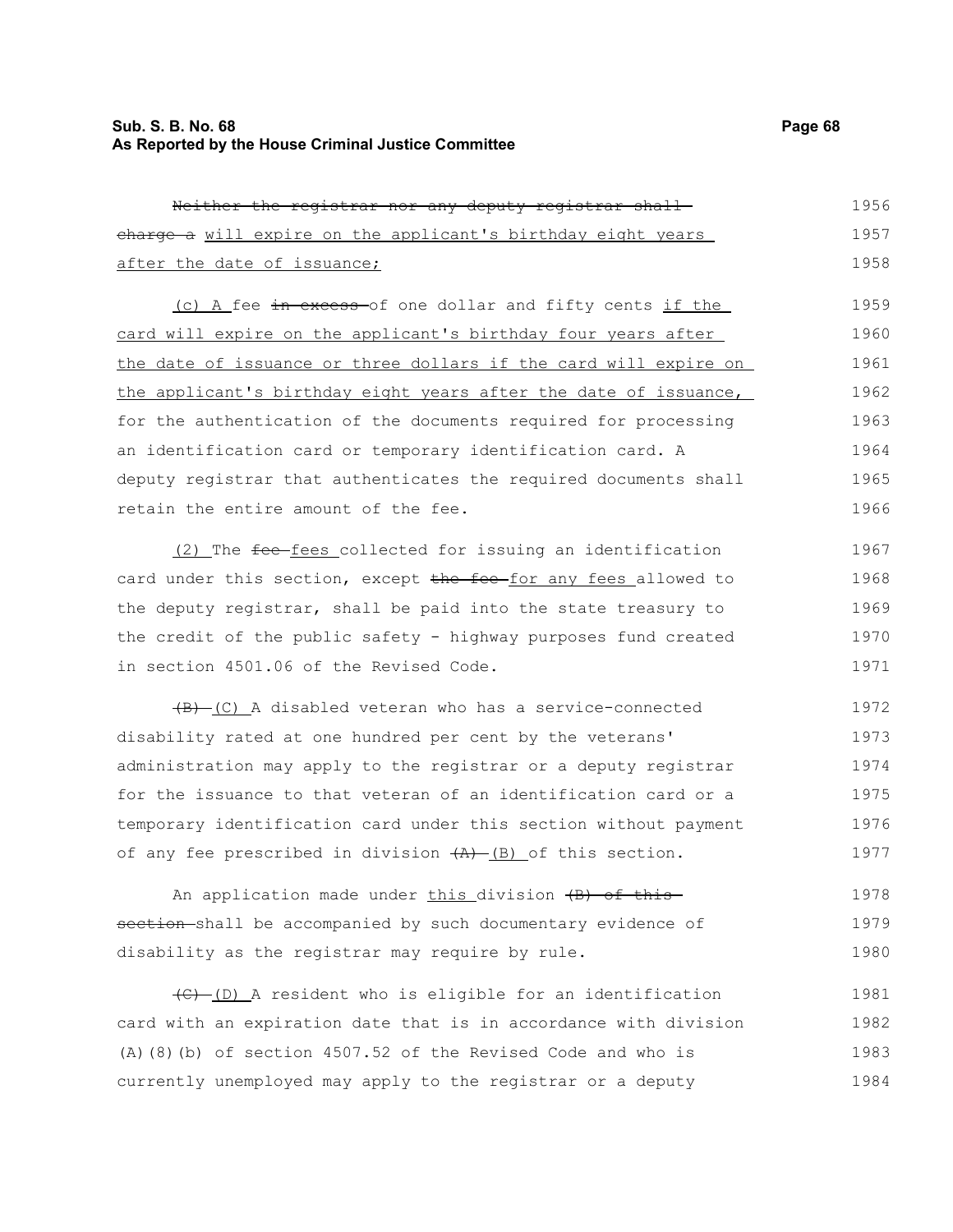#### **Sub. S. B. No. 68 Page 69 As Reported by the House Criminal Justice Committee**

registrar for the issuance of an identification card under this section without payment of any fee as prescribed in division  $(A)$ (B) of this section. 1985 1986 1987

An application made under division  $\left(\frac{C}{C}\right)$  of this section shall be accompanied by such documentary evidence of disability and unemployment as the registrar may require by rule. 1988 1989 1990

**Sec. 4507.52.** (A)(1) Each identification card issued by the registrar of motor vehicles or a deputy registrar shall display a distinguishing number assigned to the cardholder, and shall display the following inscription: 1991 1992 1993 1994

> "STATE OF OHIO IDENTIFICATION CARD 1995

This card is not valid for the purpose of operating a motor vehicle. It is provided solely for the purpose of establishing the identity of the bearer described on the card, who currently is not licensed to operate a motor vehicle in the state of Ohio." 1996 1997 1998 1999 2000

(2) The identification card shall display substantially the same information as contained in the application and as described in division (A)(1) of section 4507.51 of the Revised Code, but shall not display the cardholder's social security number unless the cardholder specifically requests that the cardholder's social security number be displayed on the card. If federal law requires the cardholder's social security number to be displayed on the identification card, the social security number shall be displayed on the card notwithstanding this section. 2001 2002 2003 2004 2005 2006 2007 2008 2009 2010

(3) The identification card also shall display the color photograph of the cardholder. 2011 2012

(4) If the cardholder has executed a durable power of 2013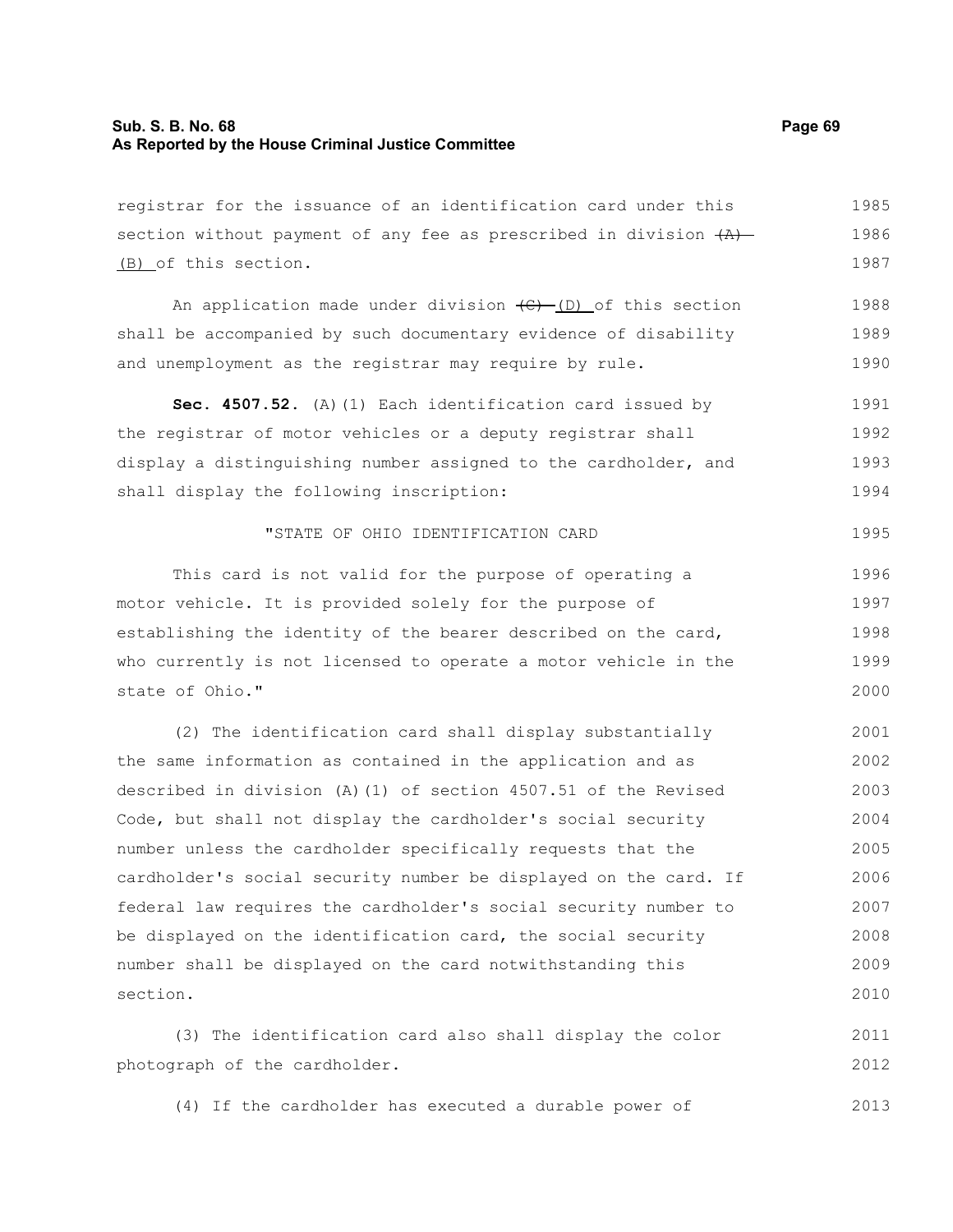#### **Sub. S. B. No. 68 Page 70 As Reported by the House Criminal Justice Committee**

attorney for health care or a declaration governing the use or continuation, or the withholding or withdrawal, of lifesustaining treatment and has specified that the cardholder wishes the identification card to indicate that the cardholder has executed either type of instrument, the card also shall display any symbol chosen by the registrar to indicate that the cardholder has executed either type of instrument. 2014 2015 2016 2017 2018 2019 2020

(5) If the cardholder has specified that the cardholder wishes the identification card to indicate that the cardholder is a veteran, active duty, or reservist of the armed forces of the United States and has presented a copy of the cardholder's DD-214 form or an equivalent document, the card also shall display any symbol chosen by the registrar to indicate that the cardholder is a veteran, active duty, or reservist of the armed forces of the United States. 2021 2022 2023 2024 2025 2026 2027 2028

(6) The card shall be designed as to prevent its reproduction or alteration without ready detection. 2029 2030

(7) The identification card for persons under twenty-one years of age shall have characteristics prescribed by the registrar distinguishing it from that issued to a person who is twenty-one years of age or older, except that an identification card issued to a person who applies no more than thirty days before the applicant's twenty-first birthday shall have the characteristics of an identification card issued to a person who is twenty-one years of age or older. 2031 2032 2033 2034 2035 2036 2037 2038

(8)(a) Except as provided in division (A)(8)(b) of this section, every identification card issued to a resident of this state shall expire, unless canceled or surrendered earlier, on the birthday of the cardholder in the fourth or the eighth year after the date on which it is issued, based on the period of 2039 2040 2041 2042 2043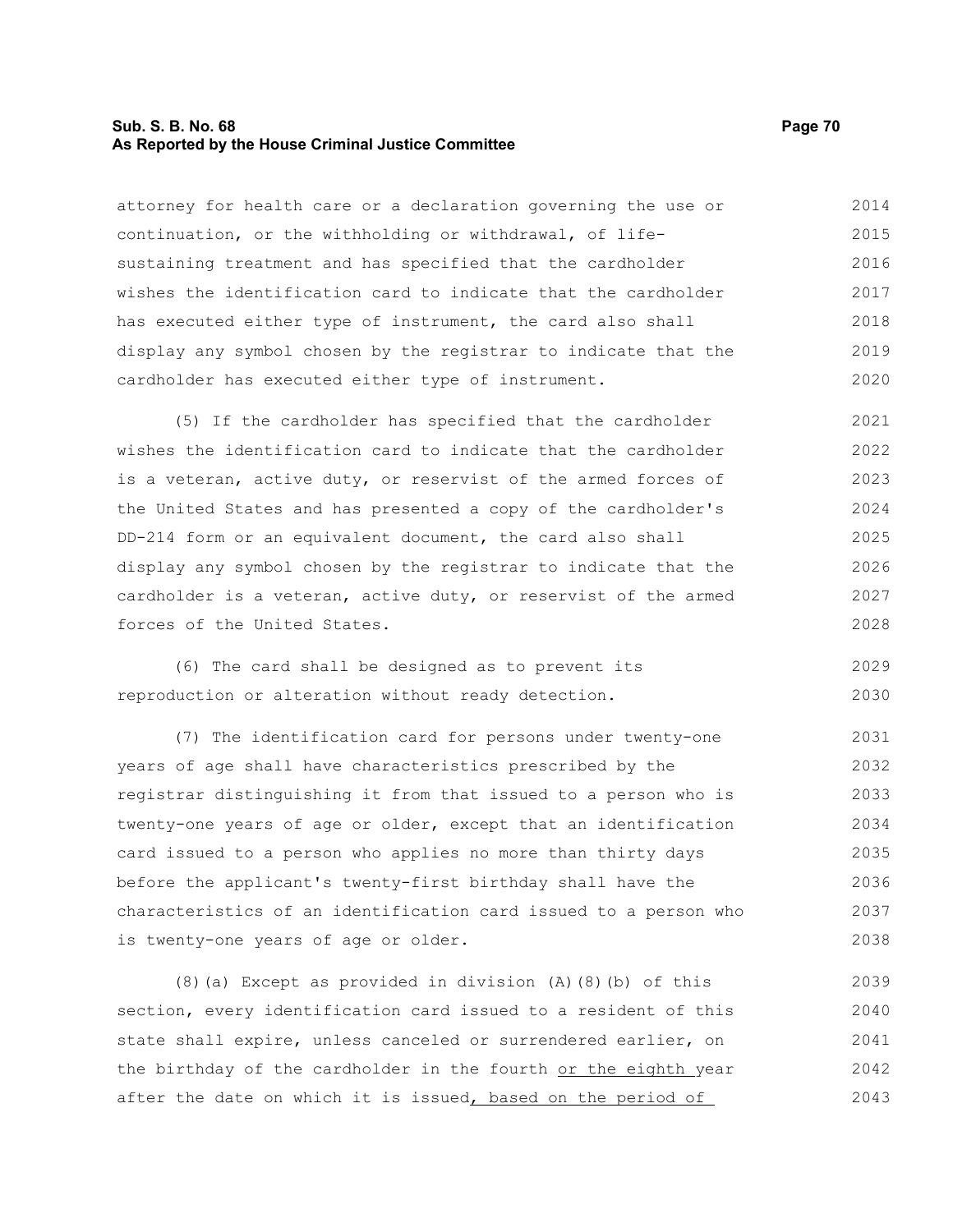#### **Sub. S. B. No. 68 Page 71 As Reported by the House Criminal Justice Committee**

#### renewal requested by the applicant.

(b) The Upon request, the registrar or a deputy registrar shall issue an identification card to a resident of this state who is permanently or irreversibly disabled that shall expire, unless canceled or surrendered earlier, on the birthday of the cardholder in the eighth year after the date on which it is issued. The registrar shall issue a reminder notice to a cardholder, at the last known address of the cardholder, six months before the identification card is scheduled to expire. The registrar shall adopt rules governing the documentation a cardholder shall submit to certify that the cardholder is permanently or irreversibly disabled. 2045 2046 2047 2048 2049 2050 2051 2052 2053 2054 2055

As used in this section, "permanently or irreversibly disabled" means a condition of disability from which there is no present indication of recovery.

(c) Every identification card issued to a temporary resident shall expire in accordance with rules adopted by the registrar and is nonrenewable, but may be replaced with a new identification card upon the applicant's compliance with all applicable requirements. 2059 2060 2061 2062 2063

(9) A cardholder may renew the cardholder's identification card within ninety days prior to the day on which it expires by filing an application and paying the prescribed fee in accordance with section 4507.50 of the Revised Code. 2064 2065 2066 2067

(10) If a cardholder applies for a driver's or commercial driver's license in this state or another licensing jurisdiction, the cardholder shall surrender the cardholder's identification card to the registrar or any deputy registrar before the license is issued. 2068 2069 2070 2071 2072

2044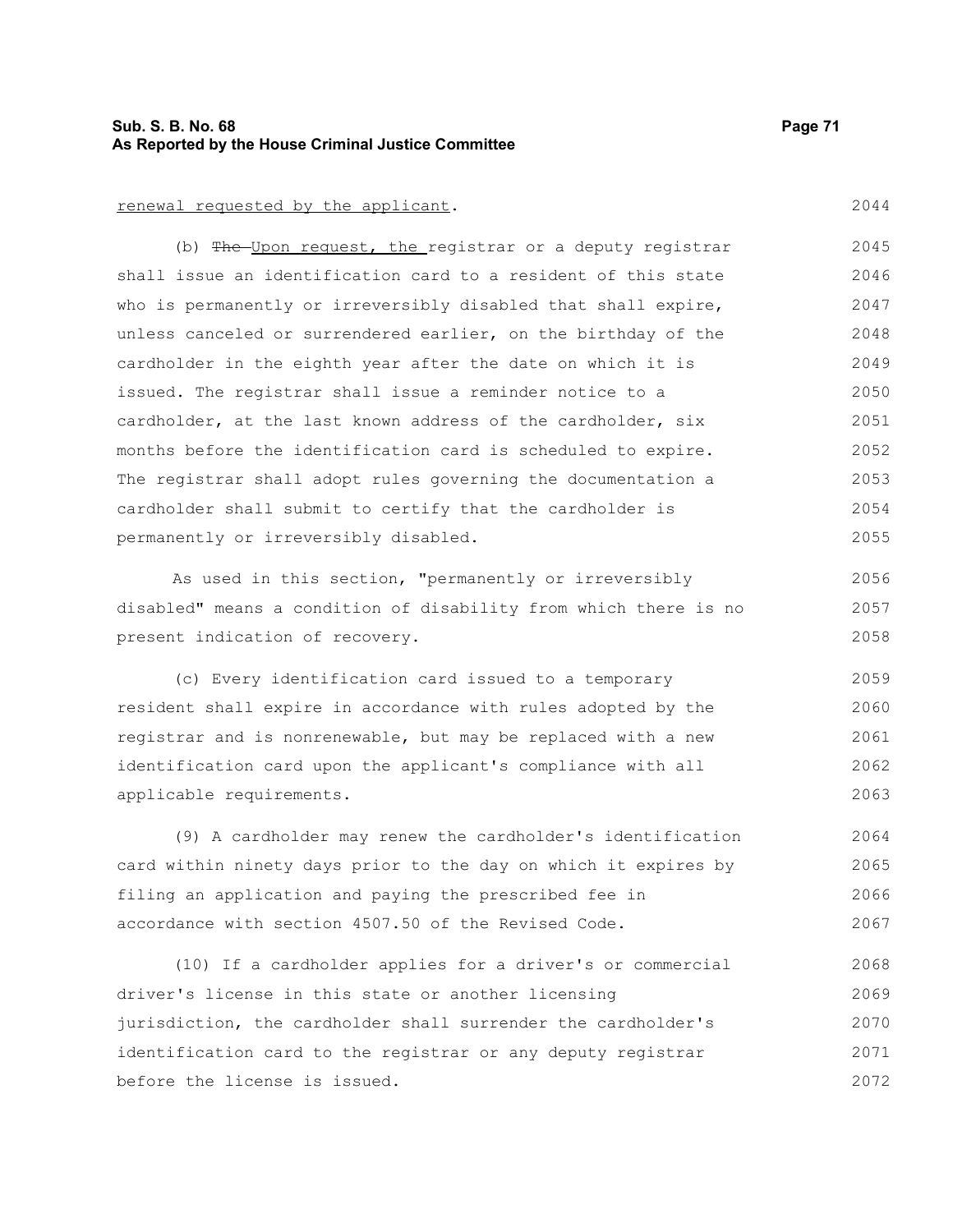#### **Sub. S. B. No. 68 Page 72 As Reported by the House Criminal Justice Committee**

| person to whom the card was issued may obtain a duplicate by | 2074 |
|--------------------------------------------------------------|------|
| doing both of the following:                                 | 2075 |
| (a) Furnishing suitable proof of the loss, destruction, or   | 2076 |
| mutilation to the registrar or a deputy registrar;           | 2077 |
| (b) Filing an application and presenting documentary         | 2078 |
| evidence under section 4507.51 of the Revised Code.          | 2079 |
| (2) A cardholder may apply to obtain a reprint of the        | 2080 |
| cardholder's identification card through electronic means in | 2081 |

accordance with section 4507.40 of the Revised Code. (3) Any person who loses a card and, after obtaining a

(B)(1) If a card is lost, destroyed, or mutilated, the

duplicate or reprint, finds the original, immediately shall surrender the original to the registrar or a deputy registrar. 2083 2084 2085

 $(3)$  (4) A cardholder may obtain a replacement identification card that reflects any change of the cardholder's name by furnishing suitable proof of the change to the registrar or a deputy registrar and surrendering the cardholder's existing card. 2086 2087 2088 2089 2090

 $(4)$  (a) (5)(a) When a cardholder applies for a duplicate or reprint or obtains a replacement identification card, the cardholder shall pay a fee of two dollars and fifty cents. A deputy registrar shall be allowed an additional fee equal to the amount established under section 4503.038 of the Revised Code for issuing a duplicate or replacement identification card. 2091 2092 2093 2094 2095 2096

(b) A disabled veteran who is a cardholder and has a service-connected disability rated at one hundred per cent by the veterans' administration may apply to the registrar or a deputy registrar for the issuance of a duplicate or replacement identification card without payment of any fee prescribed in 2097 2098 2099 2100 2101

2073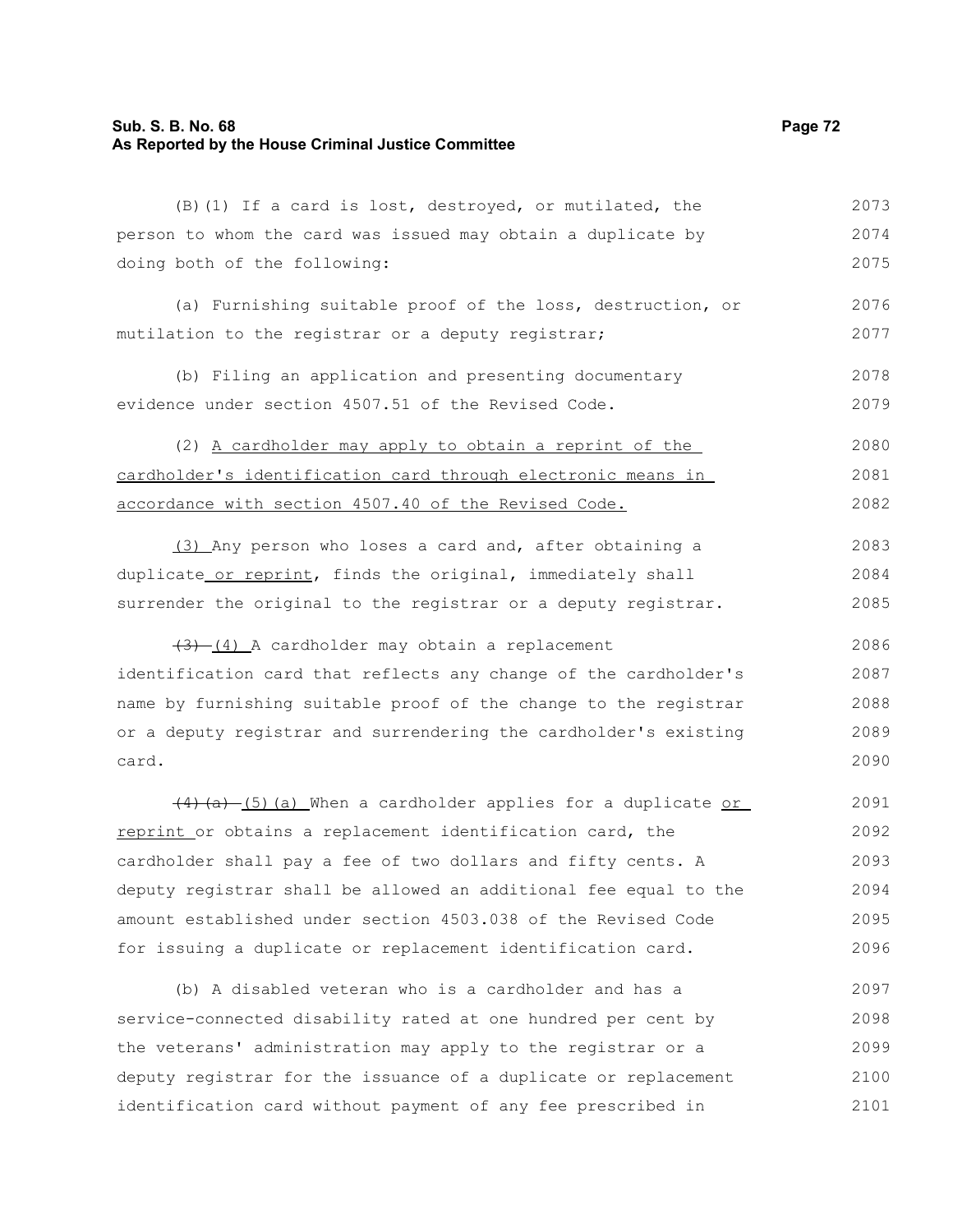this section or may apply to the registrar for a reprint identification card without payment of any fee prescribed in this section. (c) A resident who is permanently or irreversibly disabled and who is unemployed may apply to the registrar or a deputy registrar for the issuance of a duplicate or replacement identification card without payment of any fee prescribed in this section or may apply to the registrar for a reprint identification card without payment of any fee prescribed in this section. (5) (6) A duplicate, reprint, or replacement identification card expires on the same date as the card it replaces. (C) The registrar shall cancel any card upon determining that the card was obtained unlawfully, issued in error, or was altered. The registrar also shall cancel any card that is surrendered to the registrar or to a deputy registrar after the holder has obtained a duplicate, reprint, replacement, or driver's or commercial driver's license. (D)(1) No agent of the state or its political subdivisions shall condition the granting of any benefit, service, right, or privilege upon the possession by any person of an identification card. Nothing in this section shall preclude any publicly operated or franchised transit system from using an identification card for the purpose of granting benefits or services of the system. 2102 2103 2104 2105 2106 2107 2108 2109 2110 2111 2112 2113 2114 2115 2116 2117 2118 2119 2120 2121 2122 2123 2124 2125 2126 2127

(2) No person shall be required to apply for, carry, or possess an identification card. 2128 2129

(E) Except in regard to an identification card issued to a 2130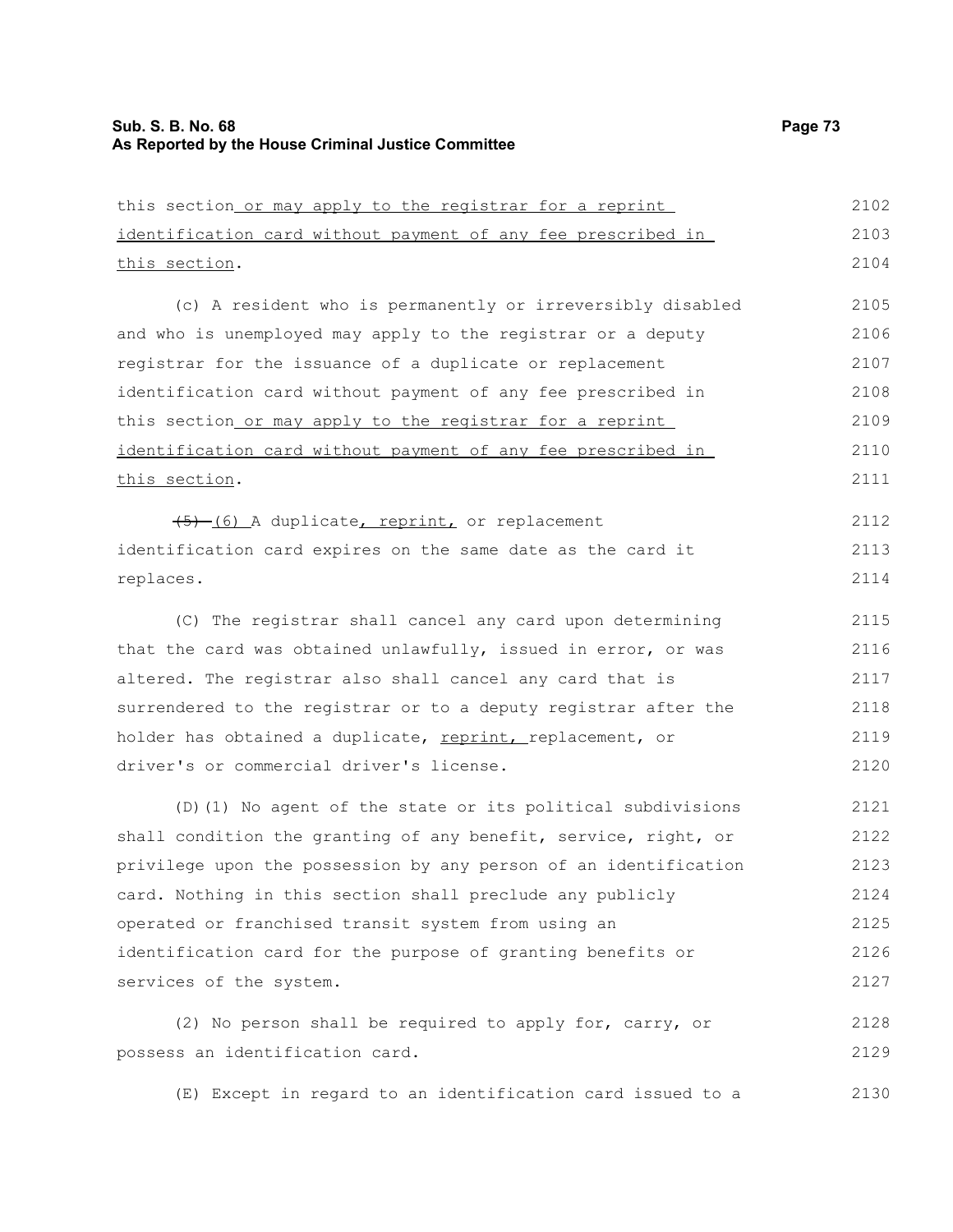### **Sub. S. B. No. 68 Page 74 As Reported by the House Criminal Justice Committee**

person who applies no more than thirty days before the applicant's twenty-first birthday, neither the registrar nor any deputy registrar shall issue an identification card to a person under twenty-one years of age that does not have the characteristics prescribed by the registrar distinguishing it from the identification card issued to persons who are twentyone years of age or older. 2131 2132 2133 2134 2135 2136 2137

(F) Whoever violates division (E) of this section is guilty of a minor misdemeanor. 2138 2139

**Sec. 4508.02.** (A)(1) The director of public safety, subject to Chapter 119. of the Revised Code, shall adopt and prescribe such rules concerning the administration and enforcement of this chapter as are necessary to protect the public. The rules shall require an assessment of the holder of a probationary instructor license. The director shall inspect the school facilities and equipment of applicants and licensees and examine applicants for instructor's licenses. 2140 2141 2142 2143 2144 2145 2146 2147

(2) The director shall adopt rules governing online driver education courses that may be completed via the internet to satisfy the classroom instruction under division (C) of this section. The rules shall do all of the following: 2148 2149 2150 2151

(a) Establish standards that an online driver training enterprise must satisfy to be licensed to offer an online driver education course via the internet, including, at a minimum, proven expertise in providing driver education and an acceptable infrastructure capable of providing secure online driver education in accord with advances in internet technology. The rules shall allow an online driver training enterprise to be affiliated with a licensed driver training school offering inperson classroom instruction, but shall not require such an 2152 2153 2154 2155 2156 2157 2158 2159 2160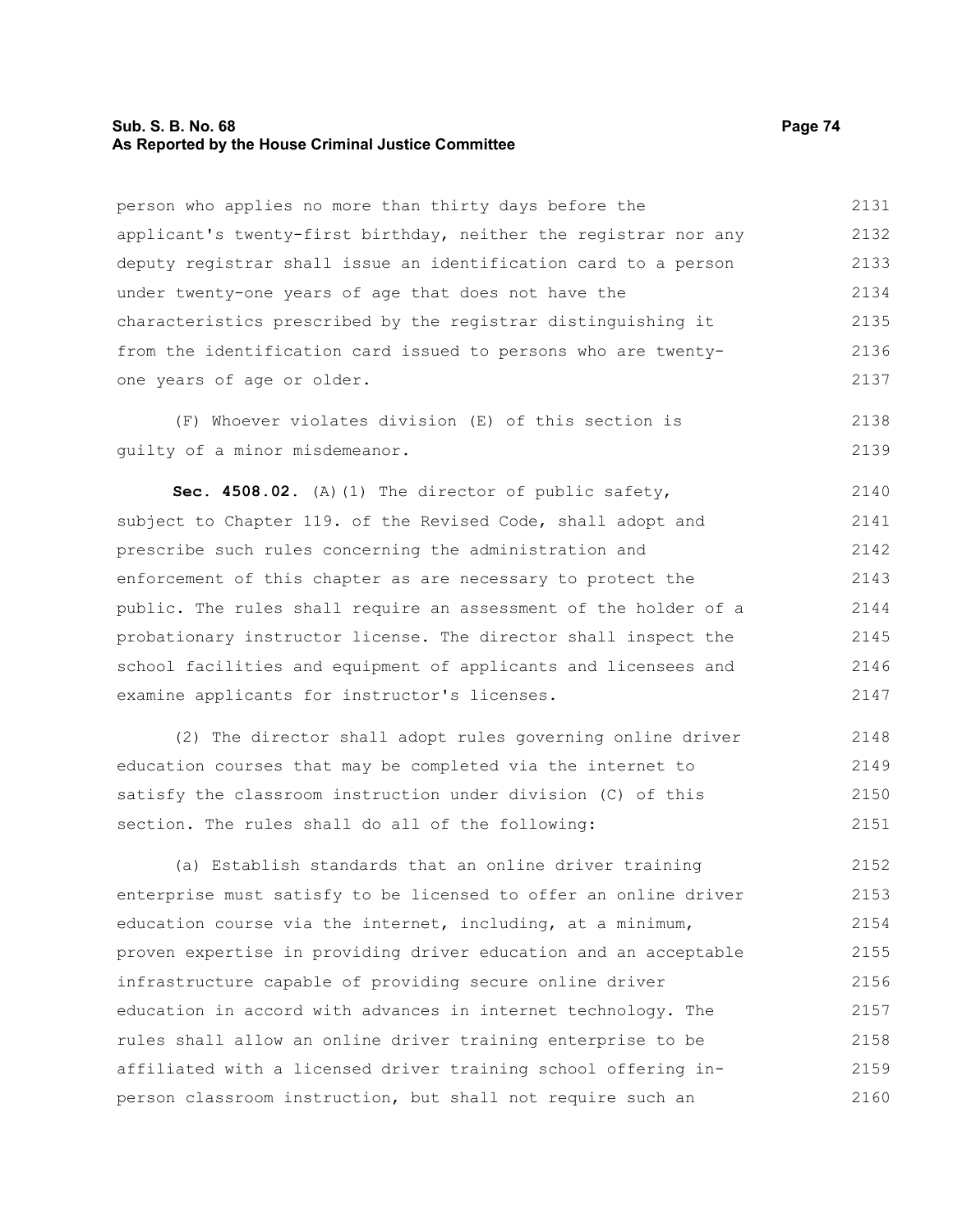# **Sub. S. B. No. 68 Page 75 As Reported by the House Criminal Justice Committee**

affiliation.

education course must satisfy to be approved as equivalent to twenty-four hours of in-person classroom instruction; 2163 2164

(c) Establish attendance standards, including a maximum number of course hours that may be completed in a twenty-fourhour period; 2165 2166 2167

(d) Allow an enrolled applicant to begin the required eight hours of actual behind-the-wheel instruction upon completing at least two hours of course instruction and being issued a certificate of enrollment by a licensed online driver training enterprise; 2168 2169 2170 2171 2172

(e) Establish any other requirements necessary to regulate online driver education.

(B) The director shall administer and enforce this chapter. 2175 2176

(C) The rules shall require twenty-four hours of in-person classroom instruction or completion of an approved, equivalent online driver education course offered via the internet by a licensed online driver training enterprise, and eight hours of actual behind-the-wheel instruction conducted on public streets and highways of this state for all beginning drivers of noncommercial motor vehicles who are under age eighteen. The rules also shall require the classroom instruction or online driver education course for such drivers to include instruction on both of the following: 2177 2178 2179 2180 2181 2182 2183 2184 2185 2186

(1) The dangers of driving a motor vehicle while using an electronic wireless communications device to write, send, or read a text-based communication; 2187 2188 2189

2161

2162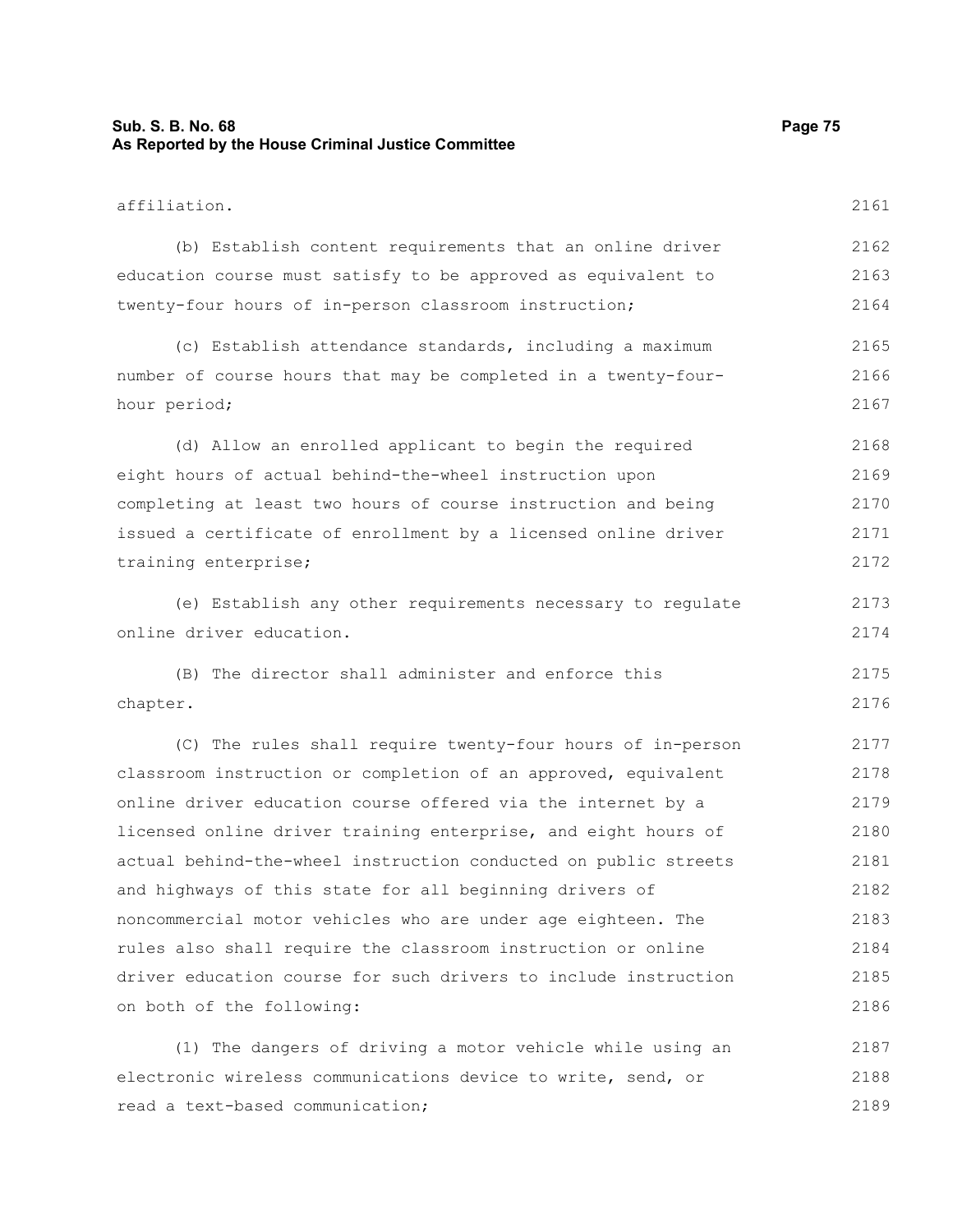# **Sub. S. B. No. 68 Page 76 As Reported by the House Criminal Justice Committee**

(2) The dangers of driving a motor vehicle while under the influence of a controlled substance, prescription medication, or alcohol. 2190 2191 2192

(D) The rules shall state the minimum hours for classroom and behind-the-wheel instruction required for beginning drivers of commercial trucks, commercial cars, buses, and commercial tractors, trailers, and semitrailers. 2193 2194 2195 2196

(E)(1) The department of public safety may charge a fee to each online driver training enterprise in an amount sufficient to pay the actual expenses the department incurs in the regulation of online driver education courses. 2197 2198 2199 2200

(2) The department shall supply to each licensed online driver training enterprise certificates to be used for certifying an applicant's enrollment in an approved online driver education course and a separate certificate to be issued upon successful completion of an approved online driver education course. The certificates shall be numbered serially. The department may charge a fee to each online driver training enterprise per certificate supplied to pay the actual expenses the department incurs in supplying the certificates. 2201 2202 2203 2204 2205 2206 2207 2208 2209

(F) The director shall adopt rules in accordance with Chapter 119. of the Revised Code governing an abbreviated driver training course for adults-that must be completed by any applicant for an initial driver's license who is eighteen years of age or older and who failed the road or maneuverability test required under division (A)(2) of section 4507.11 of the Revised Code prior to attempting the test a second or subsequent time. 2210 2211 2212 2213 2214 2215 2216

 **Sec. 4508.022.** (A) The director of public safety shall adapt the model curriculum on proper interactions with peace 2217 2218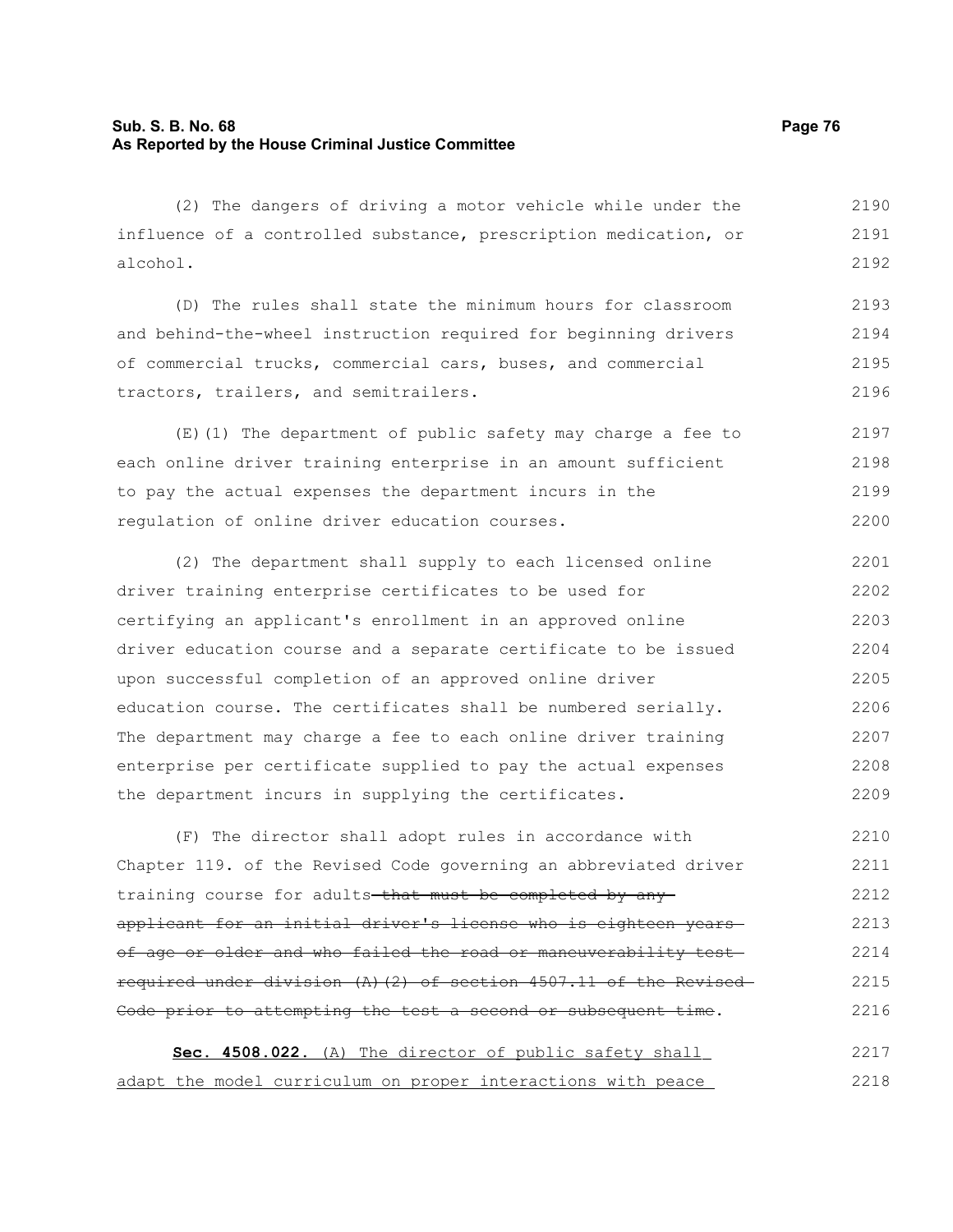# **Sub. S. B. No. 68** Page 77 **As Reported by the House Criminal Justice Committee**

| officers developed under division (B) of section 3301.0721 of    | 2219 |
|------------------------------------------------------------------|------|
| the Revised Code so that it is appropriate for the instructional | 2220 |
| methods of driver training schools.                              | 2221 |
| (B) The classroom instruction required by division (C) of        | 2222 |
| section 4508.02 of the Revised Code shall include the            | 2223 |
| instruction adapted under division (A) of this section.          | 2224 |
| (C) The director shall amend the digest of motor vehicle         | 2225 |
| laws, or any other reference document for the material covered   | 2226 |
| in the written portions of the temporary instruction permit and  | 2227 |
| drivers' license examinations required under section 4507.11 of  | 2228 |
| the Revised Code, to include a separate section with instruction | 2229 |
| on proper interactions when a driver is stopped by a peace       | 2230 |
| officer. The instruction shall be adapted from the model         | 2231 |
| curriculum described in division (A) of this section so that it  | 2232 |
| is appropriate for new drivers.                                  | 2233 |
| (D) As used in this section, "peace officer" has the same        | 2234 |
| meaning as in section 109.71 of the Revised Code.                | 2235 |
| Sec. 4510.10. (A) As used in this section, "reinstatement:       | 2236 |
| (1) "Reinstatement fees" means the fees that are required        | 2237 |
| under section 4507.1612, 4507.45, 4509.101, 4509.81, 4511.191,   | 2238 |
| 4511.951, or any other provision of the Revised Code, or under a | 2239 |
| schedule established by the bureau of motor vehicles, in order   | 2240 |
| to reinstate a driver's or commercial driver's license or permit | 2241 |
| or nonresident operating privilege of an offender under a        | 2242 |
| suspension.                                                      | 2243 |
| (2) "Indigent" means a person who is a participant in any        | 2244 |
| of the following programs:                                       | 2245 |
| (a) The supplemental nutrition assistance program                | 2246 |
| administered by the department of job and family services        | 2247 |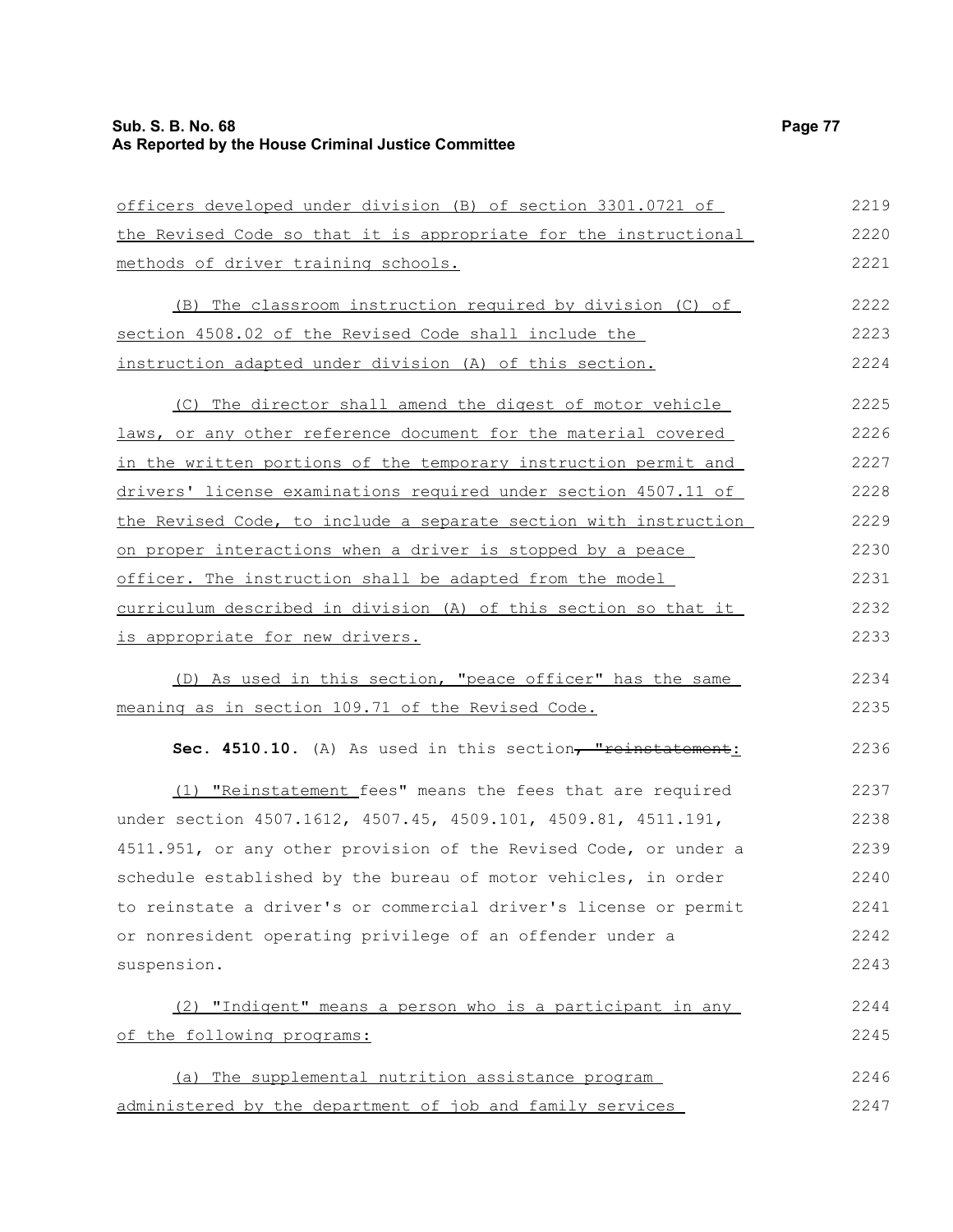2275 2276

| pursuant to section 5101.54 of the Revised Code;                 | 2248 |
|------------------------------------------------------------------|------|
| (b) The medicaid program pursuant to Chapter 5163. of the        | 2249 |
| Revised Code;                                                    | 2250 |
| (c) The Ohio works first program administered by the             | 2251 |
| department of job and family services pursuant to section        | 2252 |
| 5107.10 of the Revised Code;                                     | 2253 |
| (d) The supplemental security income program pursuant to         | 2254 |
| 20 C.F.R. 416.1100;                                              | 2255 |
| (e) The United States department of veterans affairs             | 2256 |
| pension benefit program pursuant to 38 U.S.C. 1521.              | 2257 |
| (B) Reinstatement fees are those fees that compensate the        | 2258 |
| bureau of motor vehicles for suspensions, cancellations, or      | 2259 |
| disqualifications of a person's driving privileges and to        | 2260 |
| compensate the bureau and other agencies in their administration | 2261 |
| of programs intended to reduce and eliminate threats to public   | 2262 |
| safety through education, treatment, and other activities. The   | 2263 |
| registrar of motor vehicles shall not reinstate a driver's or    | 2264 |
| commercial driver's license or permit or nonresident operating   | 2265 |
| privilege of a person until the person has paid all              | 2266 |
| reinstatement fees and has complied with all conditions for each | 2267 |
| suspension, cancellation, or disqualification incurred by that   | 2268 |
| person.                                                          | 2269 |
| (C) When a municipal court or county court determines in a       | 2270 |
| pending case involving an offender that the offender cannot      | 2271 |
| reasonably pay reinstatement fees due and owing by the offender  | 2272 |
| relative to one or more suspensions that have been or will be    | 2273 |
| imposed by the bureau of motor vehicles or by a court of this    | 2274 |

state, the court, by order, may undertake-do either of the

following: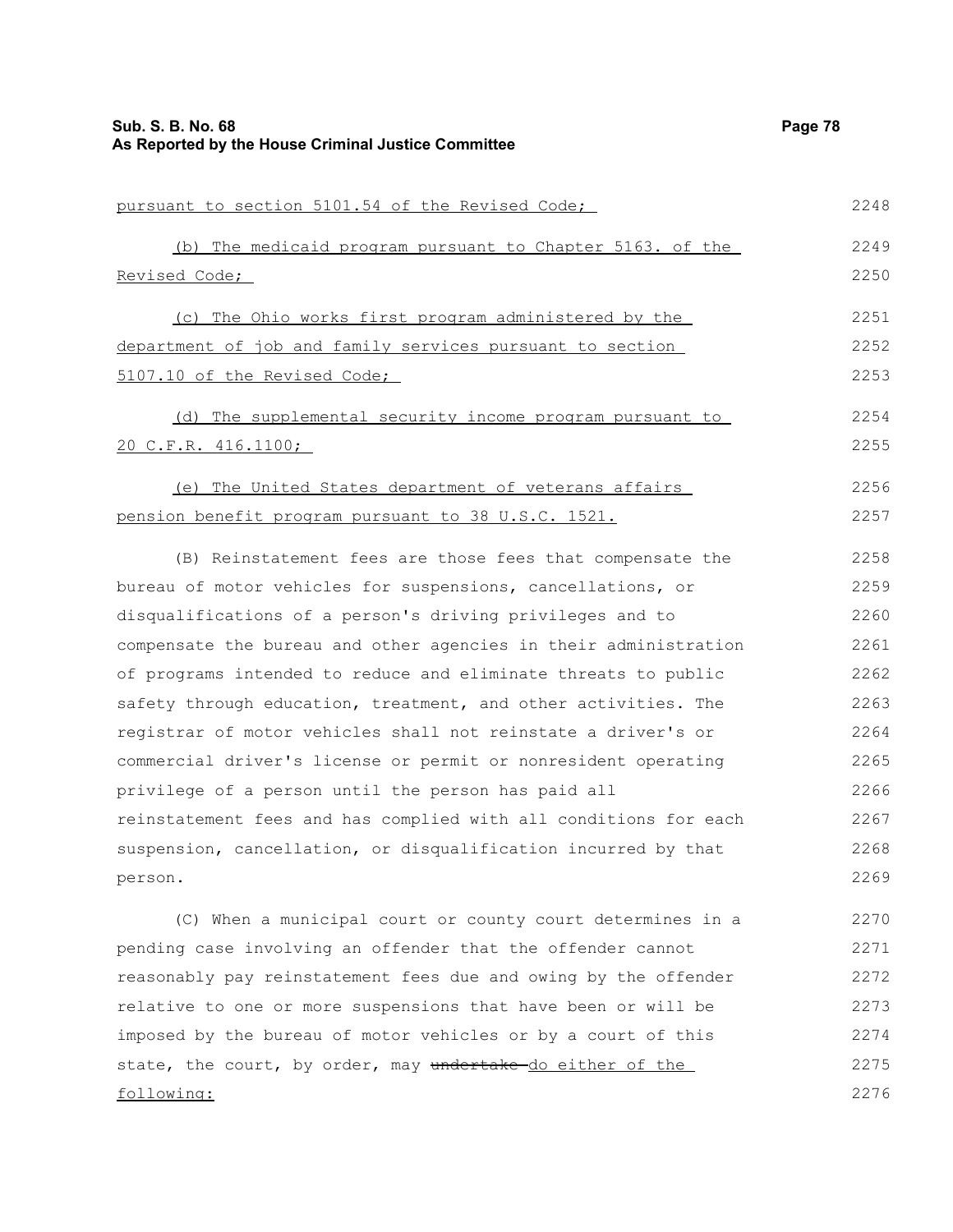## **Sub. S. B. No. 68 Page 79 As Reported by the House Criminal Justice Committee**

(1) Undertake an installment payment plan or a payment extension plan for the payment of reinstatement fees due and owing to the bureau in that pending case. The court shall establish an installment payment plan or a payment extension plan under this division in accordance with the requirements of divisions (D)(1) and (2) of this section. (2) Authorize the offender to perform community service in lieu of payment of the reinstatement fees. A court that authorizes an offender to perform community service in lieu of paying reinstatement fees under this division shall provide the offender with documentation indicating completion of the court-ordered community service when the offender has completed that community service. In addition to complying with all other applicable requirements for reinstatement, other than payment of reinstatement fees, the offender shall provide the documentation of completion to the registrar when seeking reinstatement. (D) Independent of the provisions of division (C) of this section, an offender who cannot reasonably pay reinstatement fees due and owing by the offender relative to a suspension that has been imposed on the offender may file a petition in the municipal court, county court, or, if the person is under the age of eighteen, the juvenile division of the court of common pleas in whose jurisdiction the person resides or, if the person is not a resident of this state, in the Franklin county municipal court or juvenile division of the Franklin county court of common pleas for an order that does either of the following, in order of preference: 2277 2278 2279 2280 2281 2282 2283 2284 2285 2286 2287 2288 2289 2290 2291 2292 2293 2294 2295 2296 2297 2298 2299 2300 2301 2302 2303 2304

(1) Establishes a reasonable payment plan of not less than fifty dollars per month, to be paid by the offender to the 2305 2306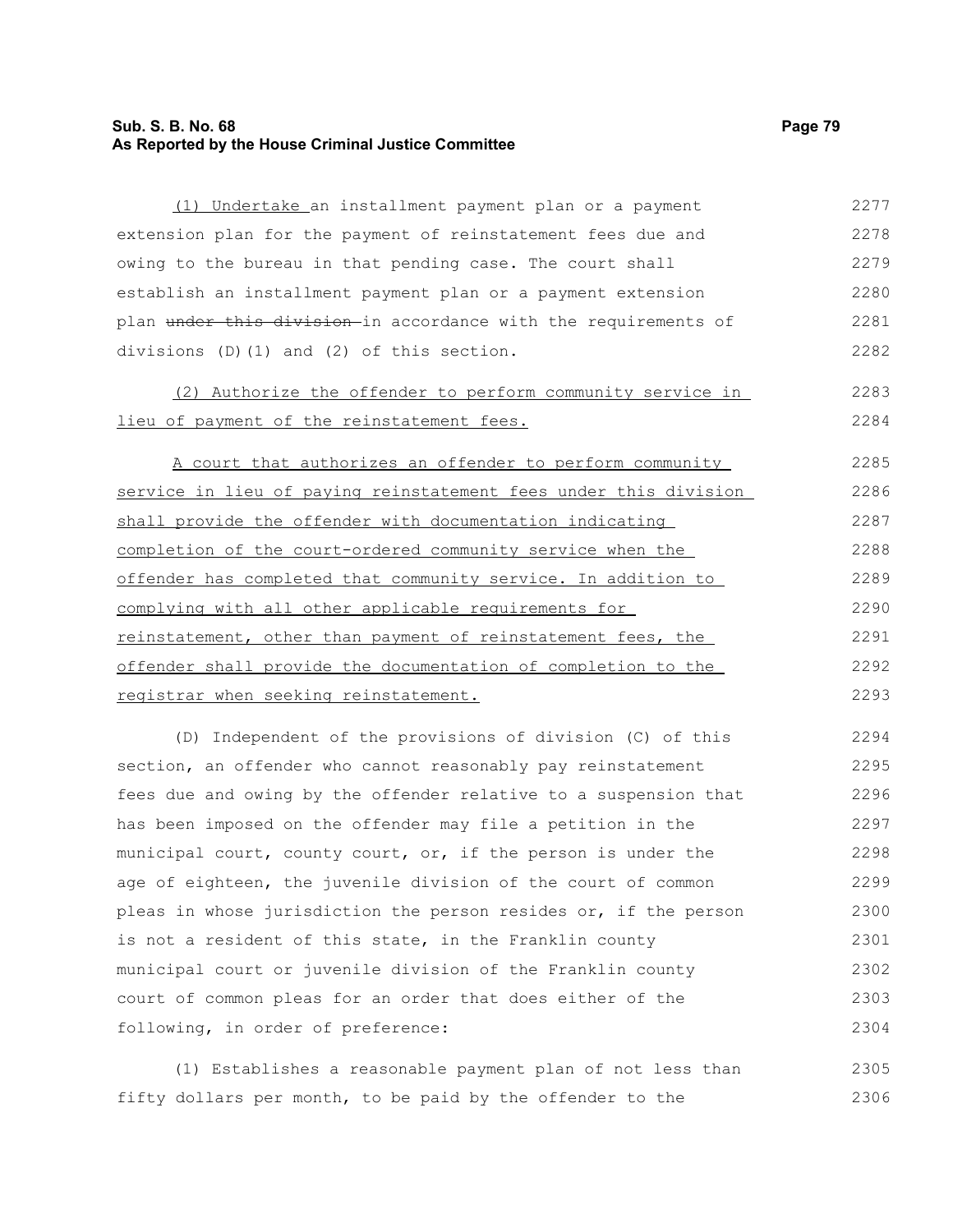### **Sub. S. B. No. 68 Page 80 As Reported by the House Criminal Justice Committee**

registrar of motor vehicles or an eligible deputy registrar, in all succeeding months until all reinstatement fees required of the offender are paid in full. If the person is making payments to a deputy registrar, the deputy registrar shall collect a service fee of ten dollars each time the deputy registrar collects a payment to compensate the deputy registrar for services performed under this section. The deputy registrar shall retain eight dollars of the service fee and shall transmit the reinstatement payments, plus two dollars of each service fee, to the registrar in the manner the registrar shall determine. 2307 2308 2309 2310 2311 2312 2313 2314 2315 2316 2317

(2) If the offender, but for the payment of the reinstatement fees, otherwise would be entitled to operate a vehicle in this state or to obtain reinstatement of the offender's operating privileges, permits the offender to operate a motor vehicle, as authorized by the court, until a future date upon which date all reinstatement fees must be paid in full. A payment extension granted under this division shall not exceed one hundred eighty days, and any operating privileges granted under this division shall be solely for the purpose of permitting the offender occupational or "family necessity" privileges in order to enable the offender to reasonably acquire the delinquent reinstatement fees due and owing. 2318 2319 2320 2321 2322 2323 2324 2325 2326 2327 2328 2329

(E) If a municipal court, county court, or juvenile division enters an order of the type described in division (C) or division (D)(1) or (2) of this section, the court, at any time after the issuance of the order, may determine that a change of circumstances has occurred and may amend the order as justice requires, provided that the amended order also shall be an order that is permitted under division (C) or division (D)(1) or (2) of this section. 2330 2331 2332 2333 2334 2335 2336 2337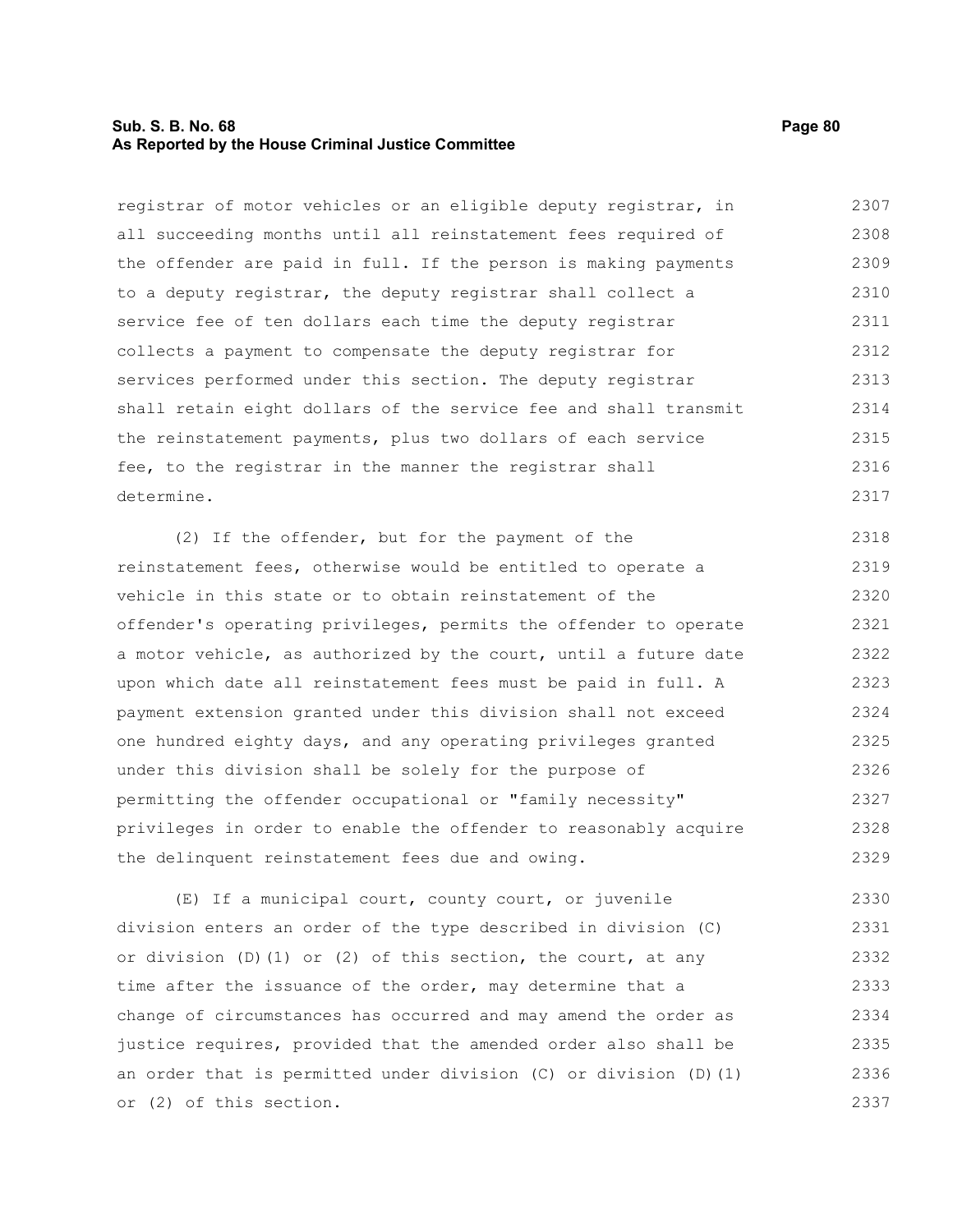### **Sub. S. B. No. 68 Page 81 As Reported by the House Criminal Justice Committee**

division  $(C)$ ,  $(D)$  $(1)$ ,  $(D)$  $(2)$ , or  $(E)$  of this section, during the pendency of the order, the offender in relation to whom it applies is not subject to prosecution for failing to pay the reinstatement fees covered by the order. (G)(1) In addition to divisions (A) to (F) of this section, the registrar, with the approval of the director of public safety and in accordance with Chapter 119. of the Revised Code, may adopt rules that permit do both of the following: (a) Permit a person to pay reinstatement fees in installments in accordance with  $t$ his division (G)(2) of this section; (b) Permit a person who is indigent to apply for and receive a waiver of all reinstatement fees in accordance with division (G)(3) of this section. The (2) The rules governing the bureau of motor vehicles installment plan may contain any of the following provisions: 2339 2340 2341 2342 2343 2344 2345 2346 2347 2348 2349 2350 2351 2352 2353 2354

(F) If a court enters an order of the type described in

 $(1)$  (a) A schedule establishing a minimum monthly payment amount; 2355 2356

 $(2)$  (b) If the person otherwise would have valid driving privileges but for the payment of the reinstatement fees, the registrar may record the person's driving privileges as "valid" so long as the person's installments are current. 2357 2358 2359 2360

 $(3)$  (c) If the person's installments are not current, the registrar may record the person's driving privileges as "suspended" or "failure to reinstate," as appropriate. 2361 2362 2363

 $(4)$   $(d)$  Any other provision the registrar reasonably may prescribe. 2364 2365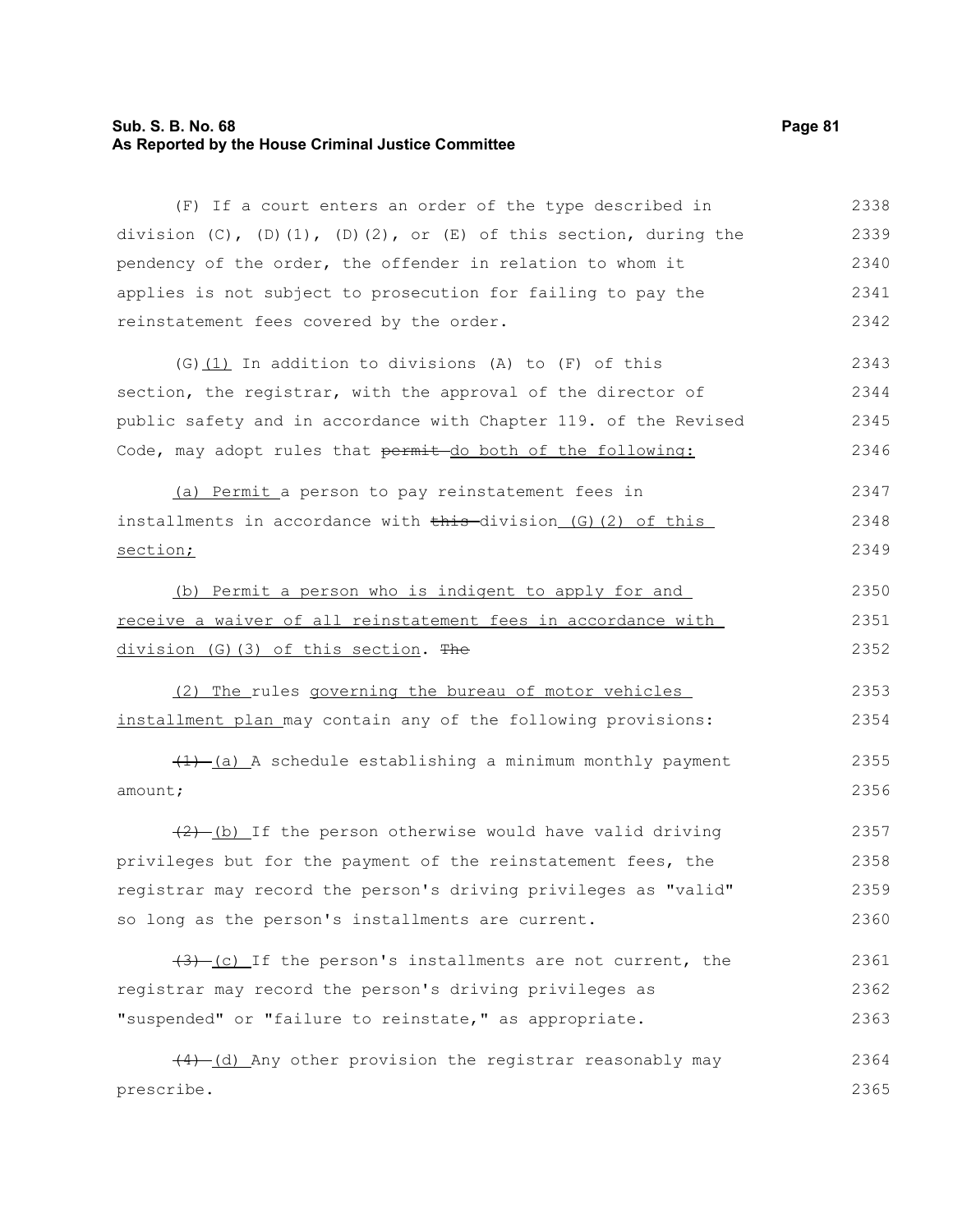(3) The rules governing the bureau of motor vehicles

| waiver plan may establish any of the following:                  | 2367 |
|------------------------------------------------------------------|------|
| (a) The form of the application;                                 | 2368 |
| (b) The documentation required of a person to prove that         | 2369 |
| the person is indigent;                                          | 2370 |
| (c) A process for recording the person's driving                 | 2371 |
| privileges as "valid" after the waiver of the reinstatement      | 2372 |
| fees;                                                            | 2373 |
| (d) Any other requirements or procedures the registrar           | 2374 |
| determines are necessary for implementation of the waiver plan.  | 2375 |
| (H) Reinstatement fees are debts that may be discharged in       | 2376 |
| bankruptcy.                                                      | 2377 |
| Sec. 4511.521. (A) No person shall operate a motorized           | 2378 |
| bicycle upon a highway or any public or private property used by | 2379 |
| the public for purposes of vehicular travel or parking, unless   | 2380 |
| all of the following conditions are met:                         | 2381 |
| (1) The person is fourteen or fifteen years of age and           | 2382 |
| holds a valid probationary motorized bicycle license issued      | 2383 |
| after the person has passed the test provided for in this        | 2384 |
| section, or the person is sixteen years of age or older and      | 2385 |
| holds either a valid commercial driver's license issued under    | 2386 |
| Chapter 4506. or a driver's license issued under Chapter 4507.   | 2387 |
| of the Revised Code or a valid motorized bicycle license issued  | 2388 |
| after the person has passed the test provided for in this        | 2389 |
| section, except that if a person is sixteen years of age, has a  | 2390 |
| valid probationary motorized bicycle license and desires a       | 2391 |
| motorized bicycle license, the person is not required to comply  | 2392 |
| with the testing requirements provided for in this section;      | 2393 |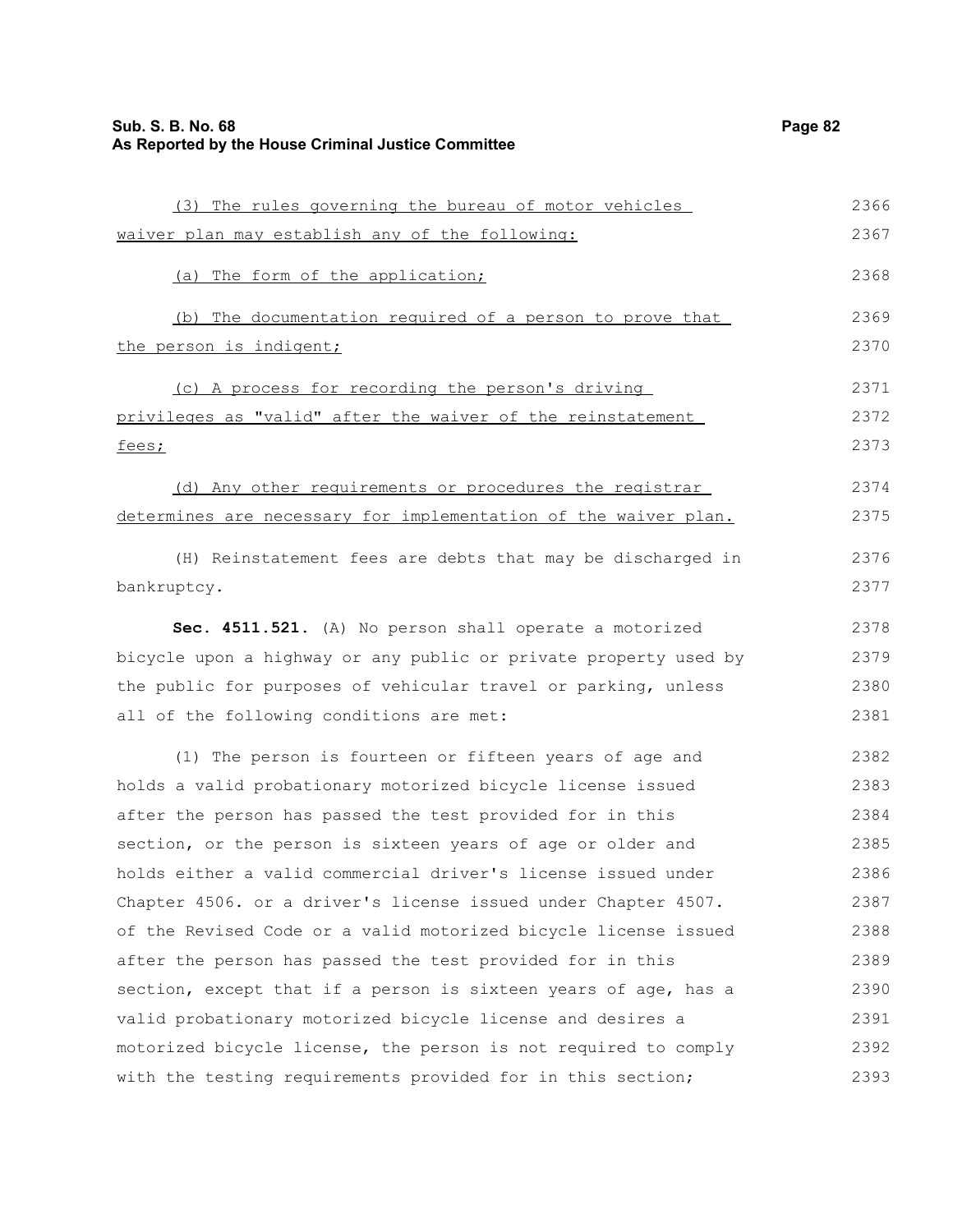# **Sub. S. B. No. 68 Page 83 As Reported by the House Criminal Justice Committee**

(2) The motorized bicycle is equipped in accordance with the rules adopted under division (B) of this section and is in proper working order; 2394 2395 2396

(3) The person, if under eighteen years of age, is wearing a protective helmet on the person's head with the chin strap properly fastened and the motorized bicycle is equipped with a rear-view mirror. 2397 2398 2399 2400

(4) The person operates the motorized bicycle when practicable within three feet of the right edge of the roadway obeying all traffic rules applicable to vehicles. 2401 2402 2403

(B) The director of public safety, subject to sections 119.01 to 119.13 of the Revised Code, shall adopt and promulgate rules concerning protective helmets, the equipment of motorized bicycles, and the testing and qualifications of persons who do not hold a valid driver's or commercial driver's license. The test shall be as near as practicable to the examination required for a motorcycle operator's endorsement under section 4507.11 of the Revised Code. The test shall also require the operator to give an actual demonstration of the operator's ability to operate and control a motorized bicycle by driving one under the supervision of an examining officer. 2404 2405 2406 2407 2408 2409 2410 2411 2412 2413 2414

(C) Every motorized bicycle license expires on the birthday of the applicant in the fourth or eighth year after the date it is issued, but in no event shall any based on the period of renewal requested by the applicant. No motorized bicycle license shall be issued for a period longer than four eight years. A person who is sixty-five years of age or older may only apply for a motorized bicycle license that expires on the birthday of the applicant in the fourth year after the date it is issued. 2415 2416 2417 2418 2419 2420 2421 2422 2423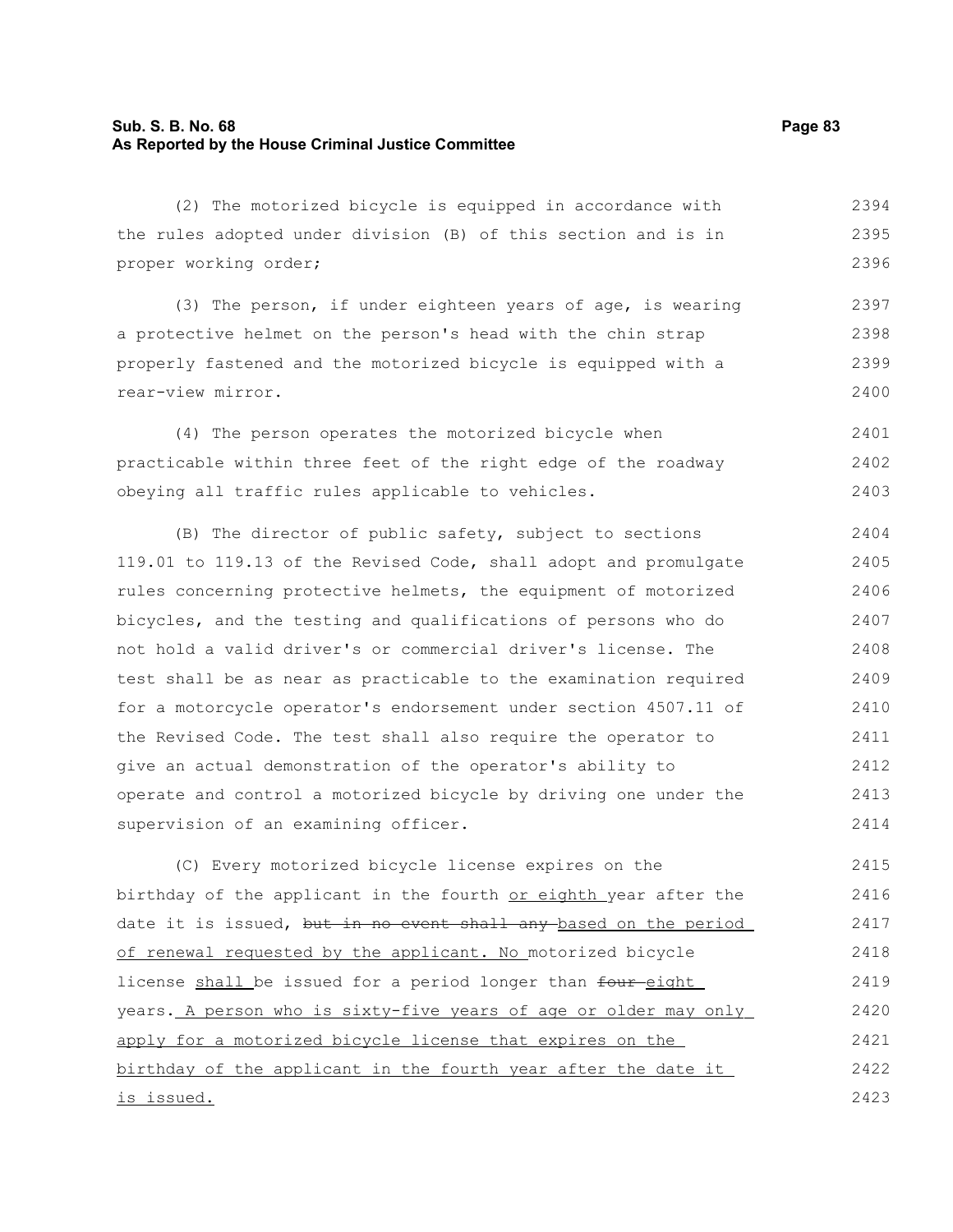## **Sub. S. B. No. 68 Page 84 As Reported by the House Criminal Justice Committee**

(D) No person operating a motorized bicycle shall carry another person upon the motorized bicycle. 2424 2425

(E) The protective helmet and rear-view mirror required by division (A)(3) of this section shall, on and after January 1, 1985, conform with rules adopted by the director under division (B) of this section. 2426 2427 2428 2429

(F) Whoever violates division (A), (D), or (E) of this section is guilty of a minor misdemeanor. 2430 2431

**Sec. 4779.08.** (A) The Ohio occupational therapy, physical therapy, and athletic trainers board shall adopt rules in accordance with Chapter 119. of the Revised Code to carry out the purposes of this chapter, including rules prescribing all of the following: 2432 2433 2434 2435 2436

(1) The form and manner of filing of applications to be admitted to examinations and for licensure and license renewal; 2437 2438

(2) Standards and procedures for formulating, evaluating, approving, and administering licensing examinations or recognizing other entities that conduct examinations; 2439 2440 2441

(3) The form, scoring, and scheduling of licensing examinations; 2442 2443

(4) Fees for examinations and applications for licensure and license renewal; 2444 2445

(5) Fees for approval of continuing education courses; (6) Procedures for issuance, renewal, suspension, and revocation of licenses and the conduct of disciplinary hearings; 2446 2447 2448

(7) The schedule to be used for biennial renewal of licenses; 2449 2450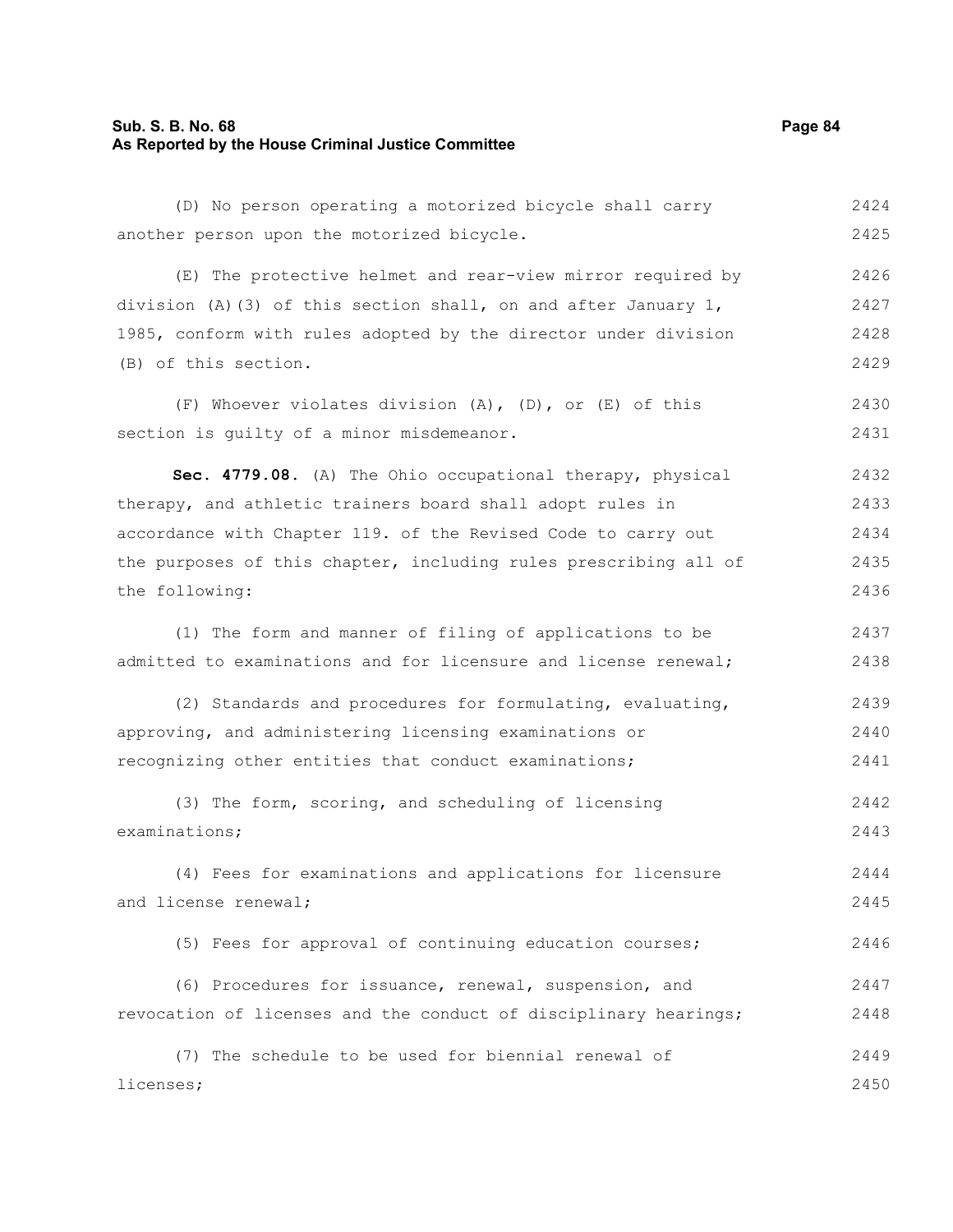# **Sub. S. B. No. 68** Page 85 **As Reported by the House Criminal Justice Committee**

| (8) Standards of ethical and professional conduct in the         | 2451 |
|------------------------------------------------------------------|------|
| practice of orthotics, prosthetics, and pedorthics;              | 2452 |
| (9) Standards for approving national certification               | 2453 |
| organizations in orthotics, prosthetics, and pedorthics;         | 2454 |
| (10) Fines for violations of this chapter;                       | 2455 |
| (11) Standards for the recognition and approval of               | 2456 |
| educational programs required for licensure, including standards | 2457 |
| for approving foreign educational credentials;                   | 2458 |
| (12) Standards for continuing education programs required        | 2459 |
| for license renewal;                                             | 2460 |
| (13) The amount, scope, and nature of continuing education       | 2461 |
| activities required for license renewal, including waivers of    | 2462 |
| the continuing education requirements;                           | 2463 |
| (14) Provisions for making available the information             | 2464 |
| described in section 4779.22 of the Revised Code;                | 2465 |
| (15) Requirements for criminal records checks of                 | 2466 |
| applicants under section 4776.03 of the Revised Code;            | 2467 |
| (16) Requirements for an individual who is not licensed          | 2468 |
| under this chapter to practice prosthetics or orthotics and      | 2469 |
| prosthetics to engage in the 3-D printing of open-source         | 2470 |
| prosthetic kits;                                                 | 2471 |
| (17) Requirements for an applicant to be eligible for an         | 2472 |
| orthotics, prosthetics, or orthotics and prosthetics license     | 2473 |
| because of the applicant's unique and exceptional qualifications | 2474 |
| based on the recommendations submitted to the board by the       | 2475 |
| orthotics, prosthetics, and pedorthics advisory council under    | 2476 |
| section 4779.35 of the Revised Code, including standards for     | 2477 |
| satisfactory evidence that demonstrate the applicant's           | 2478 |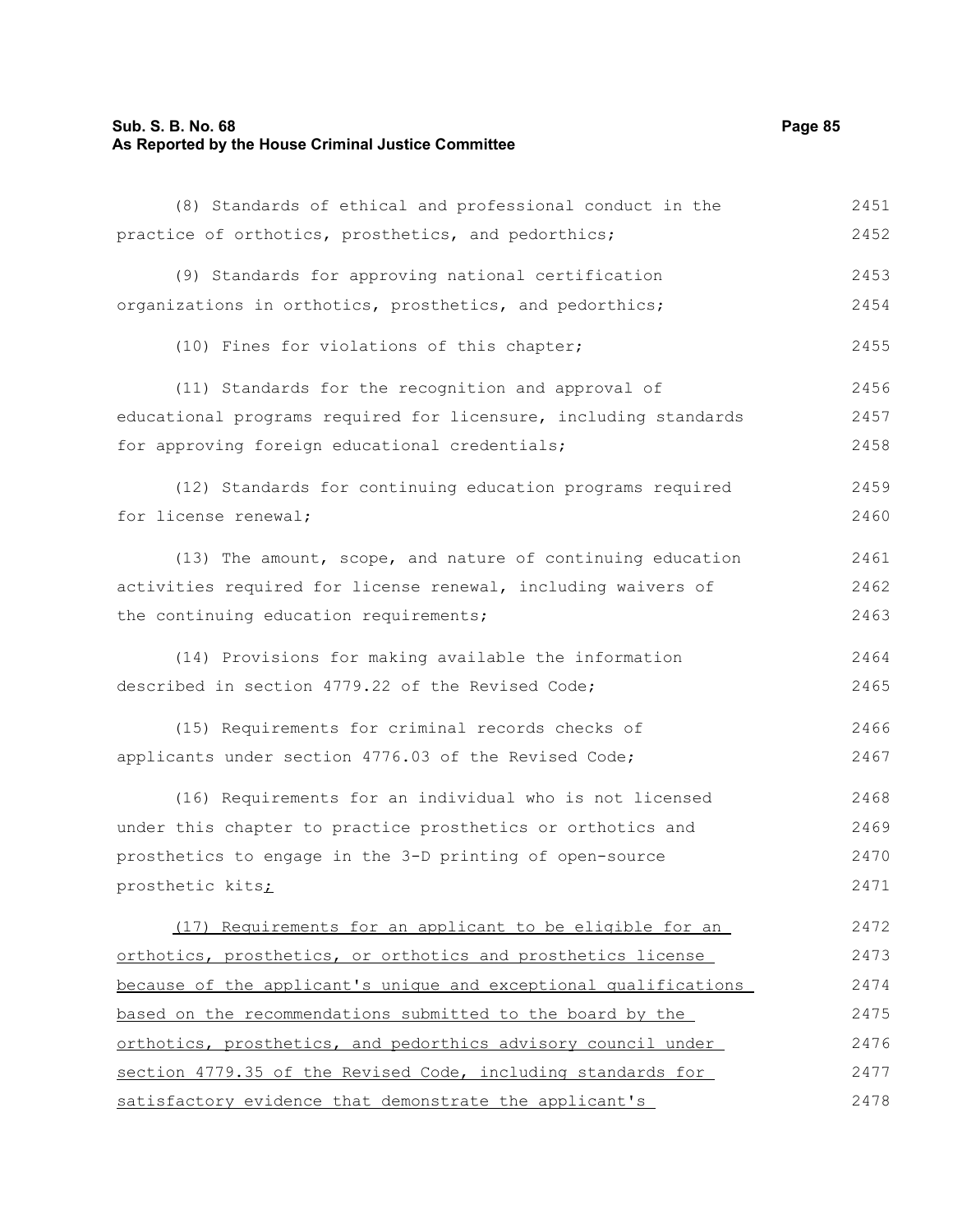qualifications through the applicant's education, experience, or training. (B) The board may adopt any other rules necessary for the administration of this chapter. (C) All fees received by the board under this section shall be deposited in the state treasury to the credit of the occupational licensing and regulatory fund established in section 4743.05 of the Revised Code. **Sec. 4779.10.**  $\overline{\mathbf{F} \cdot \mathbf{G}}$  Except as provided in division (B) of this section, to be eligible for a license to practice orthotics, an applicant must meet the following requirements:  $(A)$  (1) On the date of application, the applicant has practiced orthotics for not less than eight months under the supervision of an individual licensed under this chapter to practice orthotics.  $(B)$  (2) The applicant has completed an orthotics residency program approved by the Ohio occupational therapy, physical therapy, and athletic trainers board under section 4779.27 of the Revised Code.  $(C)$  (3) One of the following is the case: (1) (a) The applicant holds a bachelor's degree in orthotics and prosthetics from an accredited college or university whose orthotics and prosthetics program is recognized by the board under section 4779.25 of the Revised Code or an equivalent educational credential from a foreign educational institution recognized by the board. 2479 2480 2481 2482 2483 2484 2485 2486 2487 2488 2489 2490 2491 2492 2493 2494 2495 2496 2497 2498 2499 2500 2501 2502 2503 2504

 $(2)$  (b) The applicant holds a bachelor's degree in a subject other than orthotics and prosthetics or an equivalent 2505 2506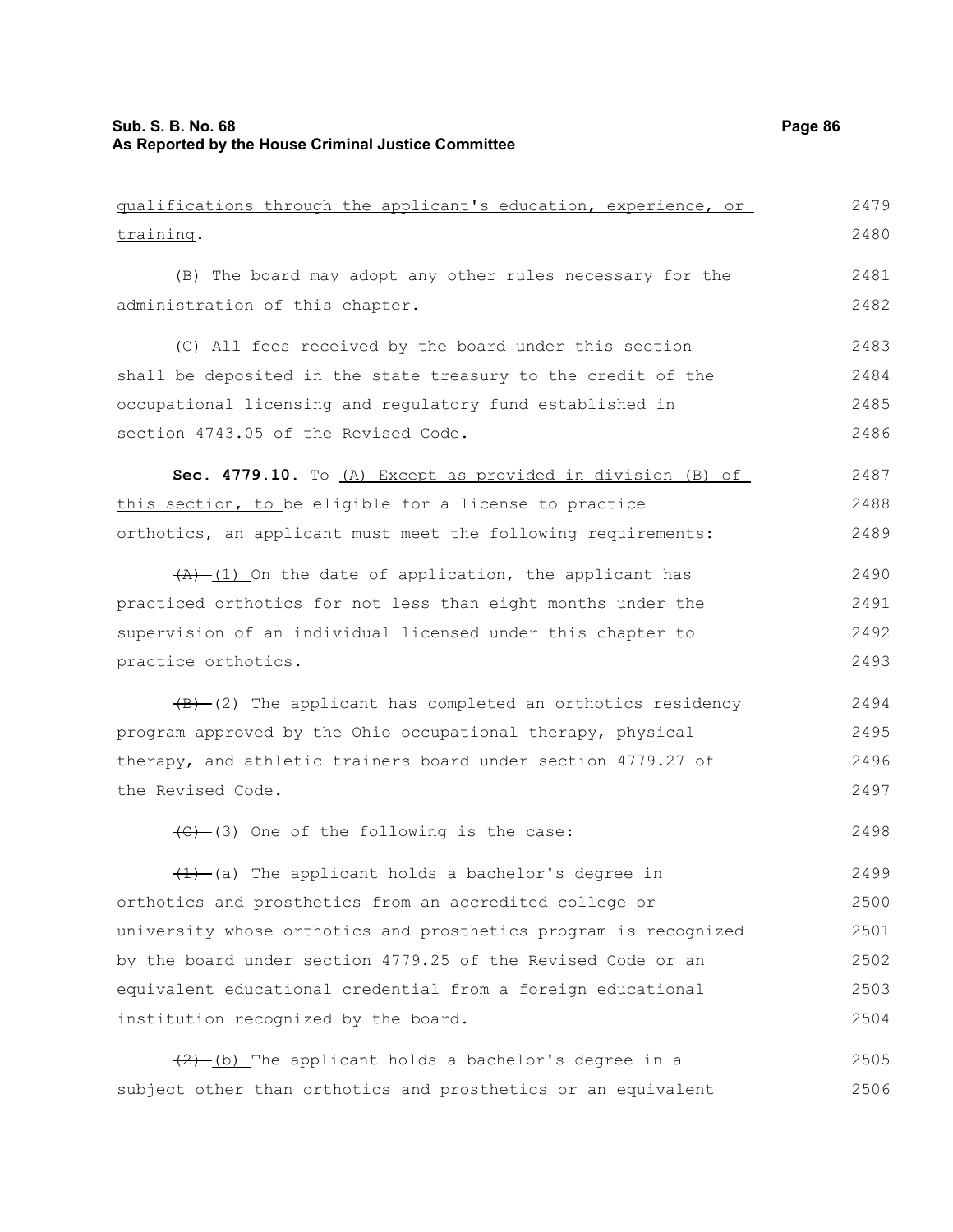## **Sub. S. B. No. 68 Page 87 As Reported by the House Criminal Justice Committee**

educational credential from a foreign educational institution recognized by the board and has completed a certificate program in orthotics recognized by the board under section 4779.26 of the Revised Code. 2507 2508 2509 2510

(B) The board may issue a license to practice orthotics to an applicant with unique and exceptional qualifications who meets the requirements to be issued the license established by rules adopted under section 4779.08 of the Revised Code. 2511 2512 2513 2514

Sec. 4779.11.  $F\rightarrow (A)$  Except as provided in division (B) of this section, to be eligible for a license to practice prosthetics, an applicant must meet the following requirements: 2515 2516 2517

 $(A)$  (1) On the date of application, the applicant has practiced prosthetics for not less than eight months under the supervision of an individual licensed under this chapter to practice prosthetics. 2518 2519 2520 2521

 $(B)$  (2) The applicant has completed a prosthetics residency program approved by the Ohio occupational therapy, physical therapy, and athletic trainers board under section 4779.27 of the Revised Code. 2522 2523 2524 2525

 $\left(\frac{C}{C}-\frac{1}{3}\right)$  One of the following is the case: 2526

 $(1)$  (a) The applicant holds a bachelor's degree in orthotics and prosthetics from an accredited college or university whose orthotics and prosthetics program is recognized by the board under section 4779.25 of the Revised Code or an equivalent educational credential from a foreign educational institution recognized by the board. 2527 2528 2529 2530 2531 2532

 $(2)$  (b) The applicant holds a bachelor's degree in a subject other than orthotics and prosthetics or an equivalent educational credential from a foreign educational institution 2533 2534 2535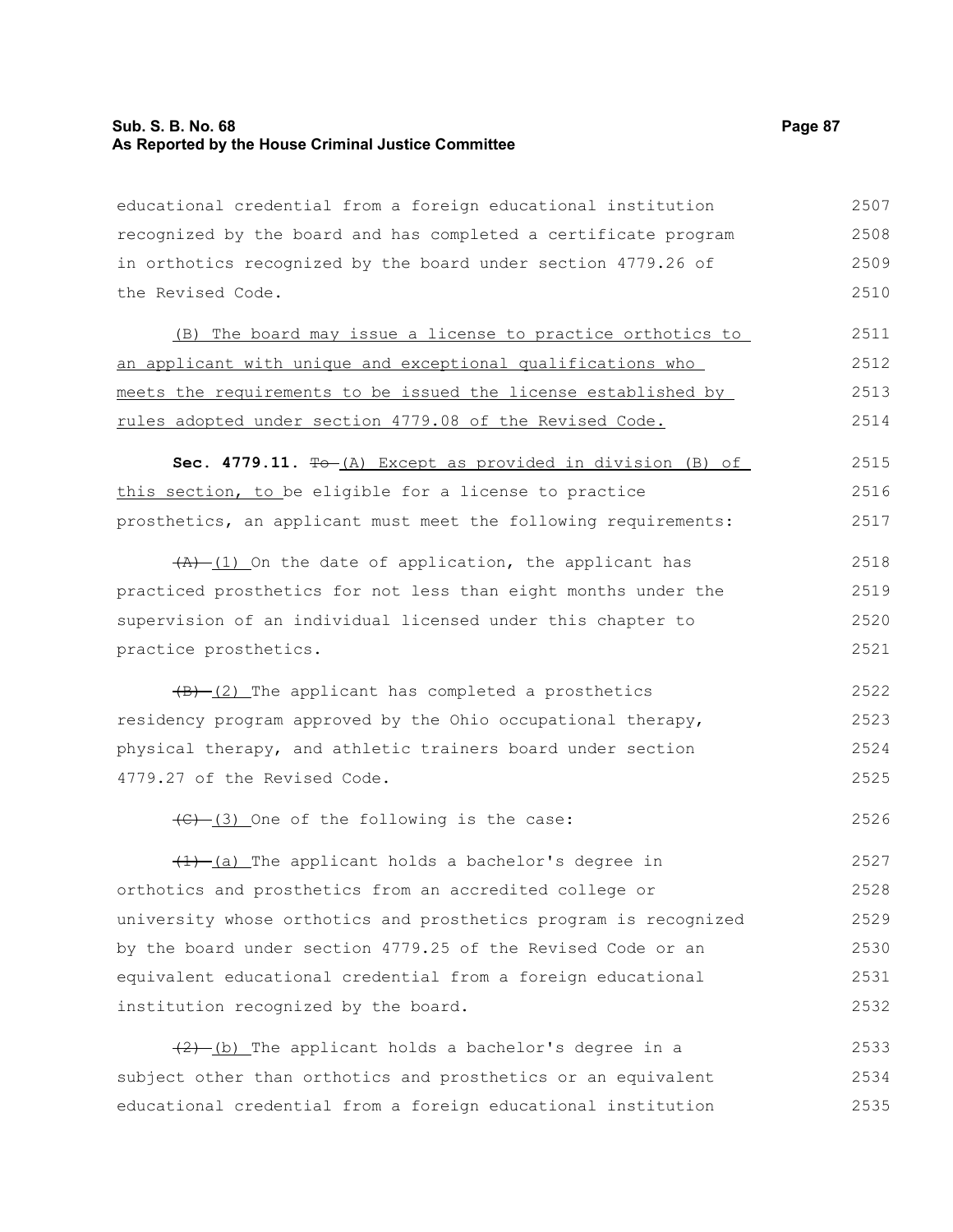# **Sub. S. B. No. 68 Page 88 As Reported by the House Criminal Justice Committee**

| recognized by the board and has completed a certificate program     | 2536 |
|---------------------------------------------------------------------|------|
| in prosthetics recognized by the board under section 4779.26 of     | 2537 |
| the Revised Code.                                                   | 2538 |
| (B) The board may issue a license to practice prosthetics           | 2539 |
| to an applicant with unique and exceptional qualifications who      | 2540 |
| meets the requirements to be issued the license established by      | 2541 |
| rules adopted under section 4779.08 of the Revised Code.            | 2542 |
| Sec. 4779.12. To (A) Except as provided in division (B) of          | 2543 |
| this section, to be eligible for a license to practice orthotics    | 2544 |
| and prosthetics, an applicant must meet the following               | 2545 |
| requirements:                                                       | 2546 |
| $\frac{1}{(A) - (1)}$ On the date of application, the applicant has | 2547 |
| practiced orthotics and prosthetics for not less than eight         | 2548 |
| months under the supervision of an individual licensed under        | 2549 |
| this chapter to practice orthotics and prosthetics.                 | 2550 |
| $(B)$ $(2)$ The applicant has completed an orthotics and            | 2551 |
| prosthetics residency program approved by the Ohio occupational     | 2552 |
| therapy, physical therapy, and athletic trainers board under        | 2553 |
| section 4779.27 of the Revised Code.                                | 2554 |
| $\left(\frac{C}{C}-1\right)$ One of the following is the case:      | 2555 |
| $\frac{(1) - (a)}{(1)}$ The applicant holds a bachelor's degree in  | 2556 |
| orthotics and prosthetics from an accredited college or             | 2557 |
| university whose orthotics and prosthetics program is recognized    | 2558 |
| by the board under section 4779.25 of the Revised Code or an        | 2559 |
| equivalent educational credential from a foreign educational        | 2560 |
| institution recognized by the board.                                | 2561 |
| $(2)$ (b) The applicant holds a bachelor's degree in a              | 2562 |
| subject other than orthotics and prosthetics or an equivalent       | 2563 |
| educational credential from a foreign educational institution       | 2564 |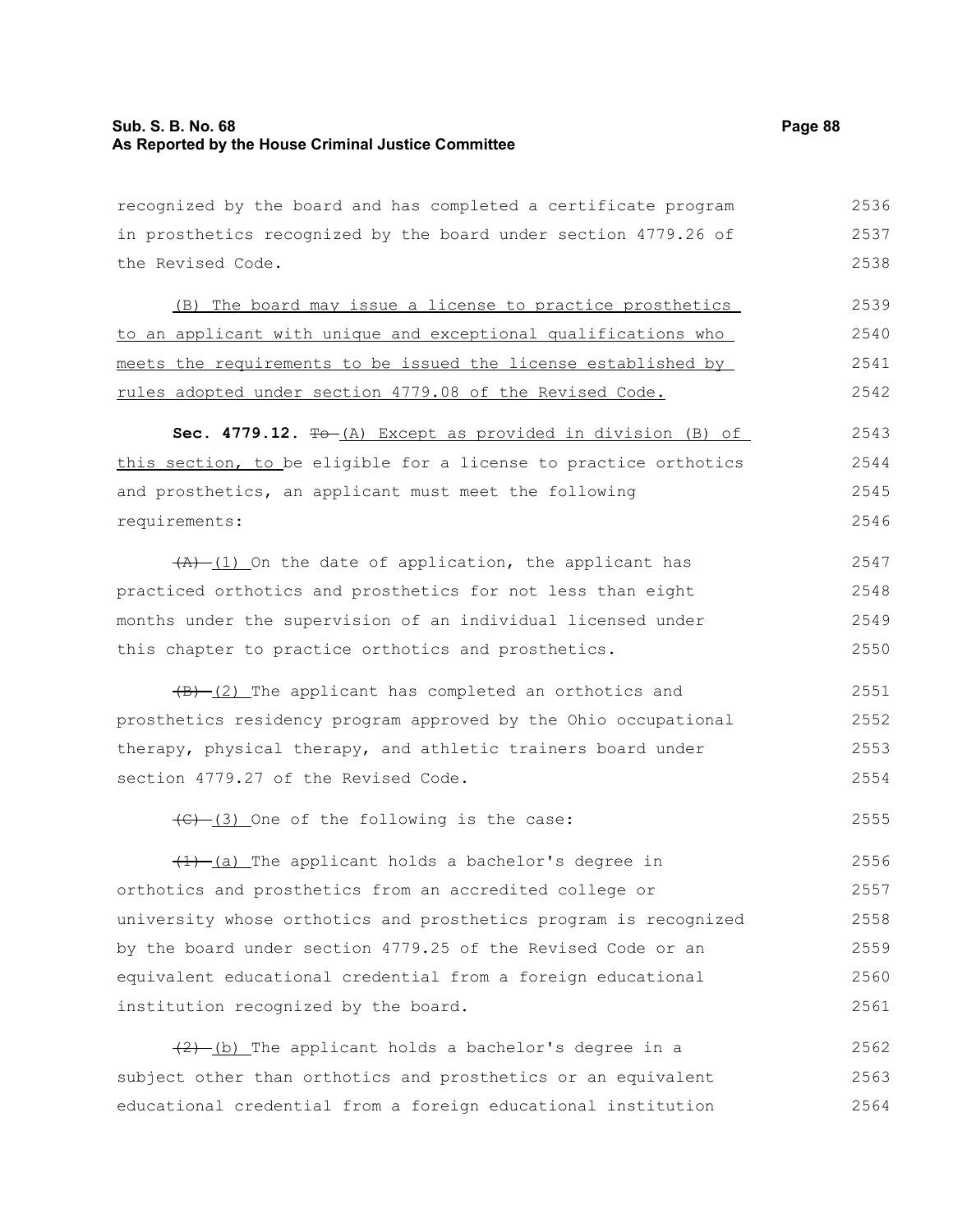## **Sub. S. B. No. 68 Page 89 As Reported by the House Criminal Justice Committee**

recognized by the board and has completed a certificate program in orthotics and prosthetics recognized by the board under section 4779.26 of the Revised Code. (B) The board may issue a license to practice orthotics and prosthetics to an applicant with unique and exceptional qualifications who meets the requirements to be issued the license established by rules adopted under section 4779.08 of the Revised Code. **Sec. 4779.17.** The Ohio occupational therapy, physical therapy, and athletic trainers board shall issue a license under section 4779.09 of the Revised Code to practice orthotics, prosthetics, orthotics and prosthetics, or pedorthics without examination to an applicant who meets all of the following requirements: (A) Applies to the board in accordance with section 4779.09 of the Revised Code; (B) Holds a license to practice orthotics, prosthetics, orthotics and prosthetics, or pedorthics issued by the appropriate authority of another state; (C) One of the following applies: (1) In the case of an applicant for a license to practice orthotics, the applicant meets the requirements in divisions  $\overline{B}$ ) and  $(C)$  (A)(2) and (3) of section 4779.10 of the Revised Code. (2) In the case of an applicant for a license to practice prosthetics, the applicant meets the requirements in divisions  $(B)$  and  $(C)$   $(A)$   $(2)$  and  $(3)$  of section 4779.11 of the Revised Code. (3) In the case of an applicant for a license to practice 2565 2566 2567 2568 2569 2570 2571 2572 2573 2574 2575 2576 2577 2578 2579 2580 2581 2582 2583 2584 2585 2586 2587 2588 2589 2590 2591 2592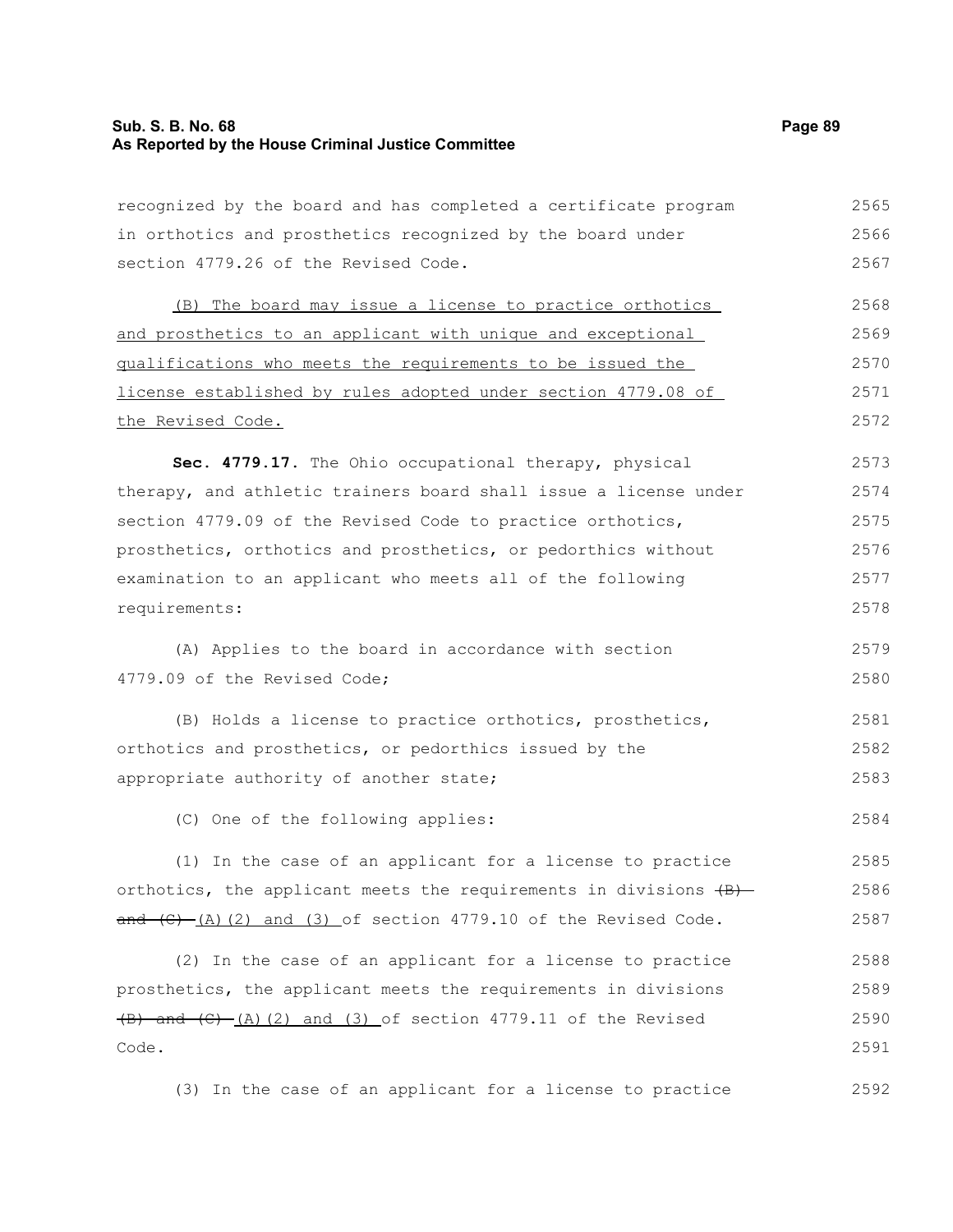orthotics and prosthetics, the applicant meets the requirements in divisions  $\overline{AB}$  and  $\overline{C}$  (A)(2) and (3) of section 4779.12 of the Revised Code. 2593 2594 2595

(4) In the case of an applicant for a license to practice pedorthics, the applicant meets the requirements in divisions (B) and (C) of section 4779.13 of the Revised Code. 2596 2597 2598

(D) All fees received by the board under this section shall be deposited in the state treasury to the credit of the occupational licensing and regulatory fund established in section 4743.05 of the Revised Code. 2599 2600 2601 2602

**Sec. 4779.18.** (A) The Ohio occupational therapy, physical therapy, and athletic trainers board shall issue a temporary license to an individual who meets all of the following requirements: 2603 2604 2605 2606

(1) Applies to the board in accordance with rules adopted under section 4779.08 of the Revised Code and pays the application fee specified in the rules; 2607 2608 2609

(2) Is eighteen years of age or older; 2610

(3) Is of good moral character;

(4) One of the following applies: 2612

(a) In the case of an applicant for a license to practice orthotics, the applicant meets the requirements in divisions  $\overline{AB}$ and  $(C)$  (A)(2) and (3) of section 4779.10 of the Revised Code. 2613 2614 2615

(b) In the case of an applicant for a license to practice prosthetics, the applicant meets the requirements in divisions  $(B)$  and  $(C)$   $(A)$   $(2)$  and  $(3)$  of section 4779.11 of the Revised Code. 2616 2617 2618 2619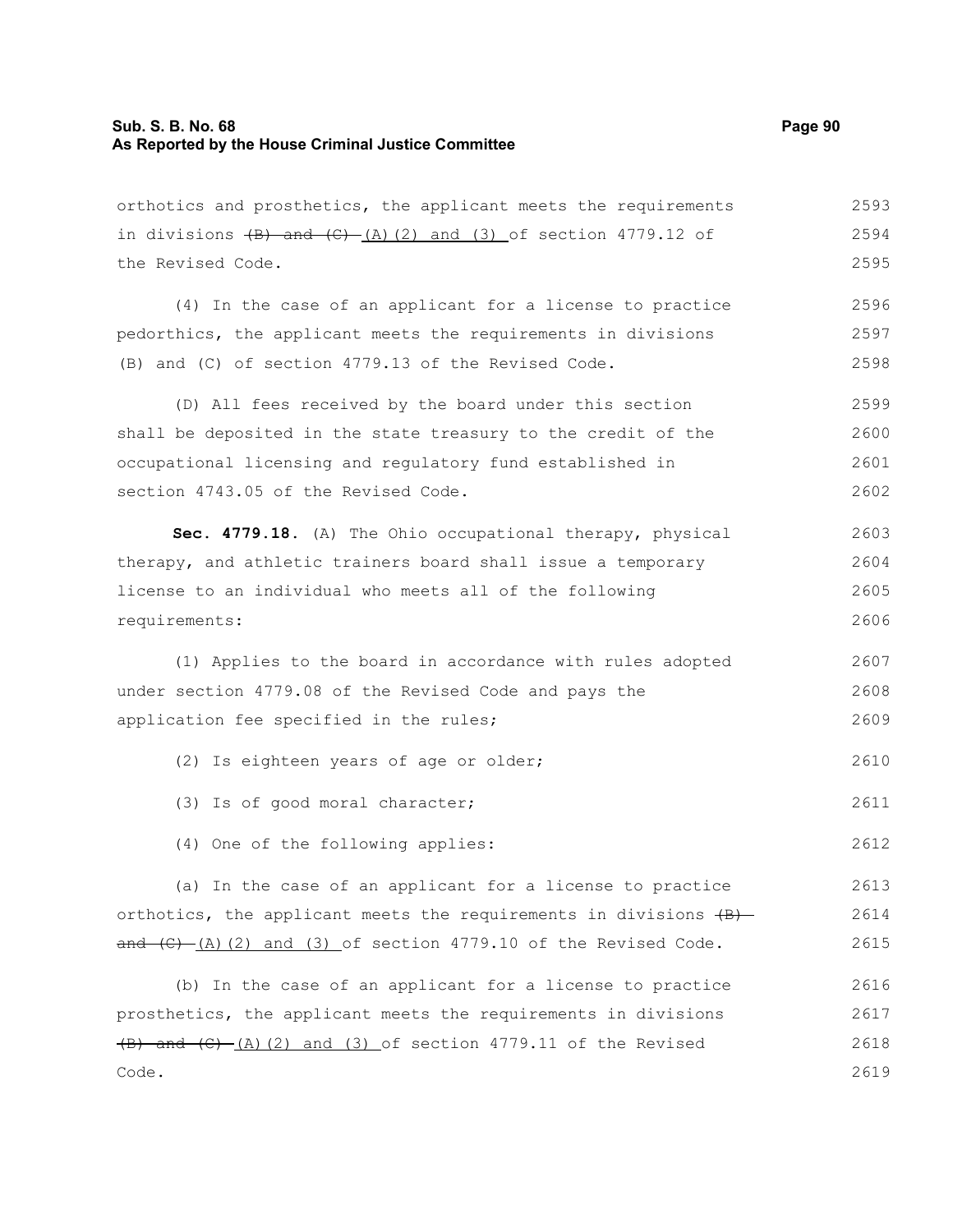## **Sub. S. B. No. 68 Page 91 As Reported by the House Criminal Justice Committee**

(c) In the case of an applicant for a license to practice orthotics and prosthetics, the applicant meets the requirements in divisions  $(B)$  and  $(C)$   $(A)$   $(2)$  and  $(3)$  of section 4779.12 of the Revised Code. 2620 2621 2622 2623

(d) In the case of an applicant for a license to practice pedorthics, the applicant meets the requirements in divisions (B) and (C) of section 4779.13 of the Revised Code. 2624 2625 2626

(B) A temporary license issued under this section is valid for one year and may be renewed once in accordance with rules adopted by the board under section 4779.08 of the Revised Code. 2627 2628 2629

An individual who holds a temporary license may practice orthotics, prosthetics, orthotics and prosthetics, or pedorthics only under the supervision of an individual who holds a license issued under section 4779.09 of the Revised Code in the same area of practice. 2630 2631 2632 2633 2634

(C) All fees received by the board under this section shall be deposited in the state treasury to the credit of the occupational licensing and regulatory fund established in section 4743.05 of the Revised Code. 2635 2636 2637 2638

**Sec. 4779.35.** (A) The Ohio occupational therapy, physical therapy, and athletic trainers board shall appoint an orthotics, prosthetics, and pedorthics advisory council for the purpose of advising the board on issues relating to the practice of orthotics, prosthetics, and pedorthics and the investigation of complaints regarding the practice of orthotics, prosthetics, and pedorthics. 2639 2640 2641 2642 2643 2644 2645

The advisory council shall consist of not more than five individuals knowledgeable in the area of orthotics, prosthetics, and pedorthics. A majority of the council members shall be 2646 2647 2648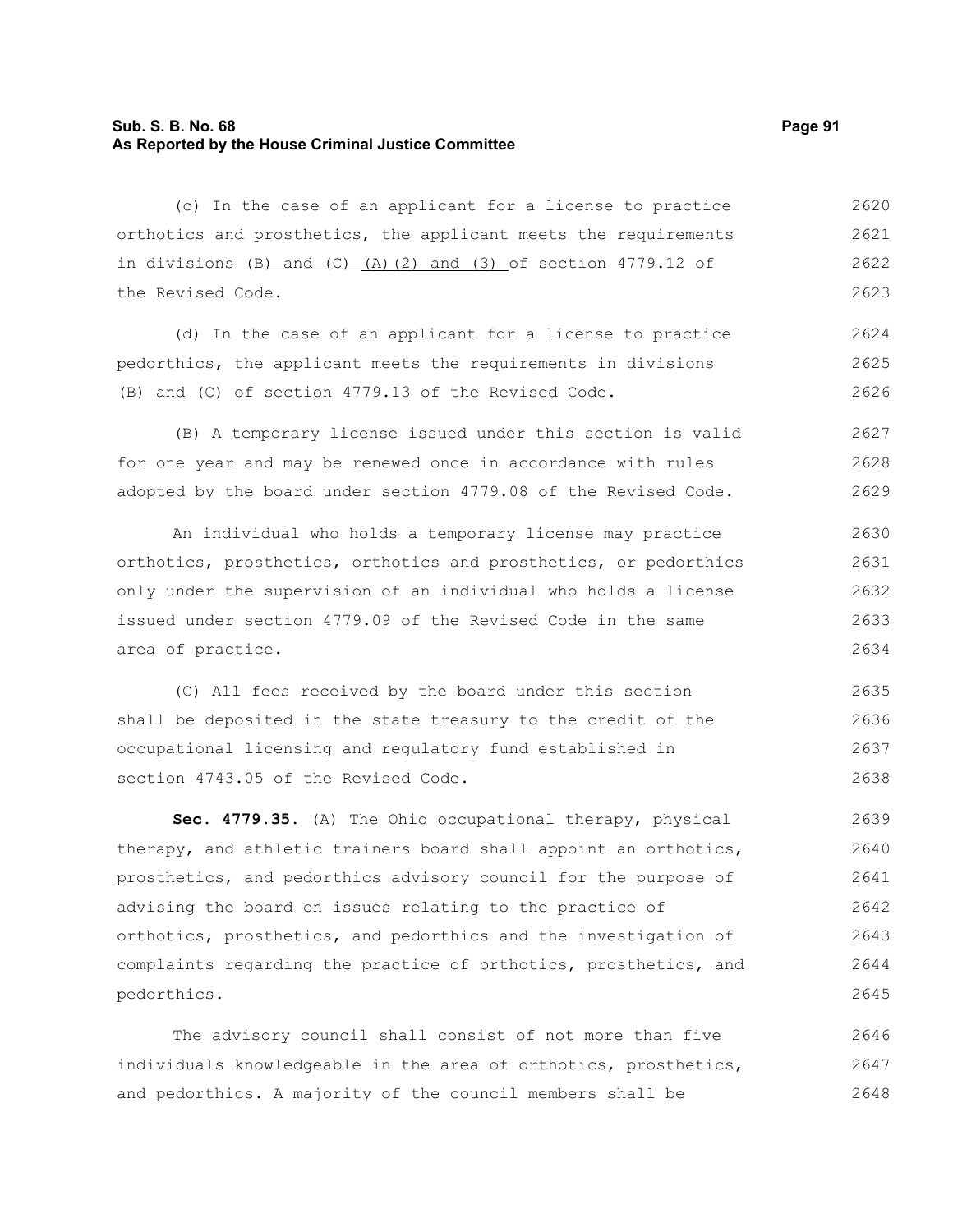### **Sub. S. B. No. 68 Page 92 As Reported by the House Criminal Justice Committee**

individuals actively engaged in the practice of orthotics, prosthetics, and pedorthics who meet the requirements for licensure under Chapter 4779. of the Revised Code. 2649 2650 2651

The Ohio orthotics and prosthetics association, or its successor organization, may nominate the names of up to three qualified individuals for consideration by the board in making appointments for each vacancy on the council. 2652 2653 2654 2655

(B) Not later than ninety days after-the effective date ofthis section January 1, 2018, the board shall make initial appointments to the council. Members shall serve three-year staggered terms of office in accordance with rules adopted by the board. Thereafter, terms of office shall be for three years, with each term ending on the same day of the same month as did the term that it succeeds. A council member shall continue in office subsequent to the expiration date of the member's term until a successor is appointed and takes office, or until a period of sixty days has elapsed, whichever occurs first. Each council member shall hold office from the date of appointment until the end of the term for which the member was appointed. 2656 2657 2658 2659 2660 2661 2662 2663 2664 2665 2666 2667

(C) With approval from the director of administrative services, members may receive an amount fixed under division (J) of section 124.15 of the Revised Code for each day the member is performing the member's official duties and be reimbursed for actual and necessary expenses incurred in performing those duties. 2668 2669 2670 2671 2672 2673

(D) The council shall meet at least four times per year and at such other times as may be necessary to carry out its responsibilities. 2674 2675 2676

(E) The council shall submit to the board recommendations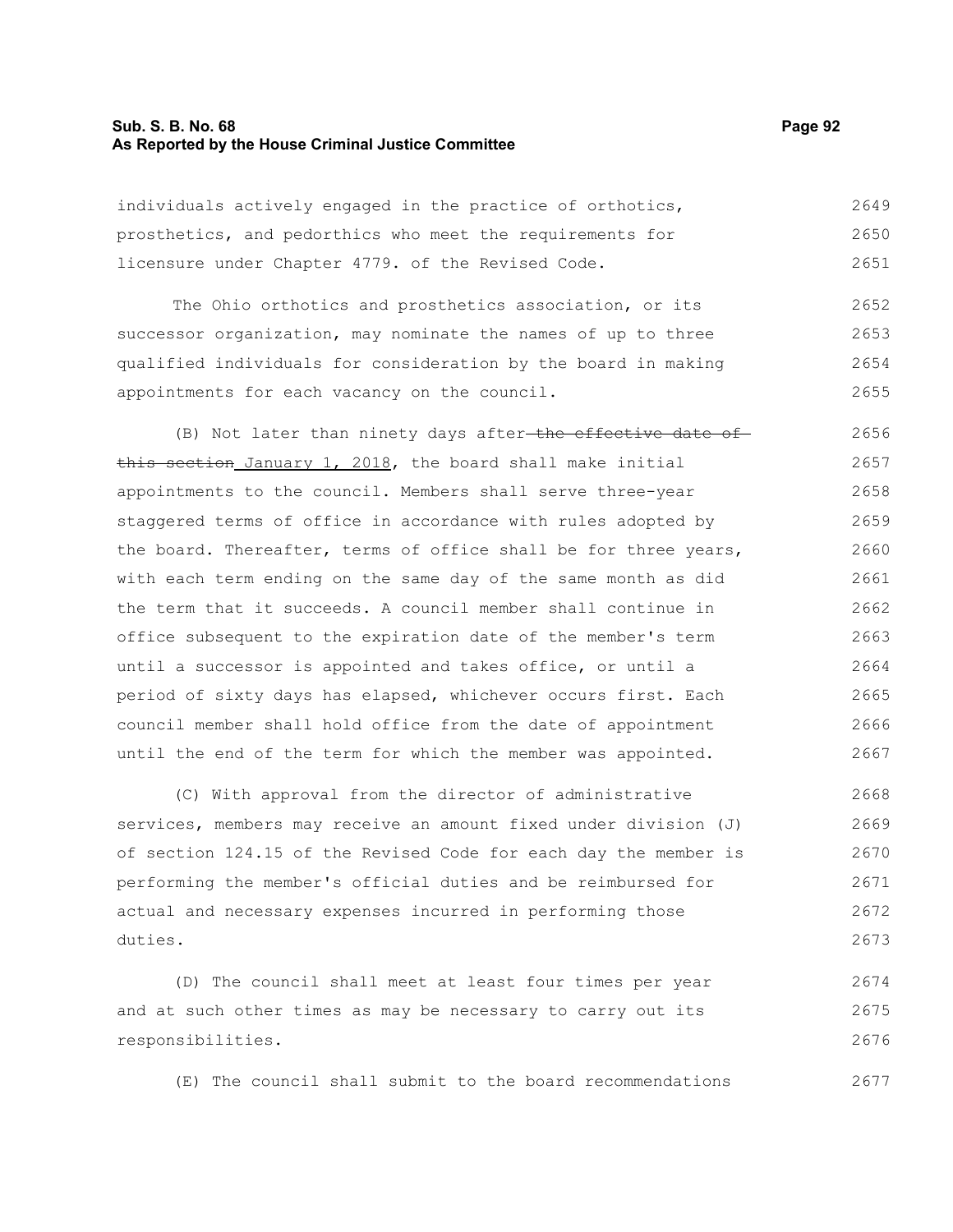# **Sub. S. B. No. 68 Page 93 As Reported by the House Criminal Justice Committee**

concerning all of the following:

(1) Requirements for issuing a license to practice orthotics, prosthetics, and pedorthics, including the educational and experience requirements that must be met to receive a license; 2679 2680 2681 2682

(2) Existing and proposed rules pertaining to the practice of orthotics, prosthetics, and pedorthics and the administration and enforcement of this chapter; 2683 2684 2685

(3) Standards for the approval of educational programs required to qualify for licensure and continuing education programs for licensure renewal; 2686 2687 2688

(4) Procedures for the issuance and renewal of licenses; 2689

(5) Fees for the issuance and renewal of a license to practice orthotics, prosthetics, and pedorthics; 2690 2691

(6) Standards of practice and ethical conduct in the practice of orthotics, prosthetics, and pedorthics; 2692 2693

(7) Complaints concerning alleged violation of Chapter 4779. of the Revised Code or grounds for the suspension, revocation, refusal to issue, or issuance of probationary licenses; 2694 2695 2696 2697

(8) The safe and effective practice of orthotics, prosthetics, and pedorthics; 2698 2699

(9) Requirements for issuing a license to practice orthotics, prosthetics, or orthotics and prosthetics to an applicant with unique and exceptional qualifications, including standards for satisfactory evidence for the applicant to be eligible for the license. 2700 2701 2702 2703 2704